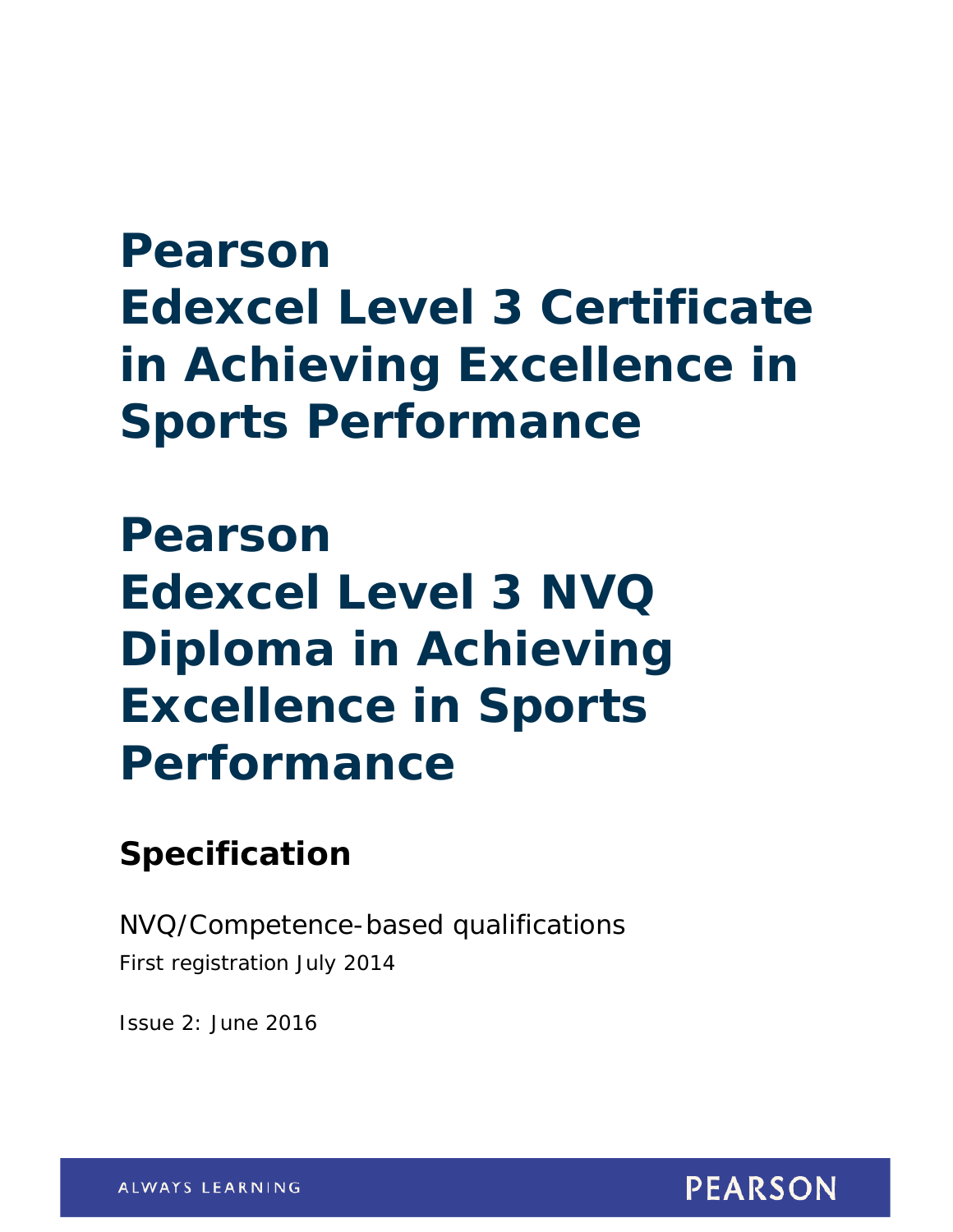#### **Edexcel, BTEC and LCCI qualifications**

Edexcel, BTEC and LCCI qualifications are awarded by Pearson, the UK's largest awarding body offering academic and vocational qualifications that are globally recognised and benchmarked. For further information, please visit our qualification websites at www.edexcel.com, www.btec.co.uk or www.lcci.org.uk. Alternatively, you can get in touch with us using the details on our contact us page at www.edexcel.com/contactus

#### **About Pearson**

Pearson is the world's leading learning company, with 40,000 employees in more than 70 countries working to help people of all ages to make measurable progress in their lives through learning. We put the learner at the centre of everything we do, because wherever learning flourishes, so do people. Find out more about how we can help you and your learners at: www.pearson.com/uk

This specification is Issue 2. Key changes listed in summary table on next page. We will inform centres of any changes to this issue. The latest issue can be found on the Pearson website: qualifications.pearson.com

These qualifications were previously entitled:

Pearson Edexcel Level 3 Certificate in Achieving Excellence in Sports Performance (QCF) Pearson Edexcel Level 3 NVQ Diploma in Achieving Excellence in Sports Performance (QCF) The QNs remain the same.

*References to third party material made in this specification are made in good faith. Pearson does not endorse, approve or accept responsibility for the content of materials, which may be subject to change, or any opinions expressed therein. (Material may include textbooks, journals, magazines and other publications and websites.)* 

*All information in this specification is correct at time of publication.*

ISBN 978 1 446 93291 9

All the material in this publication is copyright © Pearson Education Limited 2016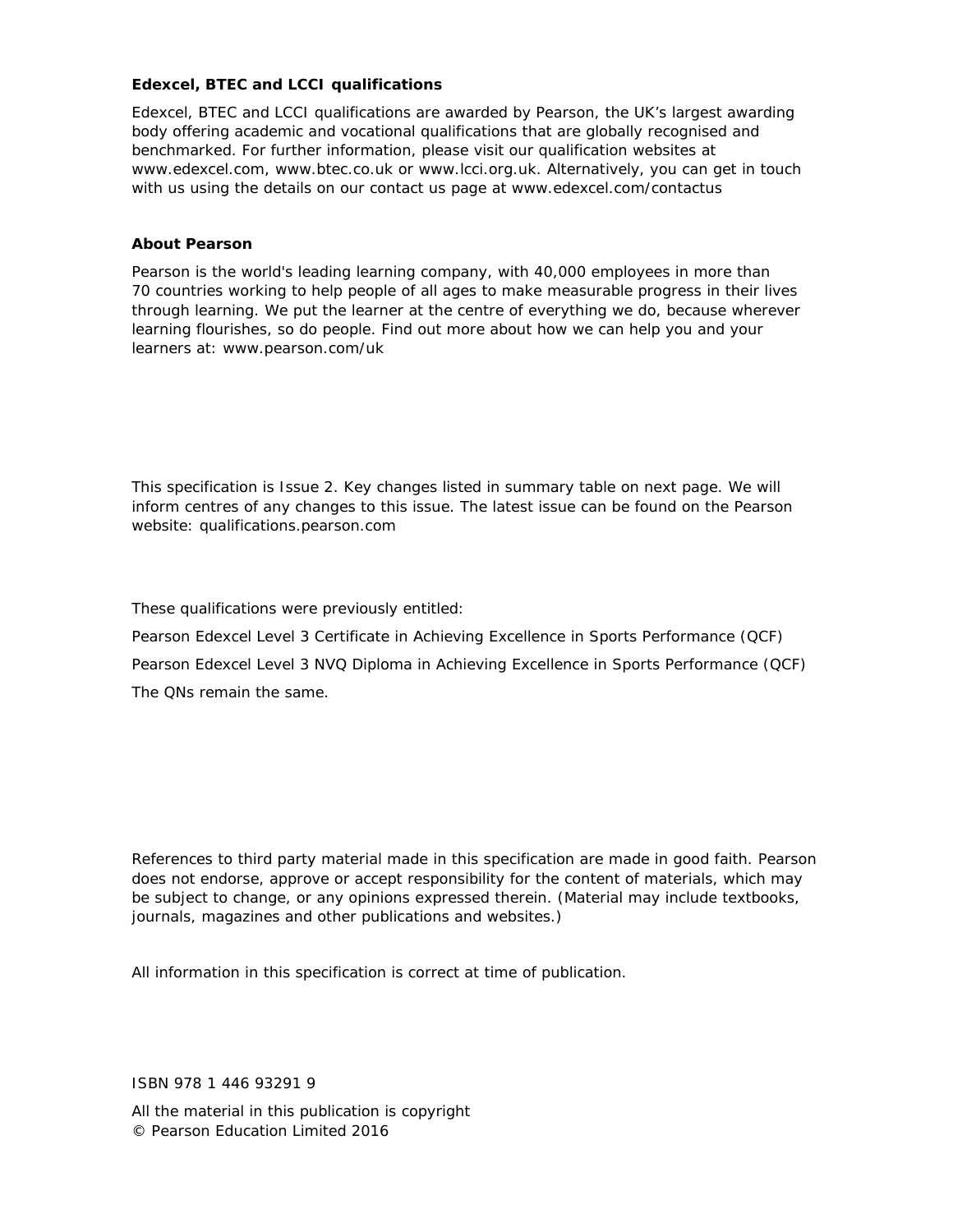### **Summary of Achieving Excellence in Sports Performance specification Issue 2 changes**

| Summary of changes made between previous issue and this<br>current issue | Page/sectio<br>n number |  |
|--------------------------------------------------------------------------|-------------------------|--|
| All references to QCF have been removed throughout the specification     |                         |  |
| Definition of TQT added                                                  | Section 1               |  |
| Definition of sizes of qualifications aligned to TQT                     | Section 1               |  |
| Credit value range removed and replaced with lowest credit value for     | Section 2               |  |
| the shortest route through the qualification                             |                         |  |
| TOT value added                                                          | Section 2               |  |
| GLH range removed and replaced with lowest GLH value for the             | Section 2               |  |
| shortest route through the qualification                                 |                         |  |
| Reference to credit transfer within the QCF removed                      | Section 5               |  |
| QCF references removed from unit titles and unit levels in all units     | Section 11              |  |
| Guided learning definition updated                                       | Section 11              |  |

Earlier issue(s) show(s) previous changes.

If you need further information on these changes or what they mean, contact us via our website, qualifications.pearson.com/en/support/contact-us.html.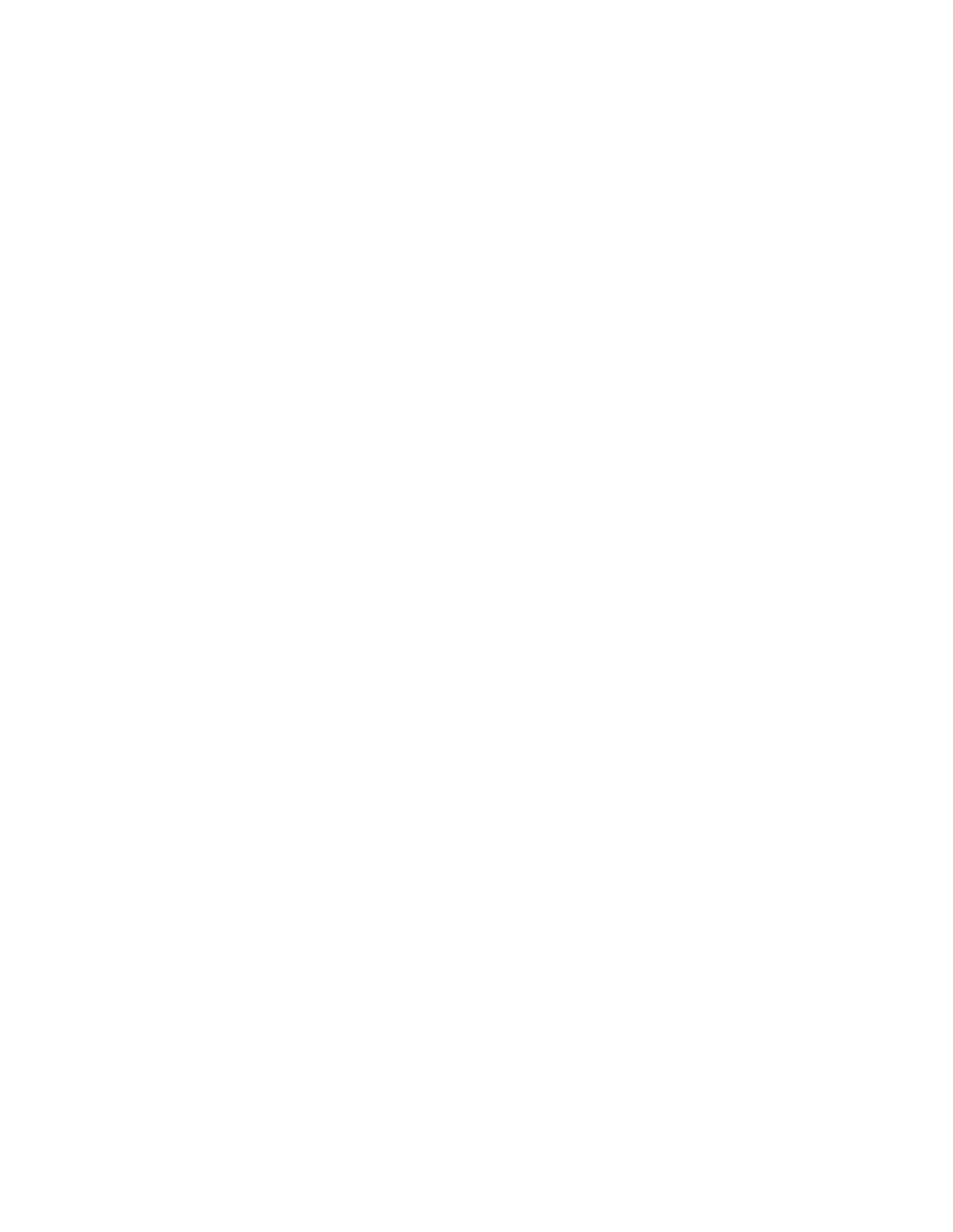## **Contents**

|                | <b>Purpose of this specification</b>                                                 | 1              |
|----------------|--------------------------------------------------------------------------------------|----------------|
| 1              | <b>Introducing Pearson Edexcel NVQ/Competence-</b><br>based qualifications           | $\overline{2}$ |
|                | What are NVQ/Competence-based qualifications?                                        | $\overline{2}$ |
| $\overline{2}$ | <b>Qualification summary and key information</b>                                     | 3              |
|                | Qualification Number and qualification title                                         | 5              |
|                | Qualifications objectives                                                            | 5              |
|                | Relationship with previous qualifications                                            | 6              |
|                | Apprenticeships                                                                      | 6              |
|                | Progression opportunities                                                            | 6              |
|                | Industry support and recognition                                                     | 6              |
| 3              | <b>Qualification structures</b>                                                      | $\overline{7}$ |
|                | Pearson Edexcel Level 3 Certificate in Achieving Excellence in<br>Sports Performance | $\overline{7}$ |
|                | Pearson Edexcel Level 3 NVQ Diploma in Achieving Excellence in<br>Sports Performance | 8              |
| 4              | <b>Assessment</b>                                                                    | 10             |
|                | Assessment strategy                                                                  | 11             |
|                | Types of evidence                                                                    | 11             |
|                | Assessment of knowledge                                                              | 12             |
| 5              | <b>Centre resource requirements</b>                                                  | 13             |
|                | General resource requirements                                                        | 13             |
|                | Specific resource requirements                                                       | 13             |
| 6              | <b>Centre recognition and approval</b>                                               | 14             |
|                | Centre recognition                                                                   | 14             |
|                | Approvals agreement                                                                  | 14             |
| 7              | <b>Quality assurance of centres</b>                                                  | 15             |
| 8              | <b>Programme delivery</b>                                                            | 16             |
| 9              | <b>Access and recruitment</b>                                                        | 17             |
|                | 10 Access to qualifications for learners with<br>disabilities or specific needs      | 18             |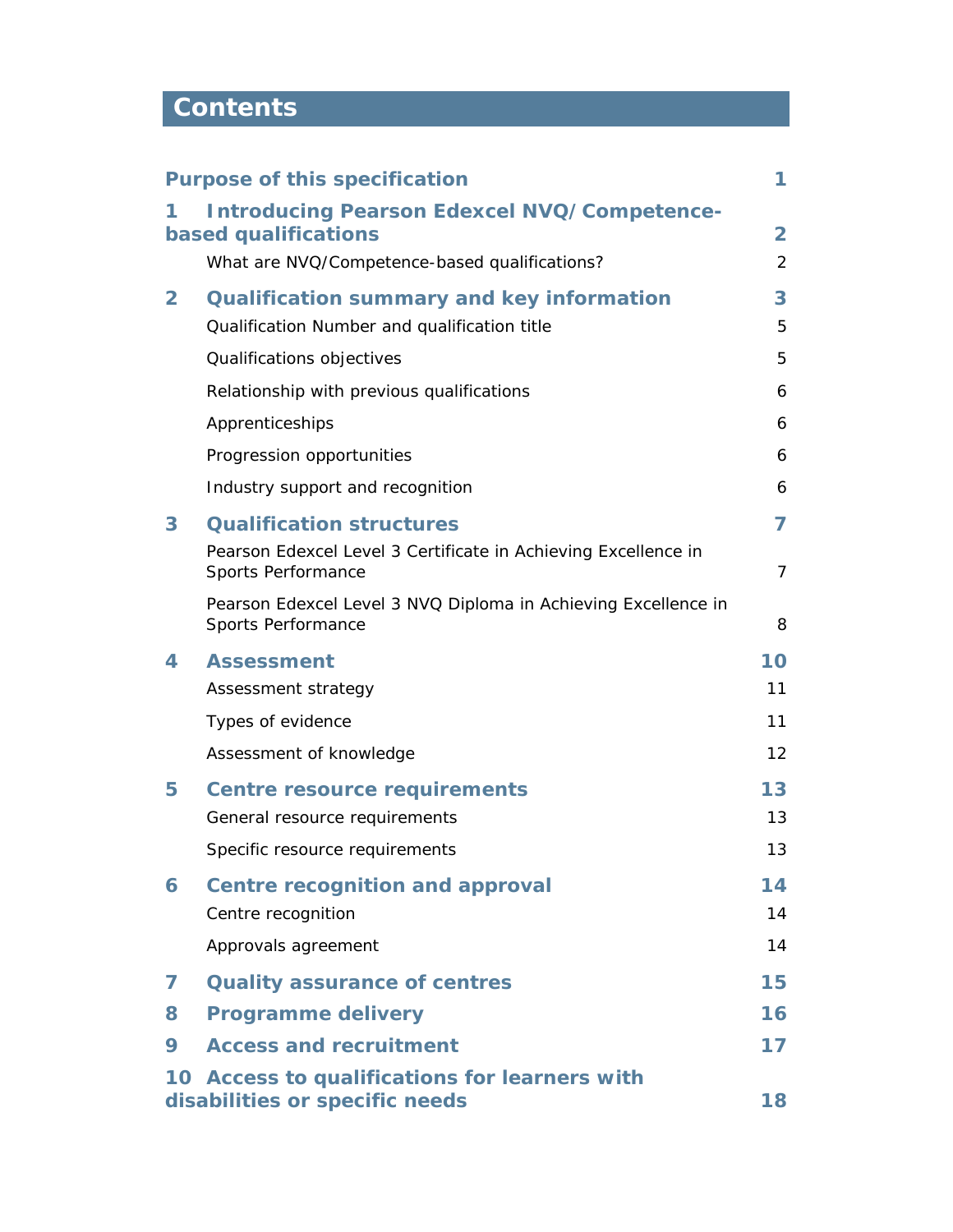| 11 <sub>1</sub> | <b>Unit format</b>    |                                                                                        | 19 |  |  |
|-----------------|-----------------------|----------------------------------------------------------------------------------------|----|--|--|
|                 | Unit title            |                                                                                        |    |  |  |
|                 | Unit reference number |                                                                                        |    |  |  |
|                 | Level                 |                                                                                        |    |  |  |
|                 | Credit value          |                                                                                        | 19 |  |  |
|                 |                       | Guided learning hours                                                                  | 19 |  |  |
|                 | Unit aim              |                                                                                        | 19 |  |  |
|                 |                       | Unit assessment requirements/evidence requirements                                     | 19 |  |  |
|                 |                       | Learning outcomes                                                                      | 20 |  |  |
|                 |                       | Assessment criteria                                                                    | 20 |  |  |
|                 |                       | <b>Essential resources</b>                                                             | 20 |  |  |
|                 |                       | Information for tutors                                                                 | 20 |  |  |
|                 | Unit $1$ :            | Understanding How to Develop Own Career in Sport                                       | 21 |  |  |
|                 | Unit $2:$             | Understanding Health and Safety at Training and<br><b>Competition Venues</b>           | 24 |  |  |
|                 | Unit $3:$             | Develop Own Career in a Sport                                                          | 28 |  |  |
|                 | Unit $4:$             | Work in a Healthy and Safe Way at Training and<br><b>Competition Venues</b>            | 32 |  |  |
|                 | Unit $5:$             | Understanding Technical Skills to Achieve Excellence in<br>Sport                       | 36 |  |  |
|                 | Unit 6:               | Understanding Tactical Skills to Achieve Excellence in<br>Sport                        | 40 |  |  |
|                 | Unit $7:$             | Understanding Physical Capability to Achieve Excellence<br>in Sport                    | 44 |  |  |
|                 | Unit $8:$             | Understanding Nutrition to Achieve Excellence in Sport                                 | 49 |  |  |
|                 | Unit 9:               | Understanding Psychological Skills and Attitudes in<br>Relation to Excellence in Sport | 52 |  |  |
|                 | Unit 10:              | Understanding Lifestyle to Achieve Excellence in Sport                                 | 56 |  |  |
|                 | Unit 11:              | Understanding Communication and Teamwork to<br>Achieve Excellence in Sport             | 59 |  |  |
|                 | Unit 12:              | Develop Own Tactical Skills to Achieve Excellence in a<br>Sport                        | 64 |  |  |
|                 | Unit 13:              | Develop Own Technical Skills to Achieve Excellence in a<br>Sport                       | 68 |  |  |
|                 | Unit 14:              | Develop Own Physical Capability to Achieve Excellence<br>in a Sport                    | 72 |  |  |
|                 | Unit 15:              | Develop Own Nutritional Programme to Achieve<br>Excellence in a Sport                  | 76 |  |  |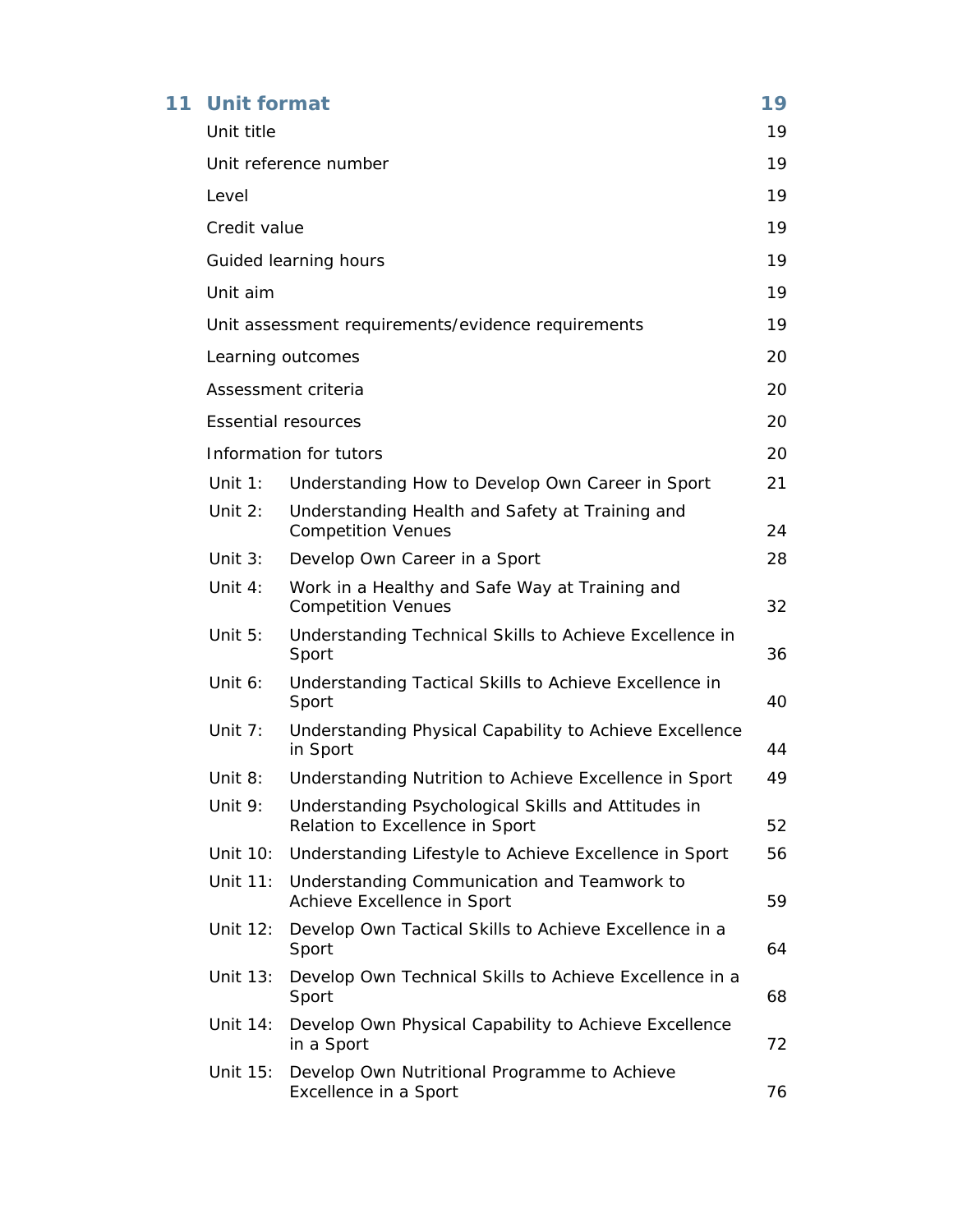| Unit 16:       | Develop Own Psychological Skills to Achieve Excellence<br>in a Sport           | 78  |
|----------------|--------------------------------------------------------------------------------|-----|
| Unit 17:       | Manage Own Lifestyle to Achieve Excellence in a Sport                          | 82  |
| Unit 18:       | Communicate Effectively with Other People to Achieve<br>Excellence in a Sport  | 86  |
|                | Unit 19: Understanding the Fundamentals of Coaching Sport                      | 89  |
| Unit 20:       | Understanding how to Develop Participants through<br>Coaching Sport            | 98  |
| Unit $21$ :    | Supporting Participants' lifestyle Through Coaching<br>Sport                   | 103 |
| Unit 22        | Understanding the Principles of Safe and Equitable<br><b>Coaching Practice</b> | 108 |
|                | 12 Further information and useful publications                                 | 113 |
|                | 13 Professional development and training                                       | 114 |
| 14 Contact us  |                                                                                | 115 |
|                | <b>Annexe A: Assessment Strategy</b>                                           | 116 |
|                | <b>Annexe B: Personal, Learning and Thinking Skills</b>                        |     |
| (PLTS) mapping |                                                                                | 134 |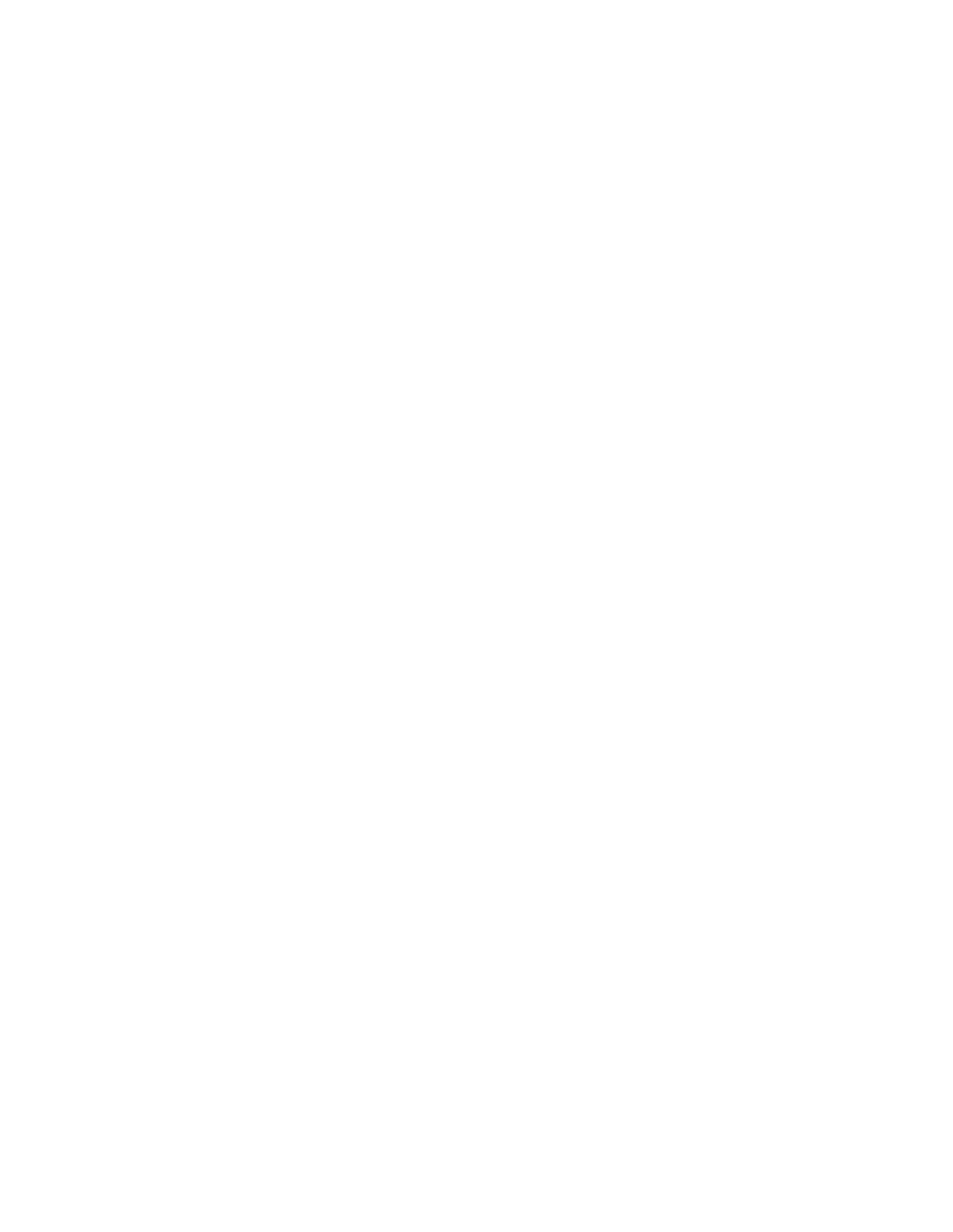### **Purpose of this specification**

This specification sets out:

- the objectives of the qualifications
- any other qualifications that a learner must have completed before taking these qualifications
- any prior knowledge, skills or understanding which the learner is required to have before taking these qualifications
- the combination of units that a learner must have completed before the qualifications will be awarded and any pathways
- any other requirements that a learner must have satisfied before they will be assessed or before the qualifications will be awarded
- the knowledge, skills and understanding that will be assessed as part of the qualifications
- the method of any assessment and any associated requirements relating to it
- the criteria against which a learner's level of attainment will be measured (such as assessment criteria)
- assessment requirements and/or evidence requirements required as specified by the relevant Sector Skills Council/Standards Setting Body
- assessment requirements/strategy as published by the relevant Sector Skills Council/Standards Setting Body
- the Apprenticeship Frameworks in which the qualifications is/are included, where appropriate.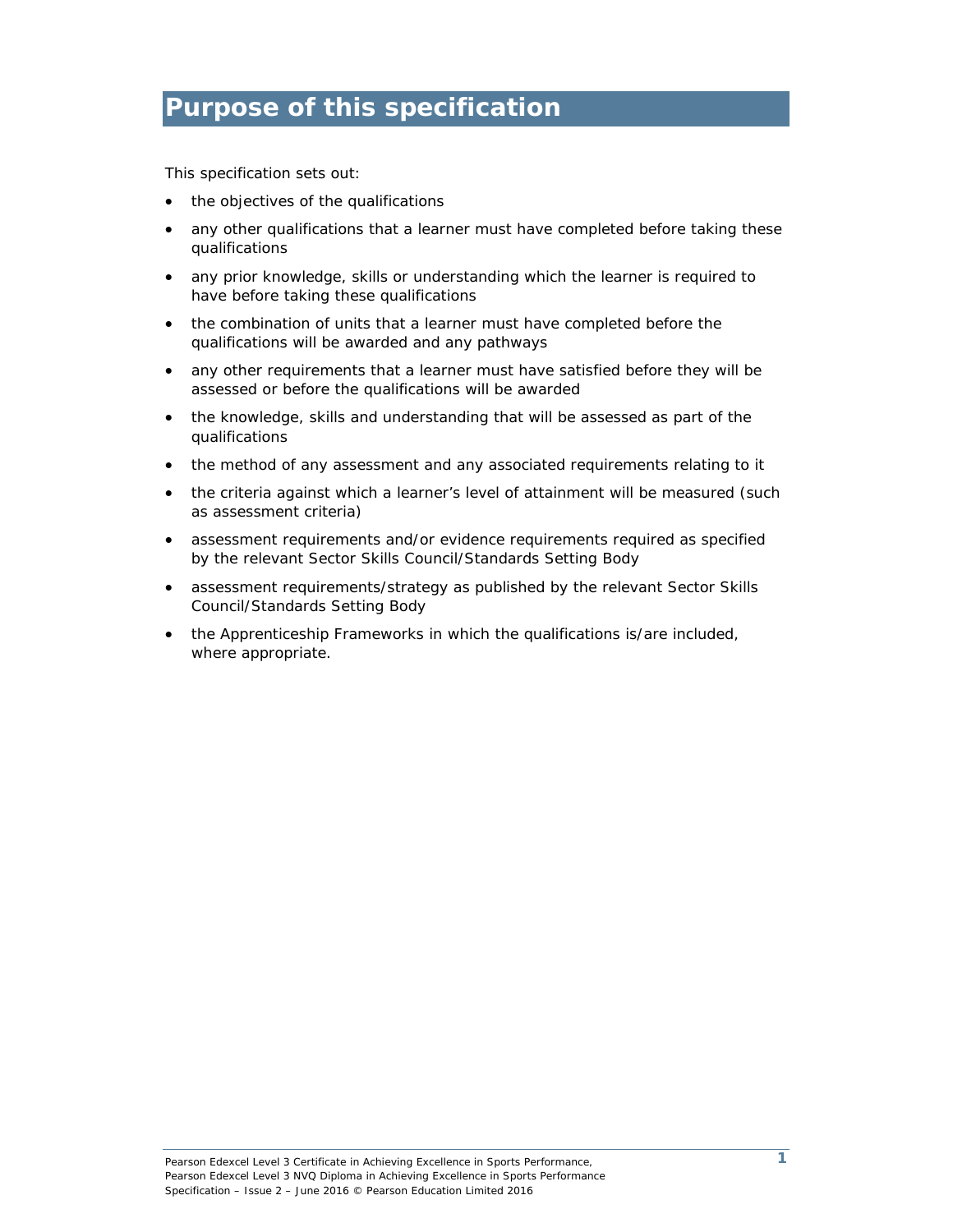### **1 Introducing Pearson Edexcel NVQ/Competence-based qualifications**

### **What are NVQ/Competence-based qualifications?**

National Vocational Qualifications (NVQs) and Competence-based qualifications reflect the skills and knowledge needed to do a job effectively. They are workbased qualifications that give learners the opportunity to demonstrate their competence in the area of work or job role to which the qualification relates.

NVQs/Competence-based qualifications are outcome-based with no fixed learning programme, allowing flexibility in their delivery to meet the individual learner's needs. The qualifications are based on the National Occupational Standards (NOS) for the sector, which define what employees, or potential employees, must be able to do and know, and how well they should undertake work tasks and work roles.

Most NVQ/Competence-based qualifications form the competence component of Apprenticeship Frameworks. They are suitable for those in employment or those who are studying at college and have a part-time job or access to a substantial work placement.

Most learners will work towards their qualification in the workplace or in settings that replicate the working environment as specified in the assessment requirements/strategy for the sector. Colleges, training centres and/or employers can offer these qualifications provided they have access to appropriate physical and human resources.

### **Sizes of NVQ/Competence-based qualifications**

For all regulated qualifications, we specify a total number of hours that learners are expected to undertake in order to complete and show achievement for the qualification – this is the Total Qualification Time (TQT). The TQT value indicates the size of a qualification. Within the TQT, we identify the number of Guided Learning Hours (GLH) that a centre delivering the qualification needs to provide. Guided learning means activities that directly or immediately involve tutors and assessors in teaching, supervising, and invigilating learners, for example lectures, tutorials, online instruction and supervised study. As well as guided learning, there may be other required learning that is directed by tutors or assessors. This includes, for example, private study, preparation for assessment and undertaking assessment when not under supervision, such as preparatory reading, revision and independent research.

As well as TQT and GLH, qualifications can also have a credit value – equal to one tenth of TQT, rounded to the nearest whole number.

TQT and credit values are assigned after consultation with users of the qualifications.

NVQ/Competence-based qualifications are available in the following sizes:

- Award a qualification with a TQT value of 120 or less (equivalent to a range of 1–12 credits)
- Certificate a qualification with a TQT value in the range of 121–369 (equivalent to a range of 13–36 credits)
- Diploma a qualification with a TQT value of 370 or more (equivalent to 37 credits and above).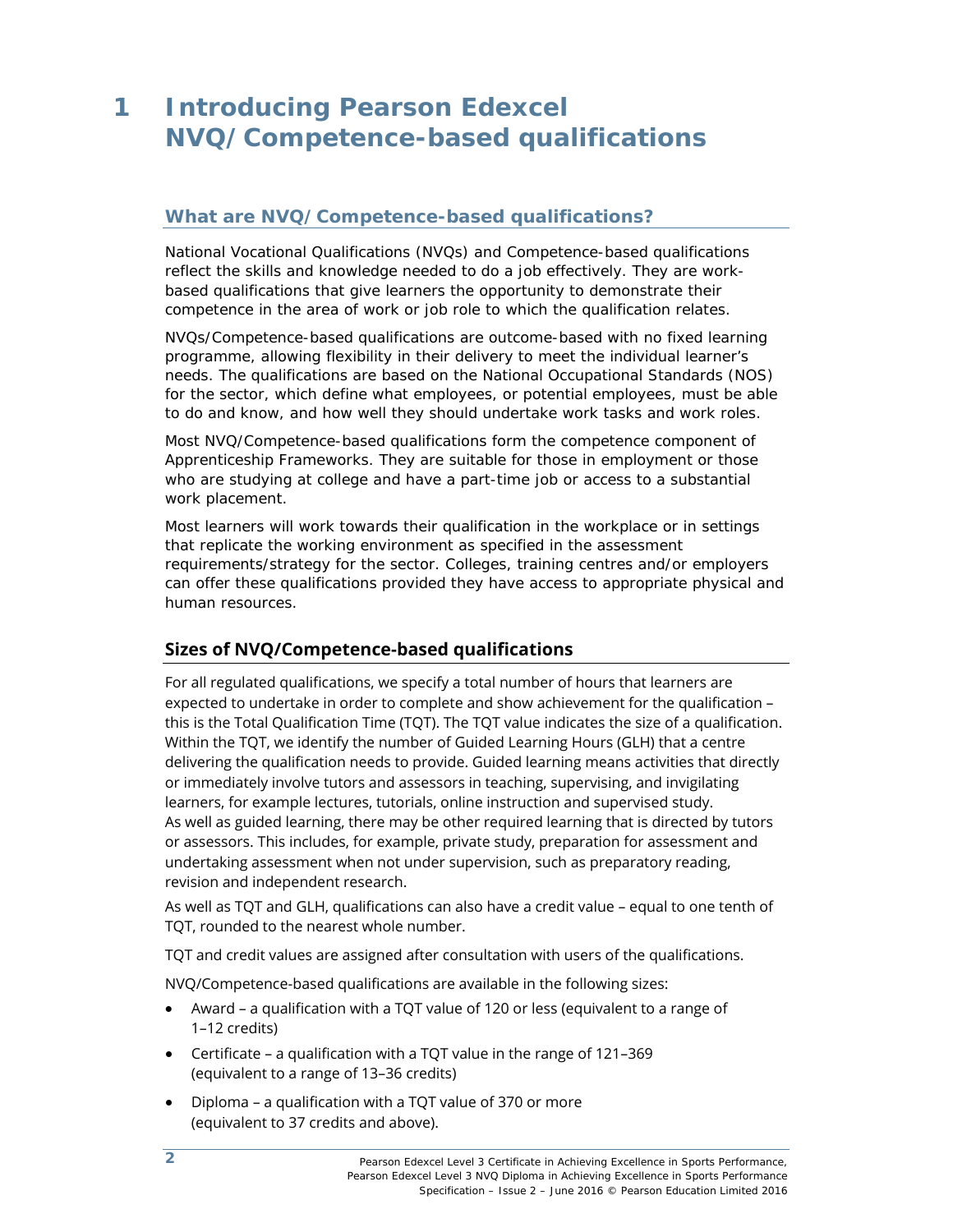### **2 Qualification summary and key information**

| <b>Qualification title</b>     | Pearson Edexcel Level 3 Certificate in<br><b>Achieving Excellence in Sports</b><br>Performance                                                                                                                |
|--------------------------------|---------------------------------------------------------------------------------------------------------------------------------------------------------------------------------------------------------------|
| Qualification Number (QN)      | 601/3794/0                                                                                                                                                                                                    |
| Regulation start date          | 22/07/2014                                                                                                                                                                                                    |
| Operational start date         | 01/08/2014                                                                                                                                                                                                    |
| Approved age ranges            | $16 - 18$                                                                                                                                                                                                     |
|                                | $19+$                                                                                                                                                                                                         |
|                                | Please note that sector-specific requirements<br>or regulations may prevent learners of a<br>particular age from embarking on this<br>qualification. Please refer to the assessment<br>requirements/strategy. |
| Credit value                   | 26                                                                                                                                                                                                            |
| Assessment                     | Portfolio of Evidence (internal assessment)                                                                                                                                                                   |
| Total Qualification Time (TQT) | 260                                                                                                                                                                                                           |
| Guided learning hours          | 180                                                                                                                                                                                                           |
| Grading information            | The qualification and units are graded<br>pass/fail.                                                                                                                                                          |
| Entry requirements             | No prior knowledge, understanding, skills or<br>qualifications are required before learners<br>register for this qualification.                                                                               |
|                                | Learners joining this qualification are required<br>to be 16 years of age. They must also be<br>enrolled on an Apprenticeship in Achieving<br>Sport Excellence (AASE) Programme.                              |
|                                | However, centres must follow the Pearson<br>Access and Recruitment policy (see Section 9,<br>Access and Recruitment).                                                                                         |
| Funding                        | For details on funding availability, please<br>check the Learning Aims Reference Service<br>(LARS), which replaces the Learning Aim<br>Reference Application (LARA).                                          |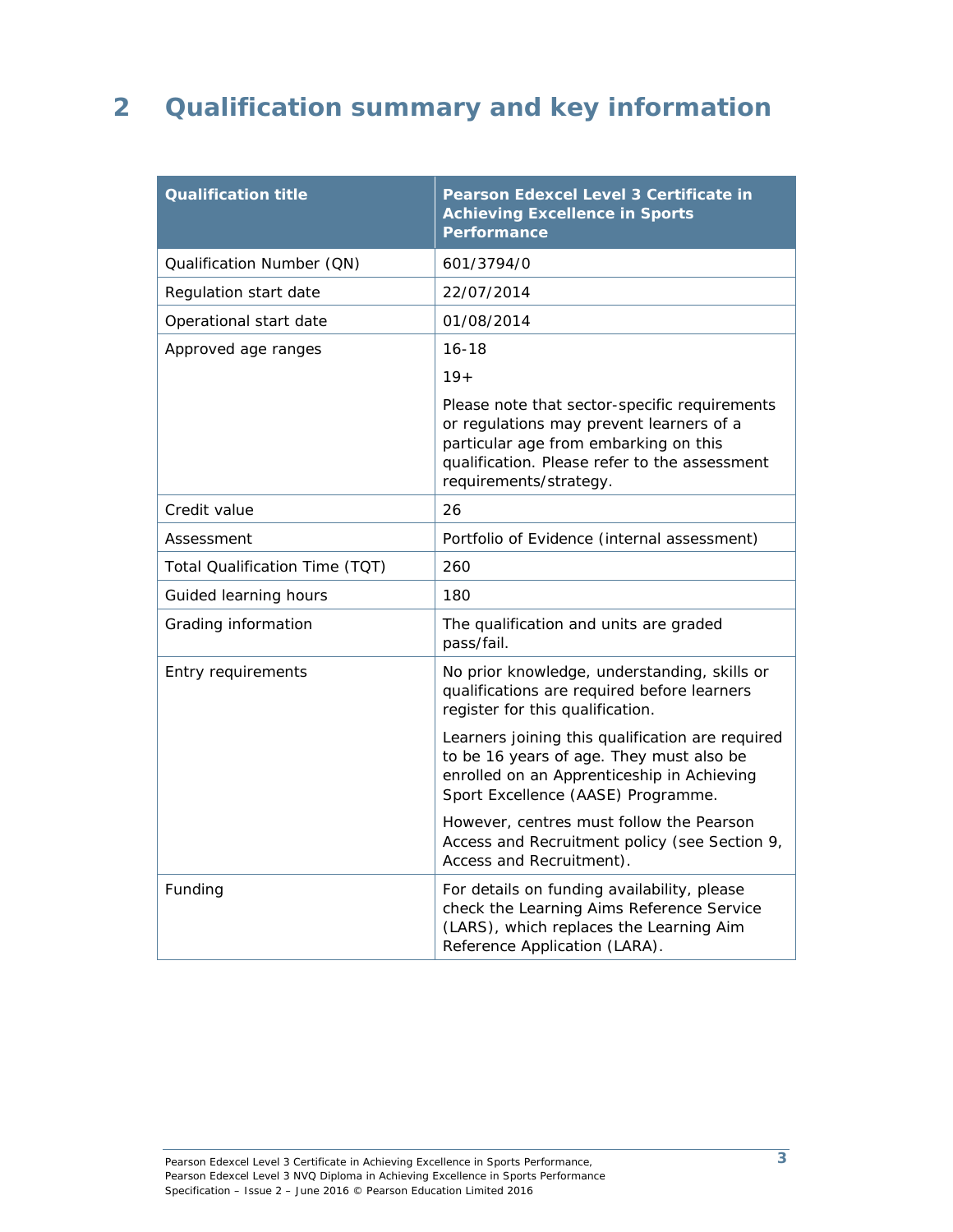| <b>Qualification title</b>     | Pearson Edexcel Level 3 NVQ Diploma in<br><b>Achieving Excellence in Sports</b><br>Performance                                                                                                                |
|--------------------------------|---------------------------------------------------------------------------------------------------------------------------------------------------------------------------------------------------------------|
| Qualification Number (QN)      | 601/4047/1                                                                                                                                                                                                    |
| Regulation start date          | 22/07/2014                                                                                                                                                                                                    |
| Operational start date         | 01/08/2014                                                                                                                                                                                                    |
| Approved age ranges            | $16 - 18$                                                                                                                                                                                                     |
|                                | $19+$                                                                                                                                                                                                         |
|                                | Please note that sector-specific requirements<br>or regulations may prevent learners of a<br>particular age from embarking on this<br>qualification. Please refer to the assessment<br>requirements/strategy. |
| Credit value                   | 64                                                                                                                                                                                                            |
| Assessment                     | Portfolio of Evidence (internal assessment)                                                                                                                                                                   |
| Total Qualification Time (TQT) | 640                                                                                                                                                                                                           |
| Guided learning hours          | 463                                                                                                                                                                                                           |
| Grading information            | The qualification and units are graded<br>pass/fail.                                                                                                                                                          |
| Entry requirements             | No prior knowledge, understanding, skills or<br>qualifications are required before learners<br>register for this qualification.                                                                               |
|                                | Learners joining this qualification are required<br>to be 16 years of age. They must also be<br>enrolled on an Apprenticeship in Achieving<br>Sport Excellence (AASE) Programme.                              |
|                                | However, centres must follow the Pearson<br>Access and Recruitment policy<br>(see Section 9, Access and Recruitment).                                                                                         |
| Funding                        | For details on funding availability, please<br>check the Learning Aims Reference Service<br>(LARS), which replaces the Learning Aim<br>Reference Application (LARA).                                          |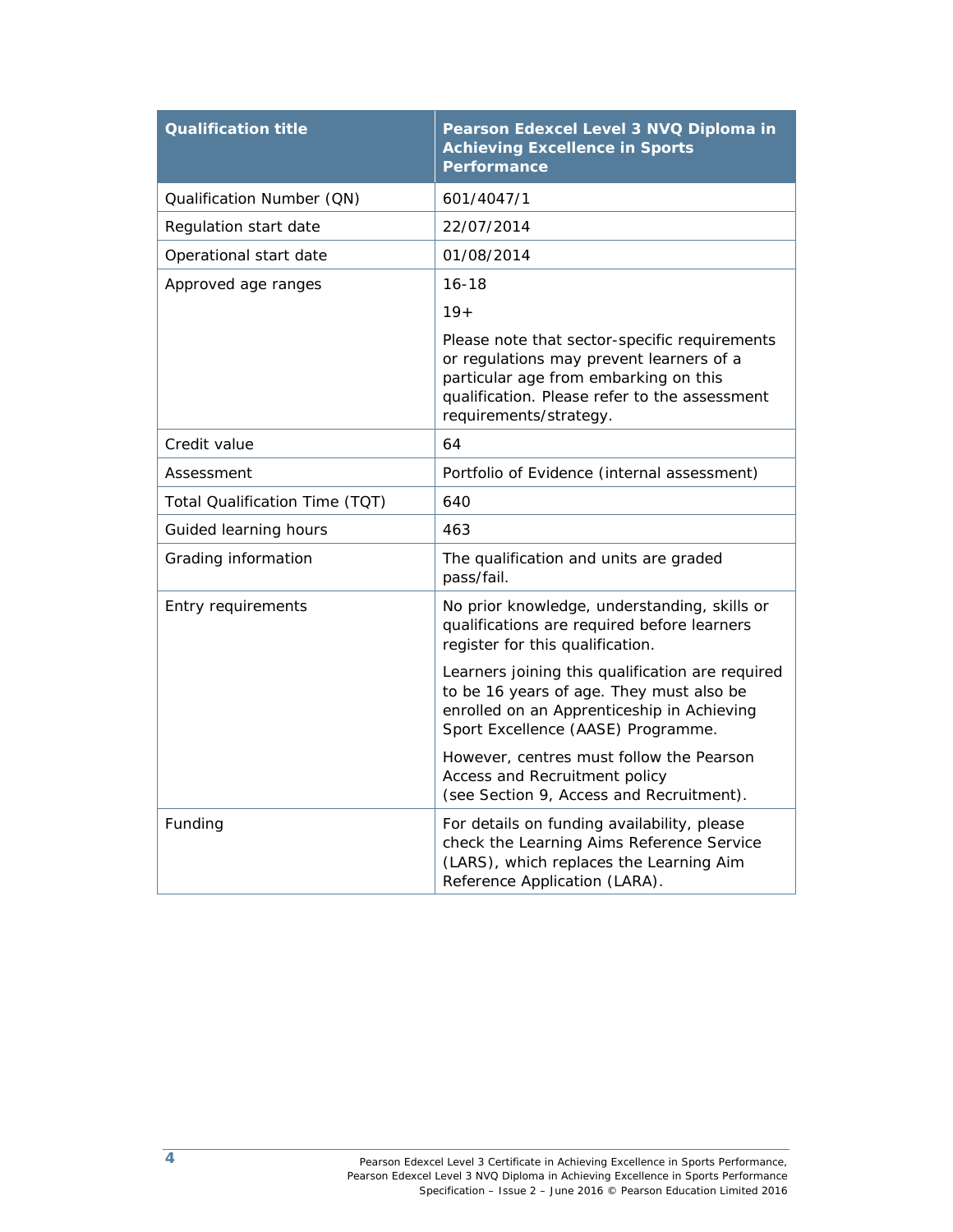### **Qualification Number and qualification title**

Centres will need to use the Qualification Number (QN) when they seek public funding for their learners. The qualification title, unit titles and QN will appear on each learner's final certificate. Centres should tell learners this when recruiting them and registering them with Pearson. There is more information about certification in our *UK Information Manual,* available on our website at www.qualifications.pearson.com

### **Qualifications objectives**

#### **The Pearson Edexcel Level 3 Certificate in Achieving Excellence in Sports Performance is for learners who work in, or who want to work in the leisure, sport and fitness sectors.**

It gives learners the opportunity to:

- demonstrate competence in the leisure, sport and fitness sectors
- develop knowledge related to elite sports training environments, specifically the training environment of their chosen sport
- develop skills in achieving excellence in their sport are seeking as their main career goal
- learn about how to perform at the highest level in their chosen sport
- achieve a nationally-recognised Level 3 qualification
- develop their own personal growth and engagement in learning

#### **The Pearson Edexcel Level 3 NVQ Diploma in Achieving Excellence in Sports Performance is for learners who work in, or who want to work in the leisure, sport and fitness sectors.**

It gives learners the opportunity to:

- progress from the Pearson Edexcel Level 3 Certificate in Achieving Excellence in Sports Performance
- demonstrate competence in the leisure, sport and fitness sectors
- develop knowledge related to elite sports training environments, specifically the training environment of their chosen sport
- develop skills in achieving excellence in their sport are seeking as their main career goal
- learn about how to perform at the highest level in their chosen sport
- achieve a nationally-recognised Level 3 qualification
- develop their own personal growth and engagement in learning
- develop opportunities for learners to enter alternative roles within the active leisure and learning sector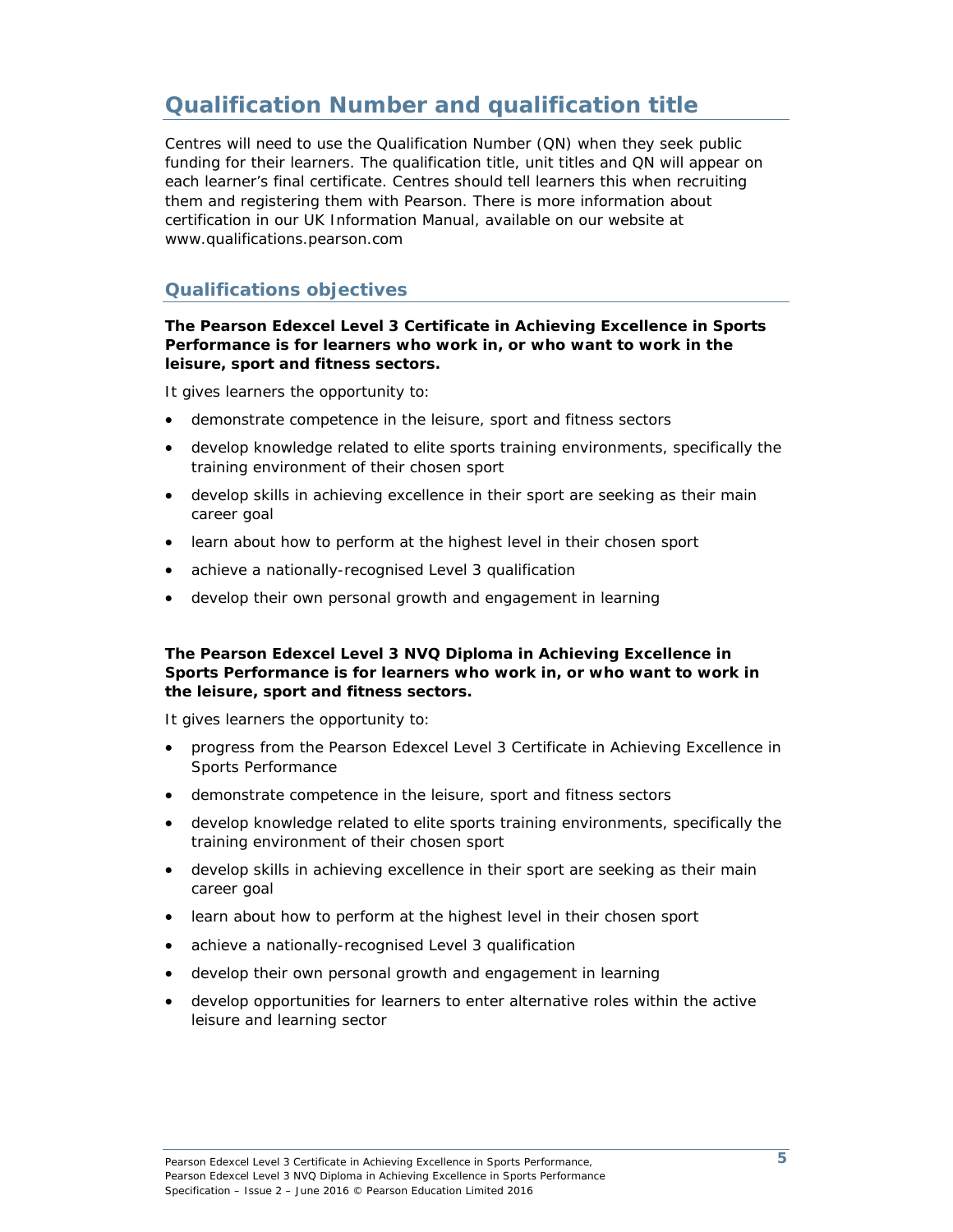### **Relationship with previous qualifications**

These qualifications are a direct replacement for the Pearson Edexcel Level 3 Certificate in Achieving Excellence in Sports Performance and the Pearson Edexcel Level 3 Diploma in Achieving Excellence in Sports Performance.

### **Apprenticeships**

SkillsActive includes the Pearson Edexcel Level 3 Certificate and Diploma in Achieving Excellence in Sports Performance as the competence component for the Advanced Level Apprenticeship in Sporting Excellence. The Pearson Edexcel Level 3 NVQ Diploma is in pathway one and the Pearson Edexcel Level 3 Certificate is in pathway two.

### **Progression opportunities**

Learners who have achieved the Pearson Edexcel Level 3 Certificate in Achieving Excellence in Sports Performance and the Pearson Edexcel Level 3 NVQ Diploma in Achieving Excellence in Sports Performance will be able to progress into 'full time' sports performance (professional or otherwise), performing at the highest level, or into employment elsewhere in the active leisure and learning sector.

If learners wish to continue into further education, they can progress onto the Pearson BTEC Level 4 HNC Diploma in Sport, Pearson BTEC Level 4 HNC Diploma in Sport and Exercise Science or Pearson Edexcel Level 4 NVQ Diploma in Spectator Safety Management.

#### **Industry support and recognition**

These qualifications are supported by SkillsActive, the Sector Skills Council for Active Leisure, Learning and Well-being.

SkillsActive approves the Pearson Edexcel Level 3 Certificate in Achieving Excellence in Sporting Performance and the Pearson Edexcel Level 3 NVQ Diploma in Achieving Excellence in Sporting Performance.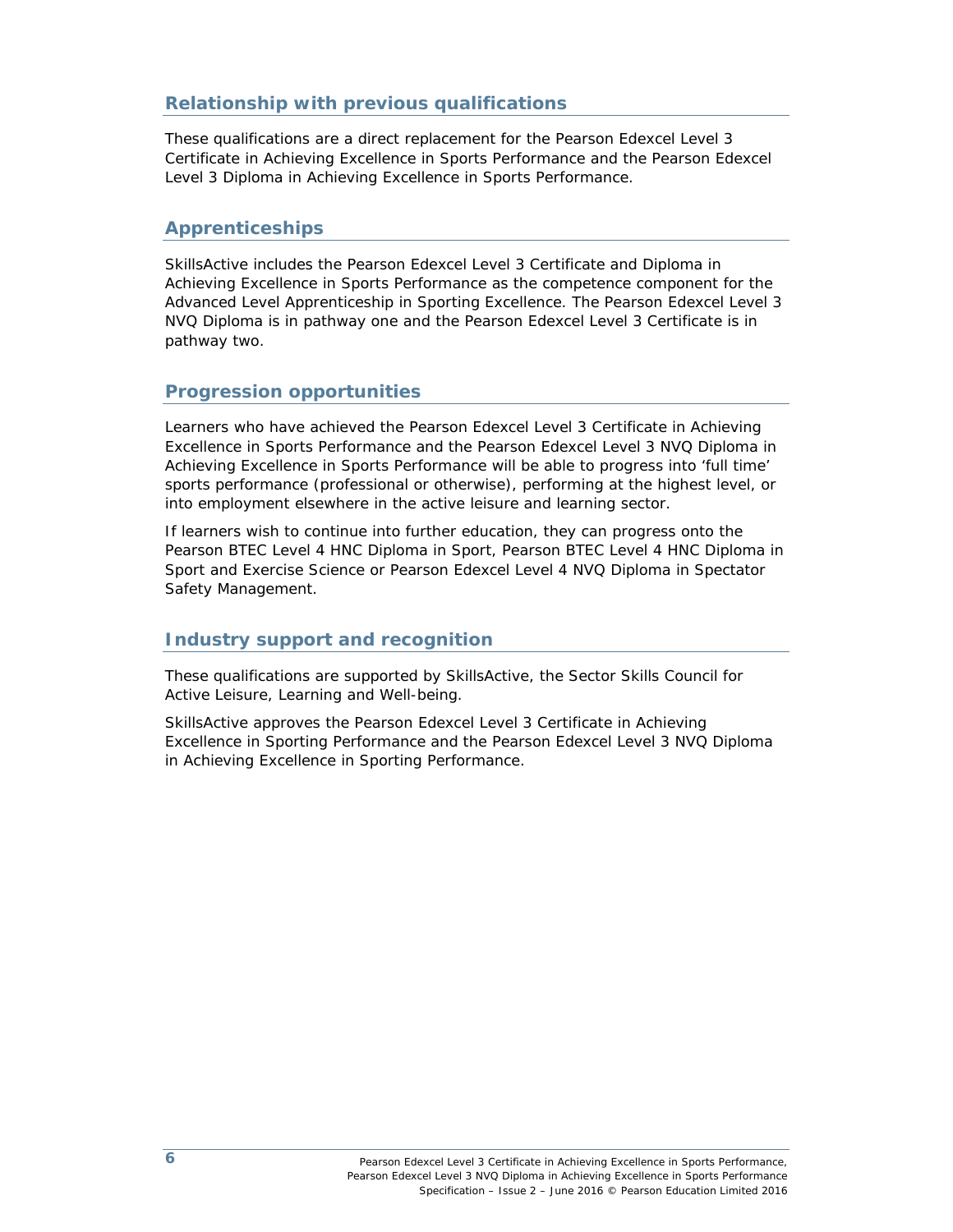### **3 Qualification structures**

### **Pearson Edexcel Level 3 Certificate in Achieving Excellence in Sports Performance**

The learner will need to meet the requirements outlined in the table below before the qualification can be awarded.

| Minimum number of credits that must be achieved |     |
|-------------------------------------------------|-----|
| GLH                                             | 18C |

| <b>Unit</b> | <b>Unit</b><br>reference<br>number | <b>Mandatory units</b>                                                         | <b>Level</b>  | <b>Credit</b>  | <b>Guided</b><br>learning<br>hours |
|-------------|------------------------------------|--------------------------------------------------------------------------------|---------------|----------------|------------------------------------|
| 3           | K/506/1457                         | Develop Own Career in a Sport                                                  | 2             | 2              | 15                                 |
| 4           | H/506/1456                         | Work in a Healthy and Safe Way at<br>Training and Competition Venues           | $\mathcal{P}$ | $\mathcal{P}$  | 15                                 |
| 12          | M/506/1461                         | Develop Own Tactical Skills to<br>Achieve Excellence in a Sport                | 3             | $\overline{4}$ | 20                                 |
| 13          | T/506/1462                         | Develop Own Technical Skills to<br>Achieve Excellence in a Sport               | 3             | 3              | 20                                 |
| 14          | K/506/1460                         | Develop Own Physical Capability to<br>Achieve Excellence in a Sport            | 3             | $\overline{A}$ | 30                                 |
| 15          | T/506/1459                         | Develop Own Nutritional<br>Programme to Achieve Excellence<br>in a Sport       | 3             | $\mathcal{P}$  | 15                                 |
| 16          | M/506/1458                         | Develop Own Psychological Skills to<br>Achieve Excellence in a Sport           | 3             | $\overline{A}$ | 30                                 |
| 17          | A/506/1463                         | Manage Own Lifestyle to Achieve<br>Excellence in a Sport                       | 3             | $\mathcal{P}$  | 15                                 |
| 18          | D/506/1455                         | Communicate Effectively with Other<br>People to Achieve Excellence in<br>Sport | 3             | 3              | 20                                 |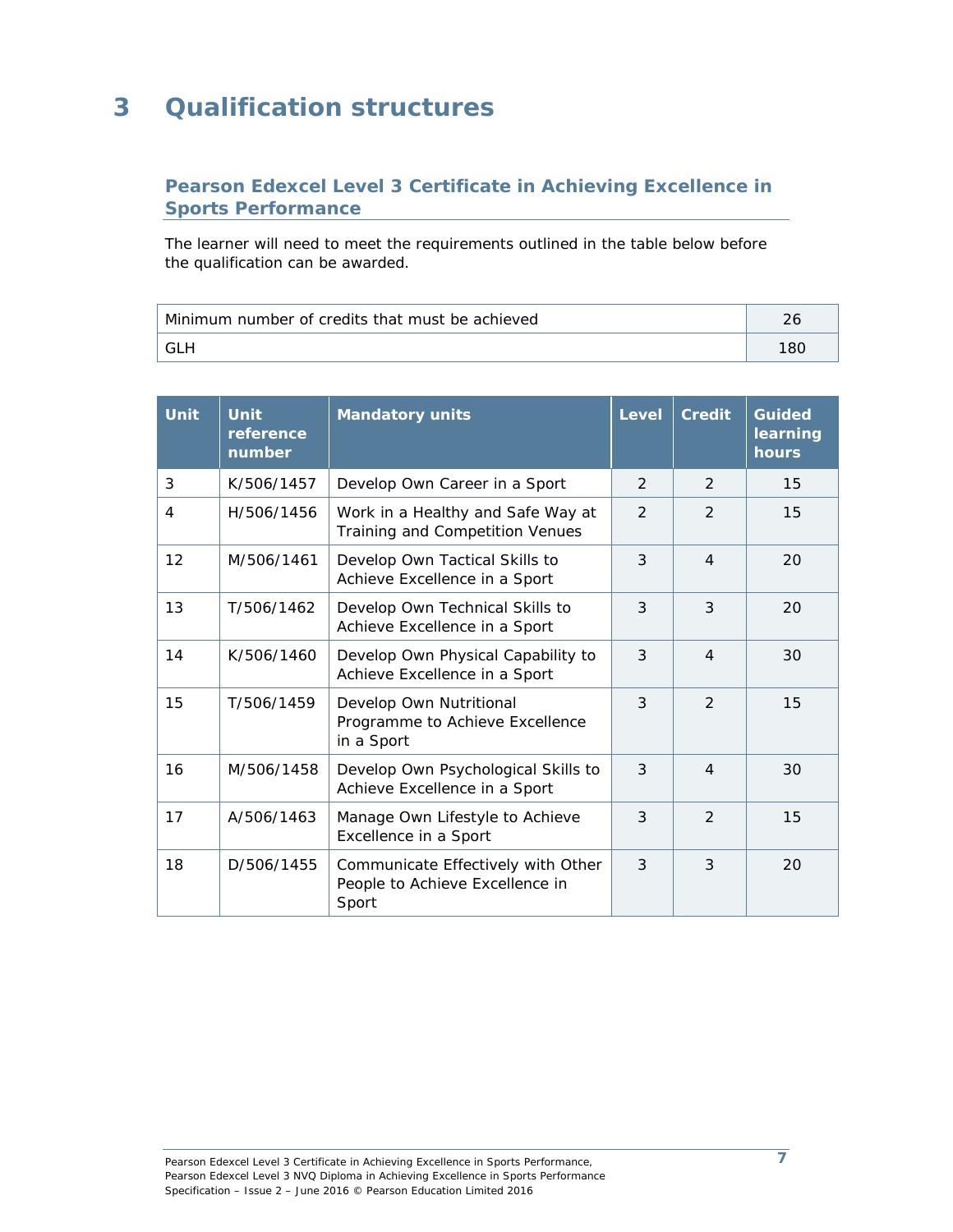### **Pearson Edexcel Level 3 NVQ Diploma in Achieving Excellence in Sports Performance**

The learner will need to meet the requirements outlined in the table below before the qualification can be awarded.

| Minimum number of credits that must be achieved | 64 |
|-------------------------------------------------|----|
| GL H                                            |    |

| <b>Unit</b>    | <b>Unit</b><br>reference<br>number | <b>Mandatory units</b>                                                                    | <b>Level</b>   | <b>Credit</b>  | <b>Guided</b><br>learning<br>hours |
|----------------|------------------------------------|-------------------------------------------------------------------------------------------|----------------|----------------|------------------------------------|
| $\mathbf{1}$   | K/506/1068                         | Understanding how to Develop Own<br>Career in Sport                                       | $\overline{2}$ | $\overline{2}$ | 15                                 |
| $\overline{2}$ | M/506/0973                         | Understanding Health and Safety at<br>Training and Competition Venues                     | $\overline{2}$ | 3              | 20                                 |
| 3              | K/506/1457                         | Develop own Career in a Sport                                                             | $\overline{2}$ | $\overline{2}$ | 15                                 |
| 4              | H/506/1456                         | Work in a Healthy and Safe Way at<br>Training and Competition Venues                      | $\overline{2}$ | 2              | 15                                 |
| 5              | H/506/2834                         | Understanding Technical Skills to<br>Achieve Excellence in Sport                          | 3              | $\overline{4}$ | 30                                 |
| 6              | H/506/1084                         | Understanding Tactical Skills to<br>Achieve Excellence in Sport                           | 3              | $\overline{4}$ | 30                                 |
| $\overline{7}$ | Y/506/1079                         | Understanding Physical Capability<br>to Achieve Excellence in Sport                       | 3              | $\overline{4}$ | 30                                 |
| 8              | L/506/4500                         | Understanding Nutrition to Achieve<br><b>Excellence in Sport</b>                          | 3              | $\overline{2}$ | 20                                 |
| 9              | H/506/4499                         | Understanding Psychological Skills<br>and Attitudes in Relation to<br>Excellence in Sport | 3              | $\overline{4}$ | 30                                 |
| 10             | M/506/1069                         | Understanding Lifestyle to Achieve<br><b>Excellence in Sport</b>                          | 3              | $\overline{2}$ | 15                                 |
| 11             | H/506/0940                         | Understanding Communication and<br>Teamwork to Achieve Excellence in<br>Sport             | 3              | $\overline{4}$ | 30                                 |
| 12             | M/506/1461                         | Develop own Tactical Skills to<br>Achieve Excellence in a Sport                           | 3              | $\overline{4}$ | 20                                 |
| 13             | T/506/1462                         | Develop Own Technical Skills to<br>Achieve Excellence in a Sport                          | 3              | 3              | 20                                 |
| 14             | K/506/1460                         | Develop Own Physical Capability to<br>Achieve Excellence in a Sport                       | 3              | $\overline{4}$ | 30                                 |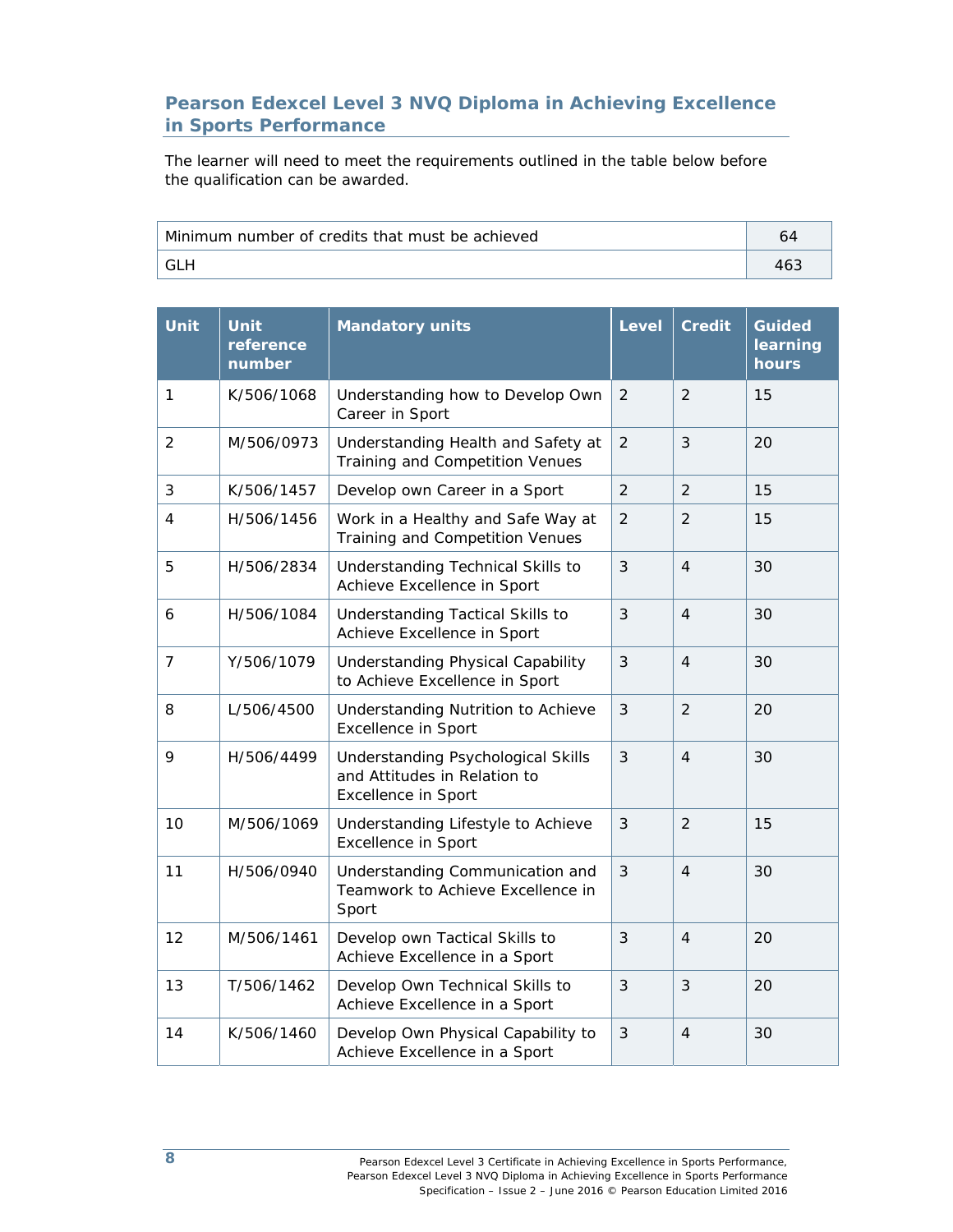| <b>Unit</b> | <b>Unit</b><br>reference<br>number | <b>Mandatory units</b>                                                         | <b>Level</b>  | <b>Credit</b>  | <b>Guided</b><br>learning<br>hours |
|-------------|------------------------------------|--------------------------------------------------------------------------------|---------------|----------------|------------------------------------|
| 15          | T/506/1459                         | Develop Own Nutritional<br>Programme to Achieve Excellence<br>in a Sport       | 3             | $\overline{2}$ | 15                                 |
| 16          | M/506/1458                         | Develop Own Psychological Skills to<br>Achieve Excellence in a Sport           | 3             | $\overline{4}$ | 30                                 |
| 17          | A/506/1463                         | Manage own Lifestyle to Achieve<br>Excellence in a Sport                       | 3             | 2              | 15                                 |
| 18          | D/506/1455                         | Communicate Effectively with Other<br>People to Achieve Excellence in<br>Sport | 3             | 3              | 20                                 |
| 19          | J/601/2101                         | Understanding the Fundamentals of<br>Coaching Sport                            | $\mathcal{P}$ | 3              | 22                                 |
| 20          | Y/601/2104                         | Understanding How to Develop<br>Participants through Coaching<br>Sport         | $\mathcal{P}$ | $\mathcal{P}$  | 12                                 |
| 21          | H/601/2106                         | Supporting Participant(s)' Lifestyle<br>through Coaching Sport                 | $\mathcal{P}$ | $\mathcal{P}$  | 16                                 |
| 22          | M/601/2108                         | Understanding the Principles of<br>Safe and Equitable Coaching<br>Practice     | $\mathcal{P}$ | $\mathcal{P}$  | 13                                 |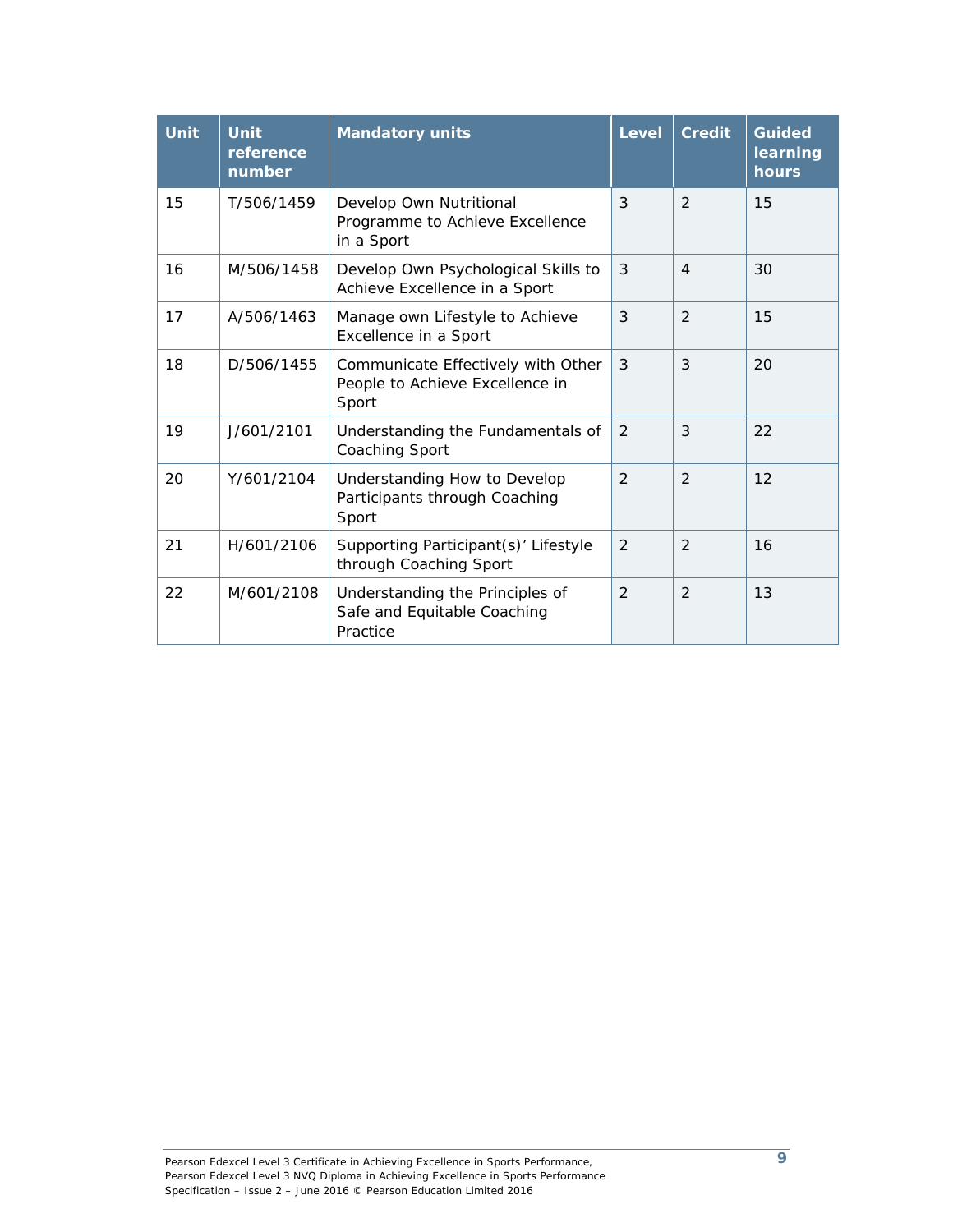### **4 Assessment**

These qualifications are assessed through an externally verified Portfolio of Evidence made up of evidence gathered during the course of the learner's work.

To achieve a pass for the full qualification, the learner must achieve all the required units in the stated qualification structure. Each unit has specified learning outcomes and assessment criteria. To pass each unit the learner must:

- achieve **all** the specified learning outcomes
- satisfy all the assessment criteria by providing sufficient and valid evidence for each criterion
- prove that the evidence is their own.

The learner must have an assessment record that identifies the assessment criteria that have been met, the assessment record must be cross-referenced to the evidence provided. The assessment record should include details of the type of evidence and the date of assessment. The unit specification or suitable centre documentation can be used to form an assessment record.

It is important that the evidence provided to meet the assessment criteria of the unit and learning outcomes is:

| Valid             | relevant to the standards for which competence is claimed                                                                    |
|-------------------|------------------------------------------------------------------------------------------------------------------------------|
| <b>Authentic</b>  | produced by the learner                                                                                                      |
| Current           | sufficiently recent to create confidence that the same skill,<br>understanding or knowledge persist at the time of the claim |
| <b>Reliable</b>   | indicates that the learner can consistently perform at this level                                                            |
| <b>Sufficient</b> | fully meets the requirements of the standards.                                                                               |
|                   |                                                                                                                              |

Learners can provide evidence of occupational competence from:

- current practice where evidence is generated from a current job role
- a programme of development where evidence comes from assessment opportunities built into a learning programme, whether at or away from the workplace. The evidence provided must meet the requirements of the Sector Skills Council's assessment requirements/strategy
- **Recognition of Prior Learning (RPL)** where a learner can demonstrate that they can meet the assessment criteria within a unit through knowledge, understanding or skills they already possess without undertaking a course of development. They must submit sufficient, reliable, authentic and valid evidence for assessment. Evidence submitted based on RPL should provide confidence that the same level of skill/understanding/knowledge exists at the time of claim as existed at the time the evidence was produced. RPL is acceptable for accrediting a unit, several units, or a whole qualification.
- a combination of these.

Further guidance is available in our policy document *Recognition of Prior Learning Policy and Process*, available on our website at www.edexcel.com/policies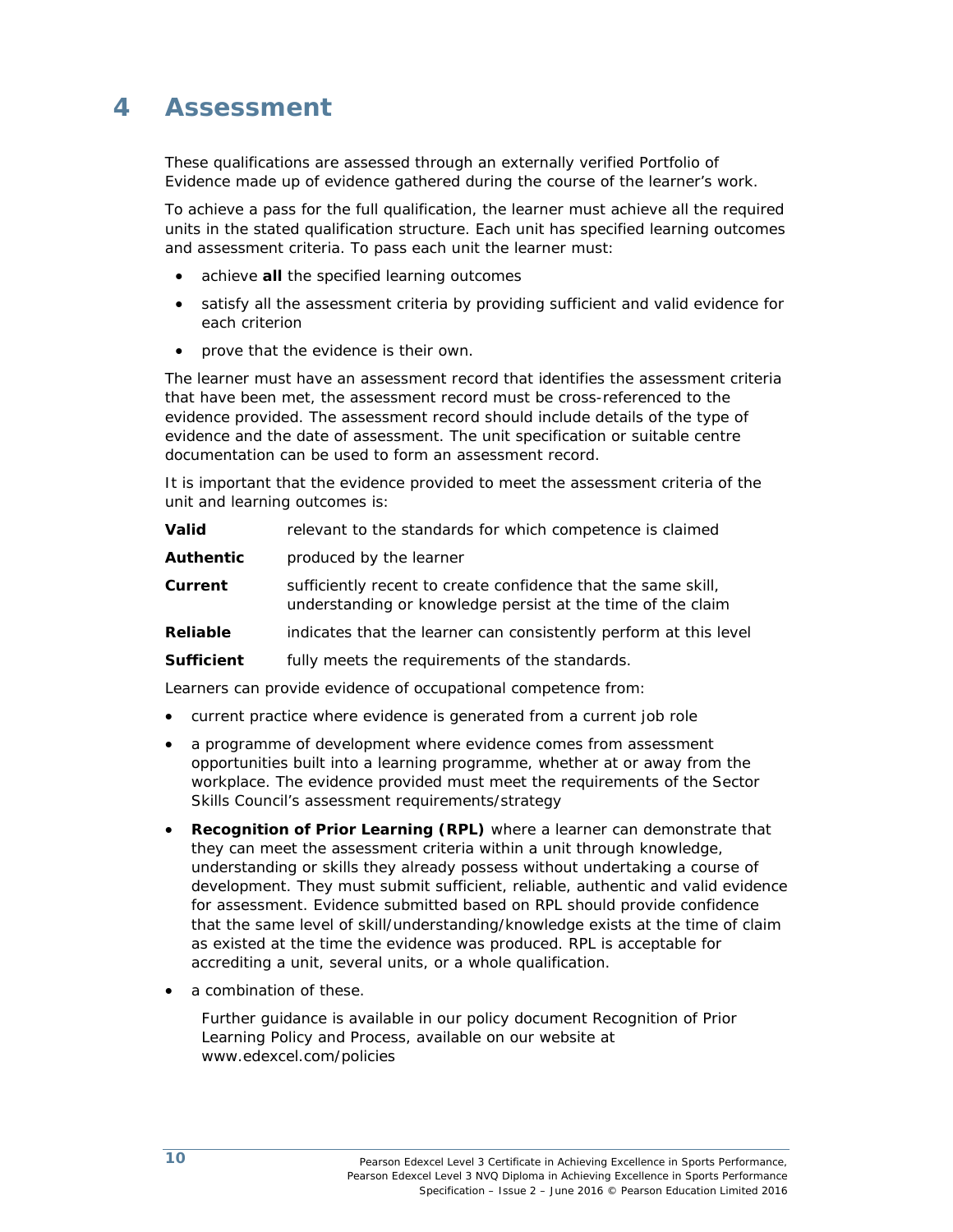### **Assessment strategy**

The assessment strategy for these qualifications is included in *Annexe A*. It sets out the overarching assessment principles and the framework for assessing the qualifications to ensure that they remain valid and reliable. It has been developed by SkillsActive in partnership with employers, training providers, awarding organisations and the regulatory authorities.

### **Types of evidence**

To achieve a unit, the learner must gather evidence that shows that they have met the required standard specified in the assessment criteria as well as the requirements of the SkillsActive assessment strategy. As stated in the assessment strategy, the evidence for these qualifications can take a variety of forms as indicated below:

- direct observation of the learner's performance by their assessor (O)
- outcomes from oral or written questioning (Q&A)
- products of the learner's work (P)
- personal statements and/or reflective accounts (RA)
- outcomes from simulation (S)
- professional discussion (PD)
- assignment, project/case studies (A)
- authentic statements/witness testimony (WT)
- expert witness testimony (EWT)
- evidence of Recognition of Prior Learning (RPL).

Learners can use the abbreviations for cross-referencing purposes in their portfolios.

Learners can also use one piece of evidence to prove their knowledge, skills and understanding across different assessment criteria and/or across different units. It is not necessary for learners to have each assessment criterion assessed separately. They should be encouraged to reference evidence to the relevant assessment criteria. Evidence must be available to the assessor, internal verifier and Pearson standards verifier.

Any specific evidence requirements for individual units are stated in the unit introductions in *Section 11*.

There is further guidance about assessment on our website. Please see *Section 12* for details.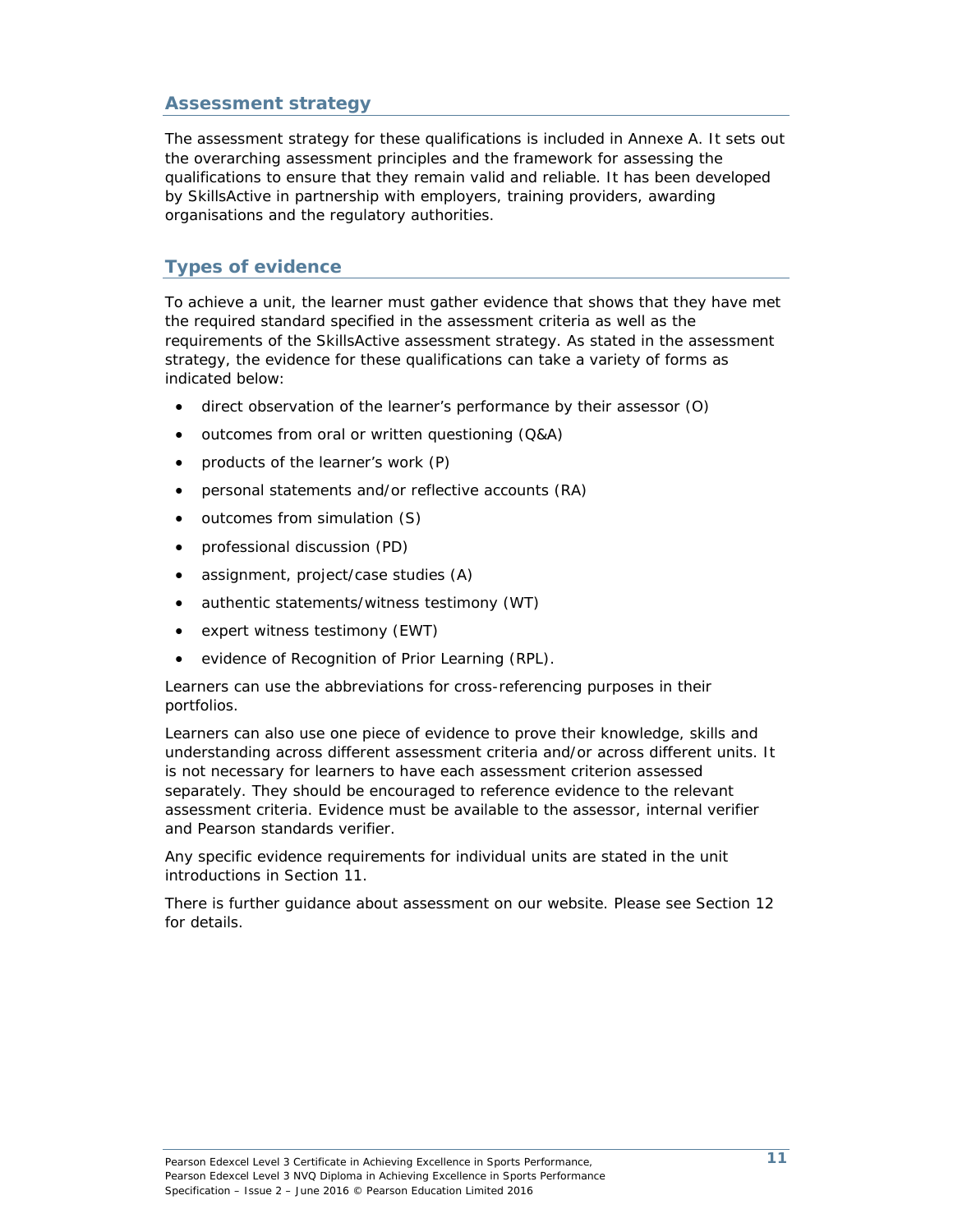### **Assessment of knowledge**

These qualifications consist of the following knowledge-based units:

- **Unit 1** K/506/1068 Understanding how to Develop Own Career in Sport
- **Unit 2** M/506/0973 Understanding Health and Safety at Training and Competition Venues
- **Unit 5** H/506/2834 Understanding Technical Skills to Achieve Excellence in Sport
- **Unit 6** H/506/1084 Understanding Tactical Skills to Achieve Excellence in Sport
- **Unit 7** Y/506/1079 Understanding Physical Capability to Achieve Excellence in Sport
- **Unit 8** L/506/4500 Understanding Nutrition to Achieve Excellence in Sport
- **Unit 9** H/506/4499 Understanding Psychological Skills and Attitudes in Relation to Excellence in Sport
- **Unit 10** M/506/1069 Understanding Lifestyle to Achieve Excellence in Sport
- **Unit 11** H/506/0940 Understanding Communication and Teamwork to Achieve Excellence in Sport
- **Unit 19** J/601/2101 Understanding the Fundamentals of Coaching Sport
- **Unit 20** Y/601/2104 Understanding how to Develop Participants through Coaching Sport
- **Unit 21** H/601/2106 Supporting Participant(s)' Lifestyle through Coaching Sport
- **Unit 22** M/601/2108 Understanding the Principles of Safe and Equitable Coaching Practice

These units must be assessed in line with the SkillsActive assessment strategy. Any specific assessment requirements for these units are stated in the unit introductions in *Section 11*.

Centres need to look closely at the verbs used for each assessment criterion in these units when devising the assessment to ensure that learners can provide evidence with sufficient breadth and depth to meet the requirements. Any assignment brief should indicate clearly, which assessment criteria are being targeted.

Centres are encouraged to give learners realistic scenarios and to maximise the use of practical activities in delivery and assessment. To avoid over-assessment, centres are encouraged to link delivery and assessment across the knowledgebased units.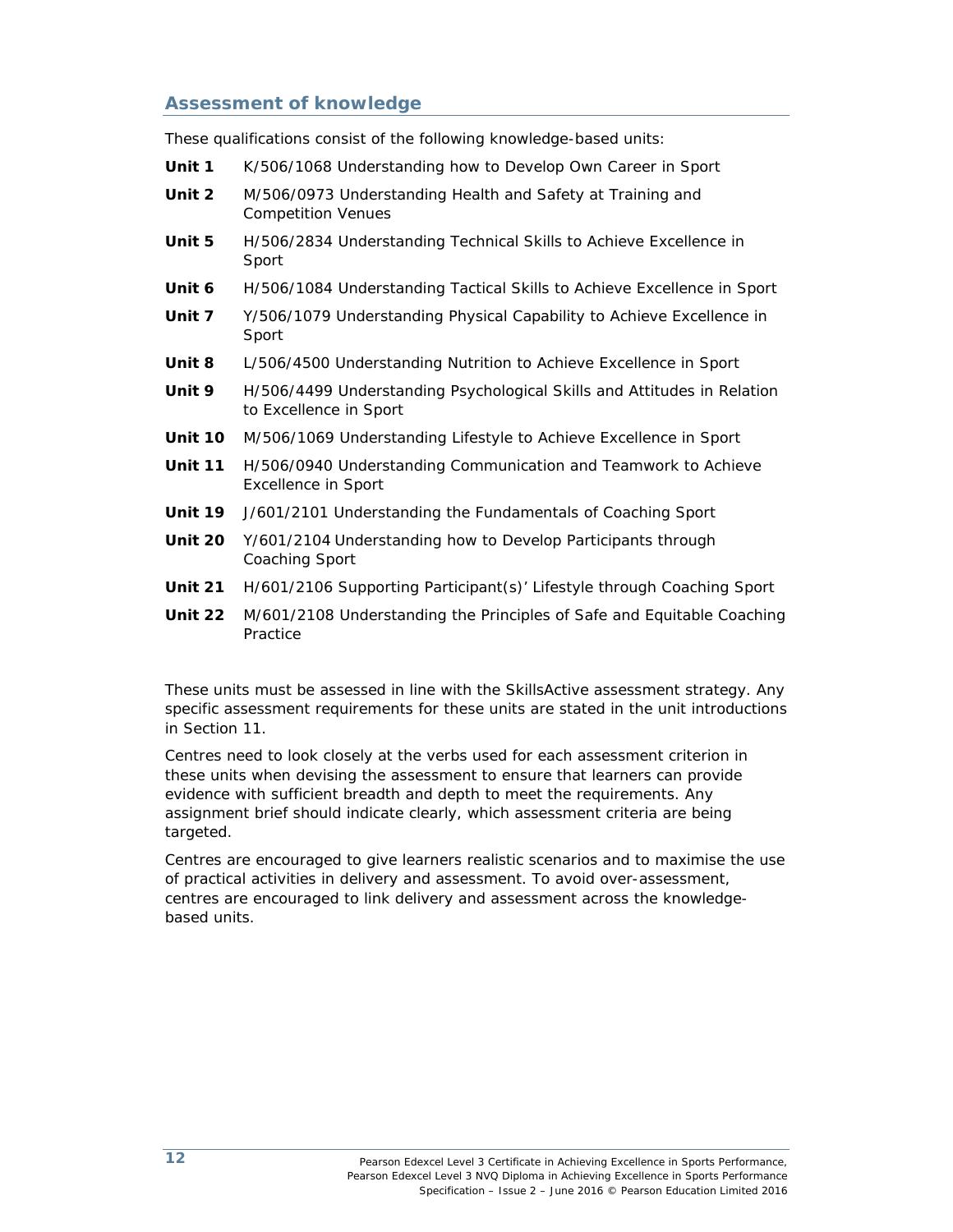### **5 Centre resource requirements**

As part of the approval process, centres must make sure that the resource requirements below are in place before offering the qualifications.

#### **General resource requirements**

- Centres must have the appropriate physical resources to support delivery and assessment of the qualifications. For example, a workplace in line with industry standards, or a Realistic Working Environment (RWE), where permitted, as specified in the assessment strategy for the sector, equipment, IT, learning materials, teaching rooms.
- Where permitted, RWE must offer the same conditions as the normal day-today working environment, with a similar range of demands, pressures and requirements for cost-effective working.
- Centres must meet any specific human and physical resource requirements outlined in the assessment strategy in Annexe A. Staff assessing learners must meet the occupational competence requirements within the overarching assessment strategy for the sector.
- There must be systems in place to ensure the continuing professional development for staff delivering the qualifications.
- Centres must have appropriate health and safety policies, procedures and practices in place for the delivery of the qualifications.
- Centres must deliver the qualifications in accordance with current equality legislation. For further details on Pearson's commitment to the Equality Act 2010, please see Section 9 Access and recruitment and Section 10 Access to qualifications for learners with disabilities or specific needs. For full details on the Equality Act 2010, please go to www.legislation.gov.uk

### **Specific resource requirements**

Each qualification is designed to support learners working in the active leisure and learning sector. Physical resources need to support the delivery of the qualifications and the assessment of the learning outcomes and must be of industry standard. Centres must meet any specific resource requirements outlined in *Annexe A: Assessment requirements/strategy*. Staff assessing the learner must meet the requirements within the overarching assessment strategy for the sector.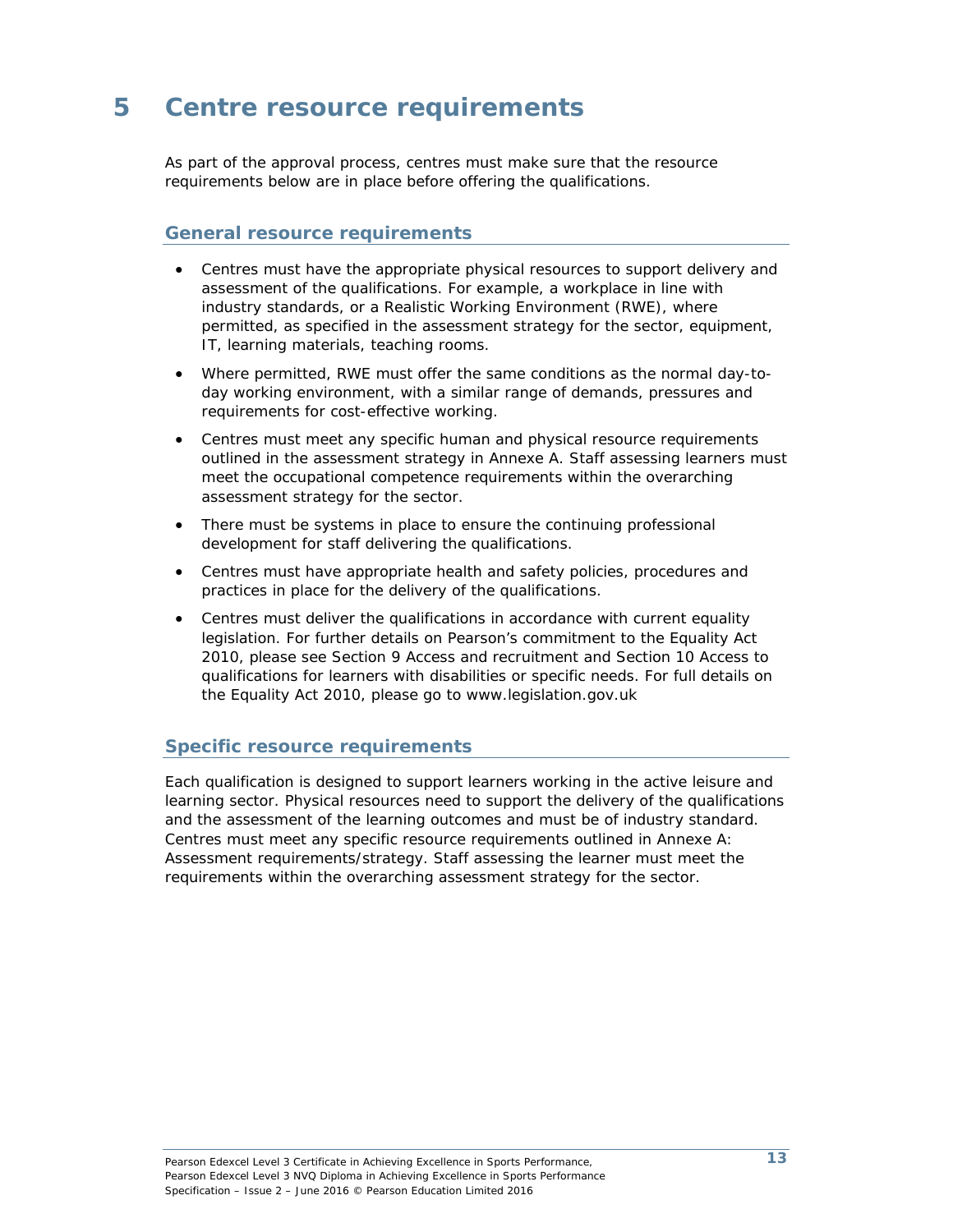### **6 Centre recognition and approval**

### **Centre recognition**

Centres that have not previously offered Edexcel vocational qualifications need to apply for and be granted centre recognition and approval as part of the process for approval to offer individual qualifications.

Existing centres will be given 'automatic approval' for a new qualification if they are already approved for a qualification that is being replaced by a new qualification and the conditions for automatic approval are met.

Guidance on seeking approval to deliver Edexcel vocational qualifications is available at www.pearsonwbl.edexcel.com/qualifications-approval

#### **Approvals agreement**

All centres are required to enter into an approval agreement, which is a formal commitment by the head or principal of a centre, to meet all the requirements of the specification and any associated codes, conditions or regulations. Pearson will act to protect the integrity of the awarding of qualifications. If centres do not comply with the agreement, this could result in the suspension of certification or withdrawal of approval.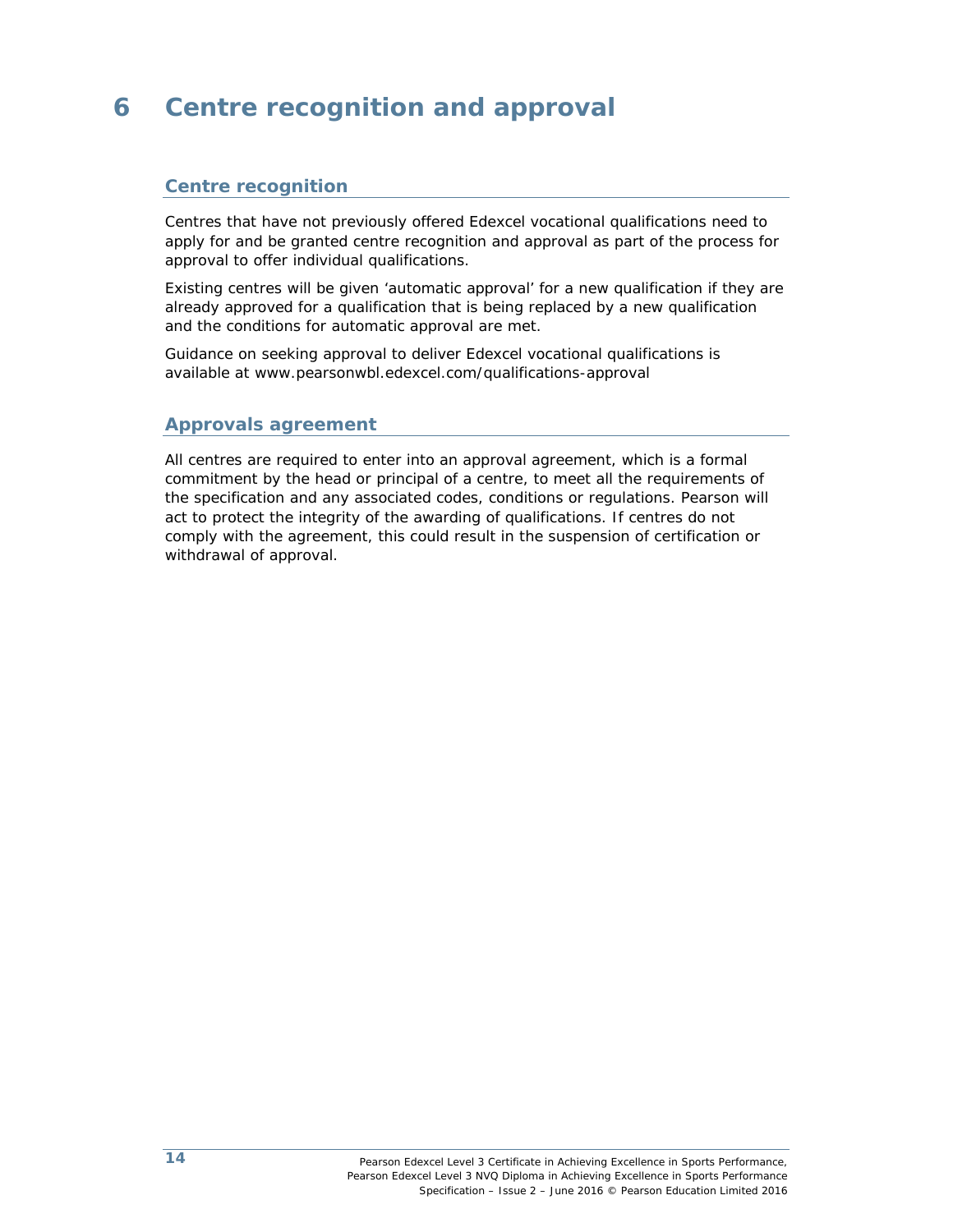### **7 Quality assurance of centres**

Quality assurance is at the heart of vocational qualifications. Centres will internally assess NVQs/Competence-based qualifications using internal quality assurance procedures to ensure standardisation of assessment across all learners. Pearson uses external quality assurance procedures to check that all centres are working to national standards. It gives us the opportunity to identify and provide support, if needed, to safeguard certification. It also allows us to recognise and support good practice.

For the qualifications in this specification, the Pearson quality assurance model is as described below.

Centres offering Edexcel NVQs/Competence-based qualifications will usually receive two standards verification visits per year (a total of two days per year). The exact frequency and duration of standards verifier visits must reflect the centre's performance, taking account of the number:

- of assessment sites
- and throughput of learners
- and turnover of assessors
- and turnover of internal verifiers.

For centres offering a full Pearson BTEC Apprenticeship (i.e. all elements of the Apprenticeship are delivered with Pearson through registration of learners on a BTEC Apprenticeship framework) a single standards verifier will be allocated to verify all elements of the BTEC Apprenticeship programme. If a centre is also offering stand-alone NVQs/Competence-based qualifications in the same sector as a full BTEC Apprenticeship, the same standards verifier will be allocated.

In order for certification to be released, confirmation is required that the National Occupational Standards (NOS) for assessment, verification and for the specific occupational sector are being consistently met.

Centres are required to declare their commitment to ensuring quality and to providing appropriate opportunities for learners that lead to valid and accurate assessment outcomes.

For further details, please go to the *UK NVQ Quality Assurance Centre Handbook* and the *Edexcel NVQs, SVQs and competence-based qualifications – Delivery Requirements and Quality Assurance Guidance* on our website, at www.pearsonwbl.edexcel.com/NVQ-competence-based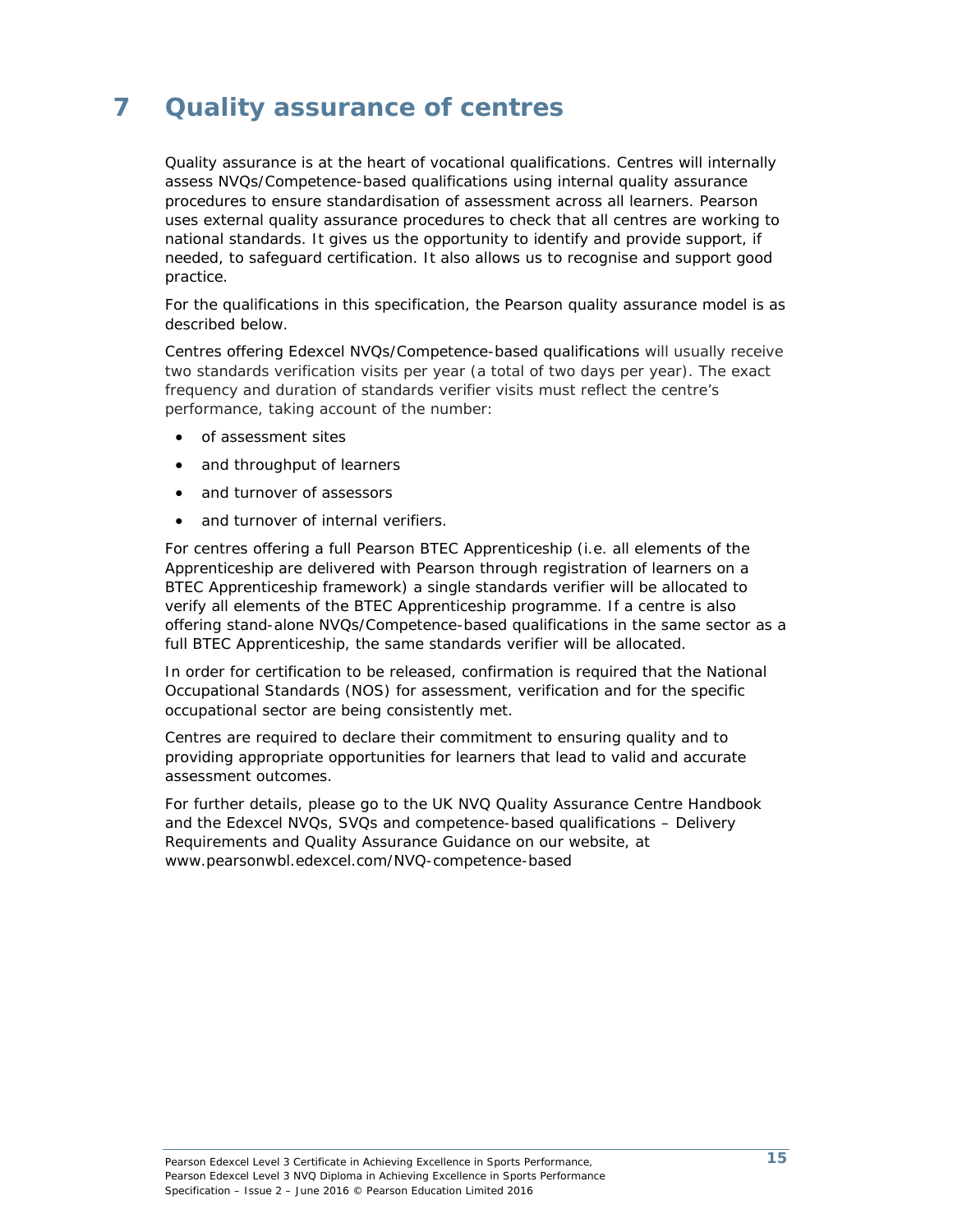### **8 Programme delivery**

Centres are free to offer the qualifications using any mode of delivery (for example full-time, part-time, evening only, distance learning,) that meets learners' needs. However, centres must make sure that learners have access to the resources identified in the specification and to the sector specialists delivering and assessing the units. Centres must have due regard to Pearson's policies that may apply to different modes of delivery.

- Those planning the programme should aim to address the occupational nature of the qualification by:
- engaging with learners through planned induction initially and then through the involvement of learners in planning for assessment opportunities
- using naturally occurring workplace activities and products to present evidence for assessment against the requirements of the qualification
- developing a holistic approach to assessment by matching evidence to different assessment criteria, learning outcomes and units, as appropriate, thereby reducing the assessment burden on learners and assessors
- taking advantage of suitable digital methods to capture evidence.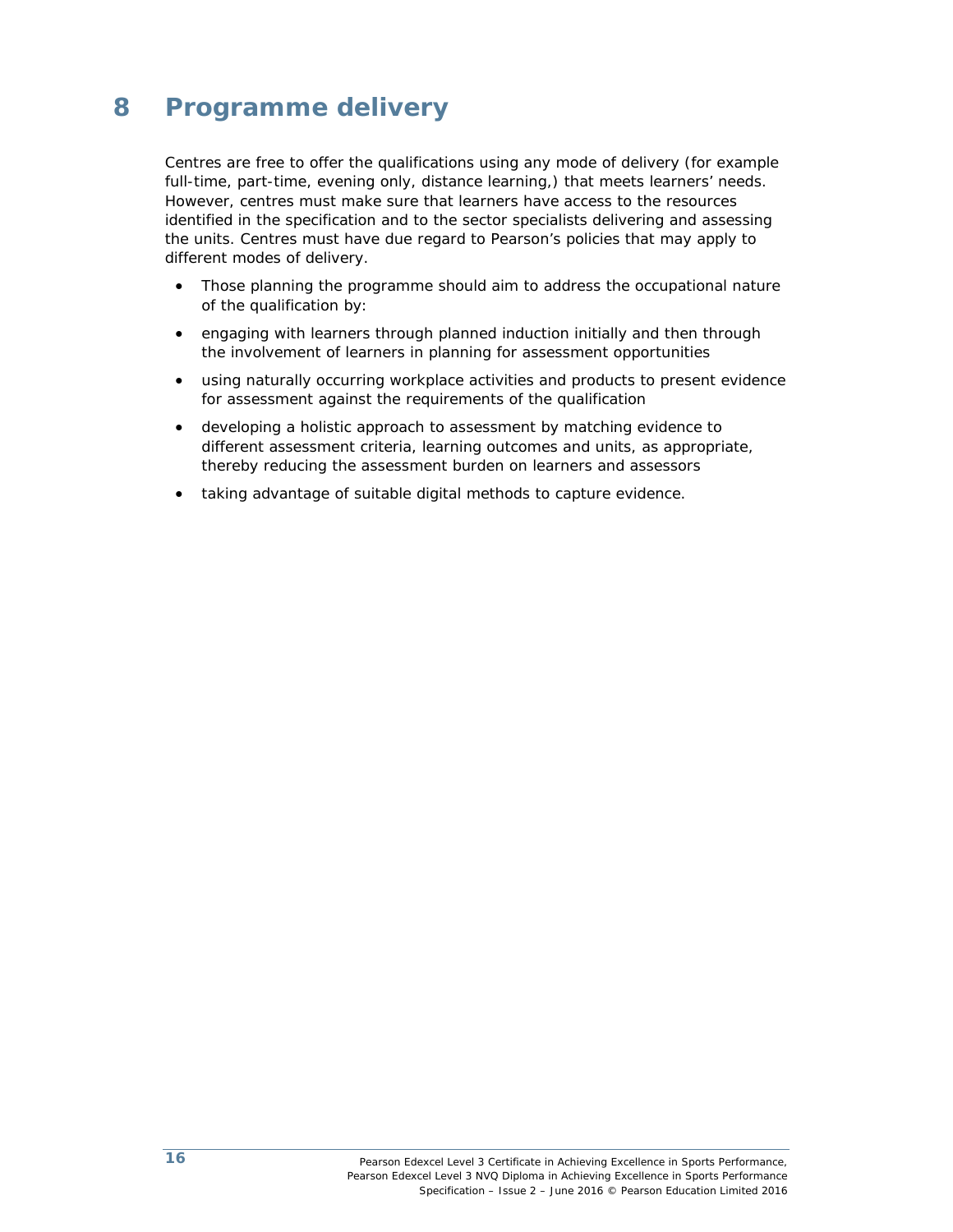### **9 Access and recruitment**

Pearson's policy regarding access to its qualifications is that:

- they should be available to everyone who is capable of reaching the required standards
- they should be free from any barriers that restrict access and progression
- there should be equal opportunities for all wishing to access the qualifications.

Centres must ensure that their learner recruitment process is conducted with integrity. This includes ensuring that applicants have appropriate information and advice about the qualification to ensure that it will meet their needs.

Centres should review applicants' prior qualifications and/or experience, considering whether this profile shows that they have the potential to achieve the qualification.

For learners with disabilities and specific needs, this review will need to take account of the support available to them during the delivery and assessment of the qualification. The review must take account of the information and guidance in *Section 10 Access to qualifications for learners with disabilities or specific needs*.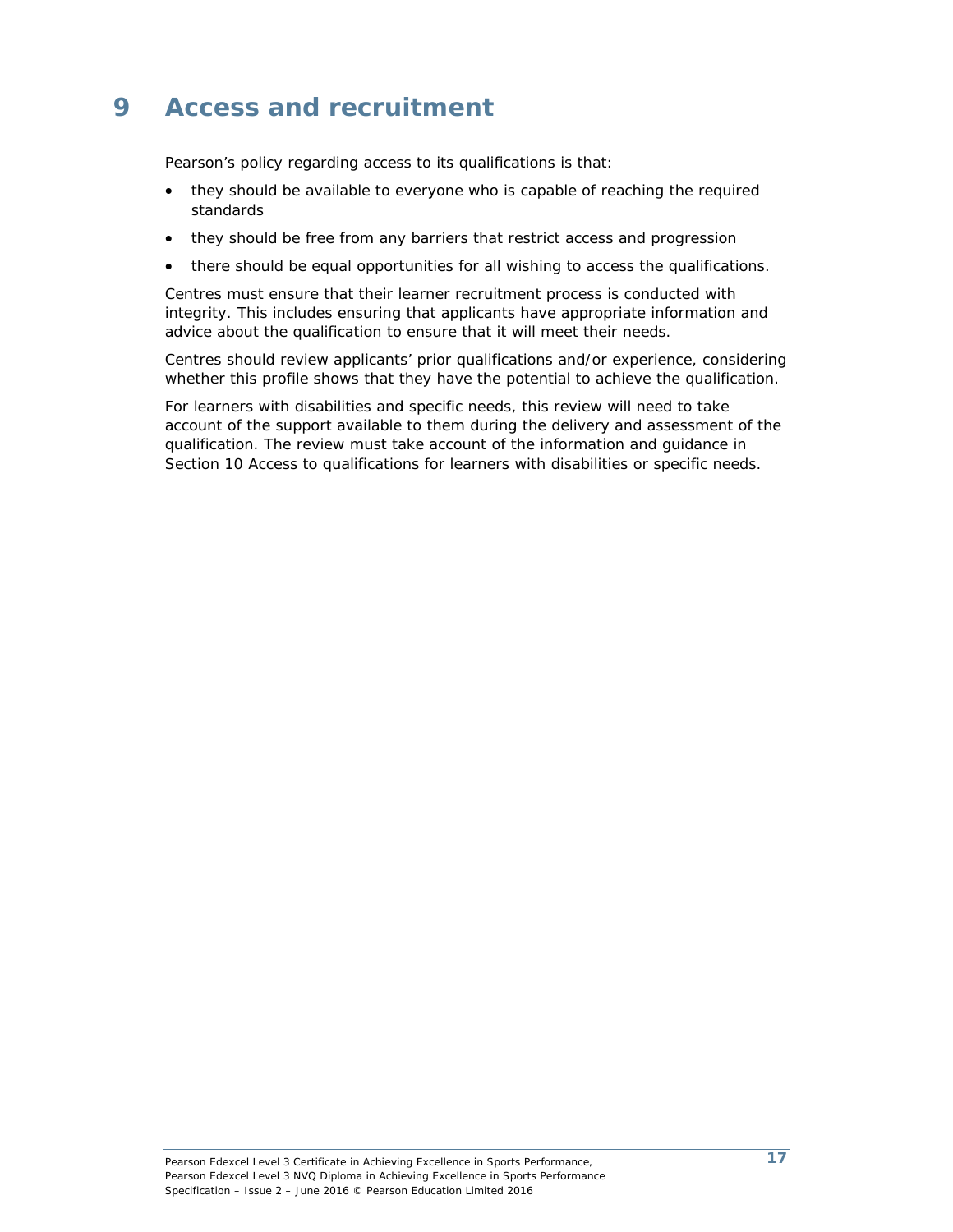### **10 Access to qualifications for learners with disabilities or specific needs**

Equality and fairness are central to our work. Pearson's Equality Policy requires all learners to have equal opportunity to access our qualifications and assessments and that our qualifications are awarded in a way that is fair to every learner.

We are committed to making sure that:

- learners with a protected characteristic (as defined by the Equality Act 2010) are not, when they are undertaking one of our qualifications, disadvantaged in comparison to learners who do not share that characteristic
- all learners achieve the recognition they deserve from undertaking a qualification and that this achievement can be compared fairly to the achievement of their peers.

Learners taking a qualification can be assessed in British sign language or Irish sign language where it is permitted for the purpose of reasonable adjustments.

Further information on access arrangements can be found in the Joint Council for Qualifications (JCQ) document *Access Arrangements, Reasonable Adjustments and Special Consideration for General and Vocational qualifications.*

Details on how to make adjustments for learners with protected characteristics are given in the document *Pearson Supplementary Guidance for Reasonable Adjustment and Special Consideration in Vocational Internally Assessed Units.*

Both documents are on our website, www.qualifications.pearson.com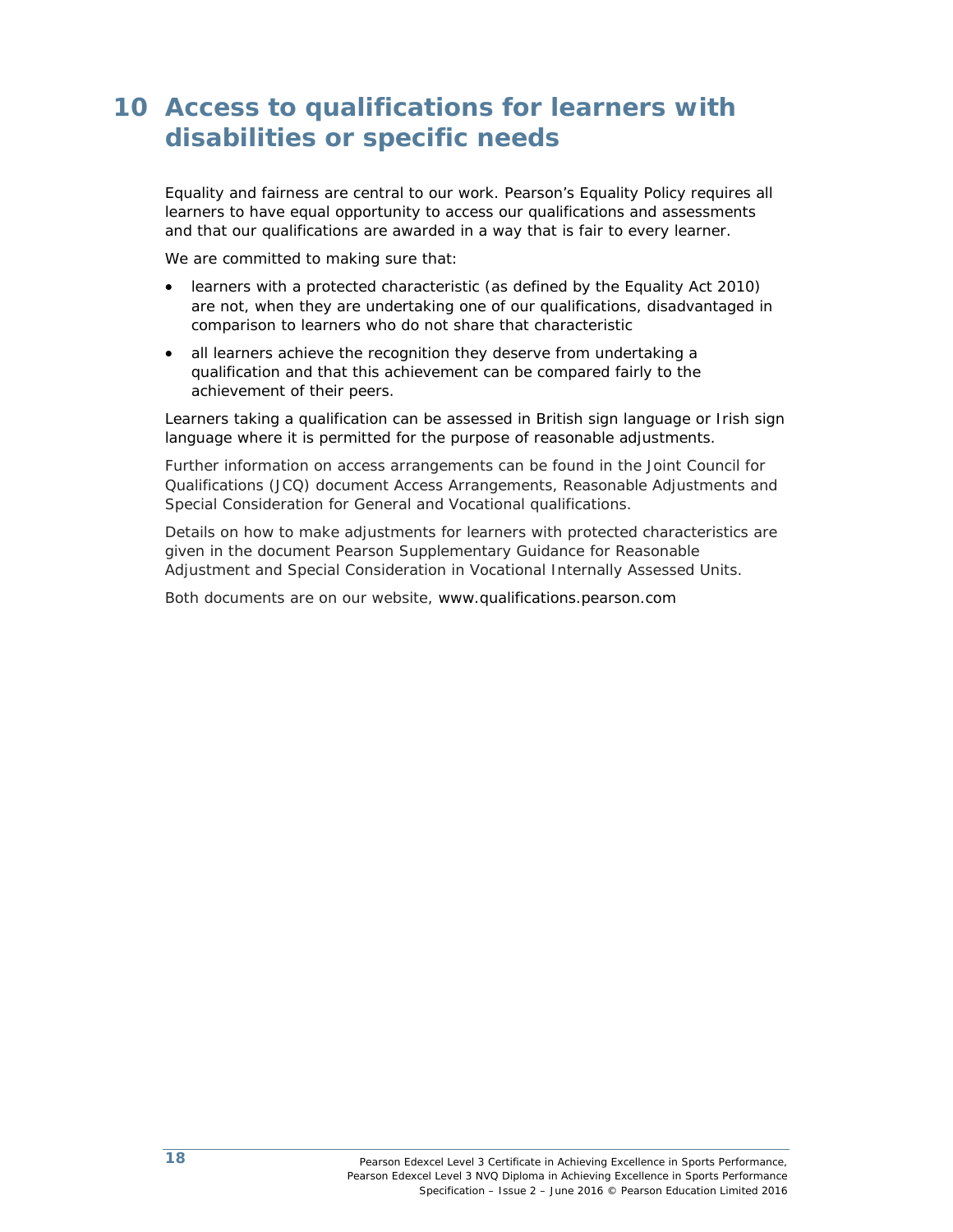### **11 Unit format**

Each unit has the following sections.

### **Unit title**

This is the formal title of the unit that will appear on the learner's certificate.

### **Unit reference number**

Each unit is assigned a unit reference number that appears with the unit title on the Register of Regulated Qualifications.

### **Level**

All units and qualifications have a level assigned to them. The level assigned is informed by the level descriptors defined by Ofqual, the qualifications regulator.

### **Credit value**

All units have a credit value. When a learner achieves a unit, they gain the specified number of credits. The minimum credit value is 1 and credits can be awarded in whole numbers only.

### **Guided learning hours**

Guided Learning Hours (GLH) is the number of hours that a centre delivering the qualification needs to provide. Guided learning means activities that directly or immediately involve tutors and assessors in teaching, supervising, and invigilating learners, for example lectures, tutorials, online instruction and supervised study.

### **Unit aim**

This gives a summary of what the unit aims to do.

#### **Unit assessment requirements/evidence requirements**

The SSC/B set the assessment/evidence requirements. Learners must provide evidence according to each of the requirements stated in this section.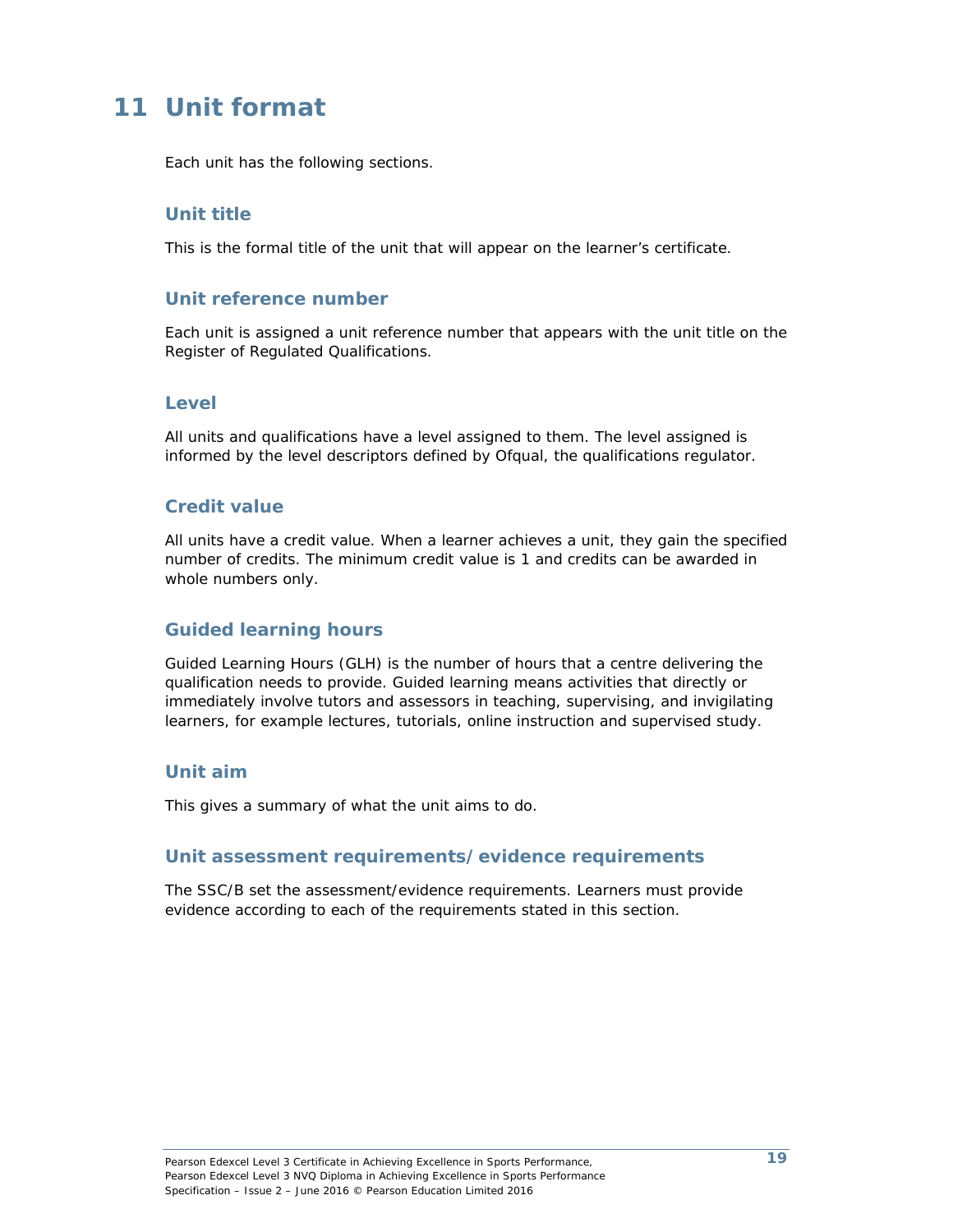### **Learning outcomes**

The learning outcomes set out what a learner will know, understand or be able to do as the result of a process of learning.

#### **Assessment criteria**

The assessment criteria specify the standard required by the learner to achieve the learning outcome.

#### **Essential resources**

This section lists any specialist resources needed to deliver the unit. The centre will be asked to make sure that these resources are in place when it seeks approval from Pearson to offer the qualification.

### **Information for tutors**

This section gives tutors information on delivery and assessment. It contains the following subsections.

- *Delivery* explains the content's relationship to the learning outcomes and offers guidance on possible approaches to delivery.
- *Assessment*  gives information about the evidence that learners must produce, together with any additional guidance if appropriate. This section should be read in conjunction with the assessment criteria.
- *Support materials*  lists resource materials that can be used to support the teaching of the unit, for example books, journals and websites.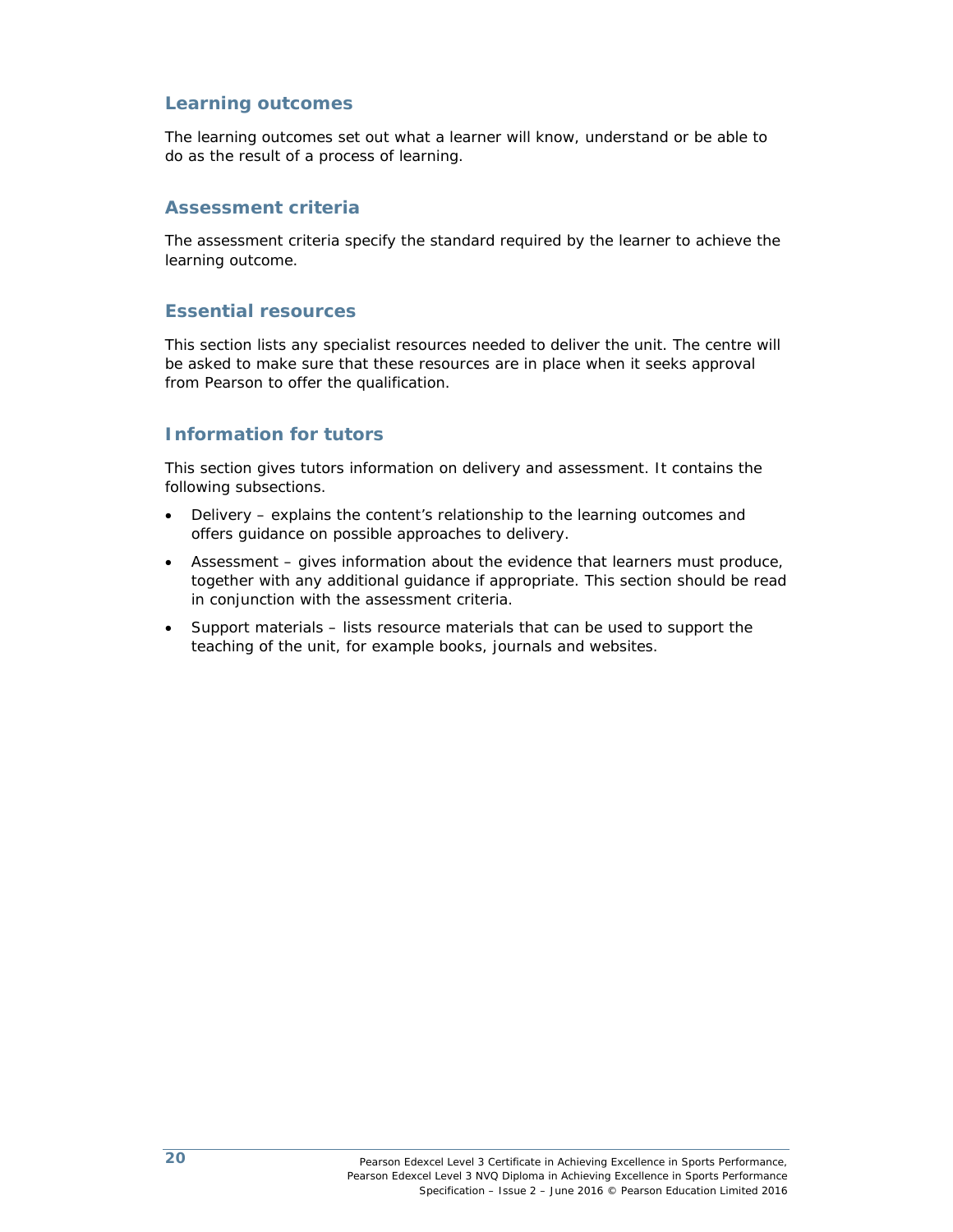# **Unit 1: Understanding How to Develop Own Career in Sport**

| Unit reference number: K/506/1068 |                  |
|-----------------------------------|------------------|
| Level:                            | $\boldsymbol{z}$ |
| <b>Credit value:</b>              | $\mathbf{p}$     |
| <b>Guided learning hours: 15</b>  |                  |

### **Unit aim**

This unit is for athletes who have the realistic potential to achieve excellence in their sport and are seeking to perform at the highest level as their main career goal. It covers the development and implementation of a career plan and includes:

- career planning
- implementing and developing a career plan
- planning and managing finances.

### **Unit assessment requirements/evidence requirements**

This unit is assessed in the workplace or in conditions resembling the workplace. Learners can enter the types of evidence they are presenting for assessment and the submission date against each assessment criterion. Alternatively, centre documentation should be used to record this information.

Learning outcomes can be assessed by:

- professional discussion
- oral questions and answers
- questions requiring written answers.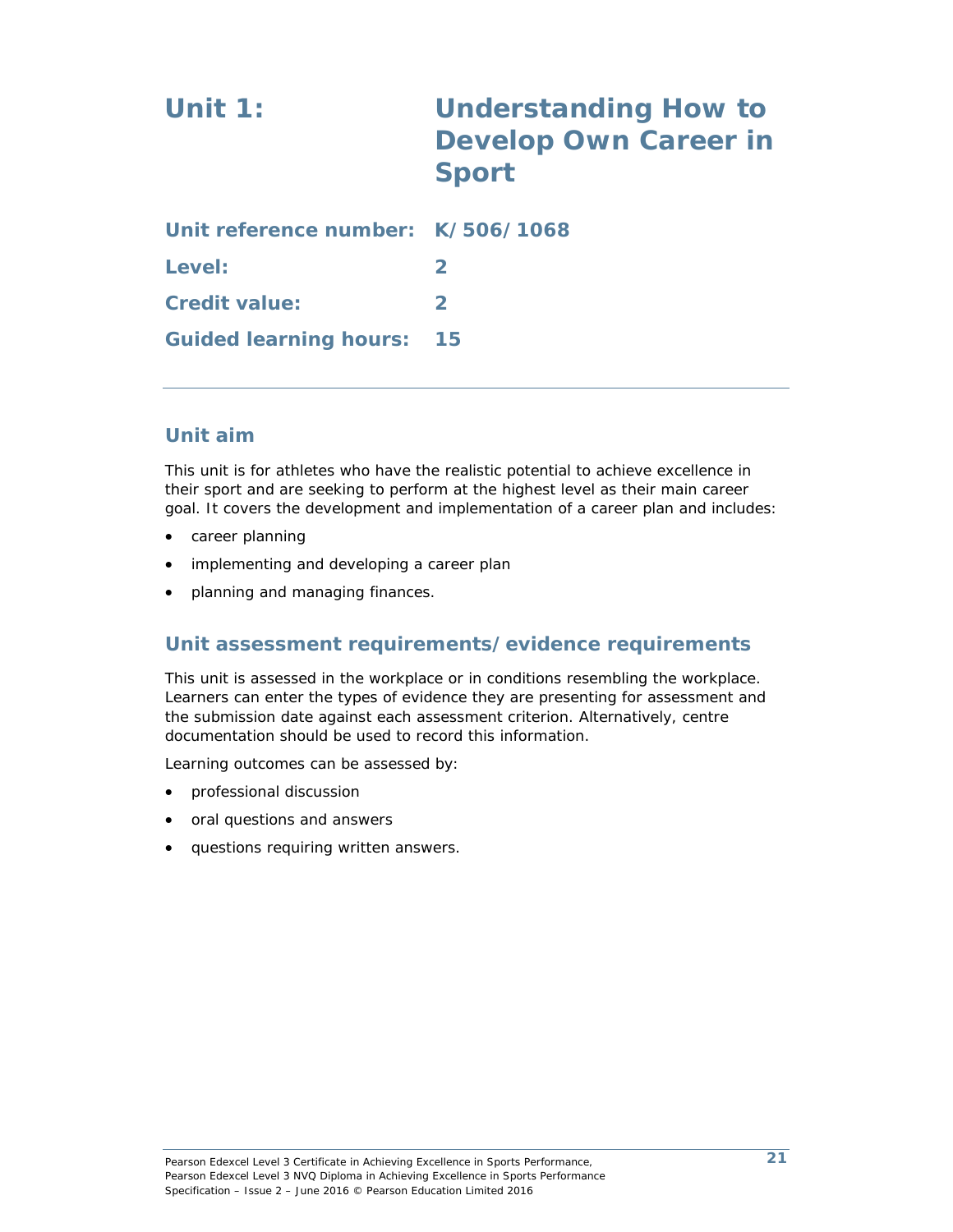### **Learning outcomes and assessment criteria**

To pass this unit, the learner needs to demonstrate that they can meet all the learning outcomes for the unit. The assessment criteria determine the standard required to achieve the unit.

| <b>Learning outcomes</b> |                                                                                   |     | <b>Assessment criteria</b>                                                                                                             | <b>Evidence</b><br>type | <b>Portfolio</b><br>reference | <b>Date</b> |
|--------------------------|-----------------------------------------------------------------------------------|-----|----------------------------------------------------------------------------------------------------------------------------------------|-------------------------|-------------------------------|-------------|
|                          | Understand how an<br>elite athlete plans<br>their sporting<br>career              | 1.1 | Explain the roles and responsibilities of an elite athlete in relation to<br>their sport                                               |                         |                               |             |
|                          |                                                                                   | 1.2 | Describe the realities of an athlete performing at the highest level in<br>their sport                                                 |                         |                               |             |
|                          |                                                                                   | 1.3 | Explain why it is important to have a plan that covers both a career as<br>an elite athlete, and alternative careers                   |                         |                               |             |
|                          |                                                                                   | 1.4 | Explain how an elite athlete assesses own career potential and the<br>range of people who can help them do this                        |                         |                               |             |
|                          |                                                                                   | 1.5 | Describe how to identify career goals and routes to achieve these<br>goals - both as an elite athlete and in an alternative career     |                         |                               |             |
|                          |                                                                                   | 1.6 | Explain how an elite athlete makes sure their career goals and routes<br>are realistic and achievable and how to do so                 |                         |                               |             |
| $\overline{2}$           | Understand how an<br>elite athlete<br>implements and<br>develops a career<br>plan | 2.1 | Identify the types of organisations and people who can help an elite<br>athlete to follow through and develop their career plan        |                         |                               |             |
|                          |                                                                                   | 2.2 | Identify the types of training, skills and knowledge and qualifications<br>that an elite athlete will need to follow their career plan |                         |                               |             |
|                          |                                                                                   | 2.3 | Explain why it is important for an elite athlete to review and update<br>their career plan at regular intervals and how to do so       |                         |                               |             |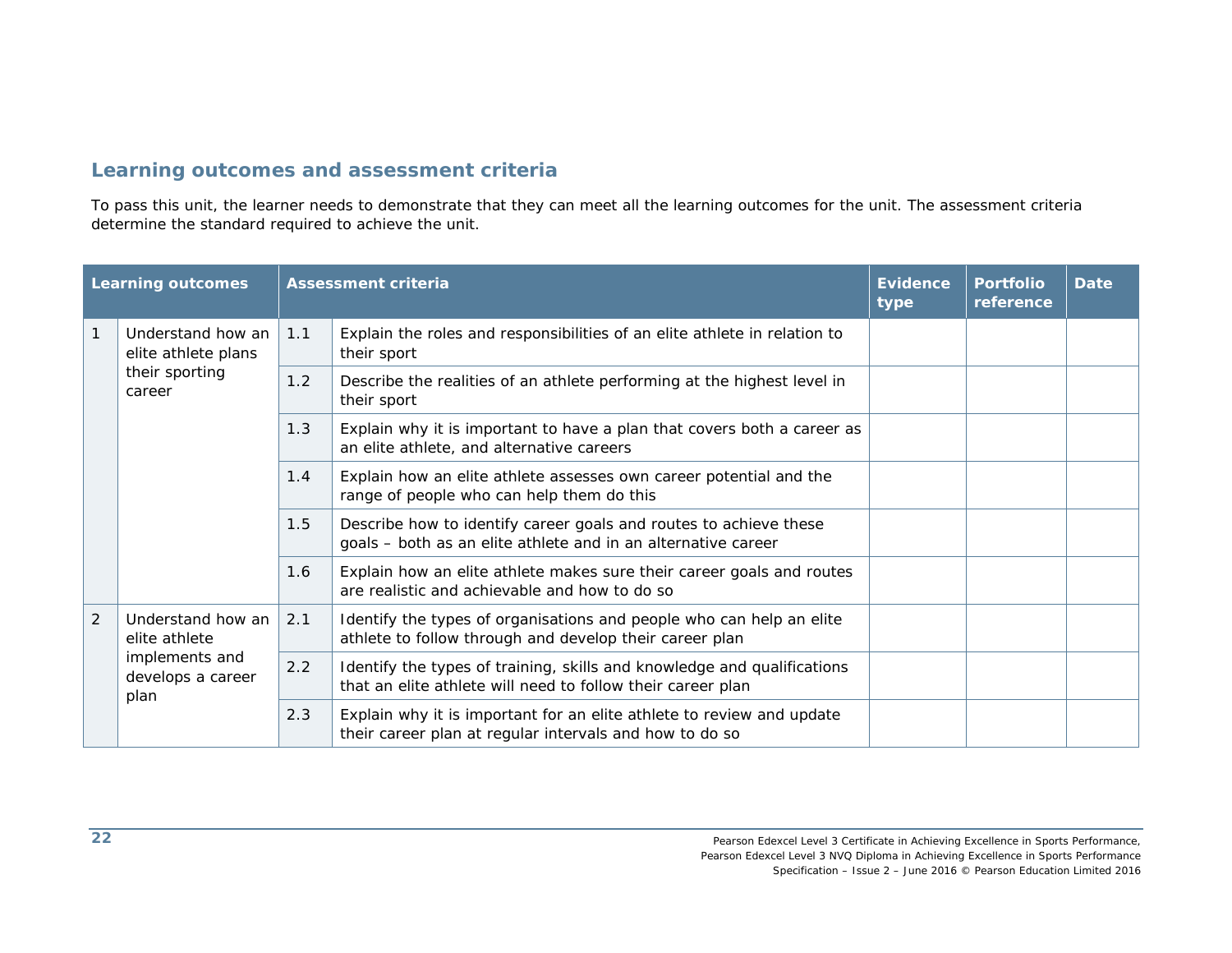| <b>Learning outcomes</b> |                                                               |     | <b>Assessment criteria</b>                                                                                          | Evidence<br>type | <b>Portfolio</b><br>reference | <b>Date</b> |
|--------------------------|---------------------------------------------------------------|-----|---------------------------------------------------------------------------------------------------------------------|------------------|-------------------------------|-------------|
| 3                        | Understand how an<br>elite athlete plans                      |     | Explain why it is important for an elite athlete to manage their<br>finances responsibly                            |                  |                               |             |
|                          | own finances                                                  | 3.2 | Describe how to find and use sources of financial advice                                                            |                  |                               |             |
|                          |                                                               | 3.3 | Explain how to develop own financial goals – short, medium and long<br>term                                         |                  |                               |             |
| 4                        | Understand how an<br>elite athlete<br>manages own<br>finances | 4.1 | Explain why it is important to seek advice from financial advisers<br>when there are problems with a financial plan |                  |                               |             |
|                          |                                                               | 4.2 | Describe the financial records that an elite athlete should keep and<br>how to keep them up to date                 |                  |                               |             |
|                          |                                                               | 4.3 | Explain why it is important to review a financial plan and how to do so                                             |                  |                               |             |

| (if sampled) | Date: the contract of the contract of the contract of the contract of the contract of the contract of the contract of the contract of the contract of the contract of the contract of the contract of the contract of the cont |
|--------------|--------------------------------------------------------------------------------------------------------------------------------------------------------------------------------------------------------------------------------|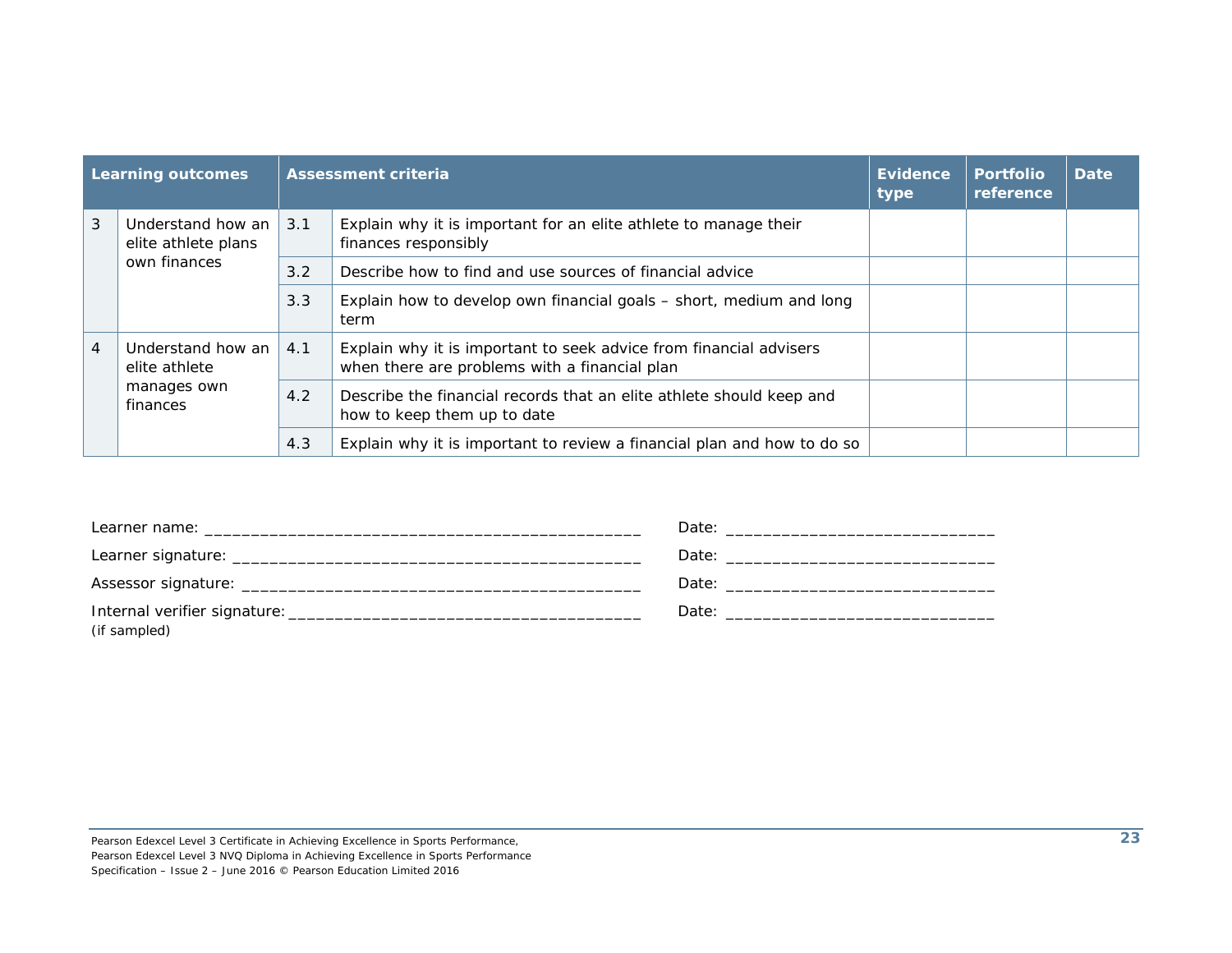| Unit $2:$                         | <b>Understanding Health</b><br>and Safety at Training<br>and Competition<br><b>Venues</b> |
|-----------------------------------|-------------------------------------------------------------------------------------------|
| Unit reference number: M/506/0973 |                                                                                           |
| Level:                            | $\mathbf{2}$                                                                              |
| <b>Credit value:</b>              | 3                                                                                         |
| <b>Guided learning hours:</b>     | - 20                                                                                      |

### **Unit aim**

This unit is for athletes who have the realistic potential to achieve excellence in their sport and are seeking to perform at the highest level as their main career goal. It covers knowledge of health and safety and includes:

- working in a healthy and safe way
- following emergency procedures.

### **Unit assessment requirements/evidence requirements**

This unit is assessed in the workplace or in conditions resembling the workplace. Learners can enter the types of evidence they are presenting for assessment and the submission date against each assessment criterion. Alternatively, centre documentation should be used to record this information.

Learning outcomes can be assessed by:

- professional discussion
- oral questions and answers
- questions requiring written answers.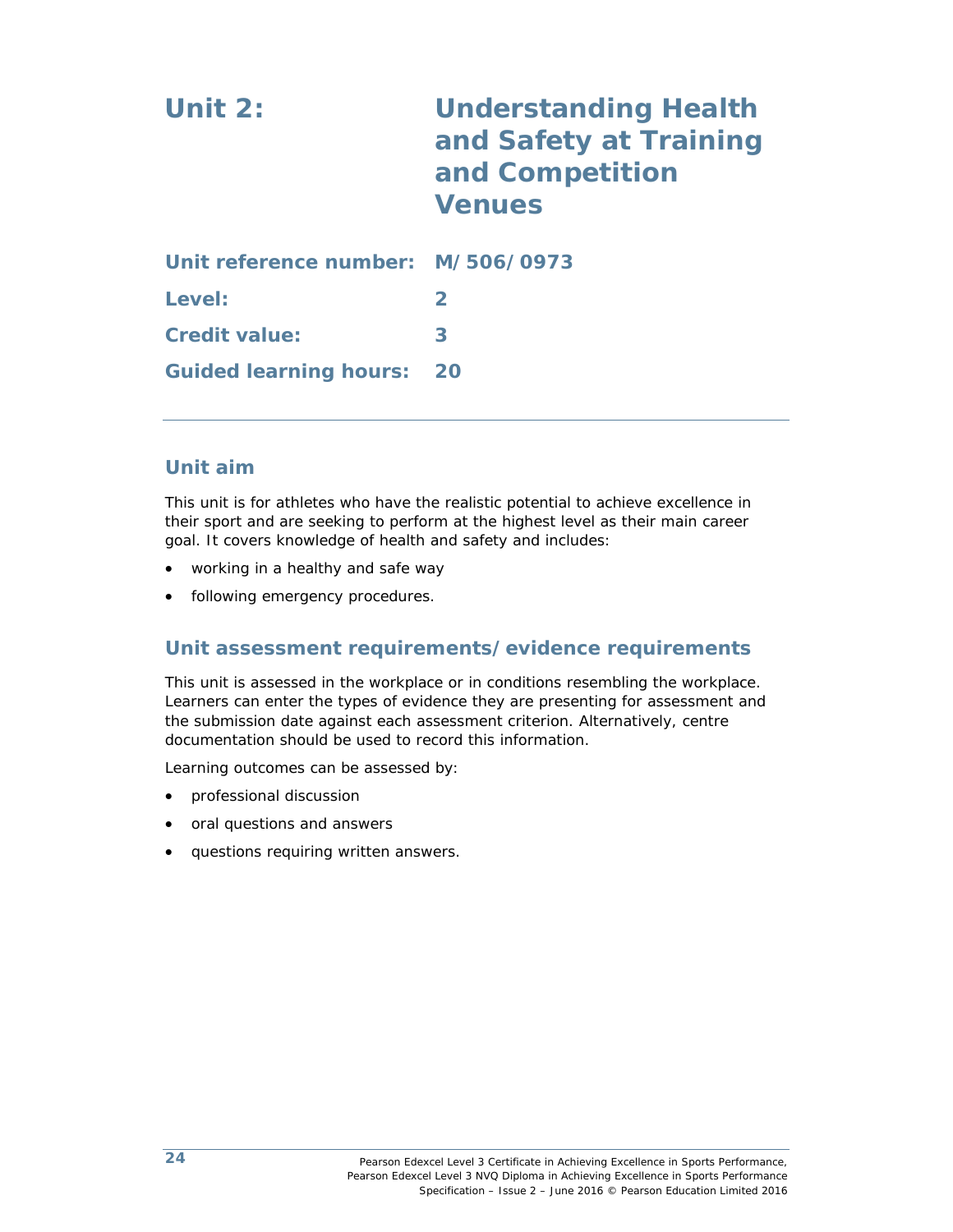### **Learning outcomes and assessment criteria**

To pass this unit, the learner needs to demonstrate that they can meet all the learning outcomes for the unit. The assessment criteria determine the standard required to achieve the unit.

| Learning outcomes |                                                                                           |     | <b>Assessment criteria</b>                                                                           | Evidence<br>type | <b>Portfolio</b><br>reference | <b>Date</b> |
|-------------------|-------------------------------------------------------------------------------------------|-----|------------------------------------------------------------------------------------------------------|------------------|-------------------------------|-------------|
|                   | Understand health<br>and safety<br>requirements for<br>training and<br>competition venues | 1.1 | Summarise the basic requirements of health and safety legislation as<br>relevant to an elite athlete |                  |                               |             |
|                   |                                                                                           | 1.2 | Explain why health and safety is important in training and competition                               |                  |                               |             |
|                   |                                                                                           | 1.3 | Summarise guidelines and instructions for the use of equipment used<br>in training and competition   |                  |                               |             |
|                   |                                                                                           | 1.4 | Name the person responsible for health and safety in training and<br>competition venues              |                  |                               |             |
|                   |                                                                                           | 1.5 | Describe the health, safety and security checks relevant to own role                                 |                  |                               |             |
|                   |                                                                                           | 1.6 | Explain why it is important to follow safeguarding procedures for<br>children and other groups       |                  |                               |             |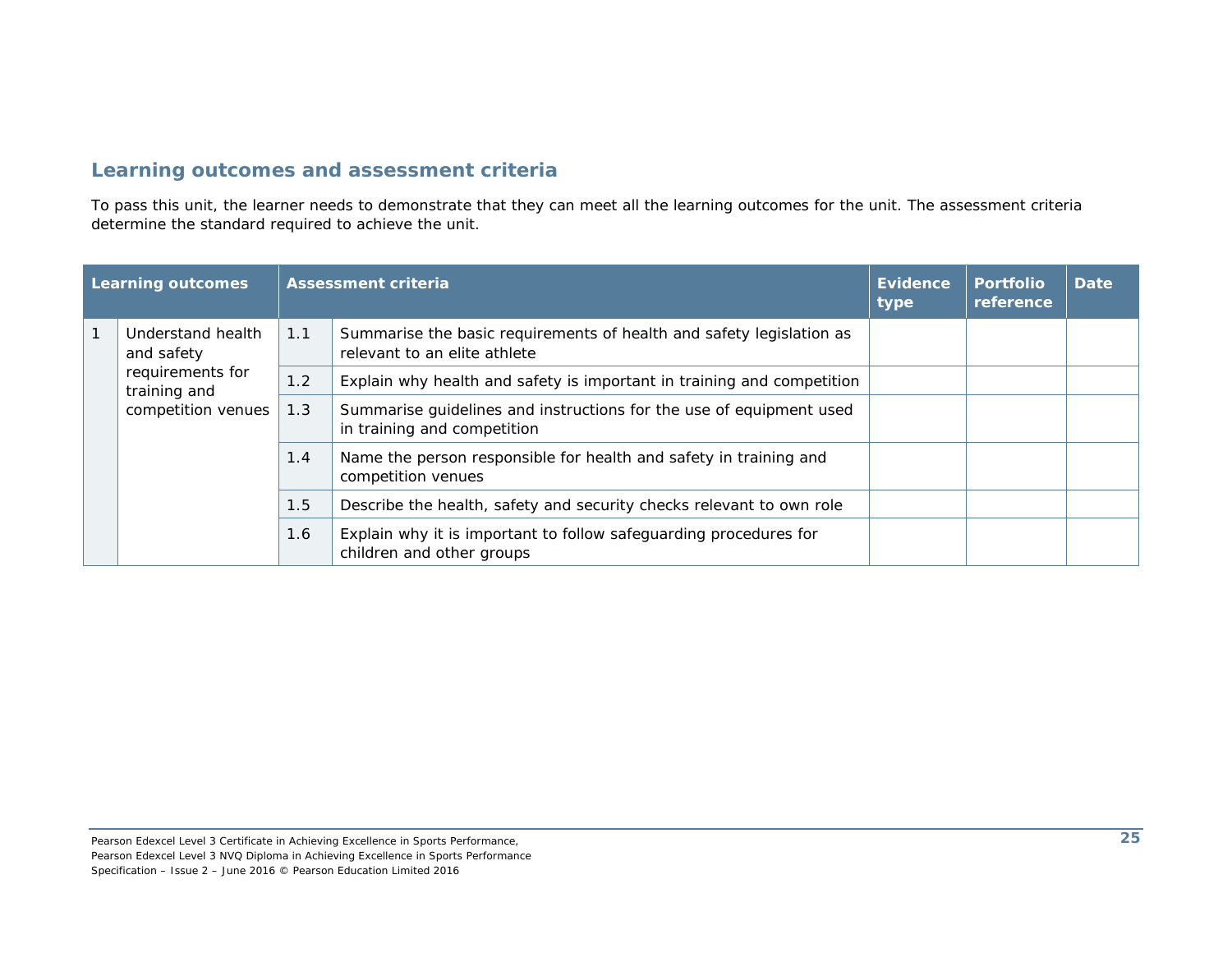| <b>Learning outcomes</b> |                                                                                                            |     | <b>Assessment criteria</b>                                                                                           | <b>Evidence</b><br>type | <b>Portfolio</b><br>reference | <b>Date</b> |
|--------------------------|------------------------------------------------------------------------------------------------------------|-----|----------------------------------------------------------------------------------------------------------------------|-------------------------|-------------------------------|-------------|
| $\overline{2}$           | Understand how to<br>maintain health<br>and safety at<br>training and<br>competition venues                | 2.1 | Identify the types of hazards that are likely to occur at training and<br>competition venues                         |                         |                               |             |
|                          |                                                                                                            | 2.2 | Explain how to carry out basic risk assessments of the types of<br>hazards that may occur                            |                         |                               |             |
|                          |                                                                                                            | 2.3 | Explain why it is important to report hazards and risks to the relevant<br>person at training and competition venues |                         |                               |             |
|                          |                                                                                                            | 2.4 | Describe how to deal correctly with the types of hazards that may<br>occur in own workplace                          |                         |                               |             |
|                          |                                                                                                            | 2.5 | Identify the documents relating to health and safety that may have to<br>be completed                                |                         |                               |             |
|                          |                                                                                                            | 2.6 | Describe how to complete relevant health and safety documents                                                        |                         |                               |             |
| 3                        | Understand how to<br>promote health<br>and safety to other<br>people during<br>training and<br>competition | 3.1 | Explain why an elite athlete should encourage their colleagues and<br>others to behave in a safe manner              |                         |                               |             |
|                          |                                                                                                            | 3.2 | Explain why it is important to make suggestions about improving<br>health and safety and the procedures to follow    |                         |                               |             |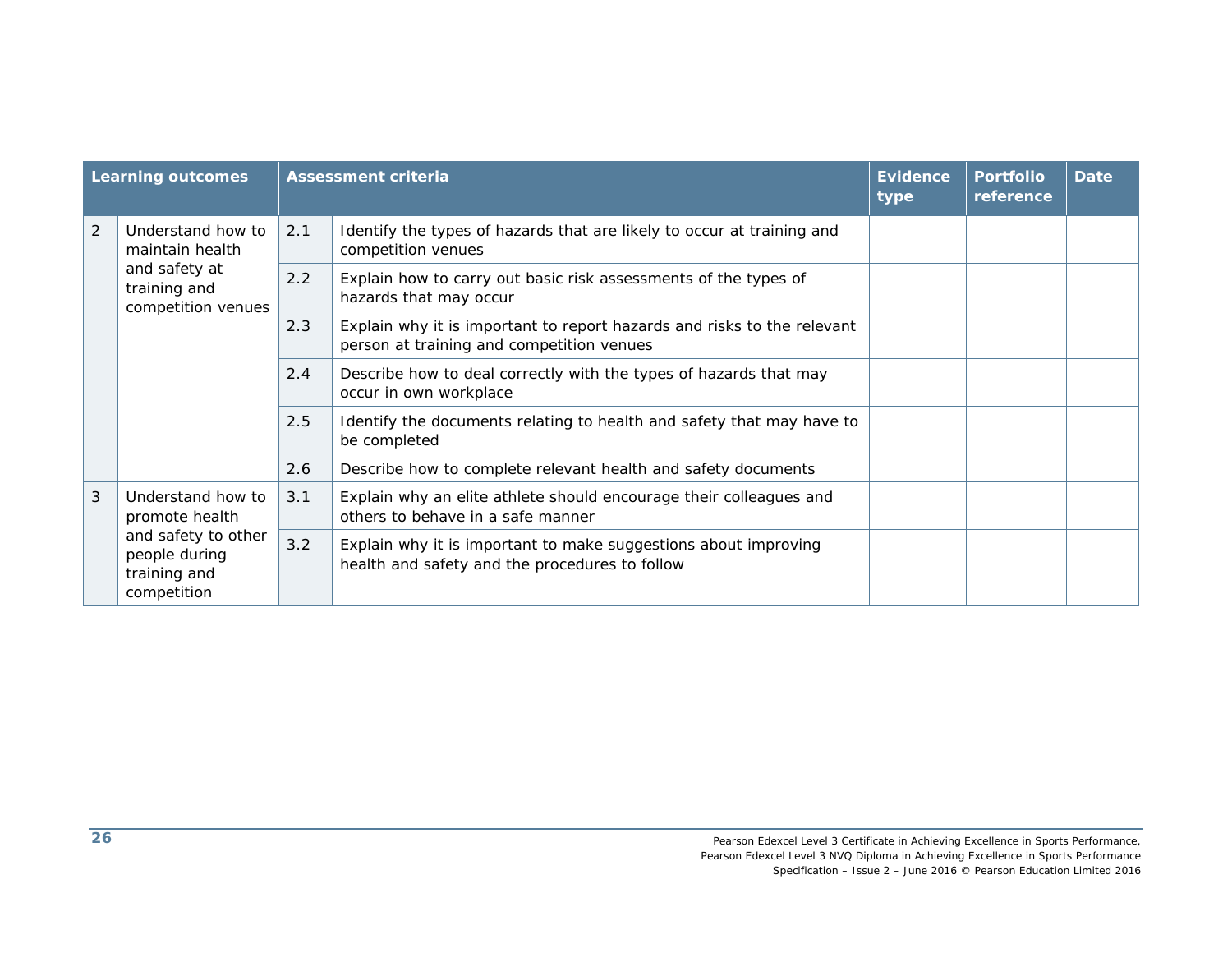| <b>Learning outcomes</b> |                                                                                     |     | <b>Assessment criteria</b>                                                                           | <b>Evidence</b><br>type | <b>Portfolio</b><br>reference | <b>Date</b> |
|--------------------------|-------------------------------------------------------------------------------------|-----|------------------------------------------------------------------------------------------------------|-------------------------|-------------------------------|-------------|
| 4                        | Know how to<br>respond to                                                           | 4.1 | Explain how to deal with different emergencies before qualified<br>assistance arrives                |                         |                               |             |
|                          | emergencies                                                                         | 4.2 | Identify the on-site first aider and how to contact them                                             |                         |                               |             |
|                          |                                                                                     | 4.3 | Describe the procedures to follow to contact the emergency services                                  |                         |                               |             |
| 5                        | Understand how to<br>support people<br>who have been<br>involved in an<br>emergency | 5.1 | Give examples of how to protect other people from further harm in an<br>emergency situation          |                         |                               |             |
|                          |                                                                                     | 5.2 | Describe how to respond to other people's emotional distress during<br>an emergency                  |                         |                               |             |
|                          |                                                                                     | 5.3 | Explain why it is important to provide comfort and reassurance to<br>people involved in an emergency |                         |                               |             |
| 6                        | Understand how to<br>report incidents<br>and emergencies                            | 6.1 | Identify own responsibilities for reporting incidents                                                |                         |                               |             |
|                          |                                                                                     | 6.2 | Describe the incident reporting procedures                                                           |                         |                               |             |
|                          |                                                                                     | 6.3 | Give examples of the types of problems that may occur during<br>emergency procedures                 |                         |                               |             |
|                          |                                                                                     | 6.4 | Explain why any problems during emergency procedures should be<br>reported                           |                         |                               |             |

| (if sampled) |  |
|--------------|--|

Pearson Edexcel Level 3 Certificate in Achieving Excellence in Sports Performance, Pearson Edexcel Level 3 NVQ Diploma in Achieving Excellence in Sports Performance Specification – Issue 2 – June 2016 © Pearson Education Limited 2016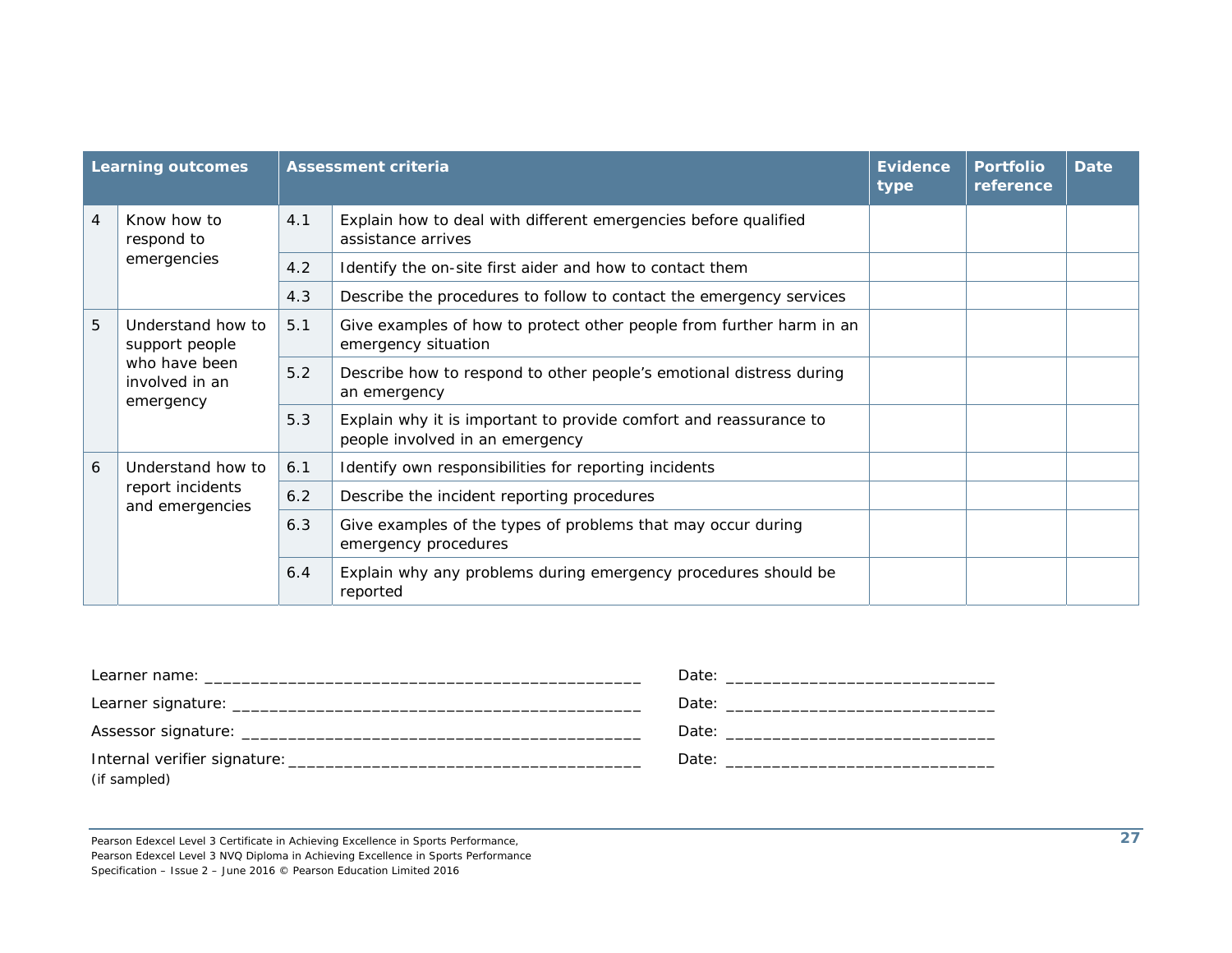# **Unit 3: Develop Own Career in a Sport Unit reference number: K/506/1457 Level:** 2 **Credit value: 2**

**Guided learning hours: 15** 

### **Unit aim**

This unit is for athletes who have the realistic potential to achieve excellence in their sport and are seeking to perform at the highest level as their main career goal. It covers the development and implementation of a career plan and includes:

- career planning
- implementing and developing a career plan
- planning and managing finances.

### **Unit assessment requirements/evidence requirements**

This unit is assessed in the workplace or in conditions resembling the workplace. Learners can enter the types of evidence they are presenting for assessment and the submission date against each assessment criterion. Alternatively, centre documentation should be used to record this information.

These must be assessed using evidence of the athlete's adherence to a real career plan.

#### **Learning outcome 1**

The learner should cover the following types of goals:

- short-, medium-, long-term
- and at least two of the following types of career and show knowledge and understanding of the rest:
- as a performer in their sport, in another role in their sport, alternatives.

#### **Learning outcome 2**

The learner should cover at least two of the following types of career and show knowledge and understanding of the rest:

as a performer in their sport, in another role in their sport, alternatives.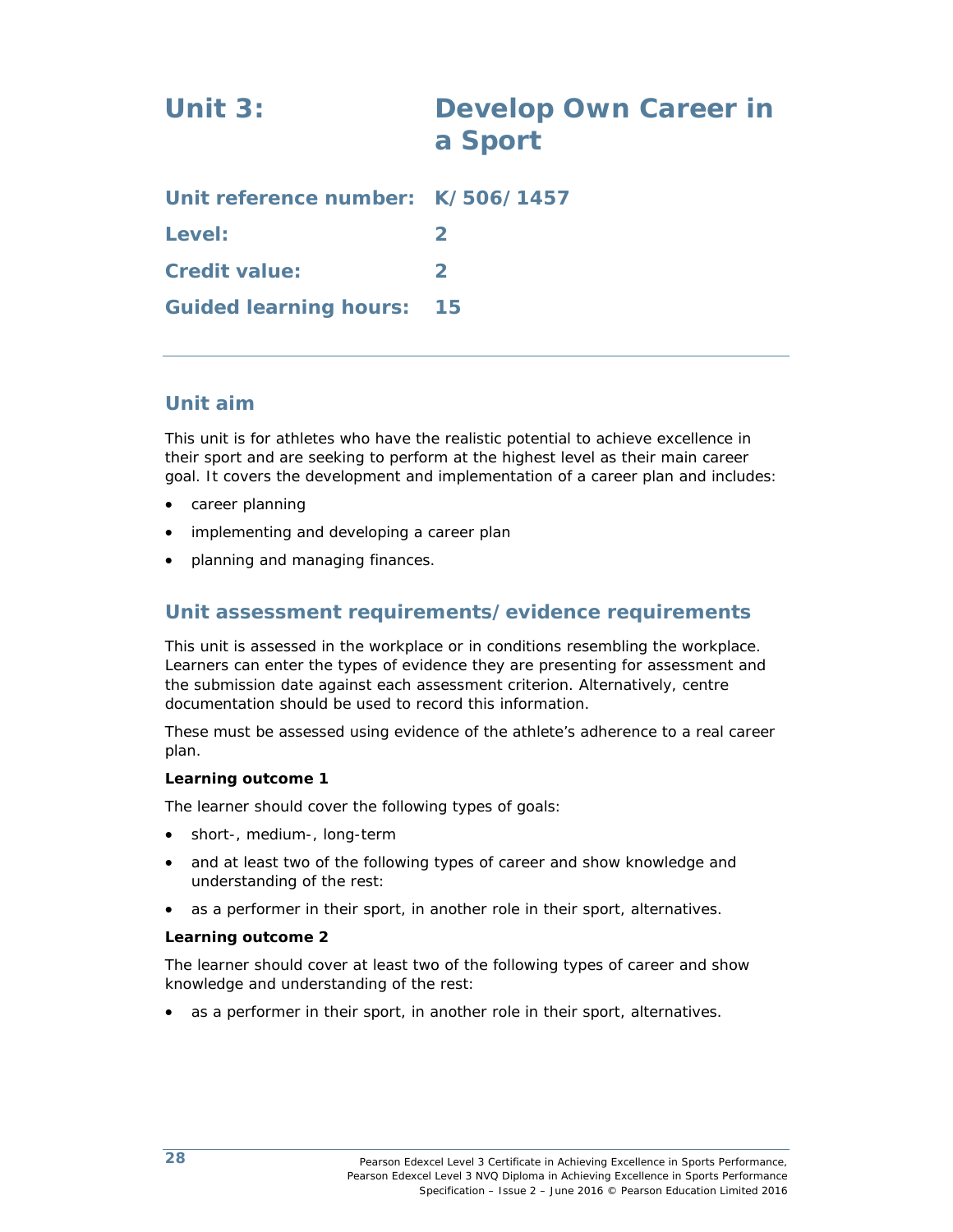#### **Learning outcome 3**

The learner should cover all of the following financial goals:

- short-, medium-, long-term
- and at least three of the following aspects of a financial plan and show knowledge and understanding of the rest
- income, expenditure, loans, sponsorship, taxation, savings, investment, insurance, pension.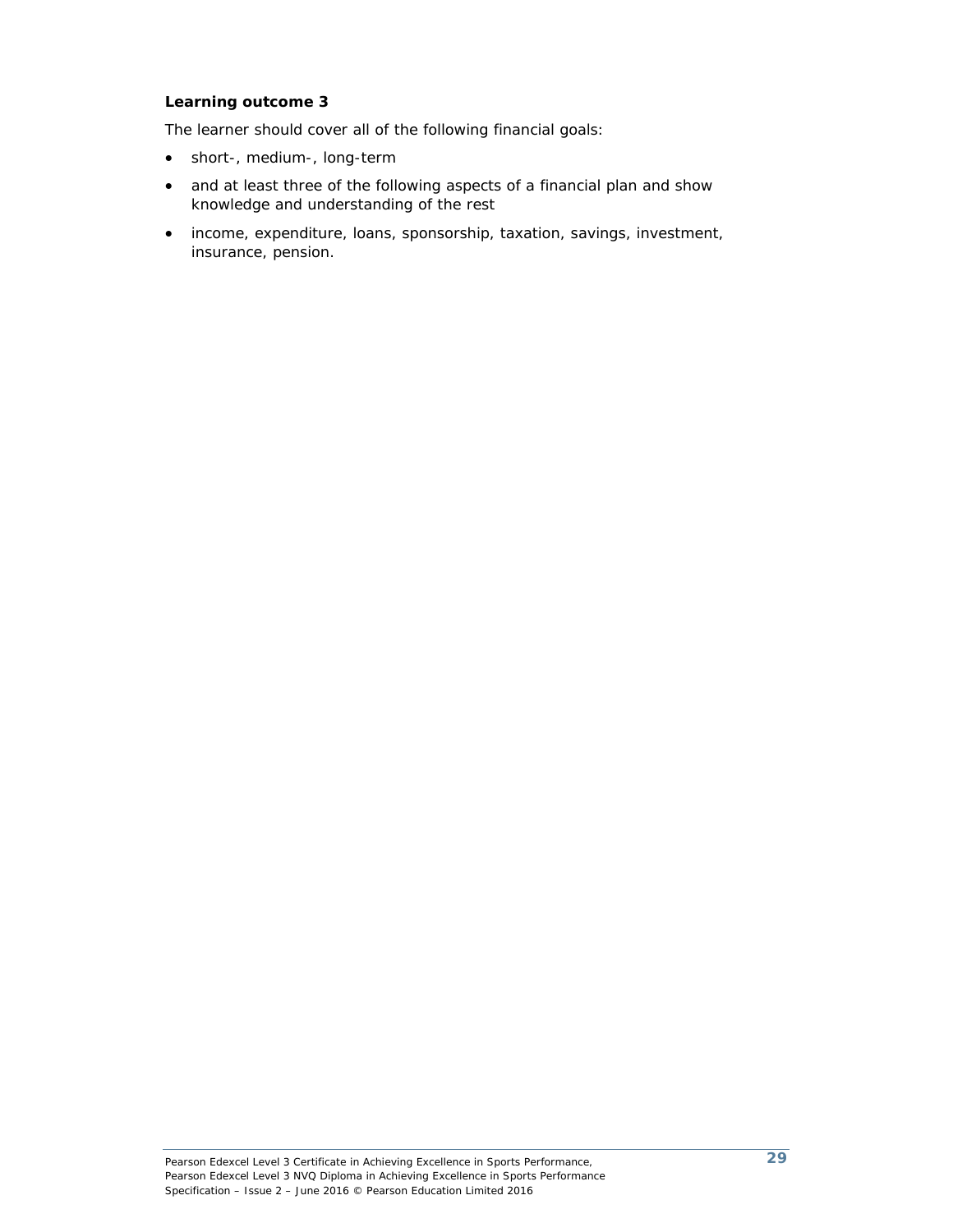| <b>Learning outcomes</b> |                                            |     | <b>Assessment criteria</b>                                                                                | <b>Evidence</b><br>type | <b>Portfolio</b><br>reference | <b>Date</b> |
|--------------------------|--------------------------------------------|-----|-----------------------------------------------------------------------------------------------------------|-------------------------|-------------------------------|-------------|
|                          | Be able to plan                            | 1.1 | Identify the goals to achieve in own career                                                               |                         |                               |             |
|                          | own sporting<br>career                     | 1.2 | Work with advisers to plan activities and timescales necessary to<br>achieve own career goals             |                         |                               |             |
|                          |                                            | 1.3 | Ensure own career routes and timescales are realistic and achievable                                      |                         |                               |             |
|                          |                                            | 1.4 | Develop a plan to help achieve own career goals, taking account of<br>possible changes in circumstances   |                         |                               |             |
| 2                        | Be able to<br>implement own<br>career plan | 2.1 | Identify organisations and people who can help you to follow own<br>career plan                           |                         |                               |             |
|                          |                                            | 2.2 | Use the help and support of other organisations and people to assist<br>in implementing own career plan   |                         |                               |             |
|                          |                                            | 2.3 | Update own career plan when expectations or circumstances change                                          |                         |                               |             |
|                          |                                            | 2.4 | Develop own career plan for the time when it will no longer be<br>possible to perform as an elite athlete |                         |                               |             |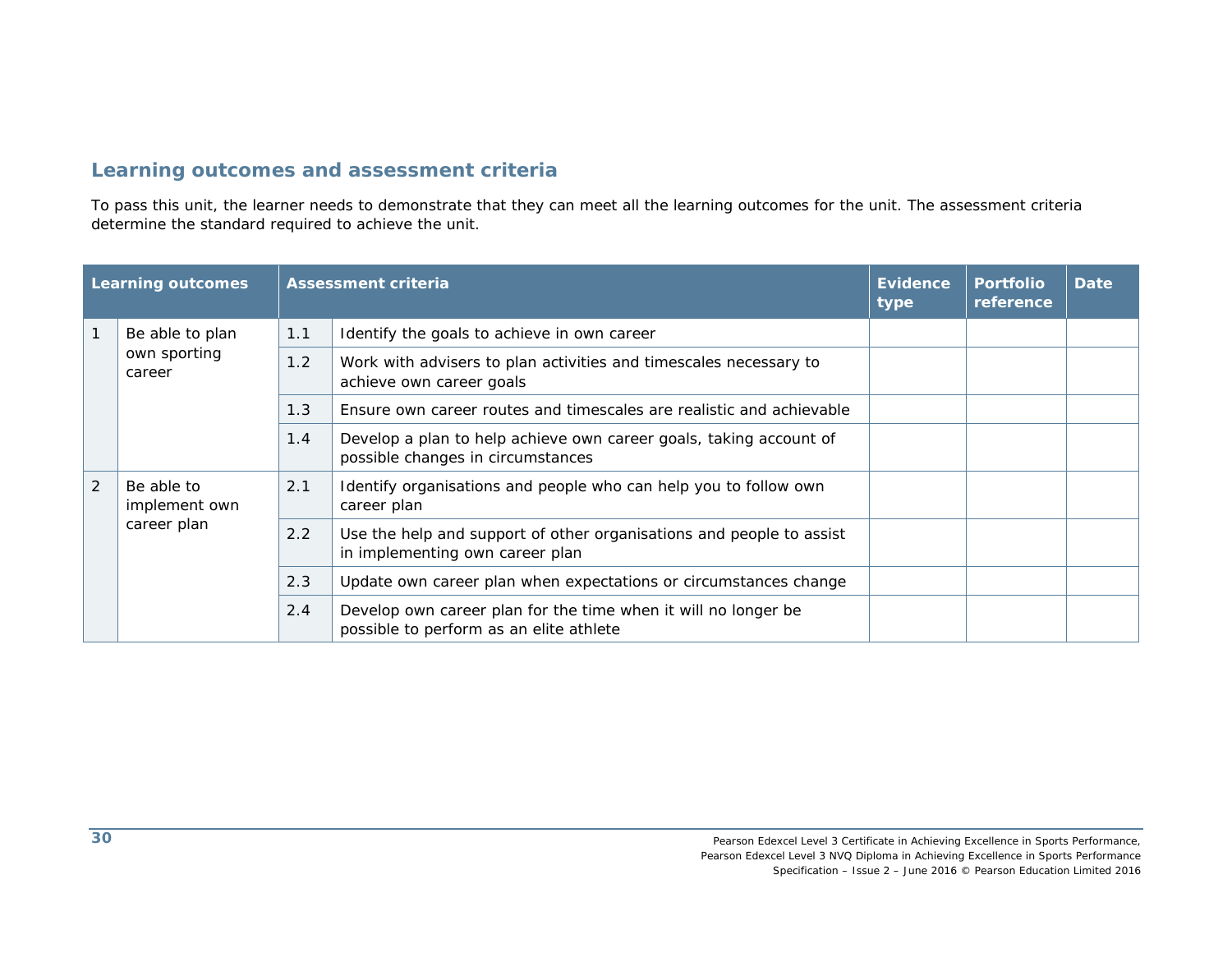| <b>Learning outcomes</b> |                   |     | <b>Assessment criteria</b>                                        | Evidence<br>type | <b>Portfolio</b><br>reference | <b>Date</b> |
|--------------------------|-------------------|-----|-------------------------------------------------------------------|------------------|-------------------------------|-------------|
| 3                        | Be able to manage | 3.1 | Identify own financial goals                                      |                  |                               |             |
|                          | own finances      | 3.2 | Develop a realistic financial plan to achieve own financial goals |                  |                               |             |
|                          |                   | 3.3 | Follow own financial plan or seek help and advice when necessary  |                  |                               |             |
|                          |                   | 3.4 | Make sure accurate financial records are kept                     |                  |                               |             |
|                          |                   | 3.5 | Update own financial plan when circumstances change               |                  |                               |             |

| Learner name: will be a state of the contract of the contract of the contract of the contract of the contract of the contract of the contract of the contract of the contract of the contract of the contract of the contract |  |
|-------------------------------------------------------------------------------------------------------------------------------------------------------------------------------------------------------------------------------|--|
|                                                                                                                                                                                                                               |  |
|                                                                                                                                                                                                                               |  |
| (if sampled)                                                                                                                                                                                                                  |  |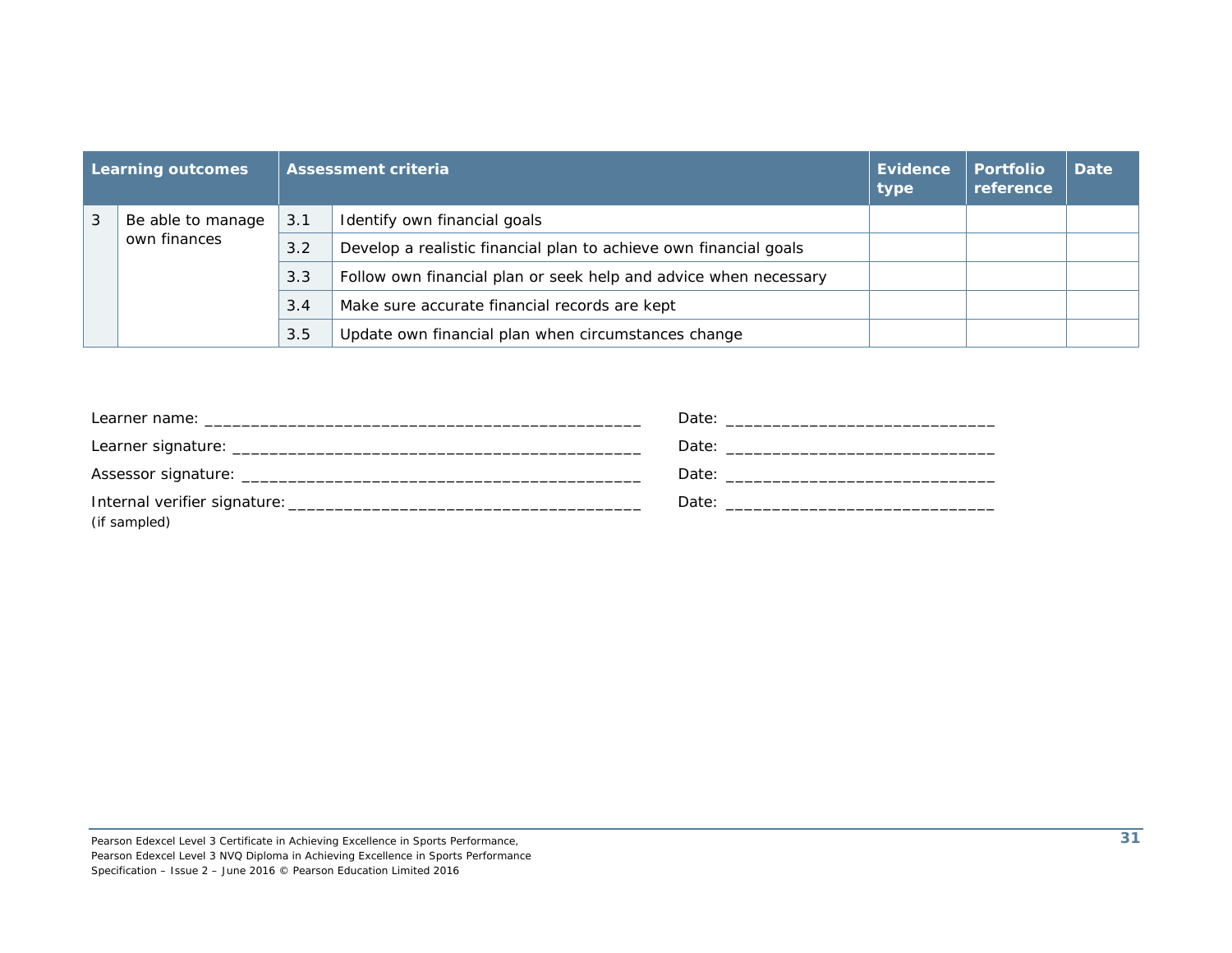| Unit $4:$                         | Work in a Healthy and<br><b>Safe Way at Training</b><br>and Competition<br><b>Venues</b> |
|-----------------------------------|------------------------------------------------------------------------------------------|
| Unit reference number: H/506/1456 |                                                                                          |
| Level:                            | $\mathbf{2}$                                                                             |
| <b>Credit value:</b>              | $\mathbf{2}$                                                                             |
| <b>Guided learning hours:</b>     | 15                                                                                       |

#### **Unit aim**

This unit is for athletes who have the realistic potential to achieve excellence in their sport and are seeking to perform at the highest level as their main career goal. It covers health and safety and includes:

- working in a healthy and safe way
- following emergency procedures.

#### **Unit assessment requirements/evidence requirements**

This unit is assessed in the workplace or in conditions resembling the workplace. Learners can enter the types of evidence they are presenting for assessment and the submission date against each assessment criterion. Alternatively, centre documentation should be used to record this information.

#### **Learning outcome 1**

Must be assessed using evidence of the athlete's real working practices.

The learner should be able to identify two of the following types of hazards and show knowledge and understanding of the others:

- unsafe equipment and facilities
- unsafe working practices
- unsafe behaviour
- security breaches.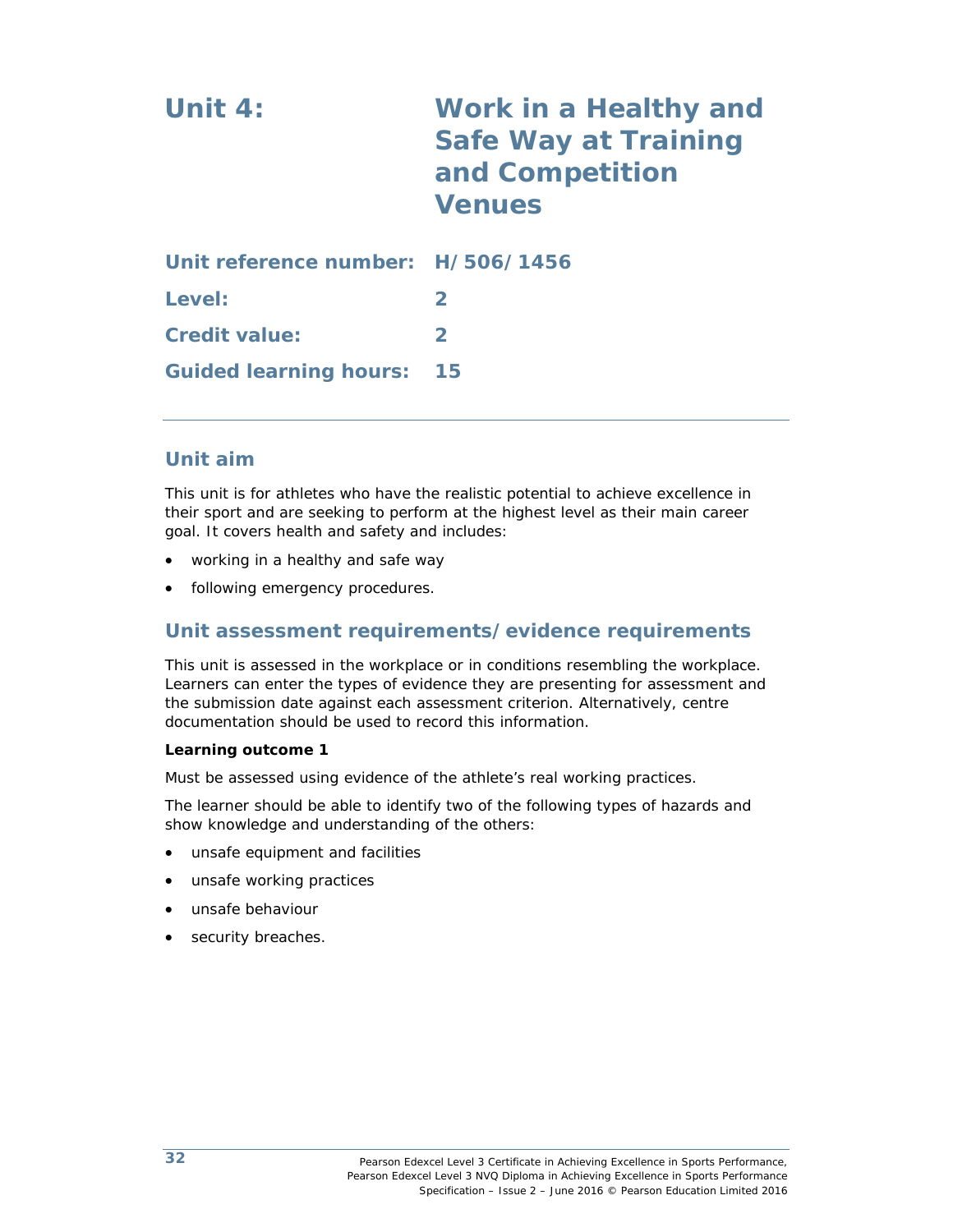The learner should cover four of the following health and safety requirements and show knowledge of the other one:

- use of facilities and equipment
- manual handling
- behaviour
- clothing and personal equipment
- hygiene.

#### **Learning outcome 2**

May be assessed through realistic simulation.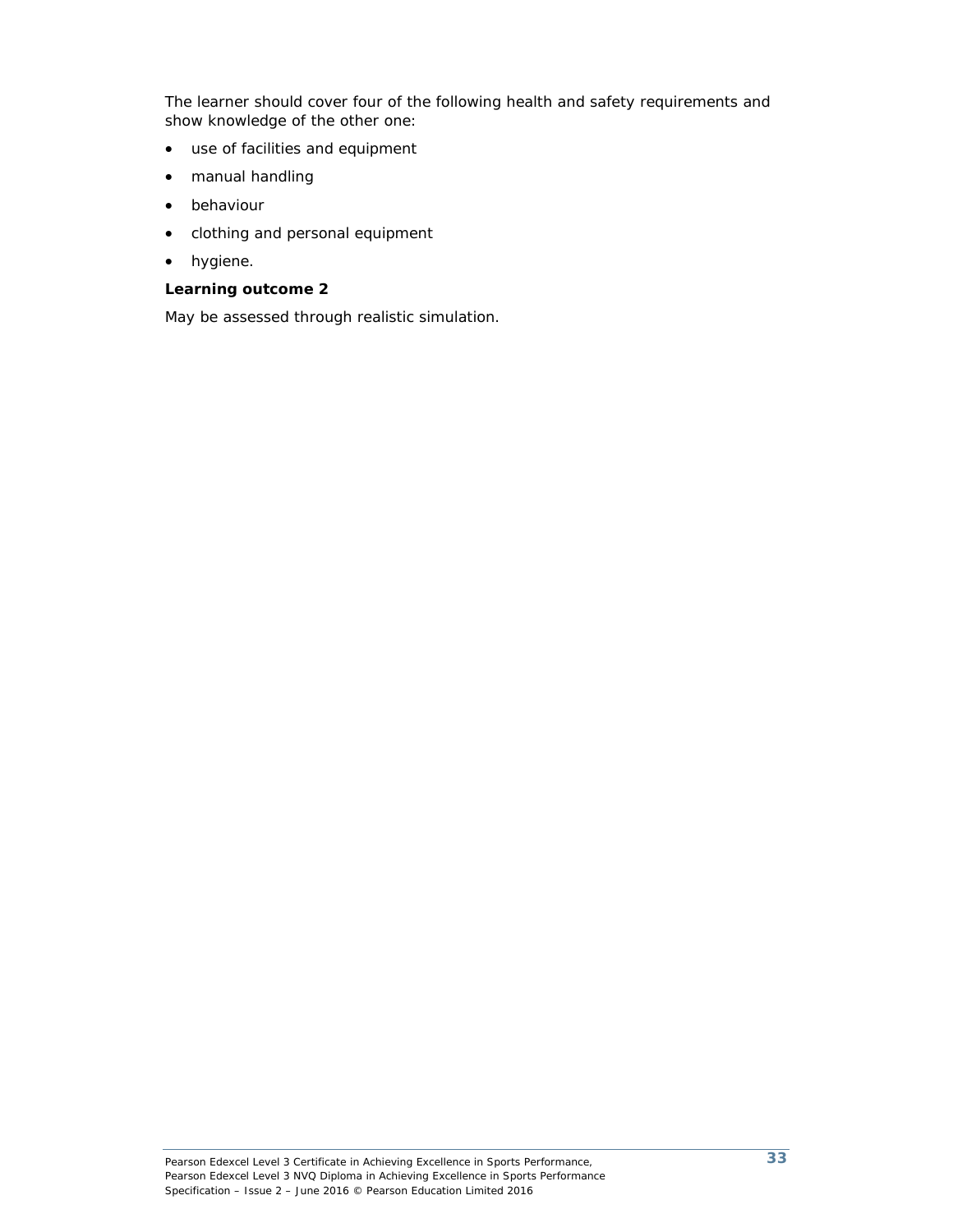| <b>Learning outcomes</b> |                                                                 |     | <b>Assessment criteria</b>                                                                                                                                                                        | <b>Evidence</b><br>type | <b>Portfolio</b><br>reference | <b>Date</b> |
|--------------------------|-----------------------------------------------------------------|-----|---------------------------------------------------------------------------------------------------------------------------------------------------------------------------------------------------|-------------------------|-------------------------------|-------------|
|                          | Be able to work in<br>a healthy and safe<br>way at training and | 1.1 | Be sure to have up-do-date information on the health and safety<br>requirements for the places where training and competitions take<br>place, and on the people responsible for health and safety |                         |                               |             |
|                          | competition venues                                              | 1.2 | Follow the relevant health and safety requirements for the training<br>and competition venues                                                                                                     |                         |                               |             |
|                          |                                                                 | 1.3 | Follow own organisation's safeguarding policy for children and other<br>vulnerable groups                                                                                                         |                         |                               |             |
|                          |                                                                 | 1.4 | Identify health and safety hazards when they occur                                                                                                                                                |                         |                               |             |
|                          |                                                                 | 1.5 | Take the appropriate action to deal with health and safety hazards<br>according to the level of risk and own level of responsibility                                                              |                         |                               |             |
|                          |                                                                 | 1.6 | Pass on suggestions for improving health and safety to the colleagues<br>responsible                                                                                                              |                         |                               |             |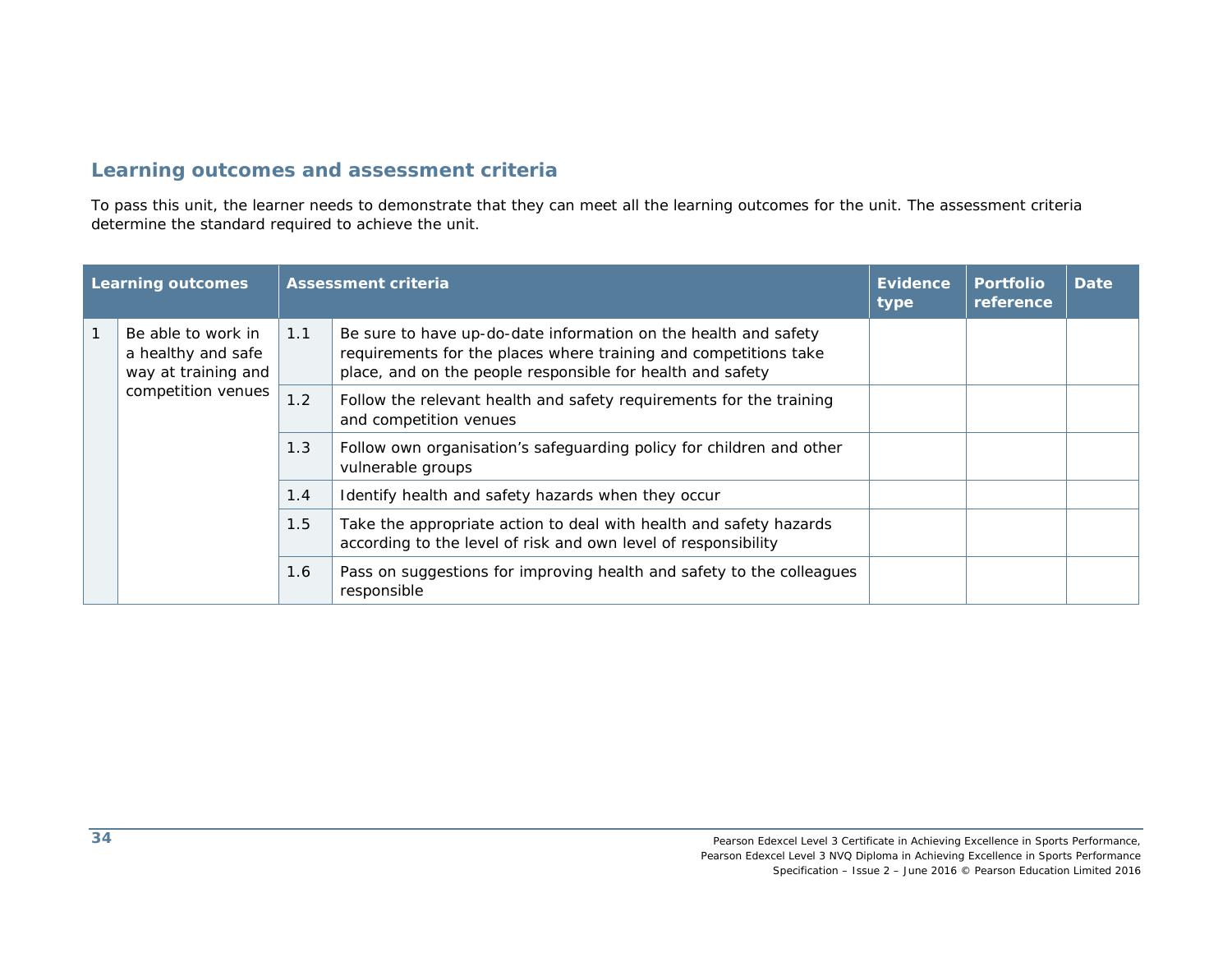| Learning outcomes |                    |     | Assessment criteria                                                    | Evidence<br>type | <b>Portfolio</b><br>reference | <b>Date</b> |
|-------------------|--------------------|-----|------------------------------------------------------------------------|------------------|-------------------------------|-------------|
| 2                 | Be able to respond | 2.1 | Remain calm and follow the correct procedures for the emergency        |                  |                               |             |
|                   | to emergencies     | 2.2 | Take action to protect others from harm, without endangering self      |                  |                               |             |
|                   |                    | 2.3 | If necessary, call for assistance from other people                    |                  |                               |             |
|                   |                    | 2.4 | Provide reassurance and comfort to those involved                      |                  |                               |             |
|                   |                    | 2.5 | Give other people the information they need to deal with the situation |                  |                               |             |
|                   |                    | 2.6 | Report the incident as required                                        |                  |                               |             |

| (if sampled) |  |
|--------------|--|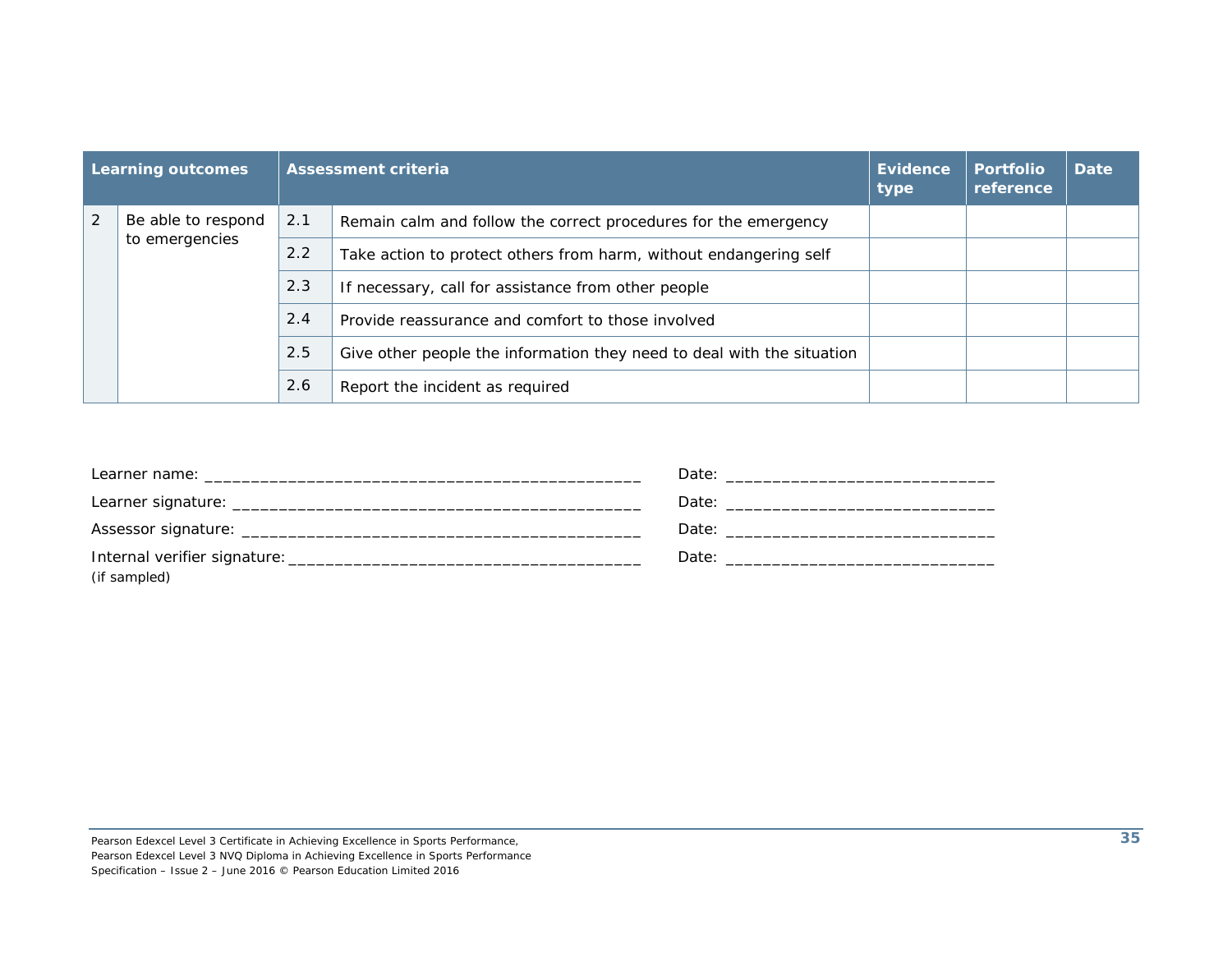| Unit 5:                           | <b>Understanding</b><br><b>Technical Skills to</b><br><b>Achieve Excellence in</b><br><b>Sport</b> |
|-----------------------------------|----------------------------------------------------------------------------------------------------|
| Unit reference number: H/506/2834 |                                                                                                    |
| Level:                            | 3                                                                                                  |
| <b>Credit value:</b>              | 4                                                                                                  |
| <b>Guided learning hours:</b>     | 30                                                                                                 |

#### **Unit aim**

This unit is for athletes who have the realistic potential to achieve excellence in their sport and are seeking to perform at the highest level as their main career goal. It covers an understanding of how athletes develop technical skills in their chosen sport and includes understanding how to:

- identify and agree a programme to improve technical skills
- implement a programme to improve technical skills
- apply and evaluate technical skills in competition.

#### **Unit assessment requirements/evidence requirements**

This unit is assessed in the workplace or in conditions resembling the workplace. Learners can enter the types of evidence they are presenting for assessment and the submission date against each assessment criterion. Alternatively, centre documentation should be used to record this information.

- professional discussion
- oral questions and answers
- questions requiring written answers.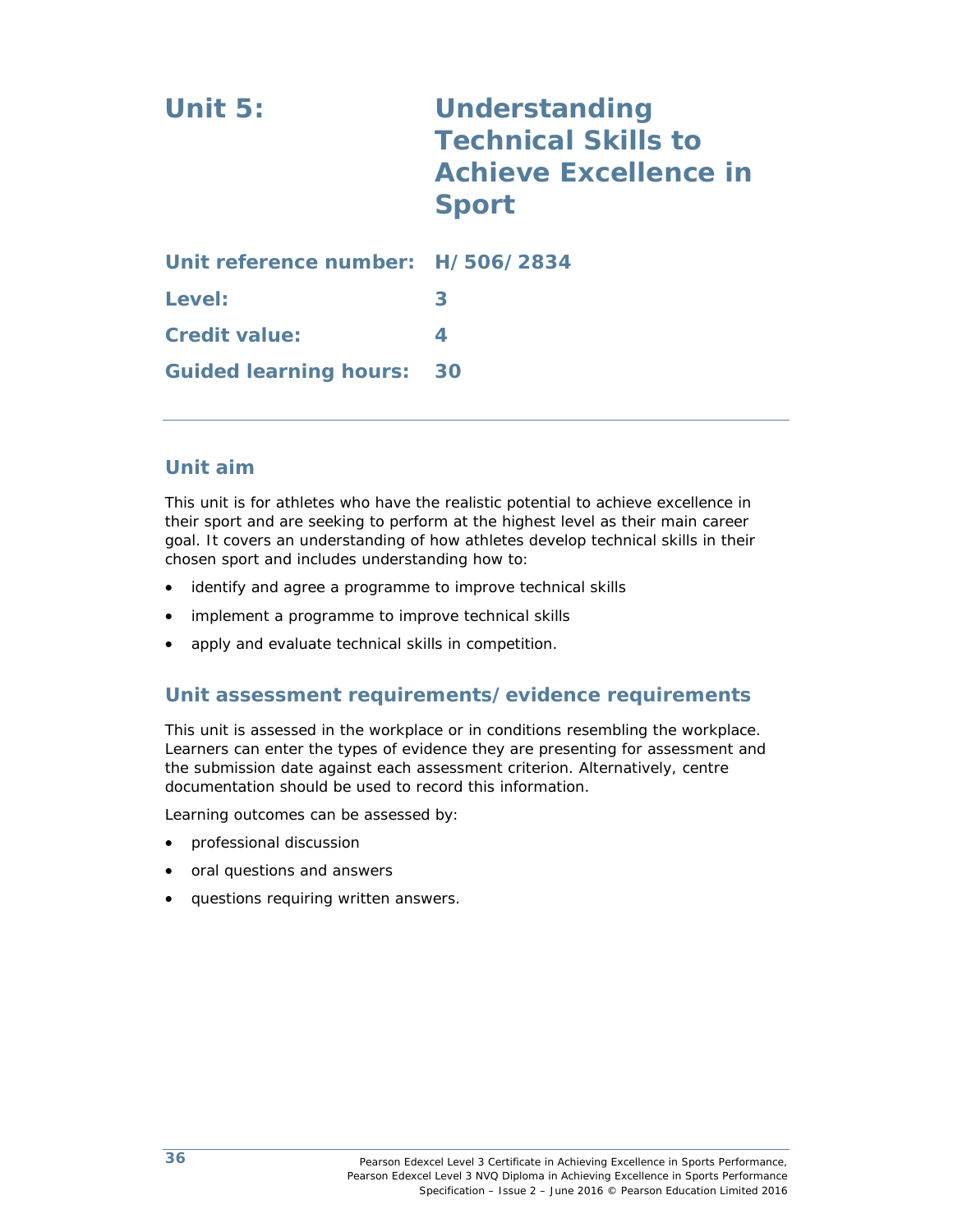| <b>Learning outcomes</b> |                                                                                                                            |     | <b>Assessment criteria</b>                                                                                                                      | <b>Evidence</b><br>type | <b>Portfolio</b><br>reference | <b>Date</b> |
|--------------------------|----------------------------------------------------------------------------------------------------------------------------|-----|-------------------------------------------------------------------------------------------------------------------------------------------------|-------------------------|-------------------------------|-------------|
| $\mathbf{1}$             | Understand the<br>technical demands                                                                                        | 1.1 | Identify sources of information on the technical demands and skills<br>requirement of an elite athlete's role in a sport                        |                         |                               |             |
|                          | and skill<br>requirements of an<br>elite athlete's role<br>in a sport                                                      | 1.2 | Summarise the technical skills appropriate to excellence in an elite<br>athlete's role in a sport                                               |                         |                               |             |
|                          |                                                                                                                            | 1.3 | Describe the types of technical priorities that an elite athlete may<br>have to concentrate on to achieve excellence in the role in their sport |                         |                               |             |
| 2                        | Understand how an<br>elite athlete works<br>with coaching and<br>other support staff<br>to identify own<br>technical needs | 2.1 | Describe the types of assessments that are used to analyse technical<br>skills in a sport                                                       |                         |                               |             |
|                          |                                                                                                                            | 2.2 | Explain how an elite athlete takes part in assessments to analyse<br>technical skills in role(s) in a sport                                     |                         |                               |             |
|                          |                                                                                                                            | 2.3 | Explain how an elite athlete can help coaching and other staff to<br>identify own technical needs                                               |                         |                               |             |
|                          |                                                                                                                            | 2.4 | Explain why it is important to contribute to the discussions and<br>analysis of your own technical needs                                        |                         |                               |             |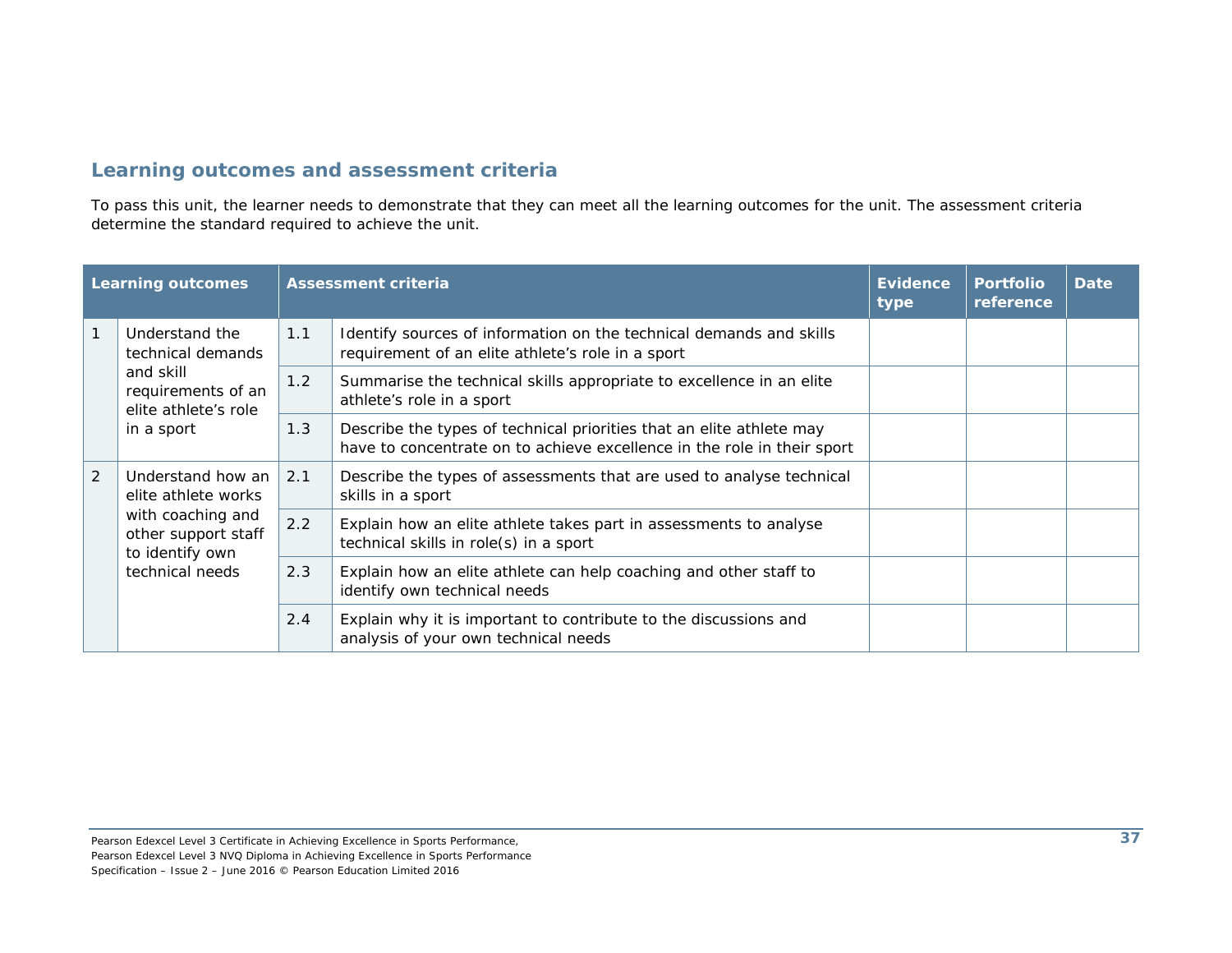| <b>Learning outcomes</b> |                                                                                                          |     | <b>Assessment criteria</b>                                                                                                                                 | <b>Evidence</b><br>type | <b>Portfolio</b><br>reference | <b>Date</b> |
|--------------------------|----------------------------------------------------------------------------------------------------------|-----|------------------------------------------------------------------------------------------------------------------------------------------------------------|-------------------------|-------------------------------|-------------|
| 3                        | Understand the<br>importance of an<br>elite athlete setting<br>goals for own<br>technical<br>development | 3.1 | Explain the importance of technical goal setting in achieving<br>excellence in sport                                                                       |                         |                               |             |
|                          |                                                                                                          | 3.2 | Describe the types of technical goals that an elite athlete may need to<br>set themselves                                                                  |                         |                               |             |
|                          |                                                                                                          | 3.3 | Explain the main components of a technical development programme<br>in a role and how these components help to achieve individual goals                    |                         |                               |             |
|                          |                                                                                                          | 3.4 | Explain the importance of an elite athlete understanding and agreeing<br>the technical goals they need to achieve                                          |                         |                               |             |
| $\overline{4}$           | Understand how an<br>elite athlete applies<br>themselves to a<br>technical<br>development<br>programme   | 4.1 | Explain the importance of an elite athlete committing themselves to a<br>technical development programme                                                   |                         |                               |             |
|                          |                                                                                                          | 4.2 | Describe the types of behaviour that show an athlete is contributing<br>positively to a technical development programme                                    |                         |                               |             |
|                          |                                                                                                          | 4.3 | Explain why it is important that an elite athlete gives coaching staff<br>objective feedback on how well the technical programme is meeting<br>their needs |                         |                               |             |
|                          |                                                                                                          | 4.4 | Describe the types of feedback an elite athlete should provide during<br>a technical programme                                                             |                         |                               |             |
|                          |                                                                                                          | 4.5 | Summarise ways in which a technical programme can be improved to<br>meet individual athlete needs                                                          |                         |                               |             |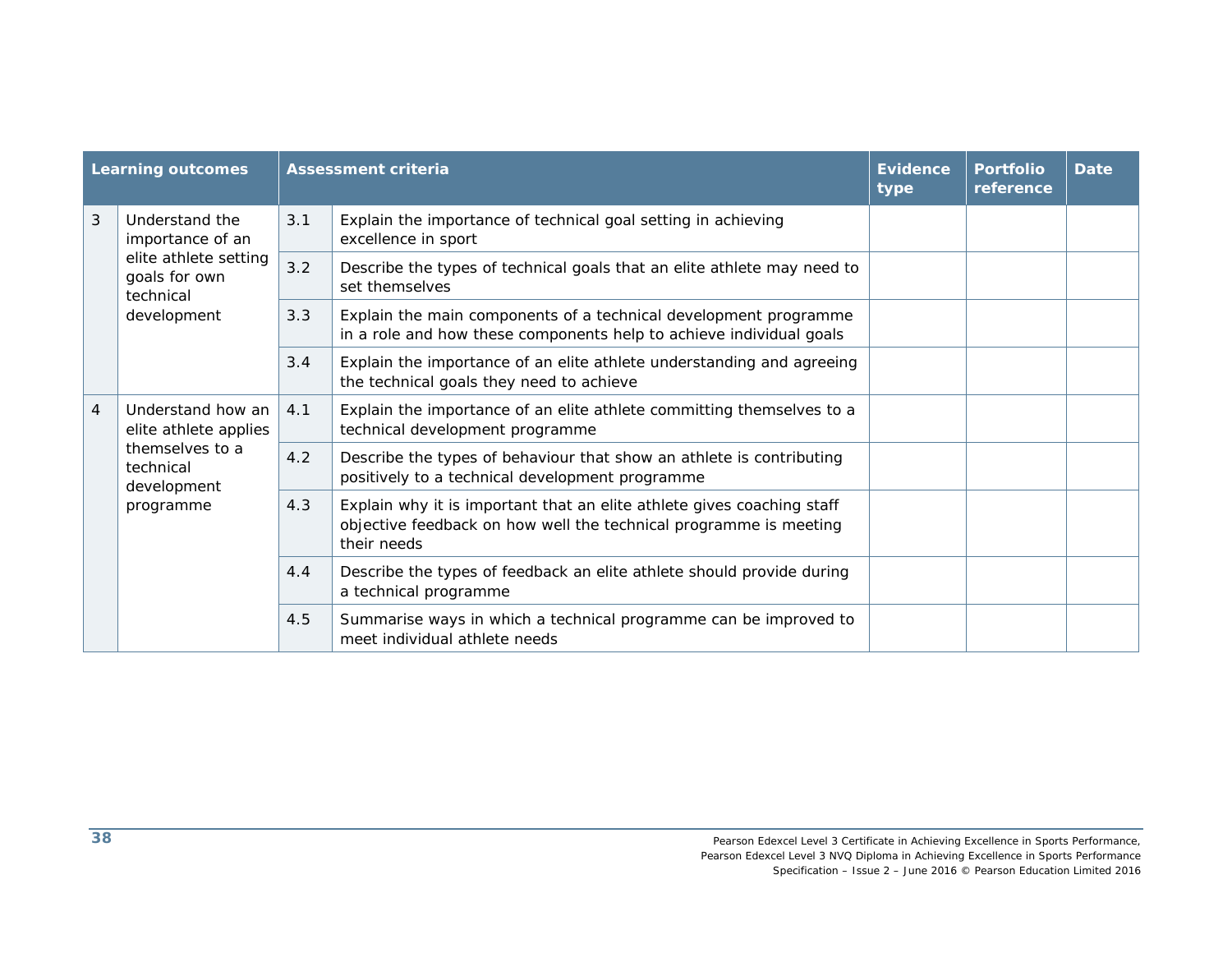| <b>Learning outcomes</b> |                                                                                                           |     | <b>Assessment criteria</b>                                                                                                             | <b>Evidence</b><br>type | <b>Portfolio</b><br>reference | Date |
|--------------------------|-----------------------------------------------------------------------------------------------------------|-----|----------------------------------------------------------------------------------------------------------------------------------------|-------------------------|-------------------------------|------|
| 5                        | Understand how an<br>elite athlete<br>prepares and<br>applies technical<br>skills for<br>competition      | 5.1 | Explain how an elite athlete can make best use of their technical skills<br>during competition                                         |                         |                               |      |
|                          |                                                                                                           | 5.2 | Describe the types of technical pre-competition practices that can<br>help an elite athlete prepare for competition                    |                         |                               |      |
|                          |                                                                                                           | 5.3 | Identify ways in which an elite athlete can help coaching staff to<br>improve technical pre-competition practices                      |                         |                               |      |
|                          |                                                                                                           | 5.4 | Explain how an elite athlete can integrate technical, tactical, physical<br>and mental skills to achieve excellence during competition |                         |                               |      |
| 6                        | Understand how an<br>elite athlete can<br>improve their<br>technical<br>performance<br>through evaluation | 6.1 | Explain the importance of evaluating an elite athlete's technical<br>performance in competition                                        |                         |                               |      |
|                          |                                                                                                           | 6.2 | Describe methods that can be used to evaluate an elite athlete's<br>technical performance in competition                               |                         |                               |      |
|                          |                                                                                                           | 6.3 | Explain how an elite athlete can contribute to evaluations of their<br>competitive technical performance                               |                         |                               |      |
|                          |                                                                                                           | 6.4 | Explain how an elite athlete can use evaluations to make further<br>improvements to their technical skills                             |                         |                               |      |

| (if sampled) |  |
|--------------|--|

Pearson Edexcel Level 3 Certificate in Achieving Excellence in Sports Performance,

Pearson Edexcel Level 3 NVQ Diploma in Achieving Excellence in Sports Performance

Specification – Issue 2 – June 2016 © Pearson Education Limited 2016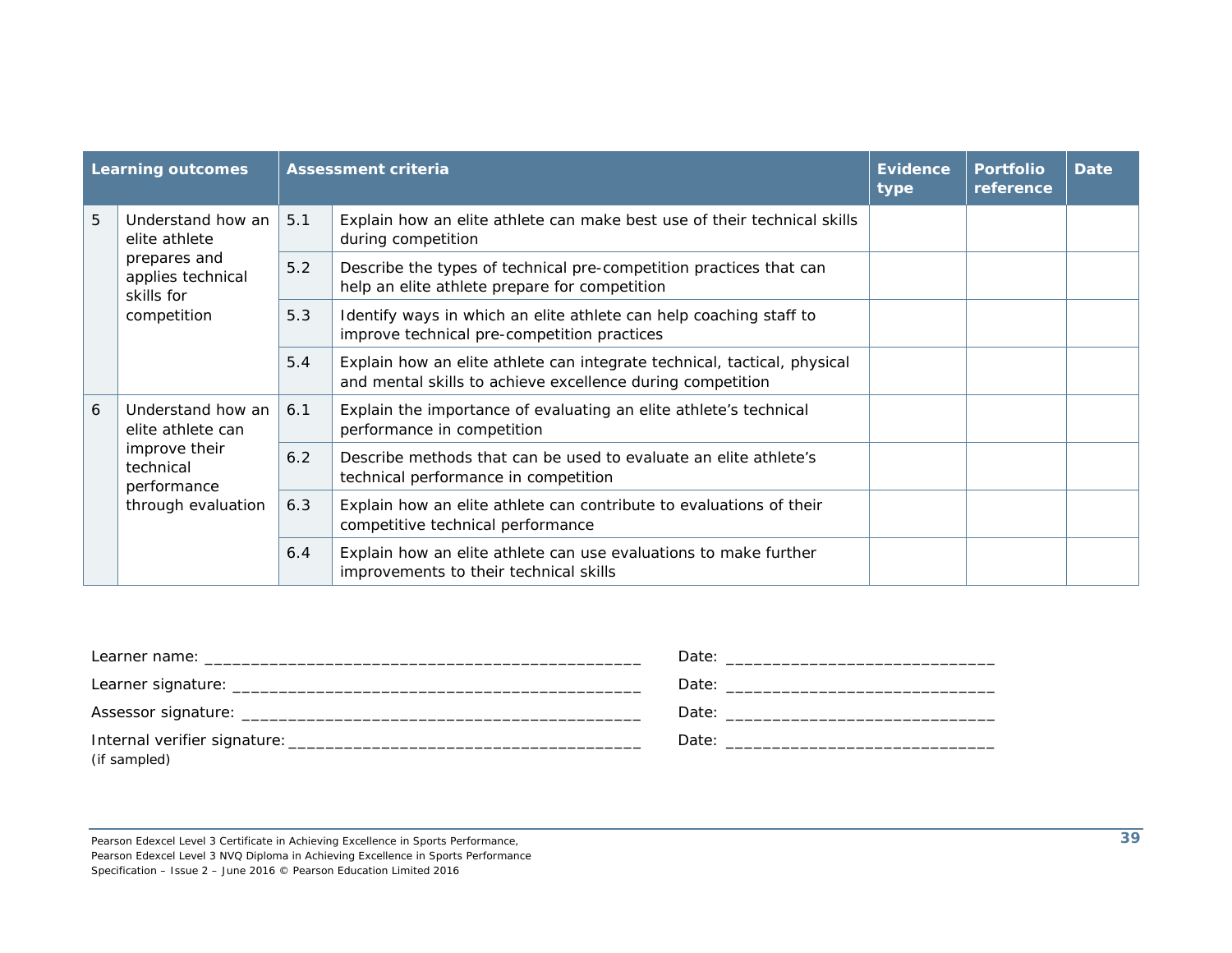# **Unit 6: Understanding Tactical Skills to Achieve Excellence in Sport**

| Unit reference number: H/506/1084 |   |
|-----------------------------------|---|
| Level:                            | 3 |
| <b>Credit value:</b>              |   |
| <b>Guided learning hours: 30</b>  |   |

#### **Unit aim**

This unit is for athletes who have the realistic potential to achieve excellence in their sport and are seeking to perform at the highest level as their main career goal. It covers an understanding of how athletes develop tactical skills in their chosen sport and includes understanding how to:

- identify and agree a programme to improve tactical skills
- implement a programme to improve tactical skills
- apply and evaluate tactical skills in competition.

#### **Unit assessment requirements/evidence requirements**

This unit is assessed in the workplace or in conditions resembling the workplace. Learners can enter the types of evidence they are presenting for assessment and the submission date against each assessment criterion. Alternatively, centre documentation should be used to record this information.

- professional discussion
- oral questions and answers
- questions requiring written answers.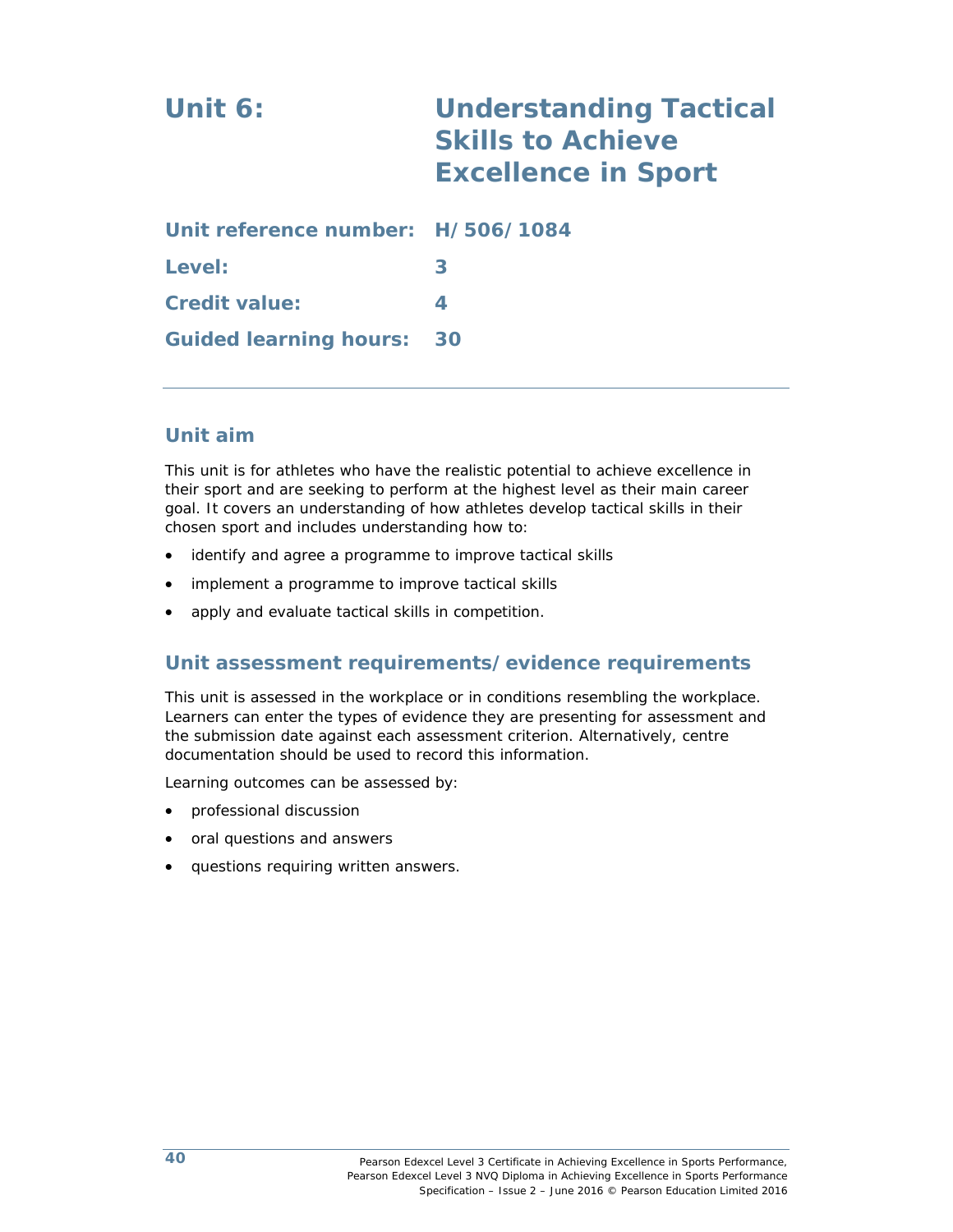| <b>Learning outcomes</b> |                                                                                                                           |     | <b>Assessment criteria</b>                                                                                                                     | <b>Evidence</b><br>type | <b>Portfolio</b><br>reference | <b>Date</b> |
|--------------------------|---------------------------------------------------------------------------------------------------------------------------|-----|------------------------------------------------------------------------------------------------------------------------------------------------|-------------------------|-------------------------------|-------------|
|                          | Understand the<br>tactical demands<br>and skill<br>requirements of an<br>elite athlete's role<br>in a sport               | 1.1 | Identify sources of information on the tactical demands and skills<br>requirement of an elite athlete's role in a sport                        |                         |                               |             |
|                          |                                                                                                                           | 1.2 | Summarise the tactical skills appropriate to excellence in an elite<br>athlete's role in a sport                                               |                         |                               |             |
|                          |                                                                                                                           | 1.3 | Describe the types of tactical priorities that an elite athlete may have<br>to concentrate on to achieve excellence in the role in their sport |                         |                               |             |
| $\overline{2}$           | Understand how an<br>elite athlete works<br>with coaching and<br>other support staff<br>to identify own<br>tactical needs | 2.1 | Describe the types of assessments that are used to analyse tactical<br>skills in a sport                                                       |                         |                               |             |
|                          |                                                                                                                           | 2.2 | Explain how an elite athlete takes part in assessments to analyse<br>tactical skills in role(s) in a sport                                     |                         |                               |             |
|                          |                                                                                                                           | 2.3 | Explain how an elite athlete can help coaching and other staff to<br>identify own tactical needs                                               |                         |                               |             |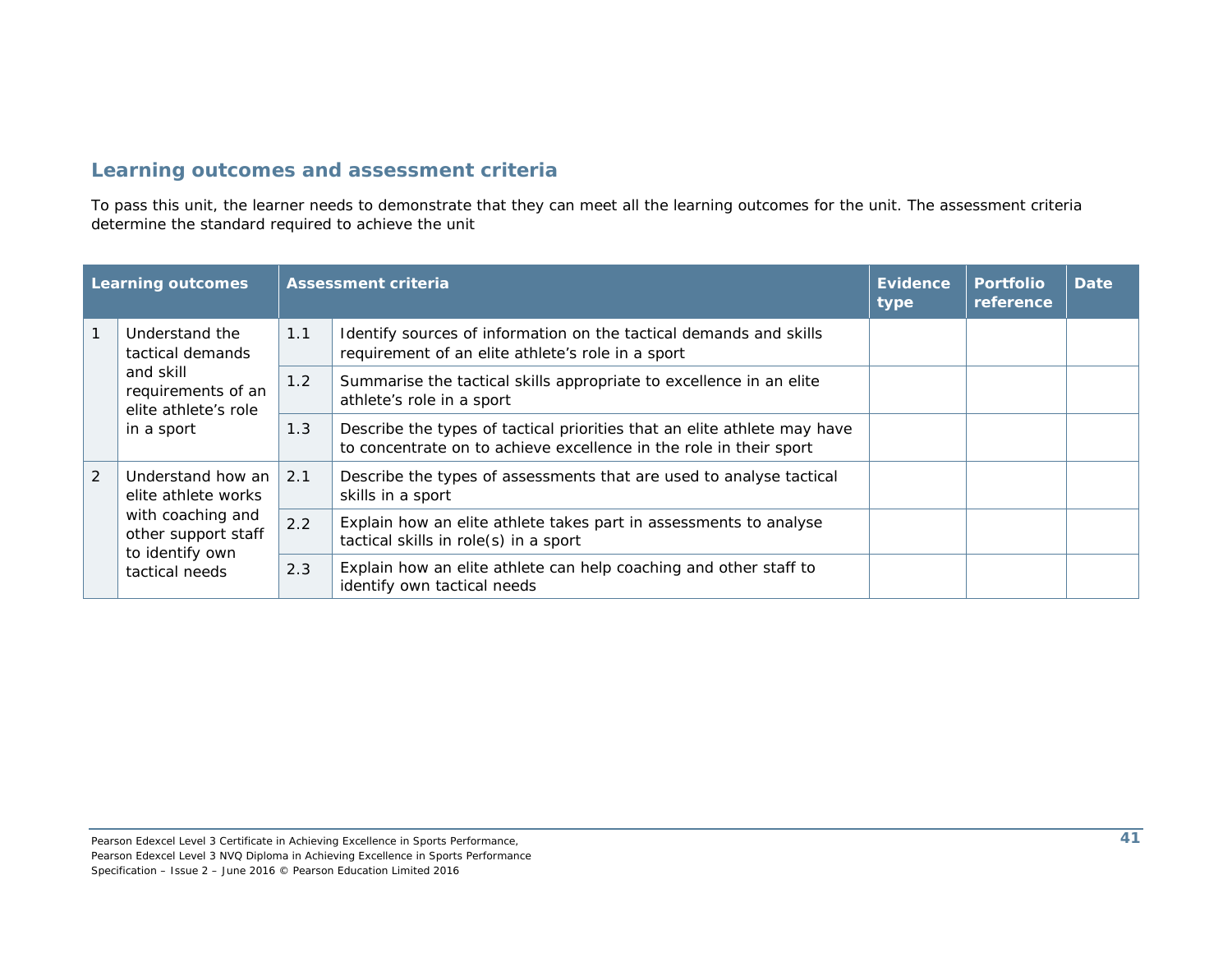|                | <b>Learning outcomes</b>                                                                                |     | <b>Assessment criteria</b>                                                                                                                                | <b>Evidence</b><br>type | <b>Portfolio</b><br>reference | <b>Date</b> |
|----------------|---------------------------------------------------------------------------------------------------------|-----|-----------------------------------------------------------------------------------------------------------------------------------------------------------|-------------------------|-------------------------------|-------------|
| 3              | Understand the<br>importance of an<br>elite athlete setting<br>goals for own<br>tactical<br>development | 3.1 | Explain the importance of tactical goal setting in achieving excellence<br>in sport                                                                       |                         |                               |             |
|                |                                                                                                         | 3.2 | Describe the types of tactical goals that an elite athlete may need to<br>set themselves                                                                  |                         |                               |             |
|                |                                                                                                         | 3.3 | Explain the main components of a tactical development programme in<br>a role and how these components help to achieve individual goals                    |                         |                               |             |
|                |                                                                                                         | 3.4 | Explain the importance of an elite athlete understanding and agreeing<br>the tactical goals they need to achieve                                          |                         |                               |             |
| $\overline{4}$ | Understand how an<br>elite athlete applies<br>themselves to a<br>tactical<br>development<br>programme   | 4.1 | Explain the importance of an elite athlete committing themselves to a<br>tactical development programme                                                   |                         |                               |             |
|                |                                                                                                         | 4.2 | Describe the types of behaviour that show an athlete is contributing<br>positively to a tactical development programme                                    |                         |                               |             |
|                |                                                                                                         | 4.3 | Explain why it is important that an elite athlete gives coaching staff<br>objective feedback on how well the tactical programme is meeting<br>their needs |                         |                               |             |
|                |                                                                                                         | 4.4 | Describe the types of feedback an elite athlete should provide during<br>a tactical programme                                                             |                         |                               |             |
|                |                                                                                                         | 4.5 | Summarise ways in which a tactical programme can be improved to<br>meet individual athlete needs                                                          |                         |                               |             |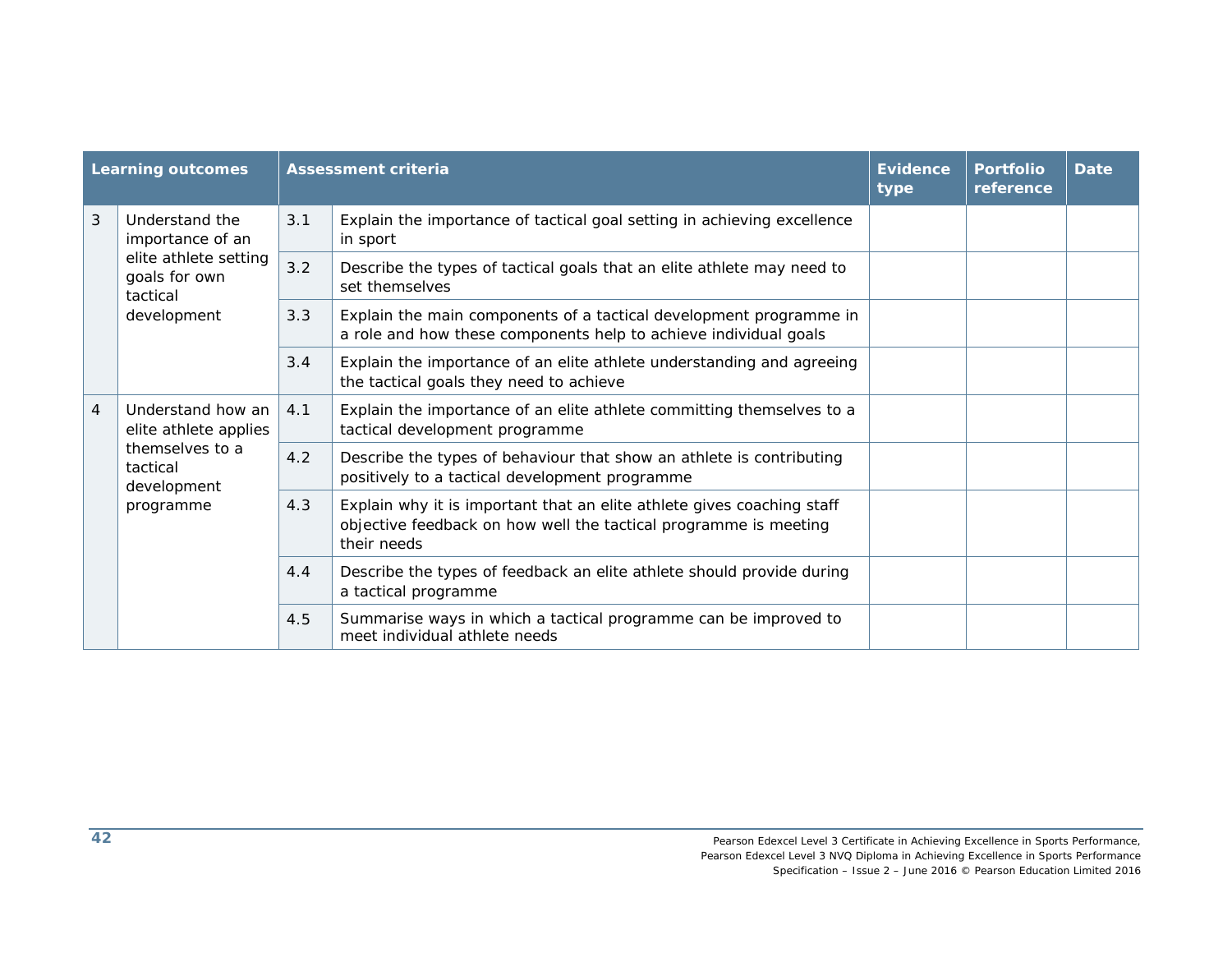|   | <b>Learning outcomes</b>                                                                            |     | <b>Assessment criteria</b>                                                                                                             | Evidence<br>type | <b>Portfolio</b><br>reference | Date |
|---|-----------------------------------------------------------------------------------------------------|-----|----------------------------------------------------------------------------------------------------------------------------------------|------------------|-------------------------------|------|
| 5 | Understand how an<br>elite athlete<br>prepares and<br>applies tactical<br>skills for<br>competition | 5.1 | Explain how an elite athlete can make best use of their tactical skills<br>during competition                                          |                  |                               |      |
|   |                                                                                                     | 5.2 | Describe the types of tactical pre-competition practices that can help<br>an elite athlete prepare for competition                     |                  |                               |      |
|   |                                                                                                     | 5.3 | Identify ways in which an elite athlete can help coaching staff to<br>improve tactical pre-competition practices                       |                  |                               |      |
|   |                                                                                                     | 5.4 | Explain how an elite athlete can integrate technical, tactical, physical<br>and mental skills to achieve excellence during competition |                  |                               |      |
| 6 | Understand how an<br>elite athlete can<br>improve their<br>tactical<br>performance                  | 6.1 | Explain the importance of evaluating an elite athlete's tactical<br>performance in competition                                         |                  |                               |      |
|   |                                                                                                     | 6.2 | Describe methods that can be used to evaluate an elite athlete's<br>tactical performance in competition                                |                  |                               |      |
|   | through evaluation                                                                                  | 6.3 | Explain how an elite athlete can contribute to evaluations of their<br>competitive tactical performance                                |                  |                               |      |
|   |                                                                                                     | 6.4 | Explain how an elite athlete can use evaluations to make further<br>improvements to their tactical skills                              |                  |                               |      |

| (if sampled) |  |
|--------------|--|

Pearson Edexcel Level 3 Certificate in Achieving Excellence in Sports Performance, Pearson Edexcel Level 3 NVQ Diploma in Achieving Excellence in Sports Performance Specification – Issue 2 – June 2016 © Pearson Education Limited 2016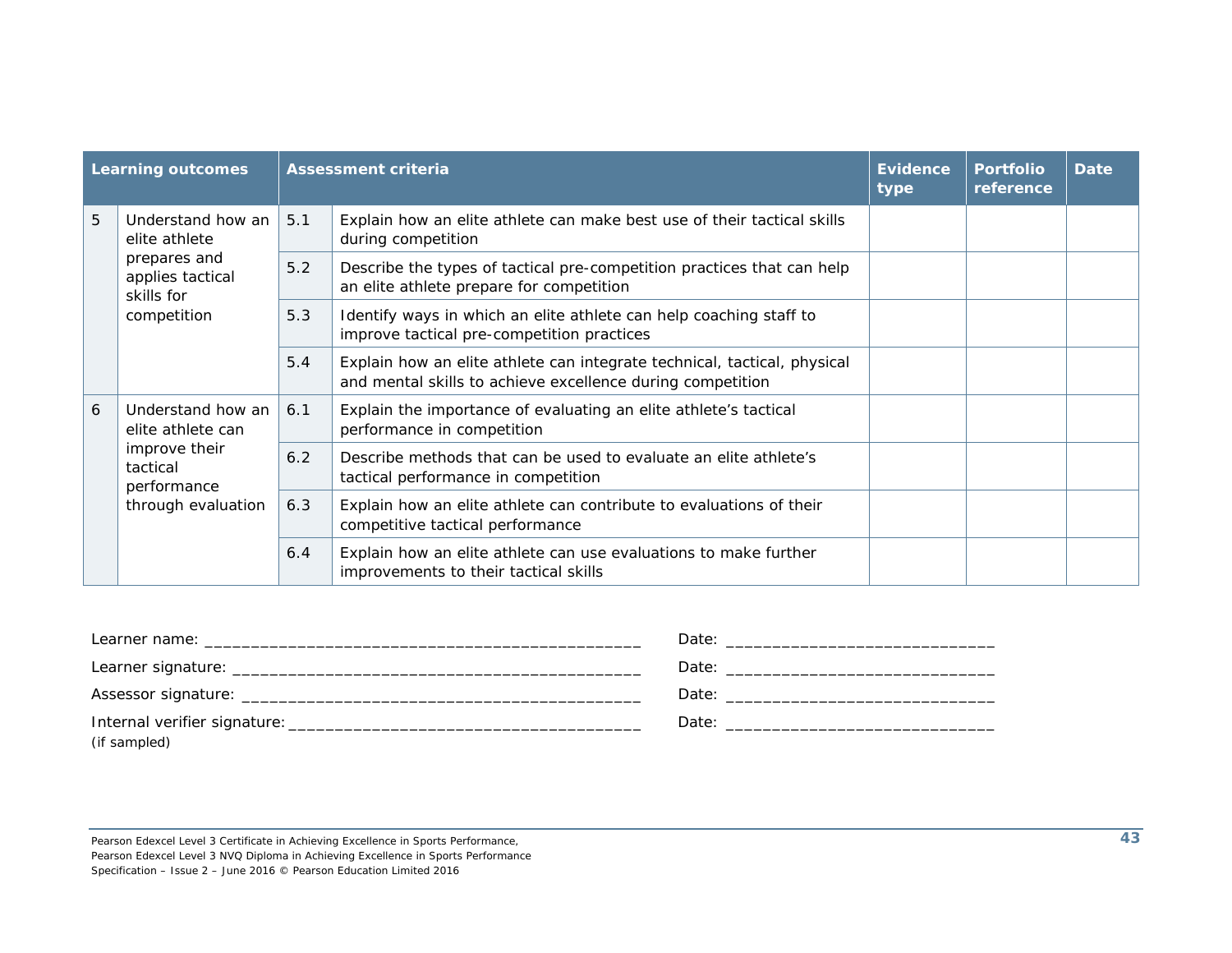# **Unit 7: Understanding Physical Capability to Achieve Excellence in Sport Unit reference number: Y/506/1079 Level: 3 Credit value: 4**

#### **Unit aim**

This unit is for athletes who have the realistic potential to achieve excellence in their sport and are seeking to perform at the highest level as their main career goal. It covers an understanding of how athletes develop their physical capability in their chosen sport and includes understanding how to:

- identify and agree a programme to improve physical capability
- implement a programme to improve physical capability
- apply and evaluate physical capability in competition.

#### **Unit assessment requirements/evidence requirements**

This unit is assessed in the workplace or in conditions resembling the workplace. Learners can enter the types of evidence they are presenting for assessment and the submission date against each assessment criterion. Alternatively, centre documentation should be used to record this information.

Learning outcomes can be assessed by:

**Guided learning hours: 30** 

- professional discussion
- oral questions and answers
- questions requiring written answers.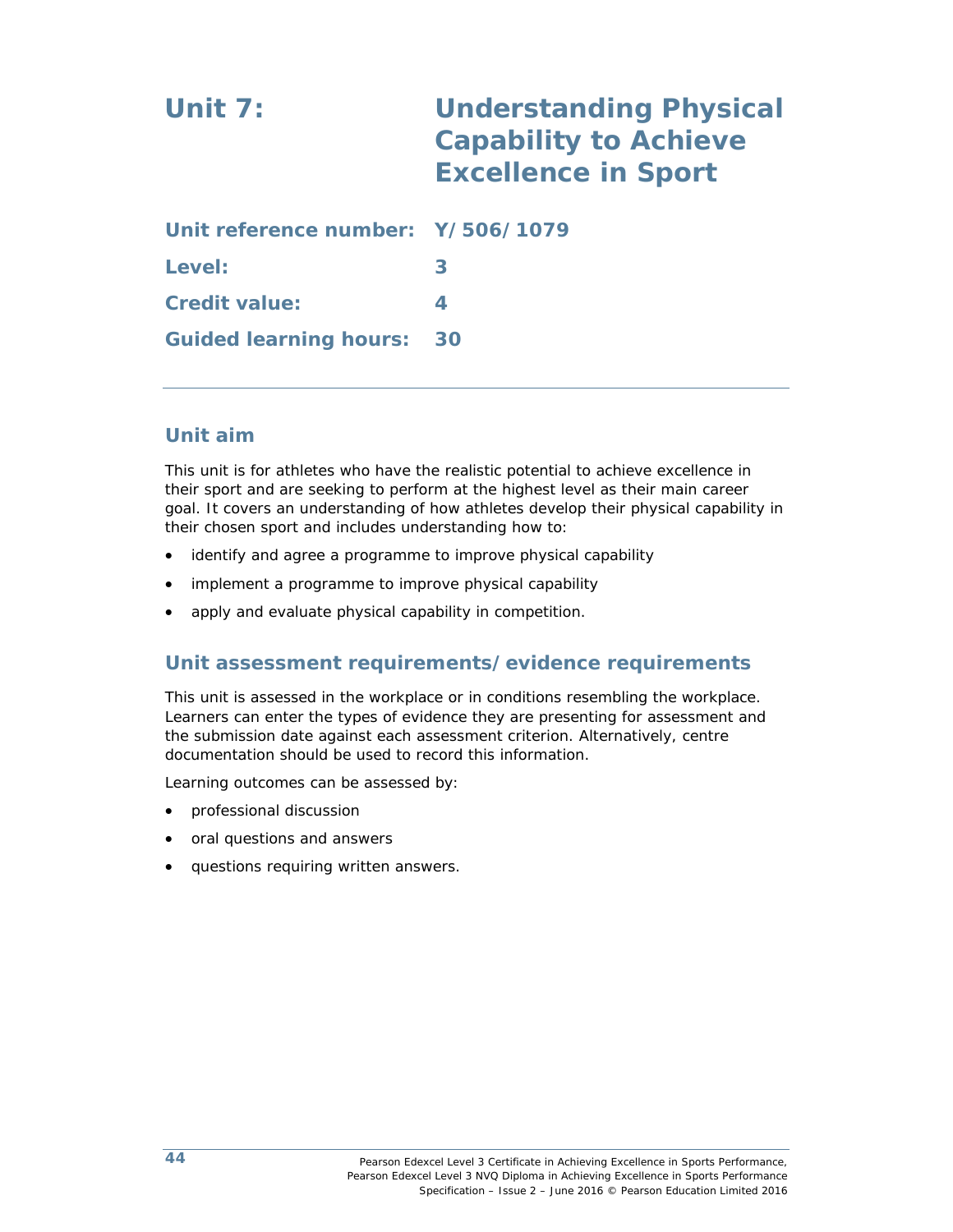| <b>Learning outcomes</b> |                                                                                                         |     | <b>Assessment criteria</b>                                                                                                                   | <b>Evidence</b><br>type | <b>Portfolio</b><br>reference | <b>Date</b> |
|--------------------------|---------------------------------------------------------------------------------------------------------|-----|----------------------------------------------------------------------------------------------------------------------------------------------|-------------------------|-------------------------------|-------------|
| $\mathbf{1}$             | Understand the<br>physical demands<br>of an elite athlete's<br>role in a sport                          | 1.1 | Identify sources of information on the physical demands of an elite<br>athlete's sport                                                       |                         |                               |             |
|                          |                                                                                                         | 1.2 | Explain the physical demands placed on an elite athlete operating at<br>the level of excellence in a role in their sport                     |                         |                               |             |
|                          |                                                                                                         | 1.3 | Describe the types of physical priorities that an elite athlete may have<br>to concentrate on to achieve excellence in a role in their sport |                         |                               |             |
| 2                        | Understand how an<br>elite athlete works<br>with coaching and<br>other support staff<br>to identify own | 2.1 | Describe the types of assessments that are used to analyse an elite<br>athlete's physical capability in a sport                              |                         |                               |             |
|                          |                                                                                                         | 2.2 | Explain how an elite athlete takes part in assessments to analyse<br>physical capability in their sport                                      |                         |                               |             |
|                          | physical<br>conditioning needs                                                                          | 2.3 | Explain how an elite athlete can help coaching and other staff to<br>identify own physical need                                              |                         |                               |             |
|                          |                                                                                                         | 2.4 | Explain why it is important to contribute to discussions and analysis of<br>your own physical capabilities                                   |                         |                               |             |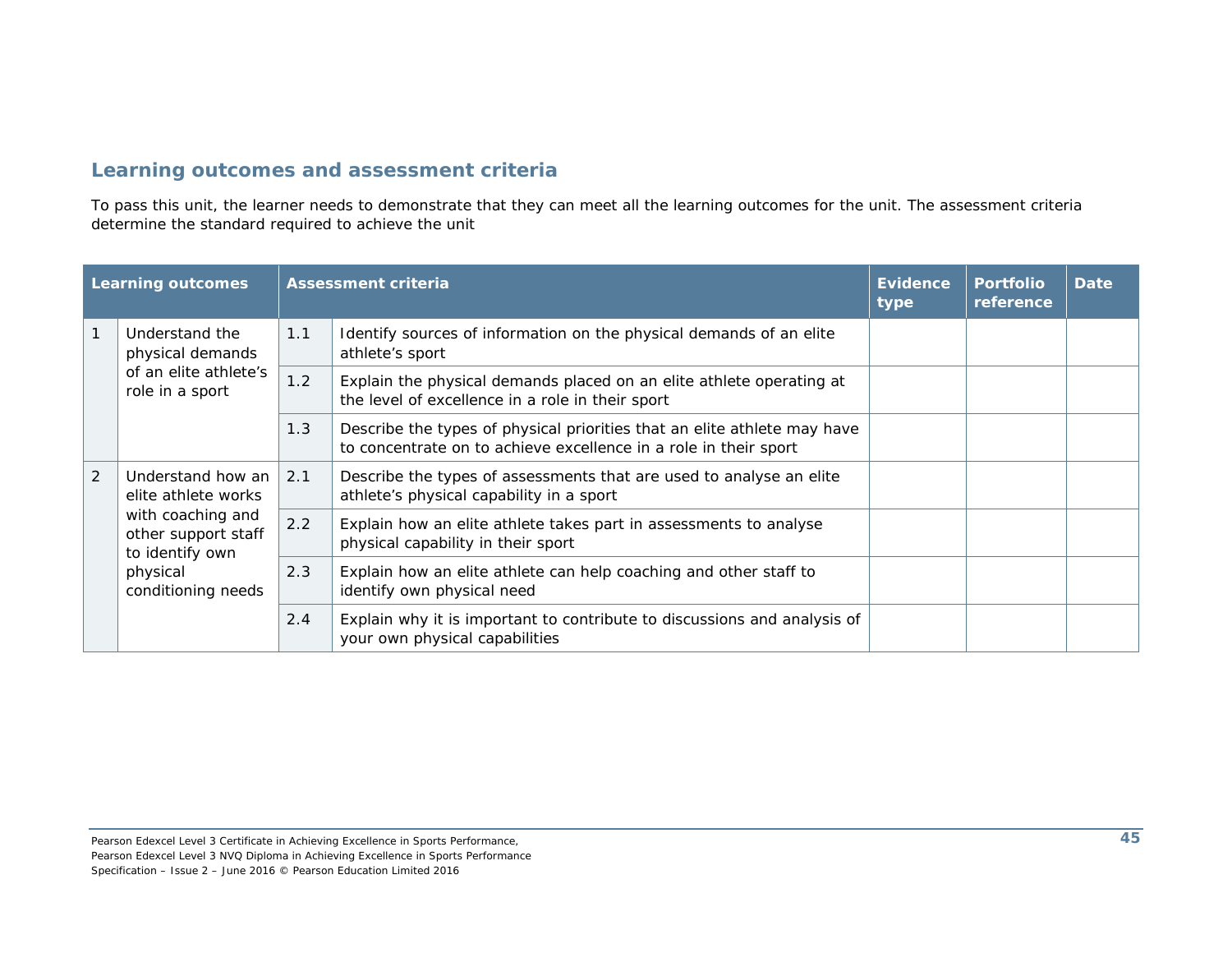|                | <b>Learning outcomes</b>                                          |     | <b>Assessment criteria</b>                                                                                                                                                        | <b>Evidence</b><br>type | <b>Portfolio</b><br>reference | <b>Date</b> |
|----------------|-------------------------------------------------------------------|-----|-----------------------------------------------------------------------------------------------------------------------------------------------------------------------------------|-------------------------|-------------------------------|-------------|
| 3              | Understand the<br>importance of an                                | 3.1 | Explain the importance of goal setting for physical capability<br>development in achieving excellence in sport                                                                    |                         |                               |             |
|                | elite athlete setting<br>goals for own<br>physical<br>development | 3.2 | Describe the types of physical goals that an elite athlete may set<br>themselves                                                                                                  |                         |                               |             |
|                |                                                                   | 3.3 | Explain the main components of a physical conditioning development<br>programme in an elite athletes' role in sport, and how these<br>components help to achieve individual goals |                         |                               |             |
|                |                                                                   | 3.4 | Explain the importance of an elite athlete understanding and agreeing<br>the physical goals they need to achieve                                                                  |                         |                               |             |
| $\overline{4}$ | Understand about<br>injury, injury<br>prevention and              | 4.1 | Describe the common types of injuries that affect an elite athlete in<br>the sport and the short, medium and long term effects of these<br>injuries on their performance          |                         |                               |             |
|                | recovery in own<br>sport                                          | 4.2 | Describe ways an elite athlete can minimise the risk of injury                                                                                                                    |                         |                               |             |
|                |                                                                   | 4.3 | Explain the psychological impact that injuries can have on an elite<br>athlete's performance                                                                                      |                         |                               |             |
|                |                                                                   | 4.4 | Describe the main components of a programme to recover from injury<br>both mentally and physically                                                                                |                         |                               |             |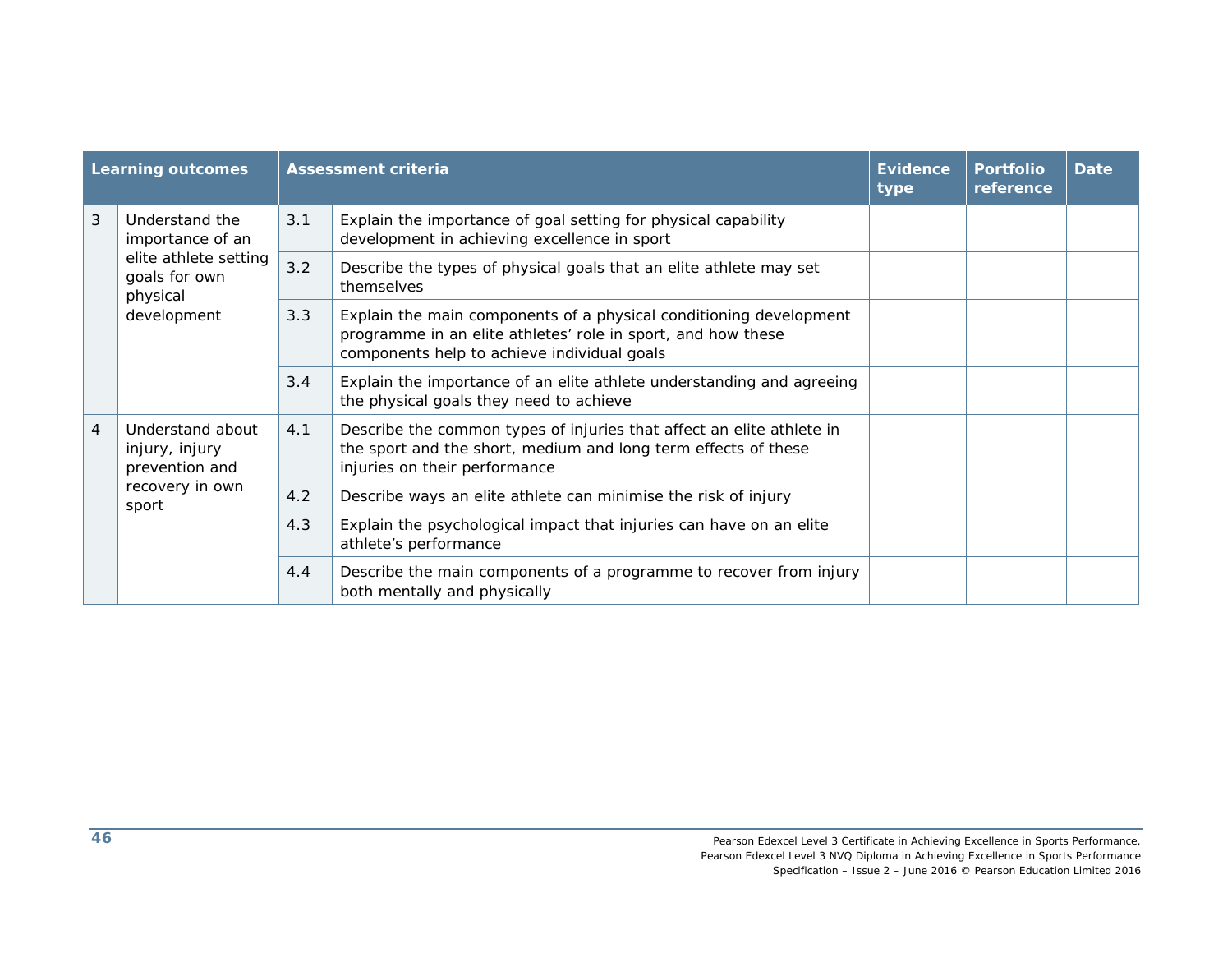| <b>Learning outcomes</b> |                                                                                                        |       | <b>Assessment criteria</b>                                                                                                                                             | <b>Evidence</b><br>type | <b>Portfolio</b><br>reference | <b>Date</b> |
|--------------------------|--------------------------------------------------------------------------------------------------------|-------|------------------------------------------------------------------------------------------------------------------------------------------------------------------------|-------------------------|-------------------------------|-------------|
| 5                        | Understand how an<br>elite athlete applies<br>themselves to a<br>physical<br>conditioning<br>programme | 5.1   | Explain the importance of an elite athlete committing themselves to a<br>physical conditioning programme                                                               |                         |                               |             |
|                          |                                                                                                        | $5.2$ | Describe the types of behaviour that show an elite athlete is<br>contributing positively to a physical conditioning programme                                          |                         |                               |             |
|                          |                                                                                                        | 5.3   | Explain why it is important that an elite athlete gives coaching staff<br>objective feedback on how well the physical conditioning programme<br>is meeting their needs |                         |                               |             |
|                          |                                                                                                        | 5.4   | Describe the types of assessments that can be used to monitor and<br>measure physical progress and how they work                                                       |                         |                               |             |
|                          |                                                                                                        | 5.5   | Explain the importance of monitoring an elite athlete's response to a<br>physical conditioning programme                                                               |                         |                               |             |
|                          |                                                                                                        | 5.6   | Describe the types of feedback an elite athlete should provide during<br>a physical conditioning programme                                                             |                         |                               |             |
|                          |                                                                                                        | 5.7   | Summarise ways in which a physical conditioning programme can be<br>improved to meet individual athlete needs                                                          |                         |                               |             |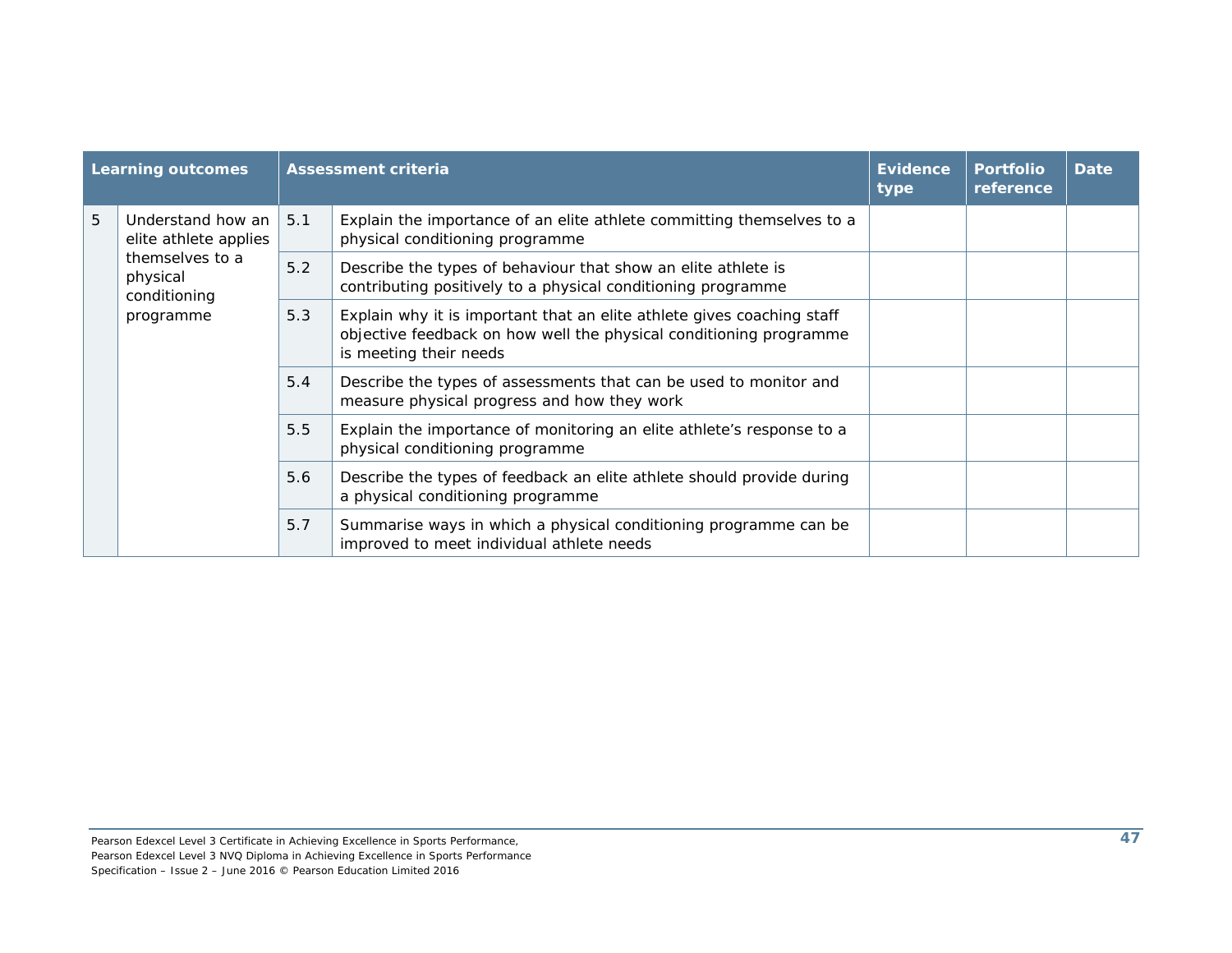|                | <b>Learning outcomes</b>                                                                                      |     | <b>Assessment criteria</b>                                                                                                              | <b>Evidence</b><br>type | <b>Portfolio</b><br>reference | <b>Date</b> |
|----------------|---------------------------------------------------------------------------------------------------------------|-----|-----------------------------------------------------------------------------------------------------------------------------------------|-------------------------|-------------------------------|-------------|
| 6              | Understand how an<br>elite athlete<br>prepares and<br>applies their<br>physical capability<br>for competition | 6.1 | Explain how an elite athlete can make best use of their physical<br>capability during competition                                       |                         |                               |             |
|                |                                                                                                               | 6.2 | Describe the types of physical pre-competition exercises that can help<br>an elite athlete prepare for competition                      |                         |                               |             |
|                |                                                                                                               | 6.3 | Identify ways in which an elite athlete can help coaching staff to<br>improve their physical pre-competition practices                  |                         |                               |             |
|                |                                                                                                               | 6.4 | Explain how an elite athlete can integrate tactical, tactical, physical<br>and mental skills to achieve excellence during competition   |                         |                               |             |
| $\overline{7}$ | Understand how an<br>elite athlete can<br>improve their<br>physical training<br>through evaluation            | 7.1 | Explain the importance of evaluating an elite athlete's physical<br>performance in competition                                          |                         |                               |             |
|                |                                                                                                               | 7.2 | Describe methods that can be used to evaluate an elite athlete's<br>physical performance in competition                                 |                         |                               |             |
|                |                                                                                                               | 7.3 | Explain how an elite athlete can contribute to evaluations of their<br>competitive physical performance                                 |                         |                               |             |
|                |                                                                                                               | 7.4 | Explain how an elite athlete can use evaluations to make further<br>improvements to their physical capability and the way they use them |                         |                               |             |

| (if sampled) |  |
|--------------|--|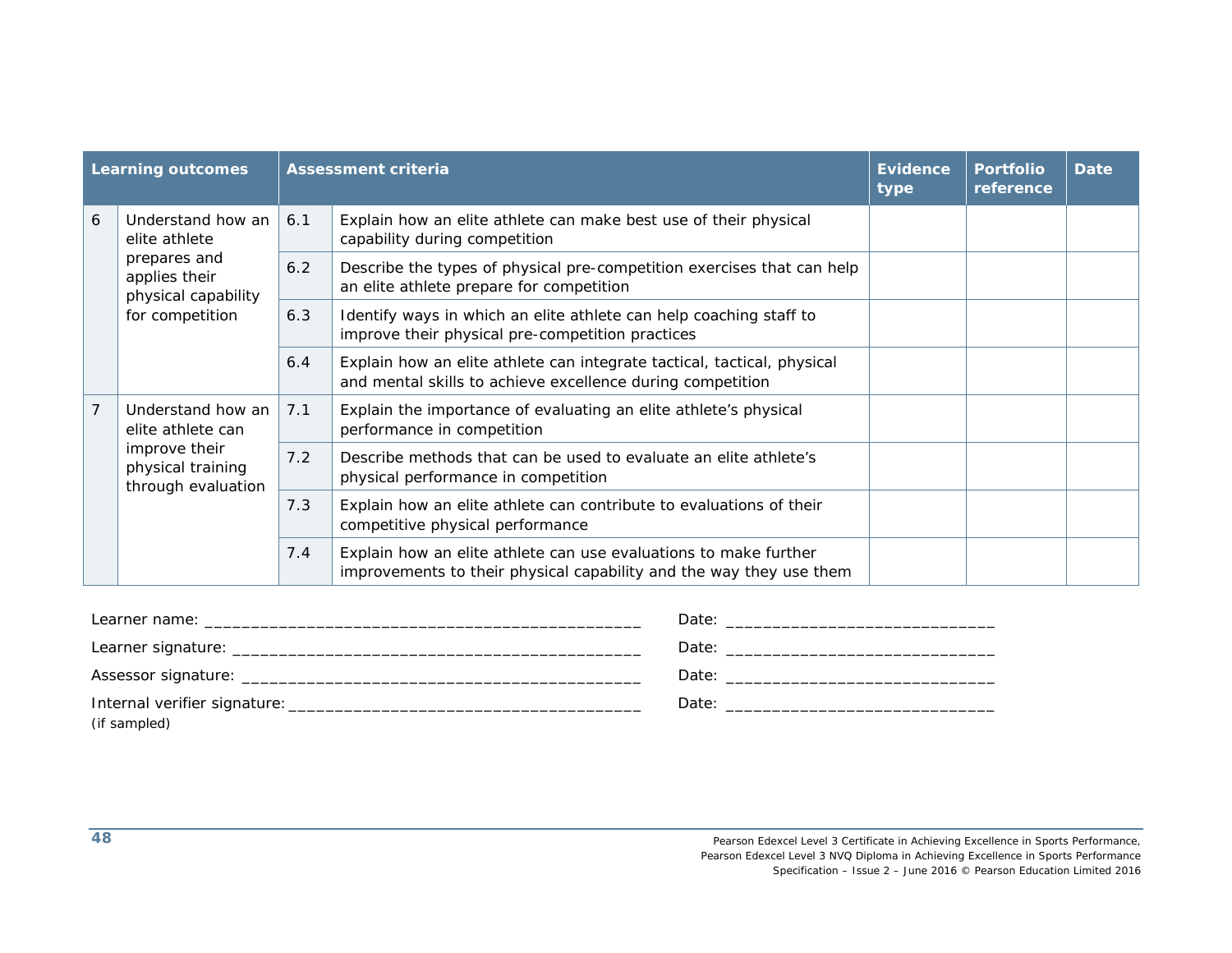# **Unit 8: Understanding Nutrition to Achieve Excellence in Sport Unit reference number: L/506/4500 Level: 3 Credit value: 2 Guided learning hours: 20**

#### **Unit aim**

This unit is for athletes who have the realistic potential to achieve excellence in their sport and are seeking to perform at the highest level as their main career goal. It covers the essential knowledge of nutrition that an athlete needs.

#### **Unit assessment requirements/evidence requirements**

This unit is assessed in the workplace or in conditions resembling the workplace. Learners can enter the types of evidence they are presenting for assessment and the submission date against each assessment criterion. Alternatively, centre documentation should be used to record this information.

- professional discussion
- oral questions and answers
- questions requiring written answers.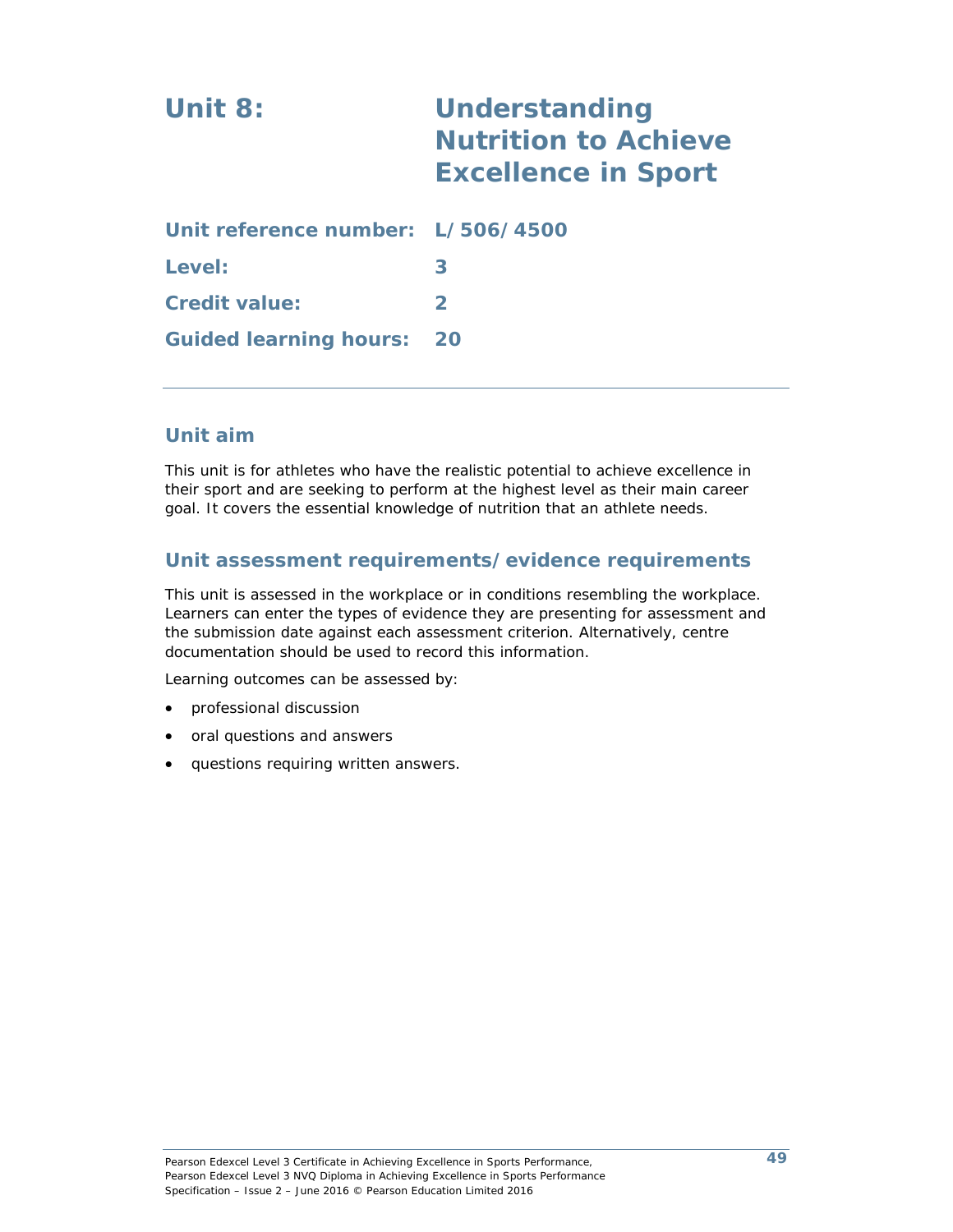|                | <b>Learning outcomes</b>                                                                       |     | <b>Assessment criteria</b>                                                                                                                  | <b>Evidence</b><br>type | <b>Portfolio</b><br>reference | <b>Date</b> |
|----------------|------------------------------------------------------------------------------------------------|-----|---------------------------------------------------------------------------------------------------------------------------------------------|-------------------------|-------------------------------|-------------|
| $\mathbf{1}$   | Understand how an                                                                              | 1.1 | Explain the importance of nutrition to an elite athlete's performance                                                                       |                         |                               |             |
|                | elite athlete can<br>contribute to a<br>nutritional strategy                                   | 1.2 | Evaluate the energy demands and particular nutritional needs of own<br>role(s) in the sport                                                 |                         |                               |             |
|                |                                                                                                | 1.3 | Summarise the types of information an elite athlete can provide to<br>coaching and/or other staff to devise a nutritional strategy          |                         |                               |             |
|                |                                                                                                | 1.4 | Explain the impact of lifestyle and personal preferences when<br>developing a nutritional strategy for an elite athlete                     |                         |                               |             |
|                |                                                                                                | 1.5 | Explain how an elite athlete develops a nutritional strategy to<br>maintain and improve their performance                                   |                         |                               |             |
| $\overline{2}$ | Understand how to<br>implement and<br>review a nutritional<br>strategy for an<br>elite athlete | 2.1 | Explain why an elite athlete should ensure that people who provide<br>meals understand and support the nutritional strategy                 |                         |                               |             |
|                |                                                                                                | 2.2 | Explain why it is important for an elite athlete to comply with a<br>nutritional strategy before, during and after competition and training |                         |                               |             |
|                |                                                                                                | 2.3 | Describe the types of information that coaching and/or other staff<br>may need to evaluate an athlete's nutritional strategy                |                         |                               |             |
|                |                                                                                                | 2.4 | Explain the types of improvements that can be made to nutritional<br>strategies to meet individual needs                                    |                         |                               |             |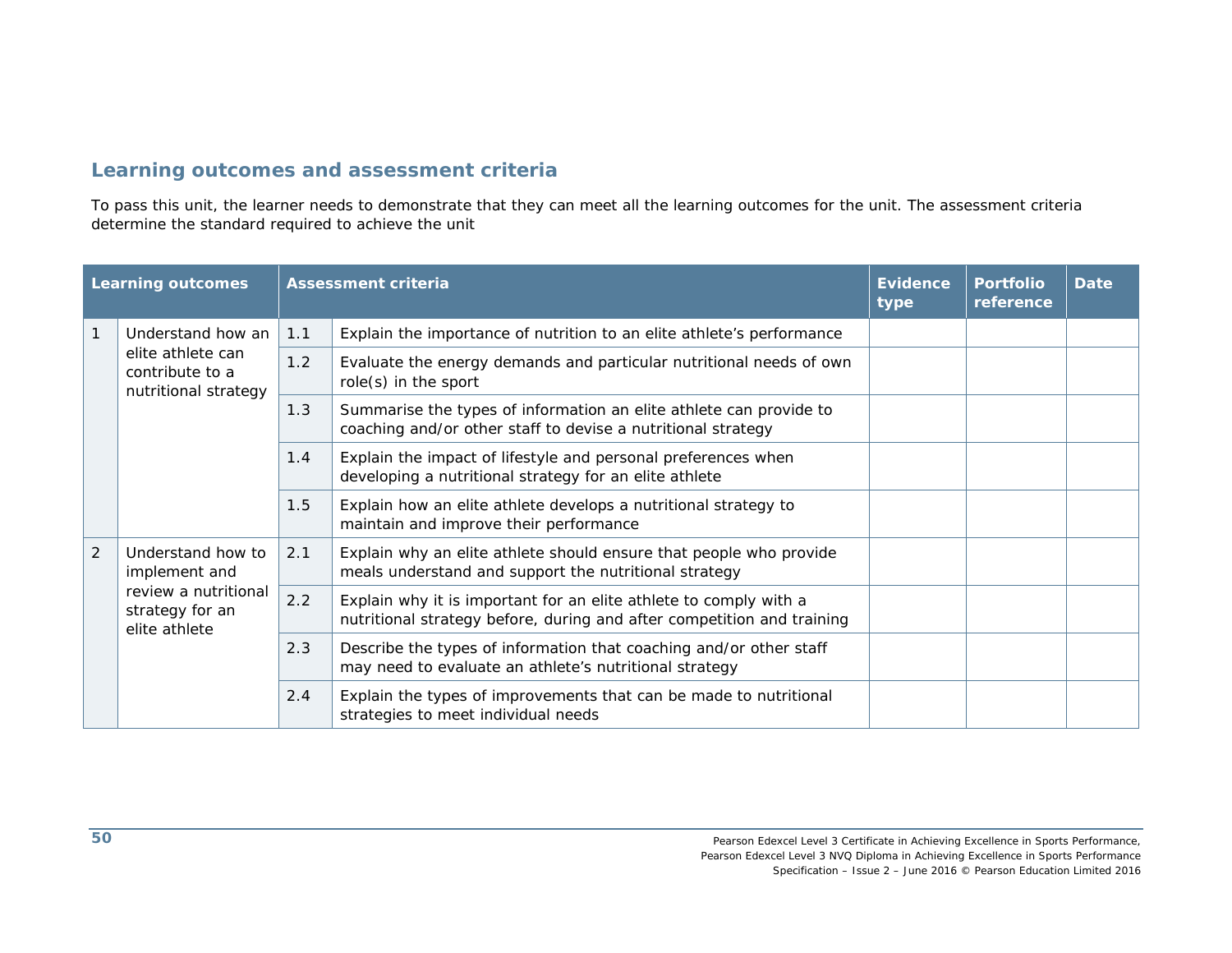| <b>Learning outcomes</b> |                                                  |     | Assessment criteria                                                                                                                                                  | <b>Evidence</b><br>type | <b>Portfolio</b><br>reference | <b>Date</b> |
|--------------------------|--------------------------------------------------|-----|----------------------------------------------------------------------------------------------------------------------------------------------------------------------|-------------------------|-------------------------------|-------------|
| 3                        | Know about the<br>risks of drugs in<br>own sport | 3.1 | Identify the types of banned substances that athletes in own sport<br>should not use                                                                                 |                         |                               |             |
|                          |                                                  | 3.2 | Explain why banned substances are dangerous and not approved in<br>own sport                                                                                         |                         |                               |             |
|                          |                                                  | 3.3 | Explain the principle of strict liability in the context of drug testing                                                                                             |                         |                               |             |
|                          |                                                  | 3.4 | Explain the requirements for drugs testing in own sport and why they<br>must be followed                                                                             |                         |                               |             |
|                          |                                                  | 3.5 | Describe what an elite athlete must do to ensure they comply with<br>drug testing procedures, including in and out of competition and when<br>training venues change |                         |                               |             |
|                          |                                                  | 3.6 | Describe what an elite athlete must check for when taking<br>supplementation or medicines and who could best advise them in<br>such situations                       |                         |                               |             |

| (if sampled) |  |
|--------------|--|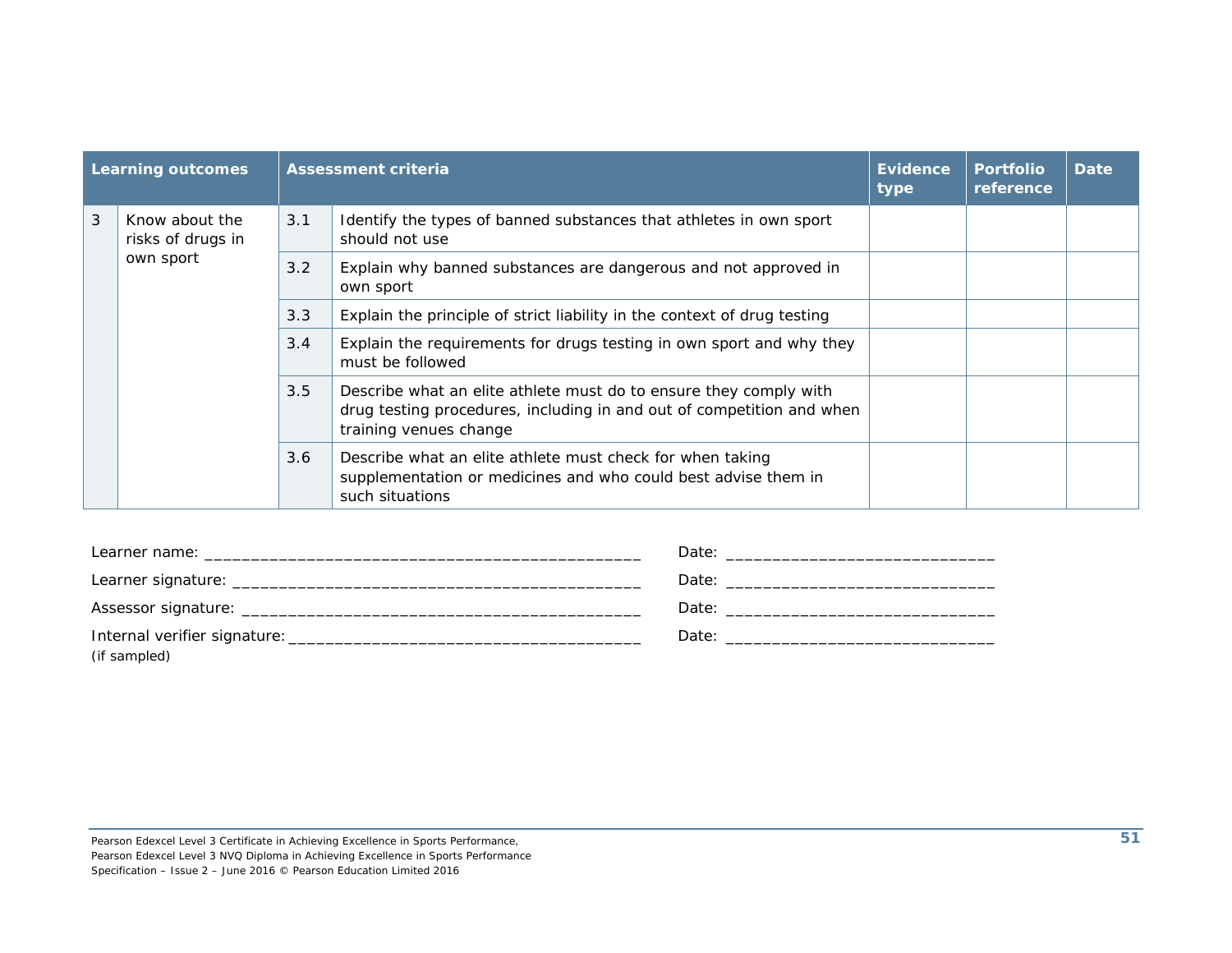| Unit 9:                           | <b>Understanding</b><br><b>Psychological Skills</b><br>and Attitudes in<br><b>Relation to Excellence</b><br>in Sport |
|-----------------------------------|----------------------------------------------------------------------------------------------------------------------|
| Unit reference number: H/506/4499 |                                                                                                                      |
| Level:                            | 3                                                                                                                    |
| <b>Credit value:</b>              | 4                                                                                                                    |
| <b>Guided learning hours:</b>     | 30                                                                                                                   |

#### **Unit aim**

This unit is for athletes who have the realistic potential to achieve excellence in their sport and are seeking to perform at the highest level as their main career goal. It covers the development of attitudes and mental skills in the chosen sport and includes contributing to:

- identifying and agreeing a programme to improve attitudes and mental skills
- implementing a programme to improve attitudes and mental skills
- applying and evaluating attitudes and mental skills in competition.

## **Unit assessment requirements/evidence requirements**

This unit is assessed in the workplace or in conditions resembling the workplace. Learners can enter the types of evidence they are presenting for assessment and the submission date against each assessment criterion. Alternatively, centre documentation should be used to record this information.

- professional discussion
- oral questions and answers
- questions requiring written answers.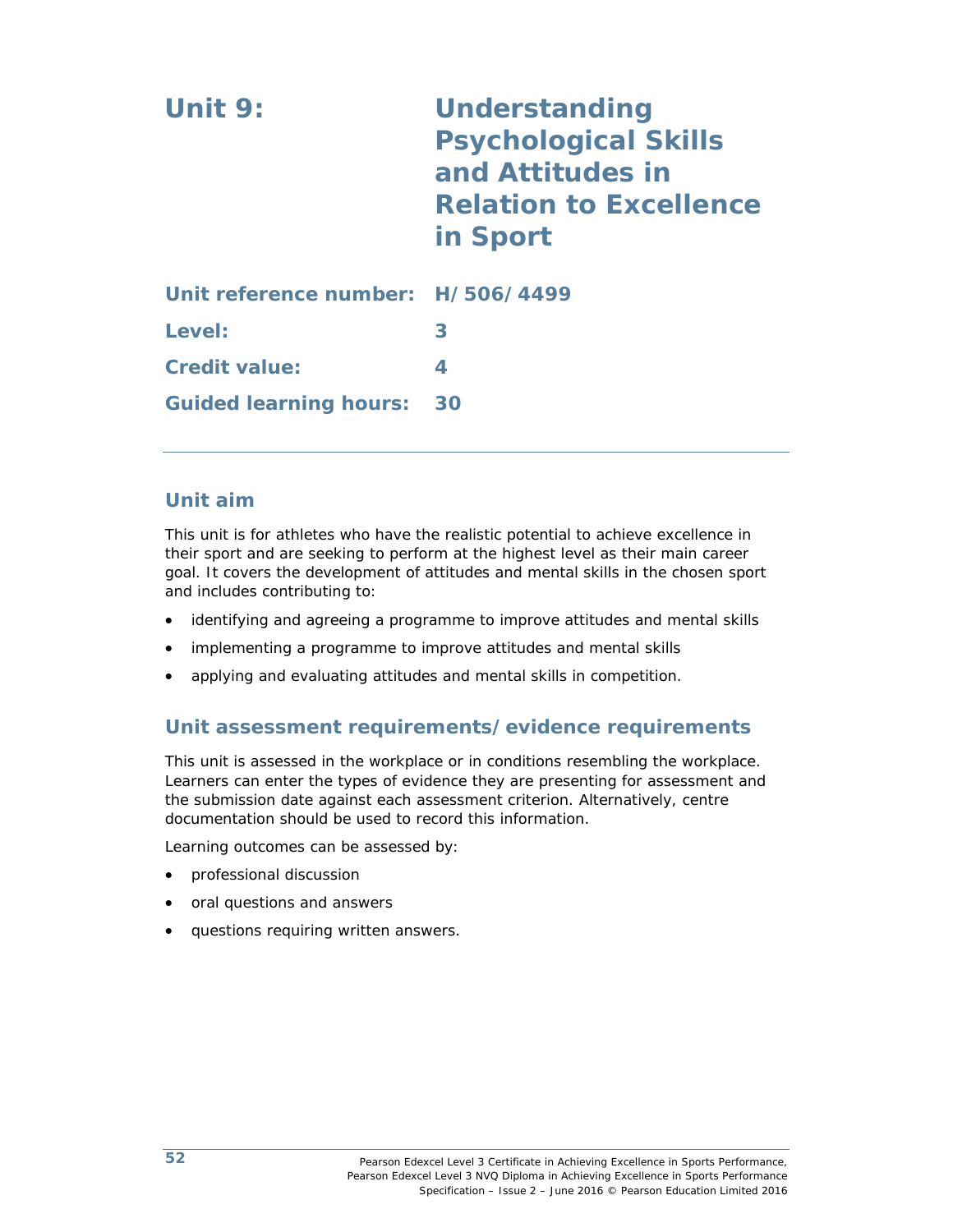| <b>Learning outcomes</b> |                                                                                                                     |                                                                                                                                          | <b>Assessment criteria</b>                                                                                                                     | <b>Evidence</b><br>type | <b>Portfolio</b><br>reference | <b>Date</b> |
|--------------------------|---------------------------------------------------------------------------------------------------------------------|------------------------------------------------------------------------------------------------------------------------------------------|------------------------------------------------------------------------------------------------------------------------------------------------|-------------------------|-------------------------------|-------------|
|                          | Understand the<br>psychological and                                                                                 | 1.1                                                                                                                                      | Identify sources of information on the psychological demands of an<br>elite athlete in their role(s) in the sport                              |                         |                               |             |
|                          | emotional demands<br>of own role in the<br>sport                                                                    | 1.2<br>Summarise the psychological and emotional demands of own role(s)<br>in the sport                                                  |                                                                                                                                                |                         |                               |             |
|                          |                                                                                                                     | 1.3                                                                                                                                      | Describe the types of psychological priorities that an elite athlete in<br>their role(s) may have to concentrate on to achieve excellence      |                         |                               |             |
| 2                        | Understand how an<br>2.1<br>elite athlete works<br>with coaching and<br>2.2<br>other staff to<br>identify their own |                                                                                                                                          | Describe the types of assessments that may be used to develop a<br>psychological skills profile for an elite athlete                           |                         |                               |             |
|                          |                                                                                                                     | Explain how an elite athlete can work best with their coaching and/or<br>other staff on improving own psychological skills and attitudes |                                                                                                                                                |                         |                               |             |
|                          | psychological and<br>emotional needs in<br>relation to the<br>sport                                                 | 2.3                                                                                                                                      | Explain the importance of an elite athlete providing own views and<br>opinions during the analysis of their psychological skills and attitudes |                         |                               |             |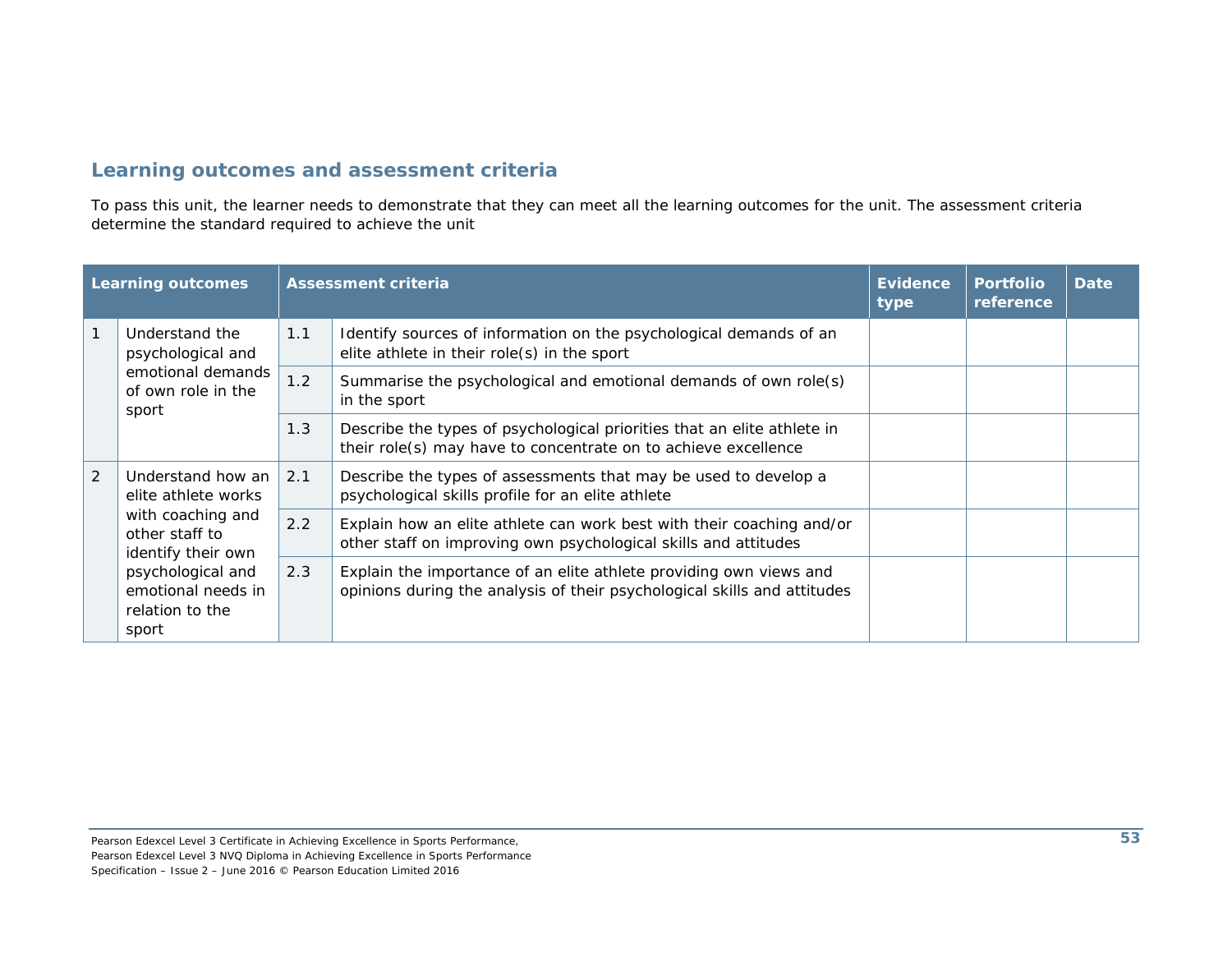|                | <b>Learning outcomes</b>                                           |     | <b>Assessment criteria</b>                                                                                                                                                                           | <b>Evidence</b><br>type | <b>Portfolio</b><br>reference | <b>Date</b> |
|----------------|--------------------------------------------------------------------|-----|------------------------------------------------------------------------------------------------------------------------------------------------------------------------------------------------------|-------------------------|-------------------------------|-------------|
| 3              | Understand the<br>importance of an                                 | 3.1 | Explain the importance of psychological skills and attitudes in goal<br>setting in achieving excellence in sport                                                                                     |                         |                               |             |
|                | elite athlete setting<br>goals for their own<br>psychological and  | 3.2 | Describe the types of psychological skills and attitude goals that an<br>elite athlete may need to set themselves                                                                                    |                         |                               |             |
|                | emotional<br>development in the                                    | 3.3 | Explain the importance of an elite athlete understanding and agreeing<br>the psychological skills and attitude goals they need to achieve                                                            |                         |                               |             |
|                | sport                                                              | 3.4 | State the main components of a programme to develop psychological<br>skills and attitudes for an elite athlete in their sport and how such a<br>programme should help to achieve individual goals    |                         |                               |             |
| $\overline{4}$ | Understand how an<br>elite athlete applies                         | 4.1 | Explain the importance of an elite athlete committing themselves to a<br>programme to improve their psychological skills and attitudes                                                               |                         |                               |             |
|                | themselves to a<br>programme to<br>improve<br>psychological skills | 4.2 | Describe the types of behaviour that show an elite athlete is<br>contributing positively to a programme to improve psychological skills<br>and attitudes                                             |                         |                               |             |
|                | and attitudes                                                      | 4.3 | Explain why it is important that an elite athlete gives coaching and/or<br>other staff feedback on how well a programme to develop<br>psychological skills and attitudes is meeting individual needs |                         |                               |             |
|                |                                                                    | 4.4 | Describe the types of feedback an elite athlete can provide during a<br>programme to develop psychological skills and attitudes                                                                      |                         |                               |             |
|                |                                                                    | 4.5 | Explain how a programme to improve psychological skills and<br>attitudes can be improved to meet individual needs                                                                                    |                         |                               |             |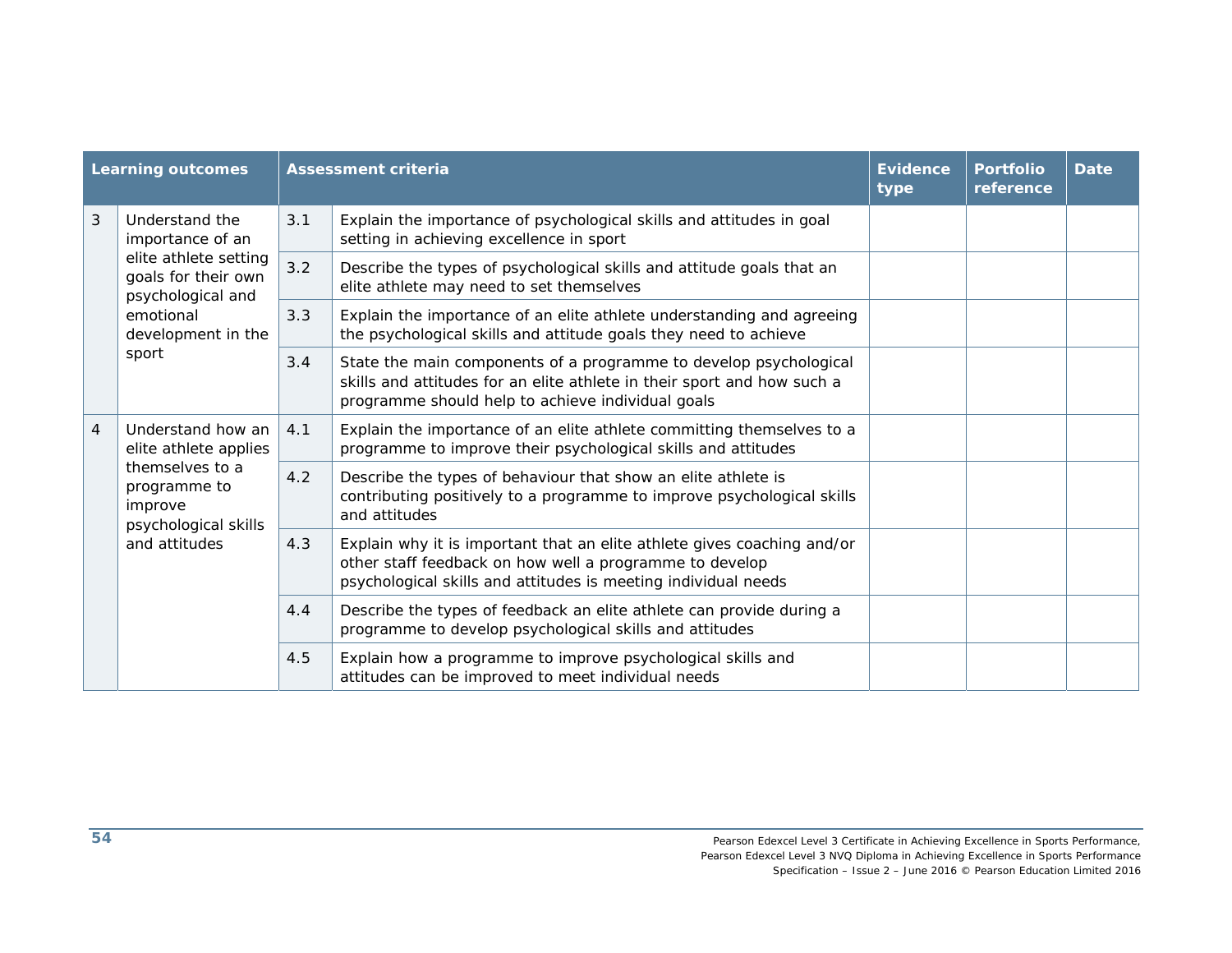|   | <b>Learning outcomes</b>                                 |                                                                                                              | <b>Assessment criteria</b>                                                                                                                                                               | <b>Evidence</b><br>type | <b>Portfolio</b><br>reference | <b>Date</b> |
|---|----------------------------------------------------------|--------------------------------------------------------------------------------------------------------------|------------------------------------------------------------------------------------------------------------------------------------------------------------------------------------------|-------------------------|-------------------------------|-------------|
| 5 | Understand how an<br>elite athlete                       | 5.1                                                                                                          | Explain how an elite athlete can make best use of their psychological<br>skills and attitudes in a competitive situation                                                                 |                         |                               |             |
|   | prepares and<br>applies<br>psychological skills          | 5.2                                                                                                          | Describe the types of psychological and pre-competition techniques<br>that can help an elite athlete prepare for competition                                                             |                         |                               |             |
|   | and attitudes in<br>competition                          | 5.3                                                                                                          | Identify ways in which an elite athlete can help coaching and/or other<br>staff to improve pre-competition techniques for psychological skills<br>and attitudes                          |                         |                               |             |
| 6 | Understand how an<br>elite athlete can<br>improve their  | 6.1                                                                                                          | Explain the importance of an elite athlete contributing to evaluations<br>of their competitive performance and the impact of techniques to<br>improve psychological skills and attitudes |                         |                               |             |
|   | psychological skills<br>and attitudes<br>further through | 6.2<br>Describe methods that can be used to evaluate the psychological<br>aspects of competitive performance |                                                                                                                                                                                          |                         |                               |             |
|   | evaluation and<br>review                                 | 6.3                                                                                                          | Explain how an elite athlete can contribute to evaluations of the<br>impact of techniques to improve psychological skills and attitudes                                                  |                         |                               |             |
|   |                                                          | 6.4                                                                                                          | Describe how an elite athlete can use evaluations to make further<br>improvements to their attitudes and psychological skills and the way<br>they use them                               |                         |                               |             |

| Learner name: will be a state of the state of the state of the state of the state of the state of the state of the state of the state of the state of the state of the state of the state of the state of the state of the sta |  |
|--------------------------------------------------------------------------------------------------------------------------------------------------------------------------------------------------------------------------------|--|
|                                                                                                                                                                                                                                |  |
|                                                                                                                                                                                                                                |  |
|                                                                                                                                                                                                                                |  |
| (if sampled)                                                                                                                                                                                                                   |  |

Pearson Edexcel Level 3 Certificate in Achieving Excellence in Sports Performance, Pearson Edexcel Level 3 NVQ Diploma in Achieving Excellence in Sports Performance Specification – Issue 2 – June 2016 © Pearson Education Limited 2016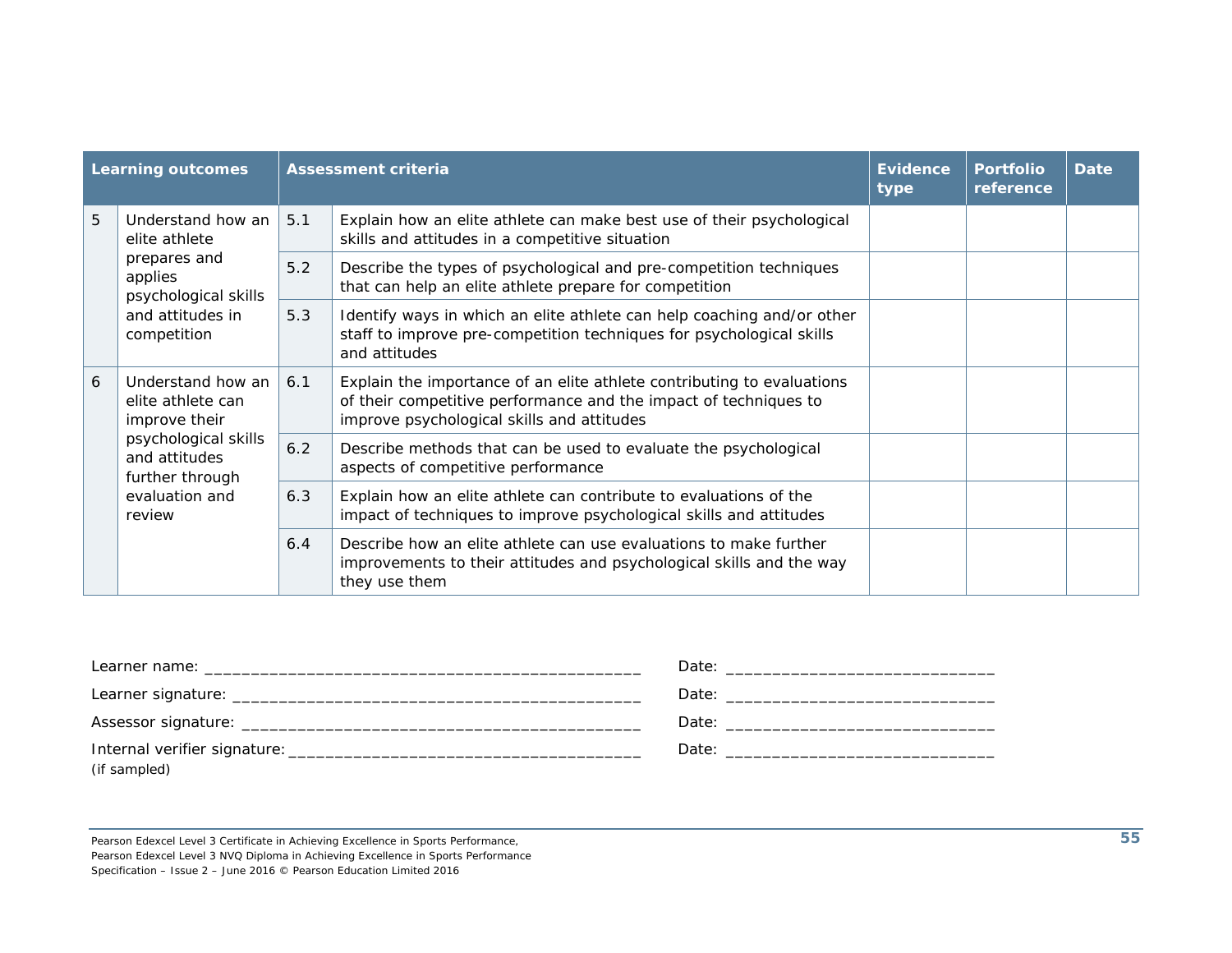# **Unit 10: Understanding Lifestyle to Achieve Excellence in Sport Unit reference number: M/506/1069 Level: 3 Credit value: 2 Guided learning hours: 15**

#### **Unit aim**

This unit is for athletes who have the realistic potential to achieve excellence in their sport and are seeking to perform at the highest level as their main career goal. It covers the planning and management of an athlete's lifestyle so that they can maintain a professional career. It includes:

- planning and managing sporting commitments
- planning and managing time outside of sport.

#### **Unit assessment requirements/evidence requirements**

This unit is assessed in the workplace or in conditions resembling the workplace. Learners can enter the types of evidence they are presenting for assessment and the submission date against each assessment criterion. Alternatively, centre documentation should be used to record this information.

- professional discussion
- oral questions and answers
- questions requiring written answers.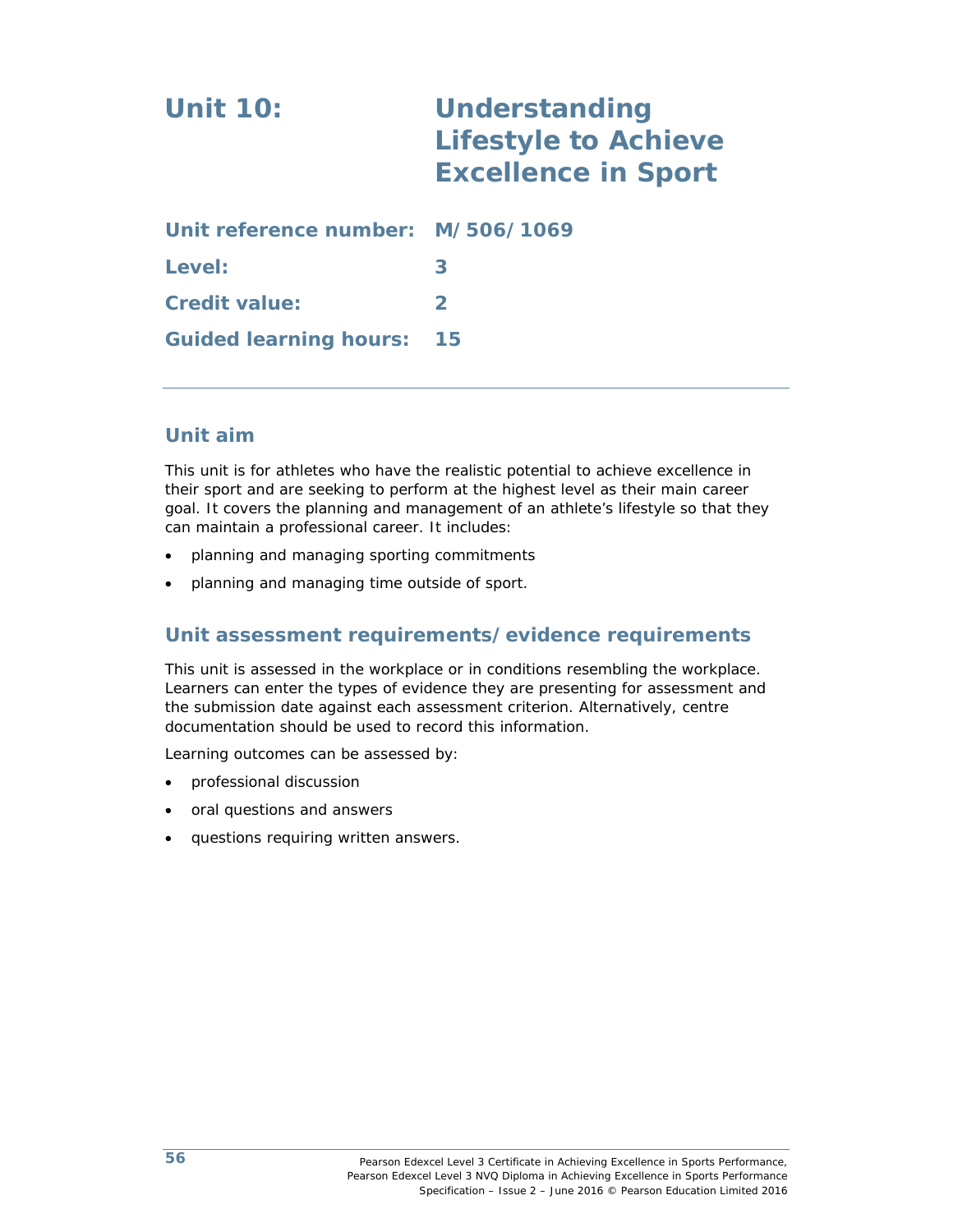|              | <b>Learning outcomes</b>                 |     | <b>Assessment criteria</b>                                                                                                                                   | Evidence<br>type | <b>Portfolio</b><br>reference | Date |
|--------------|------------------------------------------|-----|--------------------------------------------------------------------------------------------------------------------------------------------------------------|------------------|-------------------------------|------|
| $\mathbf{1}$ | Understand how an<br>elite athlete plans | 1.1 | Explain why it is important for an elite athlete to plan and manage<br>own sporting commitments                                                              |                  |                               |      |
|              | own sporting<br>commitments              | 1.2 | Explain why it is important for an elite athlete to be clear about their<br>own sporting commitments and agree these with coaching staff and<br>other people |                  |                               |      |
|              |                                          | 1.3 | Describe the methods an elite athlete can use to plan and manage<br>their own time                                                                           |                  |                               |      |
| 2            | Understand how an<br>elite athlete       | 2.1 | Identify resources an elite athlete needs to meet their sporting<br>commitments and how to access these                                                      |                  |                               |      |
|              | manages own<br>sporting<br>commitments   | 2.2 | Explain why it is important for an elite athlete to keep others up to<br>date on own commitments                                                             |                  |                               |      |
|              |                                          | 2.3 | Explain why it is important for an elite athlete to be flexible in<br>planning and re-planning own commitments                                               |                  |                               |      |
|              |                                          | 2.4 | Identify who can help an elite athlete to plan own commitments                                                                                               |                  |                               |      |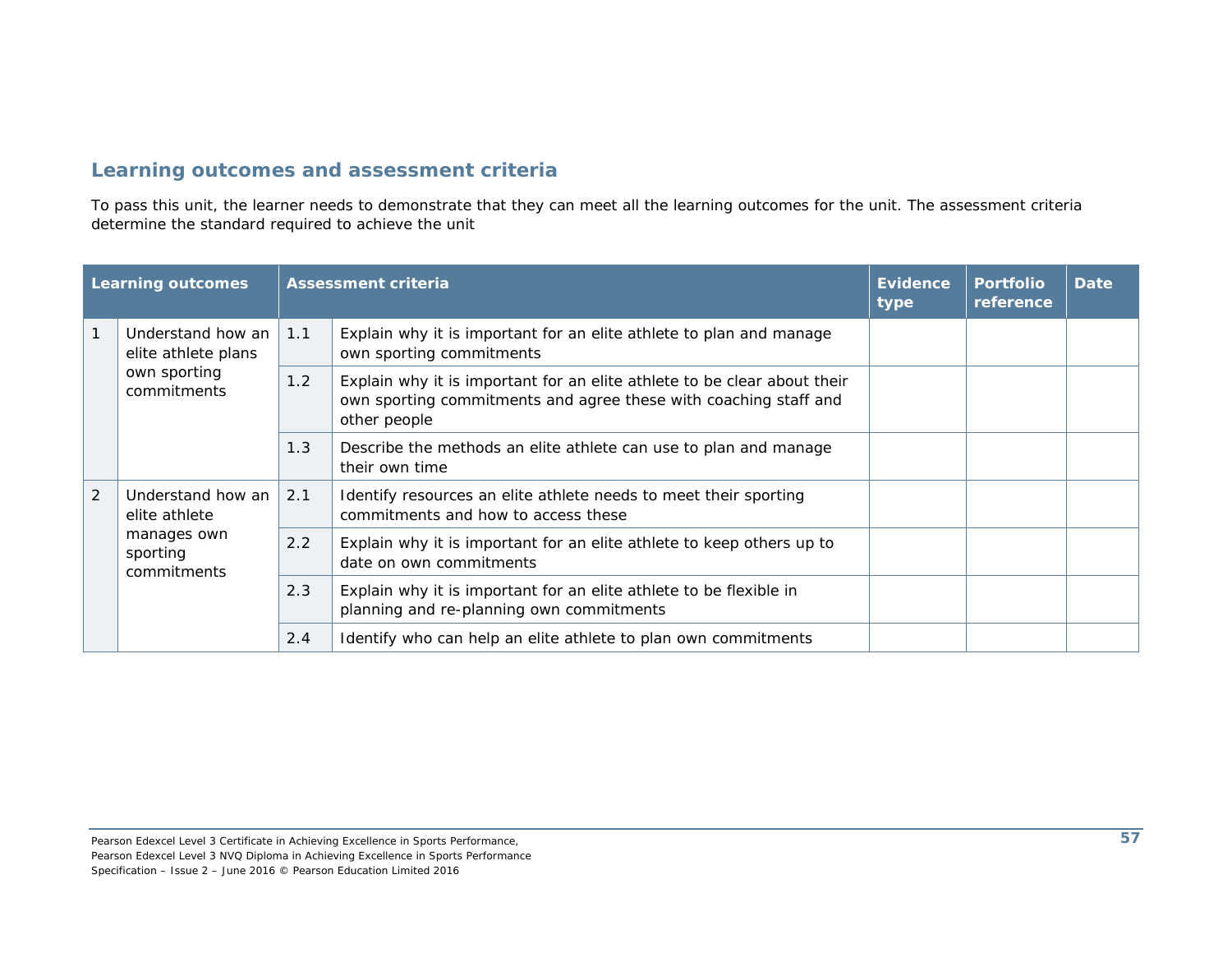|   | <b>Learning outcomes</b>                                                                                                                                                                                                                                                              |                                                                                       | <b>Assessment criteria</b>                                                                                                            | <b>Evidence</b><br>type | <b>Portfolio</b><br>reference | <b>Date</b> |
|---|---------------------------------------------------------------------------------------------------------------------------------------------------------------------------------------------------------------------------------------------------------------------------------------|---------------------------------------------------------------------------------------|---------------------------------------------------------------------------------------------------------------------------------------|-------------------------|-------------------------------|-------------|
| 3 | Understand how an<br>elite athlete plans                                                                                                                                                                                                                                              | 3.1                                                                                   | Explain why it is important for an elite athlete to make good use of<br>their time when not training and competing                    |                         |                               |             |
|   | and manages own<br>time outside of<br>sport                                                                                                                                                                                                                                           | 3.2                                                                                   | Explain why rest and relaxation is important to an elite athlete and<br>when it is particularly important to take rest and relaxation |                         |                               |             |
|   |                                                                                                                                                                                                                                                                                       | 3.3<br>Explain how to identify how much rest and relaxation an elite athlete<br>needs |                                                                                                                                       |                         |                               |             |
|   | 3.4<br>Give examples of the types of leisure activities that can help an elite<br>athlete's performance, personal development and standing in their<br>sport<br>3.5<br>Give examples of the types of activities that can harm an elite<br>athlete's performance and public reputation |                                                                                       |                                                                                                                                       |                         |                               |             |
|   |                                                                                                                                                                                                                                                                                       |                                                                                       |                                                                                                                                       |                         |                               |             |
|   |                                                                                                                                                                                                                                                                                       | 3.6                                                                                   | Identify people who can help an elite athlete to make good use of<br>their time and provide support with personal issues              |                         |                               |             |

| (if sampled) |  |
|--------------|--|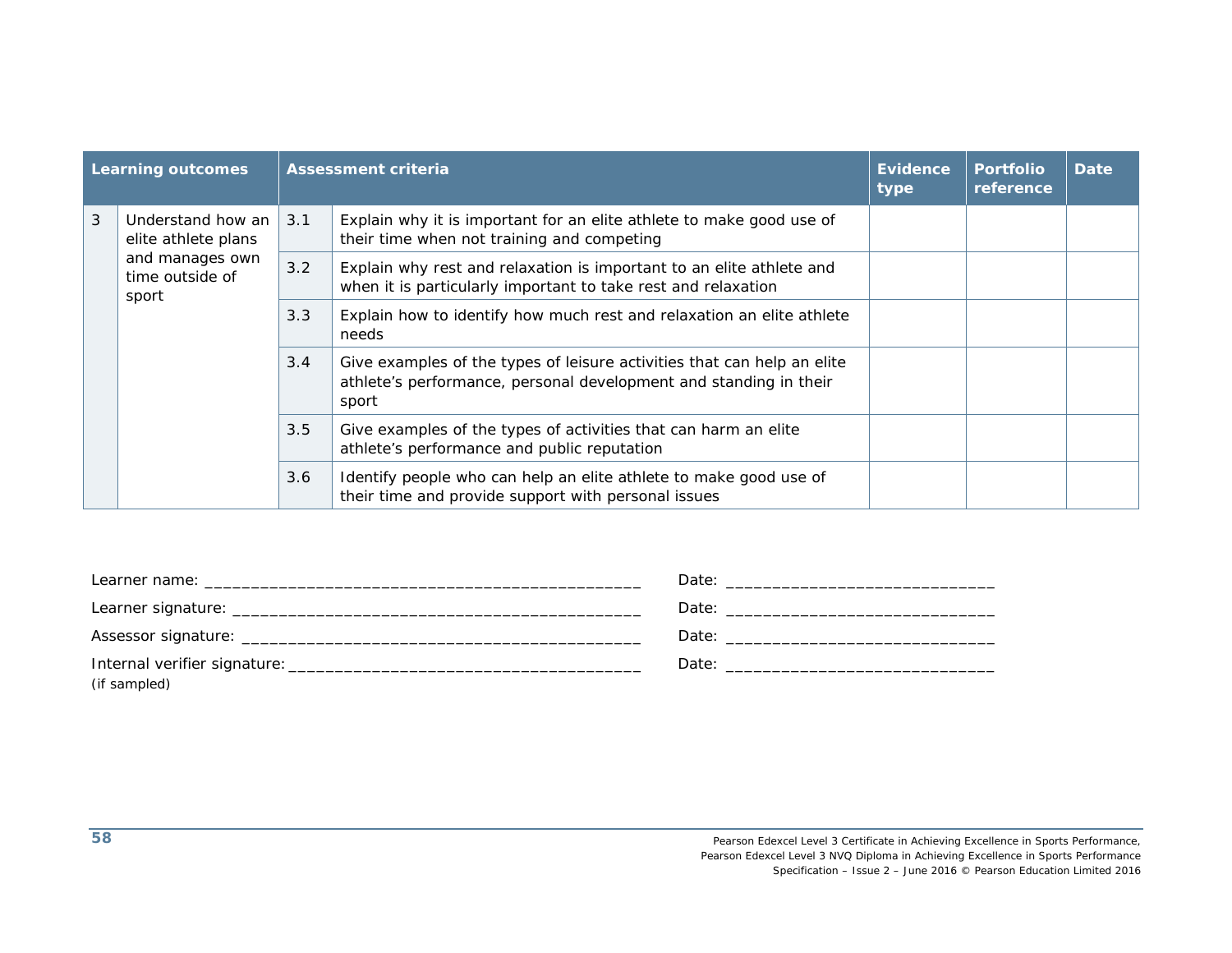| <b>Unit 11:</b>                   | <b>Understanding</b><br><b>Communication and</b><br><b>Teamwork to Achieve</b><br><b>Excellence in Sport</b> |
|-----------------------------------|--------------------------------------------------------------------------------------------------------------|
| Unit reference number: H/506/0940 |                                                                                                              |
| Level:                            | 3                                                                                                            |
| <b>Credit value:</b>              | 4                                                                                                            |
| <b>Guided learning hours:</b>     | 30                                                                                                           |

#### **Unit aim**

This unit is for athletes who have the realistic potential to achieve excellence in their sport and are seeking to perform at the highest level as their main career goal. It covers communication and teamwork and includes:

- communicating effectively with other people
- working effectively with other people
- presenting a positive public image of themselves, their organisation and sport.

#### **Unit assessment requirements/evidence requirements**

This unit is assessed in the workplace or in conditions resembling the workplace. Learners can enter the types of evidence they are presenting for assessment and the submission date against each assessment criterion. Alternatively, centre documentation should be used to record this information

- professional discussion
- oral questions and answers
- questions requiring written answers.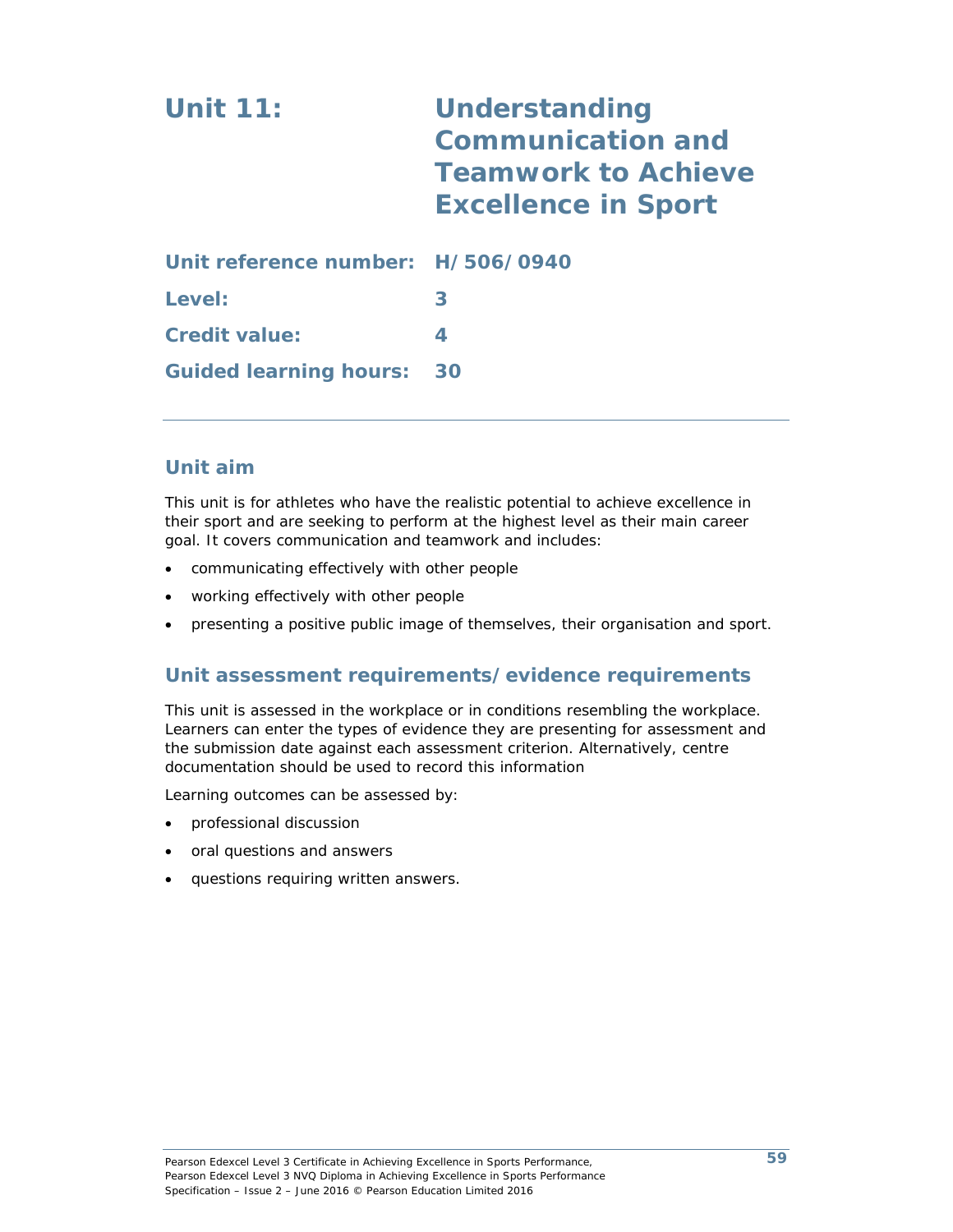|              | <b>Learning outcomes</b>          |                                                                                                    | <b>Assessment criteria</b>                                                                                                                          | <b>Evidence</b><br>type | <b>Portfolio</b><br>reference | <b>Date</b> |
|--------------|-----------------------------------|----------------------------------------------------------------------------------------------------|-----------------------------------------------------------------------------------------------------------------------------------------------------|-------------------------|-------------------------------|-------------|
| $\mathbf{1}$ | Understand<br>communication       | 1.1                                                                                                | Explain why an elite athlete needs to communicate effectively with<br>others                                                                        |                         |                               |             |
|              | skills as an elite<br>athlete     | 1.2                                                                                                | Explain why an elite athlete needs to have good listening skills                                                                                    |                         |                               |             |
|              |                                   | 1.3                                                                                                | Explain why an elite athlete should ask questions when there are<br>things they are unsure about                                                    |                         |                               |             |
|              | 1.4<br>1.5                        | Explain why it is important for an elite athlete to understand other<br>people's information needs |                                                                                                                                                     |                         |                               |             |
|              |                                   |                                                                                                    | Give examples of how to adapt communication to meet the needs of<br>other people                                                                    |                         |                               |             |
| 2            | Understand how to<br>take part in | 2.1                                                                                                | Explain the importance of an elite athlete taking part in discussions<br>with coaching and other support staff                                      |                         |                               |             |
|              | discussions with<br>other people  | 2.2                                                                                                | Explain how an athlete can contribute to discussions with coaching<br>and other support staff                                                       |                         |                               |             |
|              |                                   | 2.3                                                                                                | Explain why it is important give other people the opportunity to<br>contribute their ideas during discussions and to take account of these<br>ideas |                         |                               |             |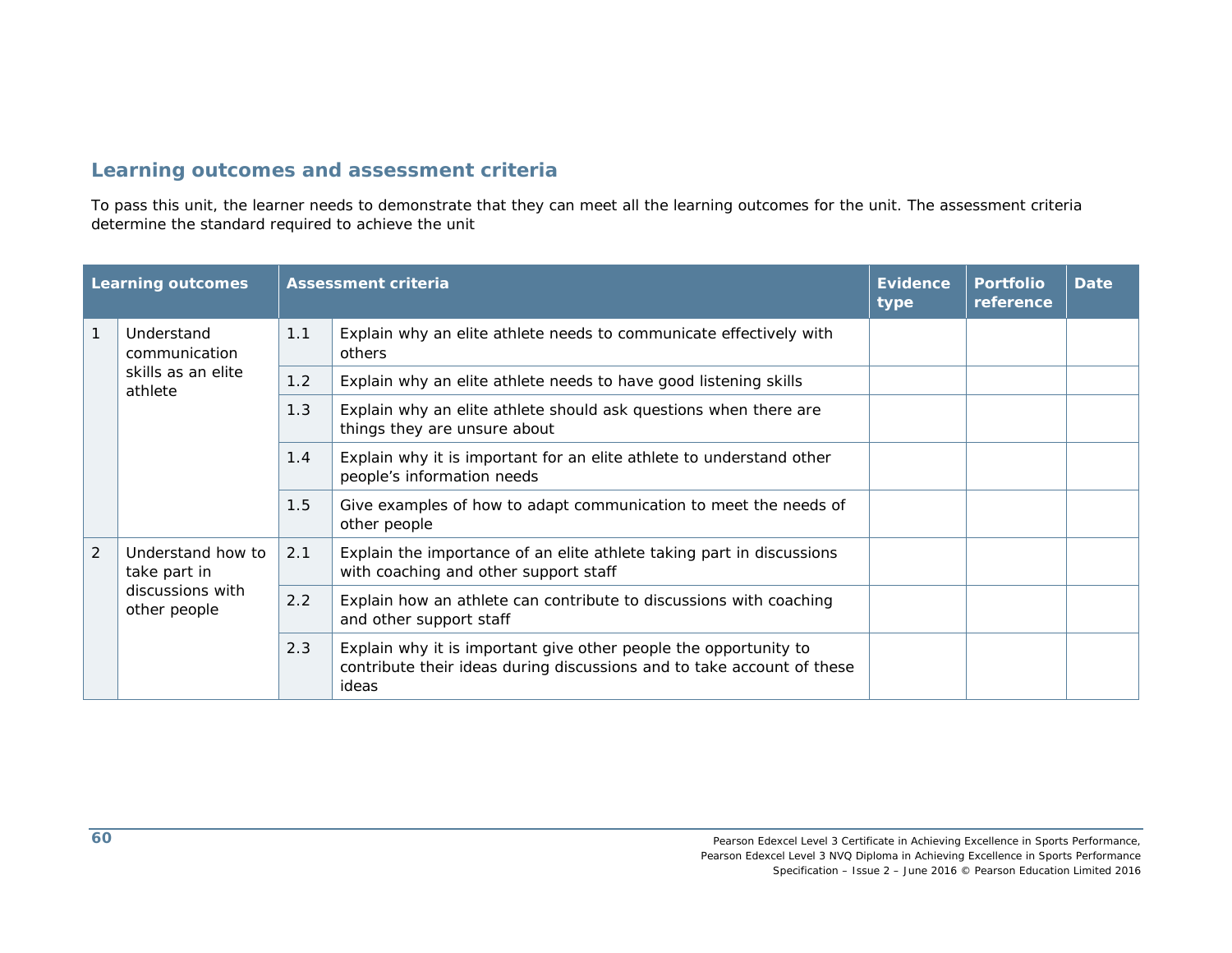|                | <b>Learning outcomes</b>                                                     |     | <b>Assessment criteria</b>                                                                                                                                                                                                                                                                                                                                                                    | <b>Evidence</b><br>type | <b>Portfolio</b><br>reference | <b>Date</b> |
|----------------|------------------------------------------------------------------------------|-----|-----------------------------------------------------------------------------------------------------------------------------------------------------------------------------------------------------------------------------------------------------------------------------------------------------------------------------------------------------------------------------------------------|-------------------------|-------------------------------|-------------|
| 3              | Understand the<br>importance of good<br>working<br>relationships in<br>sport | 3.1 | Describe the roles of the different people with whom an elite athlete<br>works with and what they can contribute to the athlete's career,<br>including:<br>coaching staff<br>other staff<br>$\bullet$<br>other athletes<br>$\bullet$<br>officials<br>٠<br>media personnel<br>$\bullet$<br>general public<br>$\bullet$<br>Explain the importance of an elite athlete having good relationships |                         |                               |             |
|                |                                                                              | 3.2 | with their work colleagues                                                                                                                                                                                                                                                                                                                                                                    |                         |                               |             |
| $\overline{4}$ | Understand the<br>importance of good                                         | 4.1 | Give examples of how an elite athlete builds good working<br>relationships with other people                                                                                                                                                                                                                                                                                                  |                         |                               |             |
|                | working<br>relationships in<br>sport                                         | 4.2 | Explain why it is important for an elite athlete to agree objectives and<br>ways of working with other people                                                                                                                                                                                                                                                                                 |                         |                               |             |
|                |                                                                              | 4.3 | Explain why it is important for an elite athlete to honour commitments<br>to work colleagues                                                                                                                                                                                                                                                                                                  |                         |                               |             |
| 5              | Understand how to<br>deal with problems                                      | 5.1 | Describe the types of problems, including conflict, that may occur<br>with work colleagues                                                                                                                                                                                                                                                                                                    |                         |                               |             |
|                | with working<br>relationships                                                | 5.2 | Explain how to deal with problems, including conflict, that may occur<br>with work colleagues                                                                                                                                                                                                                                                                                                 |                         |                               |             |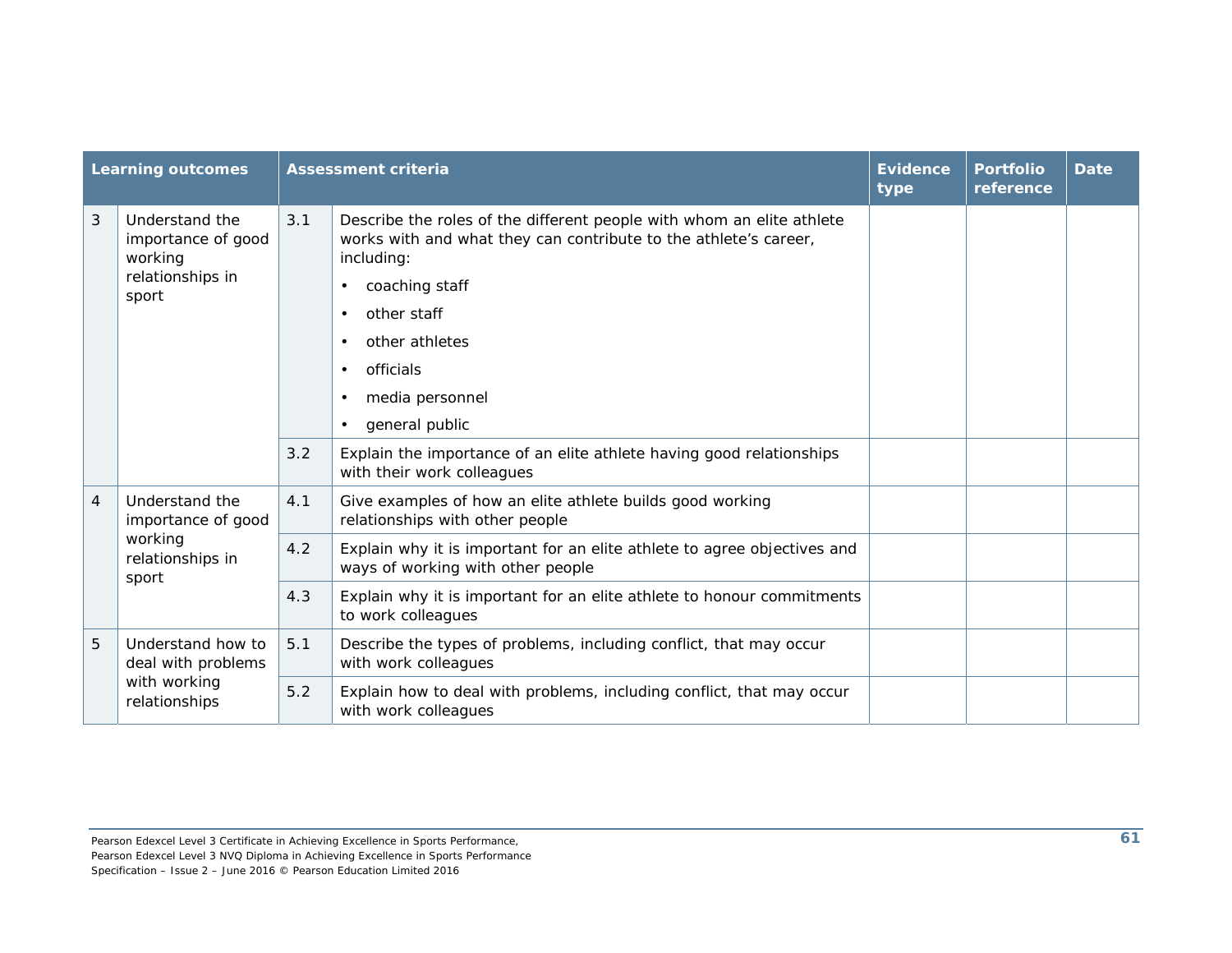| <b>Learning outcomes</b> |                                                                                                                               |     | <b>Assessment criteria</b>                                                                                                                       | <b>Evidence</b><br>type | <b>Portfolio</b><br>reference | <b>Date</b> |
|--------------------------|-------------------------------------------------------------------------------------------------------------------------------|-----|--------------------------------------------------------------------------------------------------------------------------------------------------|-------------------------|-------------------------------|-------------|
| 6                        | Understand how to<br>improve working<br>relationships with<br>other people                                                    | 6.1 | Explain why it is important to give and receive feedback when<br>working with others                                                             |                         |                               |             |
|                          |                                                                                                                               | 6.2 | Give examples of how to give constructive feedback to other people                                                                               |                         |                               |             |
|                          |                                                                                                                               | 6.3 | Explain how to deal with other people's feedback and emotions                                                                                    |                         |                               |             |
|                          |                                                                                                                               | 6.4 | Explain how to improve relationships with work colleagues                                                                                        |                         |                               |             |
| 7                        | Understand how an<br>elite athlete<br>presents a positive<br>image of<br>themselves, their<br>organisation and<br>their sport | 7.1 | Explain why it is important for an elite athlete to present a positive<br>image of themselves, their organisation and their sport                |                         |                               |             |
|                          |                                                                                                                               | 7.2 | Describe the role of public relations and media in sport and how this<br>affects an elite athlete                                                |                         |                               |             |
|                          |                                                                                                                               | 7.3 | Explain how an elite athlete can make use of the media to present a<br>positive image                                                            |                         |                               |             |
|                          |                                                                                                                               | 7.4 | Give examples of the types of sensitive issues an elite athlete may be<br>questioned on                                                          |                         |                               |             |
|                          |                                                                                                                               | 7.5 | Explain how an elite athlete should deal with sensitive issues                                                                                   |                         |                               |             |
| 8                        | Understand how to<br>handle public<br>appearances                                                                             | 8.1 | Give examples of the types of public appearances an elite athlete may<br>be required to make and the roles they may play at these<br>appearances |                         |                               |             |
|                          |                                                                                                                               | 8.2 | Explain the importance of an elite athlete preparing for public<br>appearances                                                                   |                         |                               |             |
|                          |                                                                                                                               | 8.3 | Identify who an elite athlete should liaise with, and seek advice from,<br>in advance of public appearances                                      |                         |                               |             |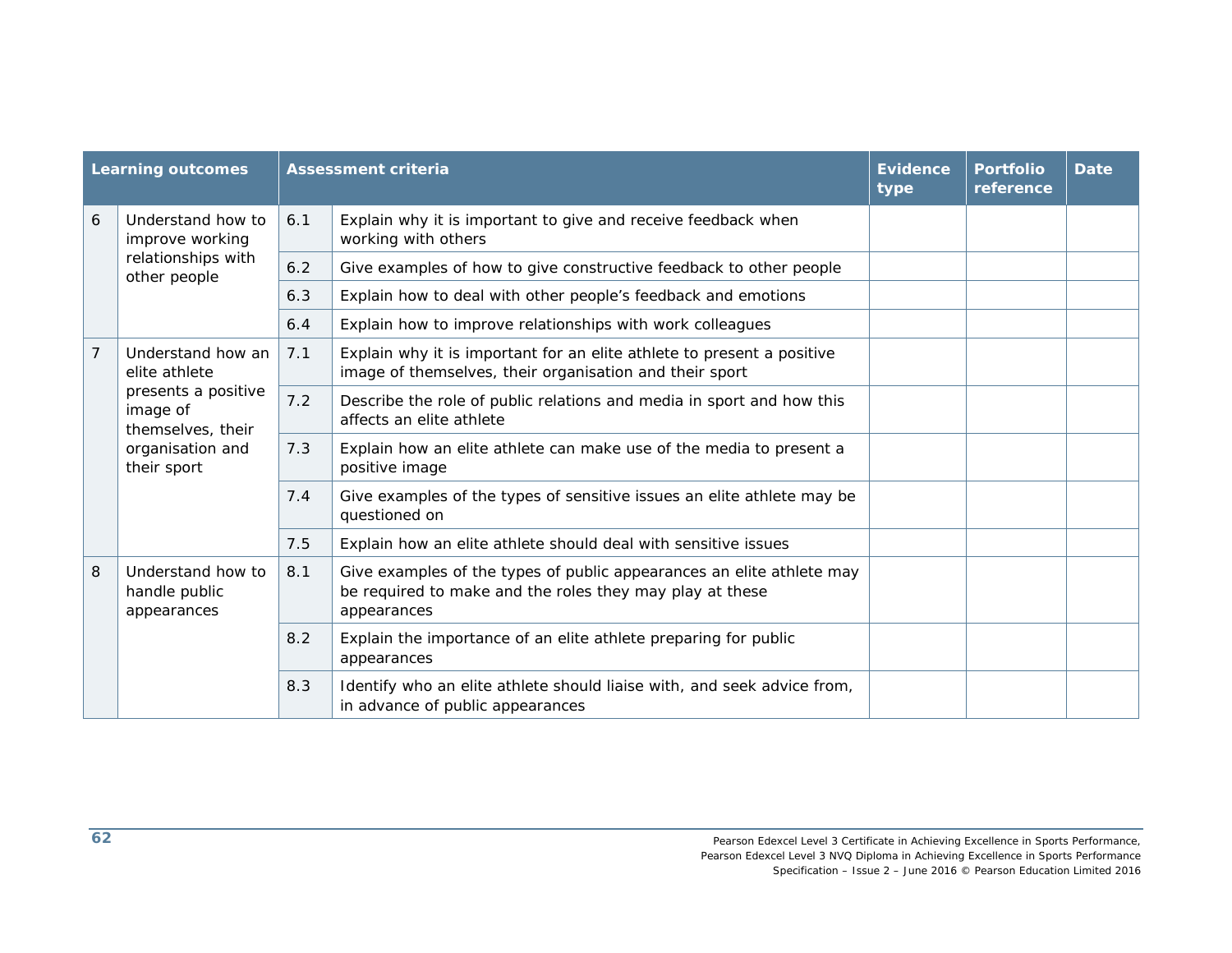| (if sampled) |  |
|--------------|--|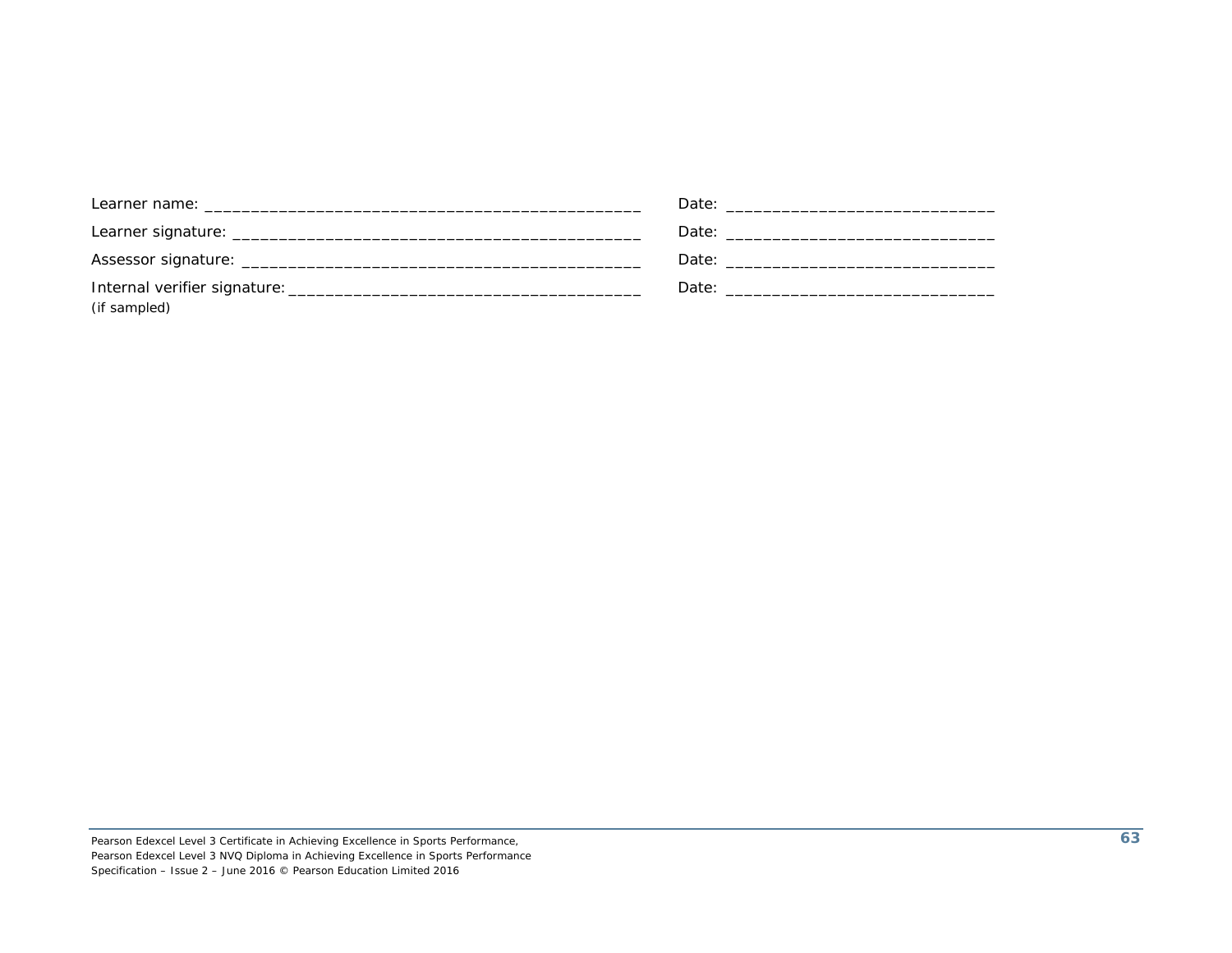# **Unit 12: Develop Own Tactical Skills to Achieve Excellence in a Sport Unit reference number: M/506/1461**

| Level:                           | З |
|----------------------------------|---|
| <b>Credit value:</b>             |   |
| <b>Guided learning hours: 20</b> |   |

#### **Unit aim**

This unit is for athletes who have the realistic potential to achieve excellence in their sport and are seeking to perform at the highest level as their main career goal. It covers the development of tactical skills in the chosen sport and includes contributing to:

- identifying and agreeing a programme to improve tactical skills
- implementing a programme to improve tactical skills
- applying and evaluating tactical skills in competition.

#### **Unit assessment requirements/evidence requirements**

This unit is assessed in the workplace or in conditions resembling the workplace. Learners can enter the types of evidence they are presenting for assessment and the submission date against each assessment criterion. Alternatively, centre documentation should be used to record this information.

#### **Learning outcomes 1–4**

These must be assessed using evidence of the athlete's adherence to a real tactical training and competition programme.

#### **Learning outcome 1**

The learner should cover the following tactical goals:

- short-term
- medium-term
- long-term
- training
- pre-competition
- competition.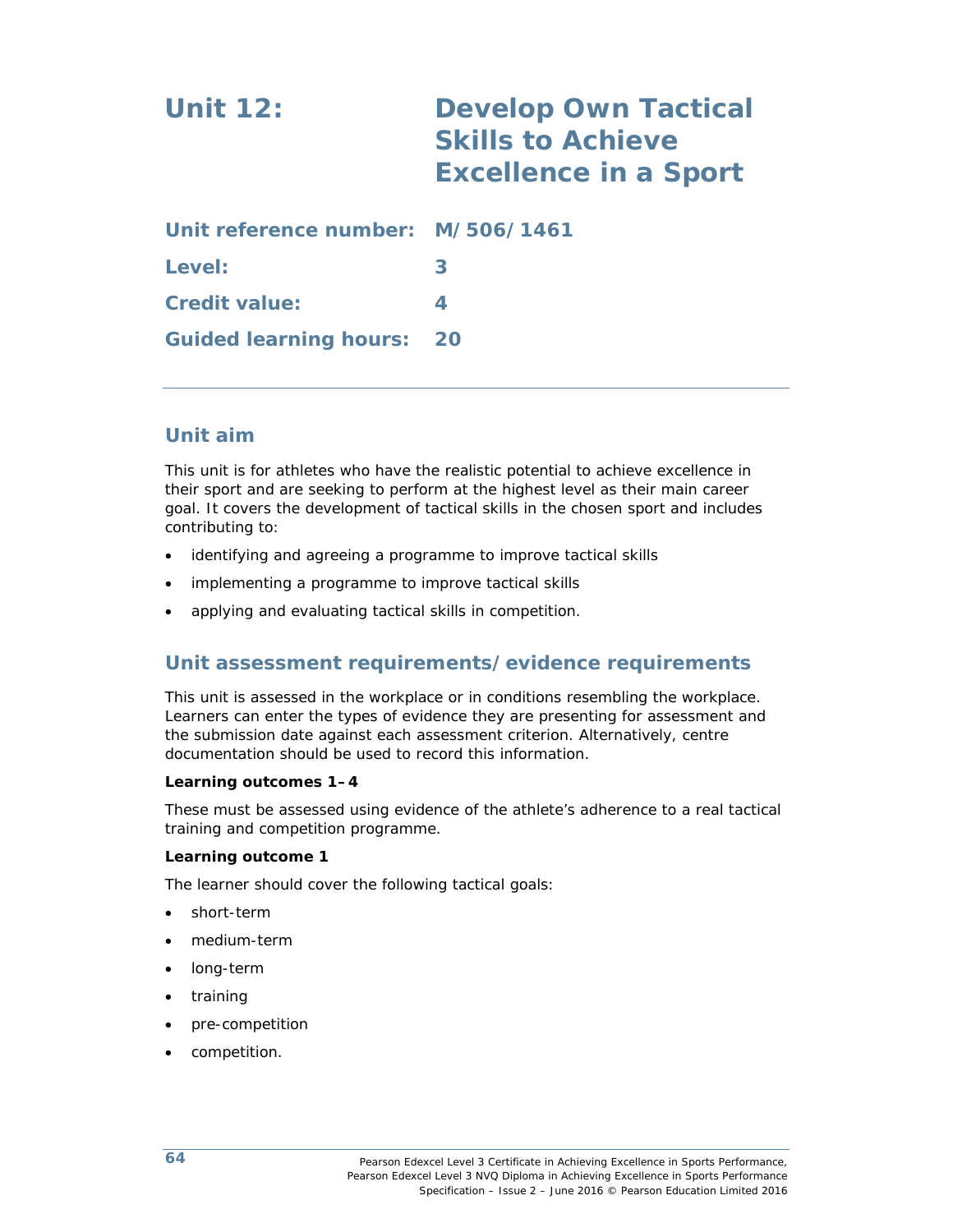and the following tactical demands:

- skills
- tactical skills.

#### **Learning outcomes 2 and 3**

The learner must cover the following tactical goals:

- short-term
- medium-term
- long-term.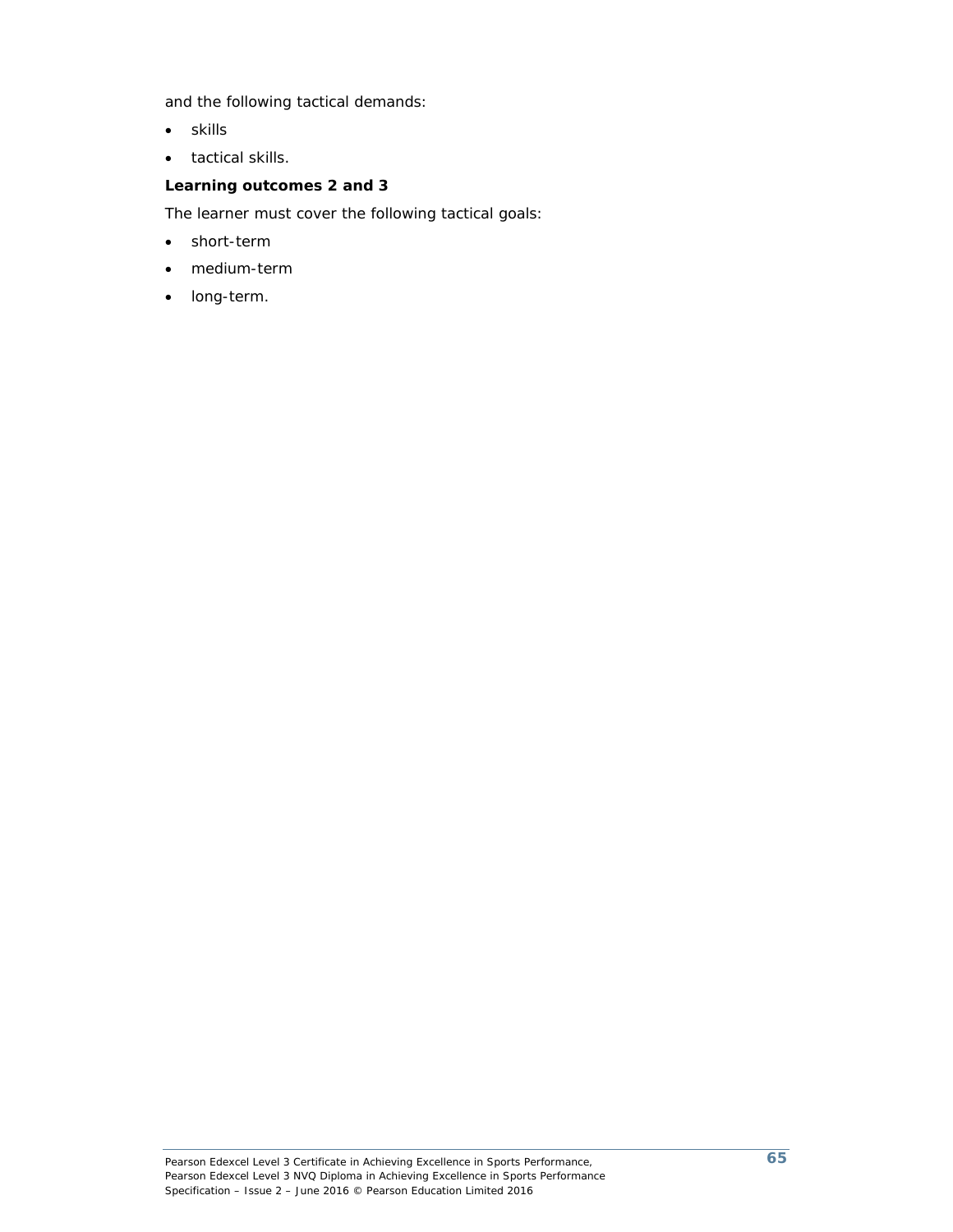|                | <b>Learning outcomes</b>                                                        |     | <b>Assessment criteria</b>                                                                                                       | <b>Evidence</b><br>type | <b>Portfolio</b><br>reference | <b>Date</b> |
|----------------|---------------------------------------------------------------------------------|-----|----------------------------------------------------------------------------------------------------------------------------------|-------------------------|-------------------------------|-------------|
|                | Be able to<br>contribute to a<br>programme to<br>improve own<br>tactical skills | 1.1 | Work with coaching and or other staff to identify the tactical demands<br>for excellence in own role(s) in the sport             |                         |                               |             |
|                |                                                                                 | 1.2 | Work with coaching and or other staff to analyse own level of tactical<br>skill and potential for achieving excellence           |                         |                               |             |
|                |                                                                                 | 1.3 | Provide own views and opinions as part of the analysis of own tactical<br>skills                                                 |                         |                               |             |
|                |                                                                                 | 1.4 | Work with coaching and or other staff to identify the main priorities<br>and goals for achieving tactical excellence in the role |                         |                               |             |
|                |                                                                                 | 1.5 | Work with coaching and or other staff to plan a programme to achieve<br>tactical goals                                           |                         |                               |             |
| $\overline{2}$ | Be able to<br>implement a<br>programme to<br>improve own<br>tactical skills     | 2.1 | Take part in the planned tactical development programme as agreed<br>and to the best of own ability                              |                         |                               |             |
|                |                                                                                 | 2.2 | Follow the analyses, instructions and demonstrations provided by<br>coaching and or other staff                                  |                         |                               |             |
|                |                                                                                 | 2.3 | Contribute to on-going assessments of own tactical progress                                                                      |                         |                               |             |
|                |                                                                                 | 2.4 | Provide feedback to coaching and or other staff on how well the<br>tactical development programme is meeting own needs           |                         |                               |             |
|                |                                                                                 | 2.5 | Work with coaching and or other staff to improve own tactical<br>development programme                                           |                         |                               |             |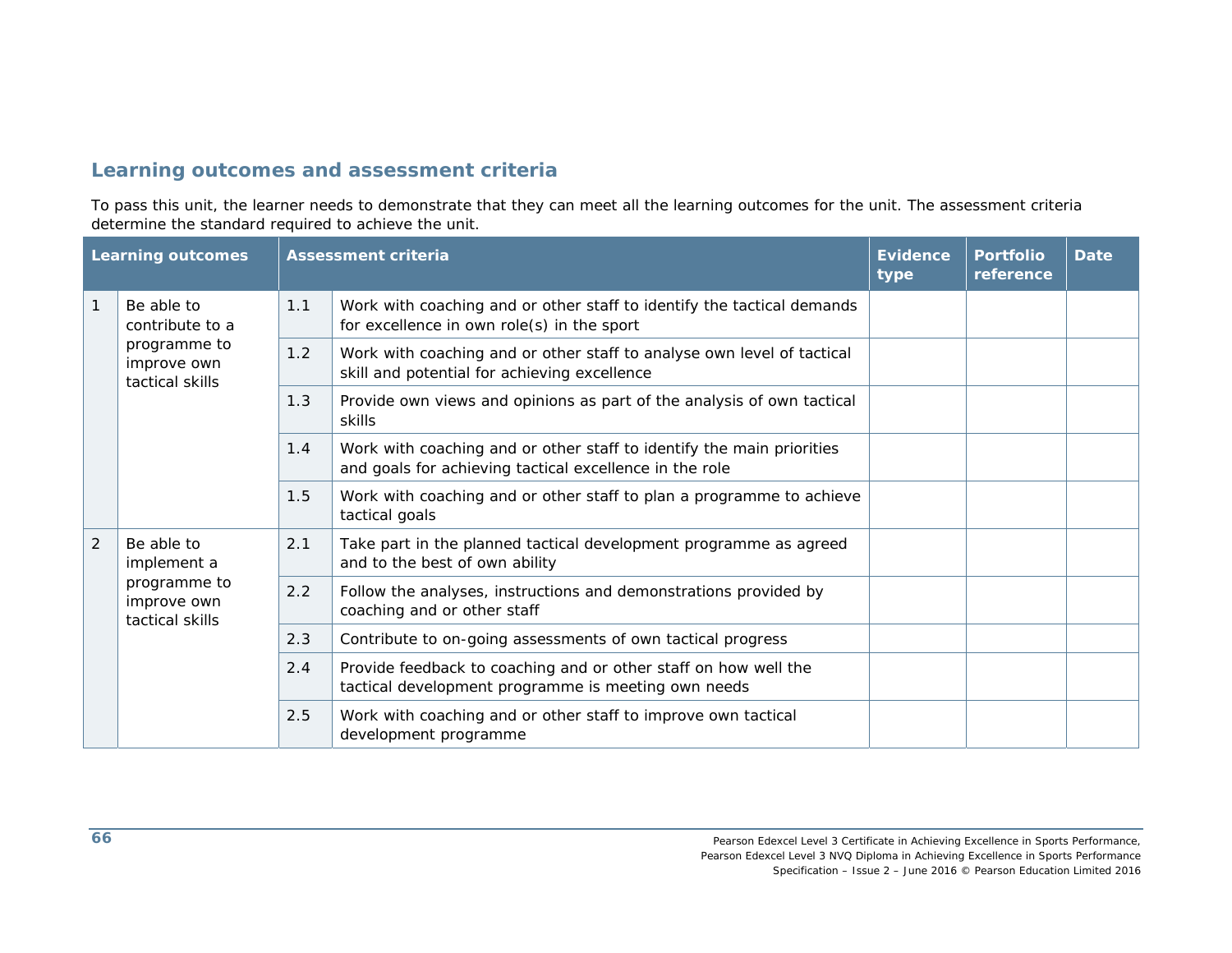|                | <b>Learning outcomes</b>                                                |     | <b>Assessment criteria</b>                                                                                                                         | <b>Evidence</b><br>type | <b>Portfolio</b><br>reference | <b>Date</b> |
|----------------|-------------------------------------------------------------------------|-----|----------------------------------------------------------------------------------------------------------------------------------------------------|-------------------------|-------------------------------|-------------|
| 3              | Be able to apply<br>tactical skills<br>before and during<br>competition | 3.1 | Work with coaching and or other staff to identify how to make best<br>use of tactical skills at all times, particularly in a competitive situation |                         |                               |             |
|                |                                                                         | 3.2 | Agree with coaching staff how to practise the necessary tactical skills<br>before competition                                                      |                         |                               |             |
|                |                                                                         | 3.3 | Take part in pre-competition tactical practices to the best of own<br>ability                                                                      |                         |                               |             |
|                |                                                                         | 3.4 | Provide feedback to coaching and or other staff on the effectiveness<br>of pre-competition tactical practices                                      |                         |                               |             |
|                |                                                                         | 3.5 | Make suggestions on how to improve pre-competition tactical<br>practices                                                                           |                         |                               |             |
|                |                                                                         | 3.6 | Integrate tactical and other skills and capabilities at all times,<br>particularly in a competitive situation                                      |                         |                               |             |
| $\overline{4}$ | Be able to                                                              | 4.1 | Work with coaching and or other staff to evaluate own performance                                                                                  |                         |                               |             |
|                | contribute to<br>evaluating own<br>tactical                             | 4.2 | Identify with coaching and or other staff how to improve own tactical<br>skills in competition and how to apply them                               |                         |                               |             |
|                | performance<br>during competition                                       | 4.3 | Identify with coaching and or other staff how own tactical goals and<br>programme can be developed further                                         |                         |                               |             |

| (if sampled) |  |
|--------------|--|

Pearson Edexcel Level 3 Certificate in Achieving Excellence in Sports Performance,

Pearson Edexcel Level 3 NVQ Diploma in Achieving Excellence in Sports Performance

Specification – Issue 2 – June 2016 © Pearson Education Limited 2016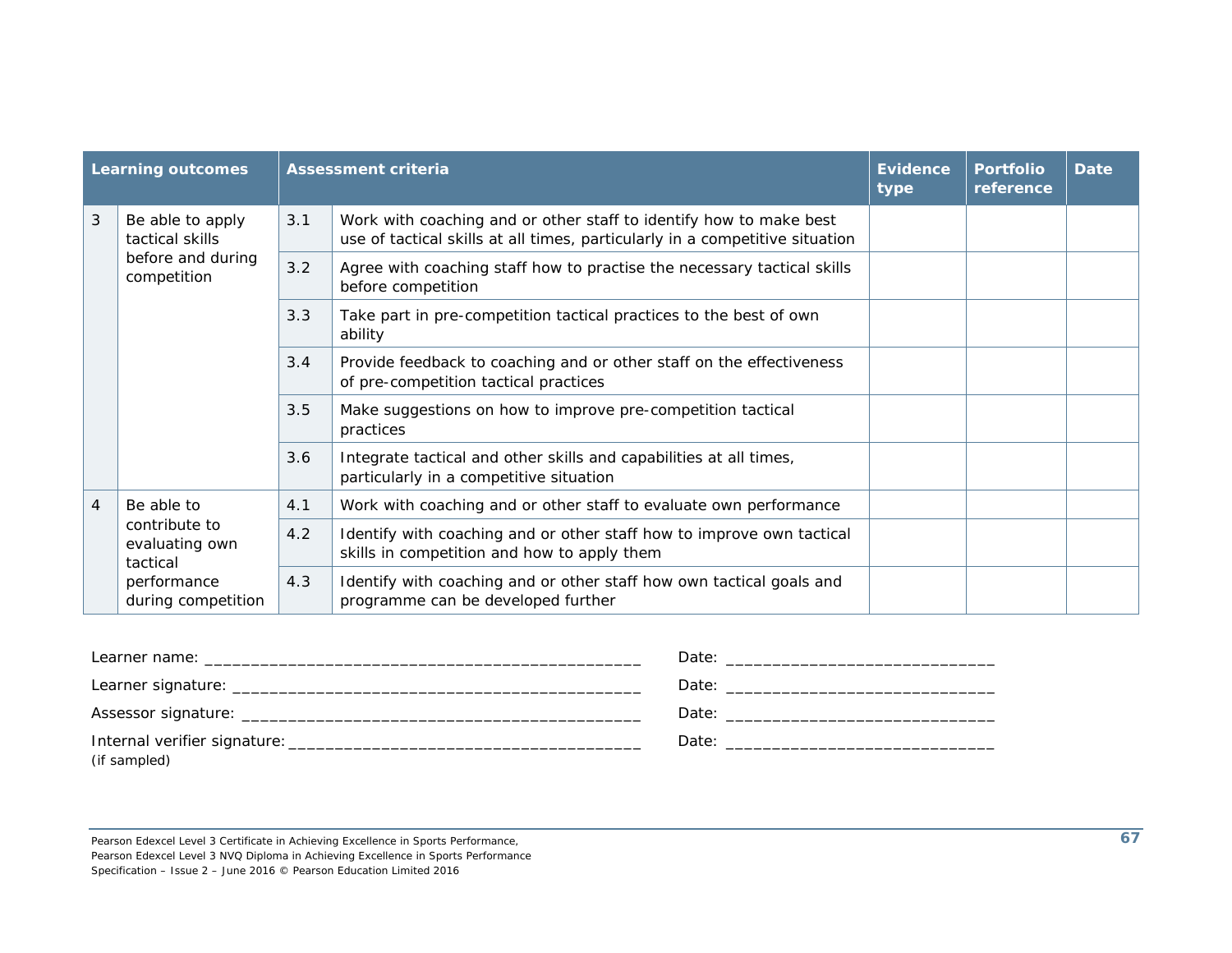## **Unit 13: Develop Own Technical Skills to Achieve Excellence in a Sport Unit reference number: T/506/1462 Level: 3**

**Credit value: 3 Guided learning hours: 20** 

## **Unit aim**

This unit is for athletes who have the realistic potential to achieve excellence in their sport and are seeking to perform at the highest level as their main career goal. It covers the development of technical skills in the chosen sport and includes contributing to:

- identifying and agreeing a programme to improve technical skills
- implementing a programme to improve technical skills
- applying and evaluating technical skills in competition.

## **Unit assessment requirements/evidence requirements**

This unit is assessed in the workplace or in conditions resembling the workplace. Learners can enter the types of evidence they are presenting for assessment and the submission date against each assessment criterion. Alternatively, centre documentation should be used to record this information

#### **Learning outcomes 1 – 4**

These must be assessed using evidence of the athlete's adherence to a real technical training and competition programme.

#### **Learning outcome 1**

The learner should cover the following technical goals:

- short-term
- medium-term
- long-term
- training
- pre-competition
- competition
- and the following technical demands:
- skills
- technical skills.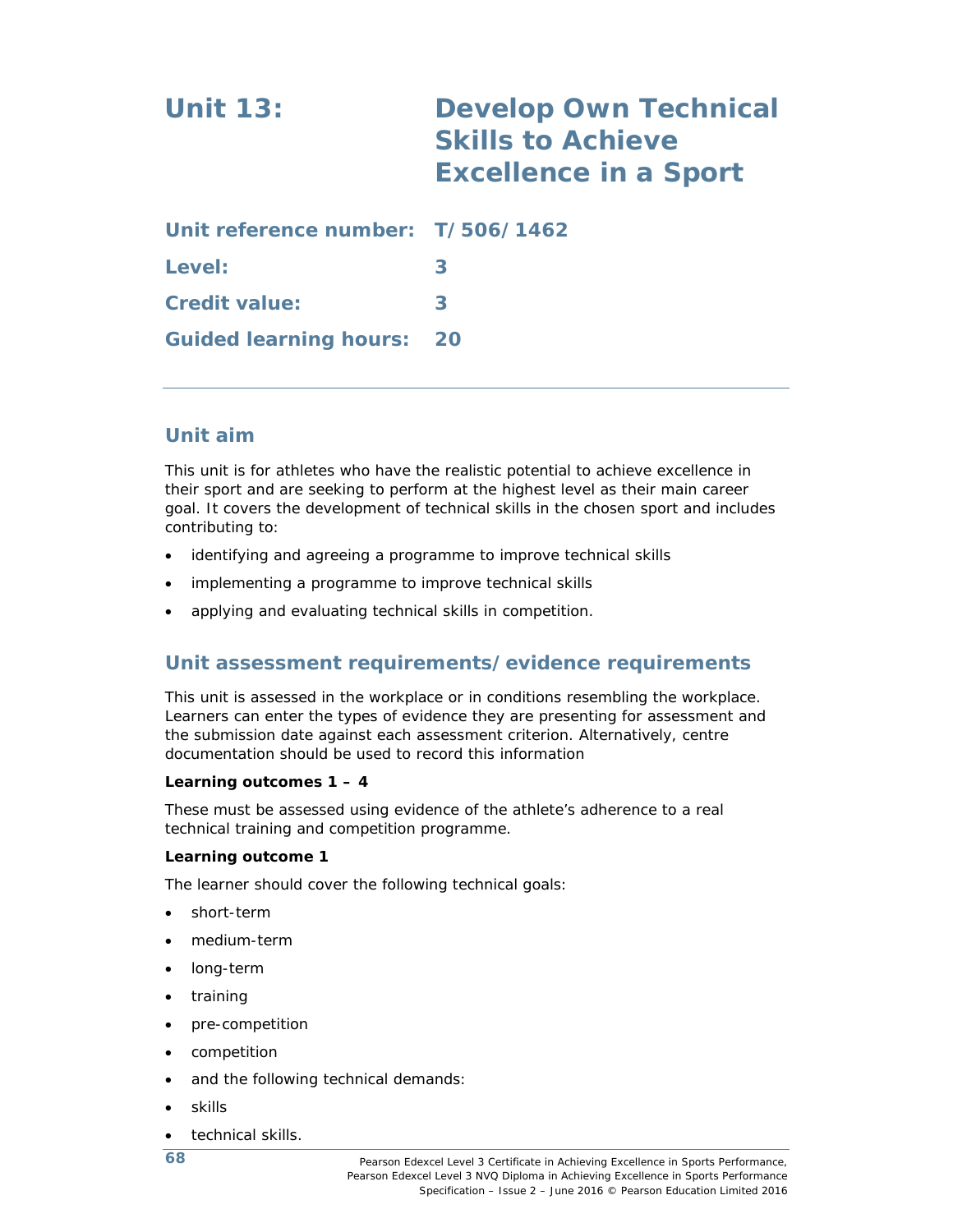#### **Learning outcomes 2 and 3**

The learner must cover the following technical goals:

- short-term
- medium-term
- long-term
- training
- pre-competition practices
- competition.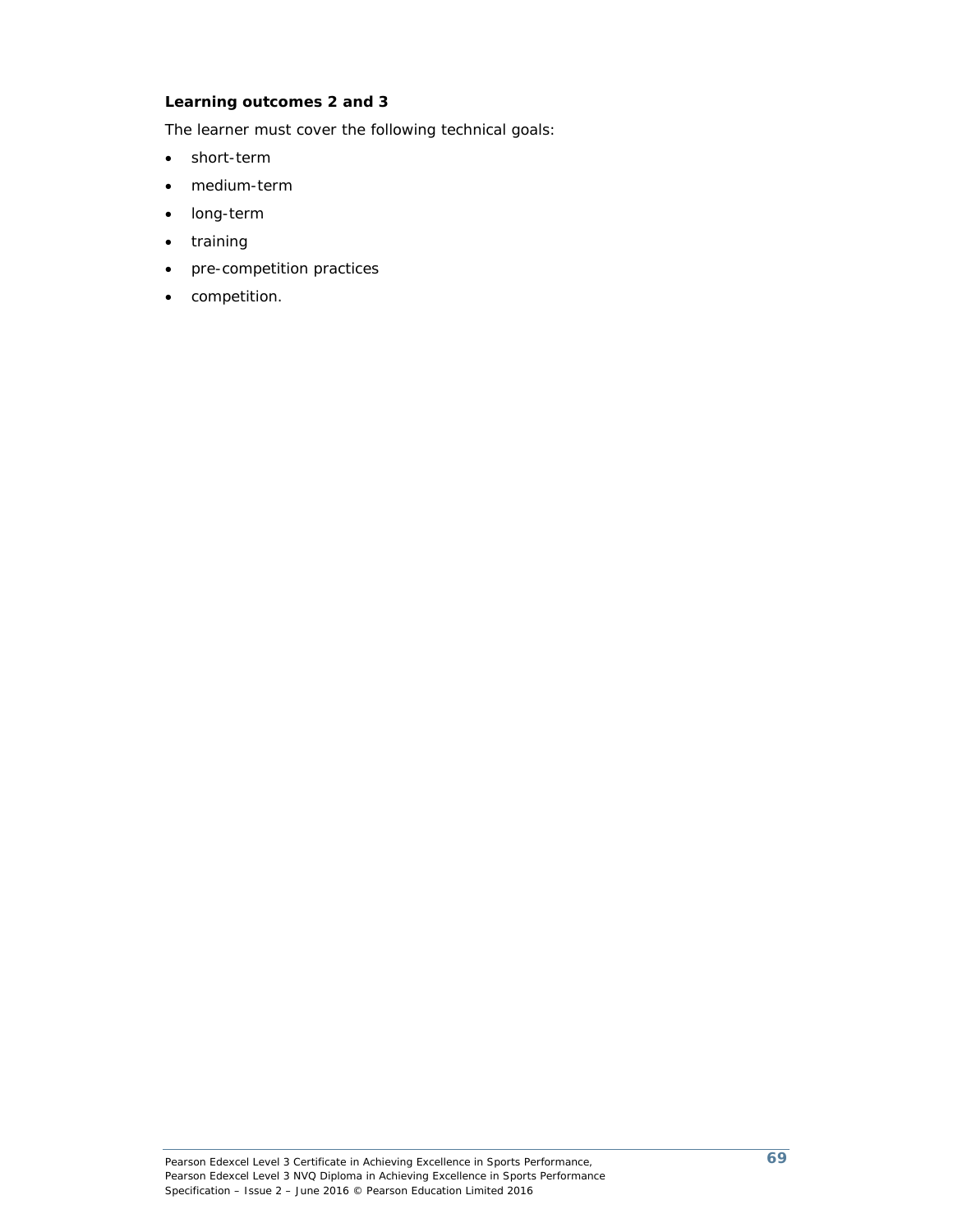|                | <b>Learning outcomes</b>                                                         |               | <b>Assessment criteria</b>                                                                                                        | <b>Evidence</b><br>type | <b>Portfolio</b><br>reference | <b>Date</b> |
|----------------|----------------------------------------------------------------------------------|---------------|-----------------------------------------------------------------------------------------------------------------------------------|-------------------------|-------------------------------|-------------|
| $\mathbf{1}$   | Be able to<br>contribute to a<br>programme to<br>improve own<br>technical skills | 1.1           | Work with coaching and or other staff to agree the technical skills for<br>excellence in own role(s) in the sport                 |                         |                               |             |
|                |                                                                                  | 1.2           | Work with coaching and or other staff to analyse own level of<br>technical skill and potential for achieving excellence           |                         |                               |             |
|                |                                                                                  | 1.3           | Provide own views and opinions as part of the analysis of own<br>technical skills                                                 |                         |                               |             |
|                |                                                                                  | 1.4           | Work with coaching and or other staff to identify the main priorities<br>and goals for achieving technical excellence in the role |                         |                               |             |
|                |                                                                                  | 1.5           | Work with coaching and or other staff to plan a programme of to<br>achieve technical goals                                        |                         |                               |             |
| $\overline{2}$ | Be able to<br>implement a<br>programme to<br>improve own<br>technical skills     | 2.1           | Take part in the planned technical development programme as agreed<br>and to the best of own ability                              |                         |                               |             |
|                |                                                                                  | $2.2^{\circ}$ | Follow the analyses, instructions and demonstrations provided by<br>coaching and or other staff                                   |                         |                               |             |
|                |                                                                                  | 2.3           | Contribute to on-going assessments of own technical progress                                                                      |                         |                               |             |
|                |                                                                                  | 2.4           | Provide feedback to coaching and or other staff on how well the<br>technical development programme is meeting own needs           |                         |                               |             |
|                |                                                                                  | 2.5           | Work with coaching and or other staff to modify own technical<br>development programme                                            |                         |                               |             |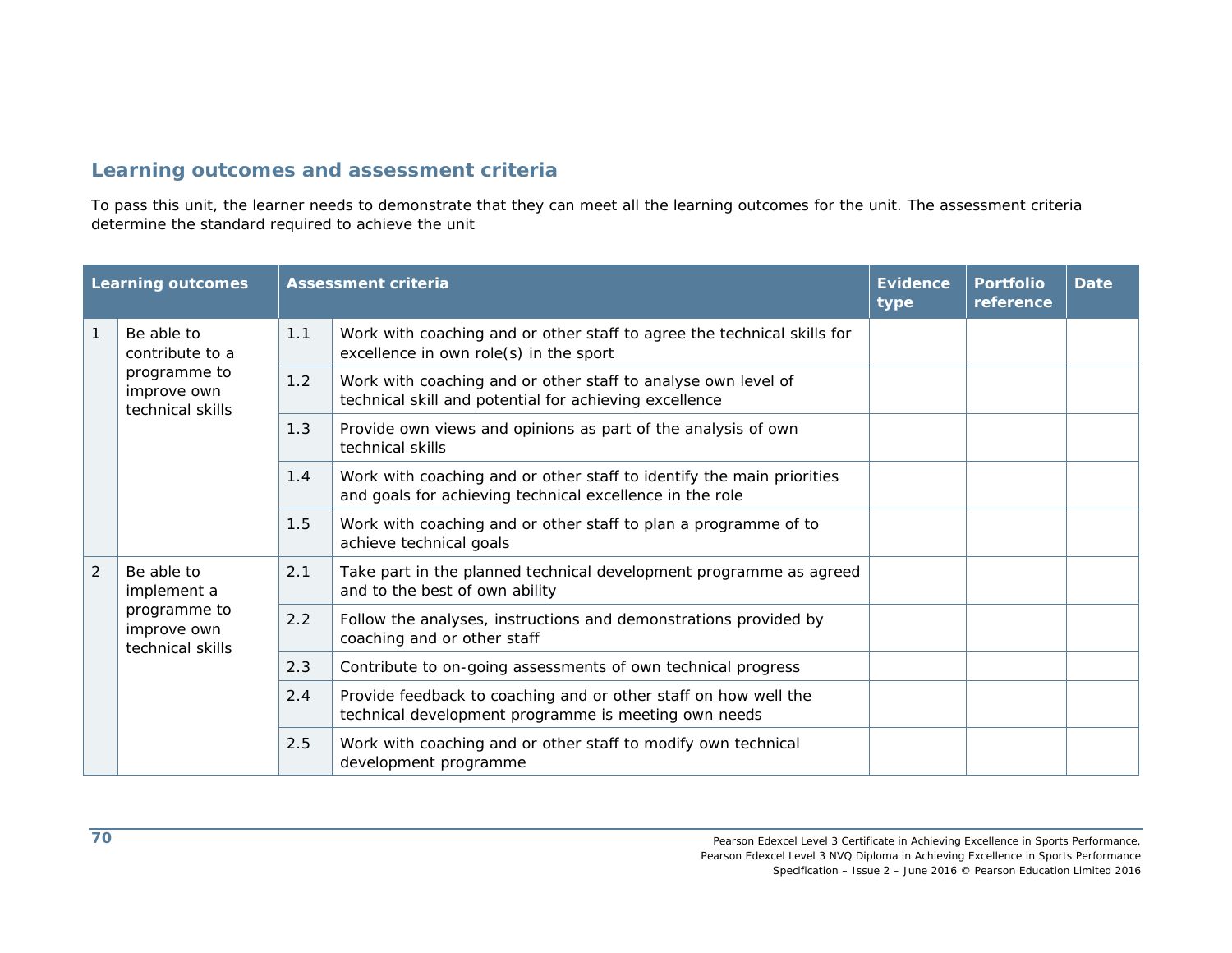|                | <b>Learning outcomes</b>                                  |     | <b>Assessment criteria</b>                                                                                                                             | <b>Evidence</b><br>type | <b>Portfolio</b><br>reference | <b>Date</b> |
|----------------|-----------------------------------------------------------|-----|--------------------------------------------------------------------------------------------------------------------------------------------------------|-------------------------|-------------------------------|-------------|
| $\mathfrak{Z}$ | Be able to apply<br>technical skills<br>before and during | 3.1 | Work with coaching and or other staff to identify how to make best<br>use of technical skills at all times, particularly in a competitive<br>situation |                         |                               |             |
|                | competition                                               | 3.2 | Agree with coaching and or other staff how to practise the necessary<br>technical skills before, during and after competition                          |                         |                               |             |
|                |                                                           | 3.3 | Take part in pre-competition technical practices to the best of own<br>ability                                                                         |                         |                               |             |
|                |                                                           | 3.4 | Provide feedback to coaching and or other staff on the effectiveness<br>of pre-competition technical practices                                         |                         |                               |             |
|                |                                                           | 3.5 | Make suggestions to improve pre-competition technical practices                                                                                        |                         |                               |             |
|                |                                                           | 3.6 | Integrate technical and other skills and capabilities at all times,<br>particularly in a competitive situation                                         |                         |                               |             |
| $\overline{4}$ | Be able to<br>contribute to                               | 4.1 | Work with coaching and or other staff to evaluate own technical<br>performance                                                                         |                         |                               |             |
|                | evaluating own<br>technical<br>performance                | 4.2 | Identify with coaching and or other staff how to improve own<br>technical skills                                                                       |                         |                               |             |
|                | during competition                                        | 4.3 | Identify with coaching and or other staff how own technical goals and<br>programme can be developed further                                            |                         |                               |             |

| (if sampled) |  |
|--------------|--|

Pearson Edexcel Level 3 Certificate in Achieving Excellence in Sports Performance, Pearson Edexcel Level 3 NVQ Diploma in Achieving Excellence in Sports Performance

Specification – Issue 2 – June 2016 © Pearson Education Limited 2016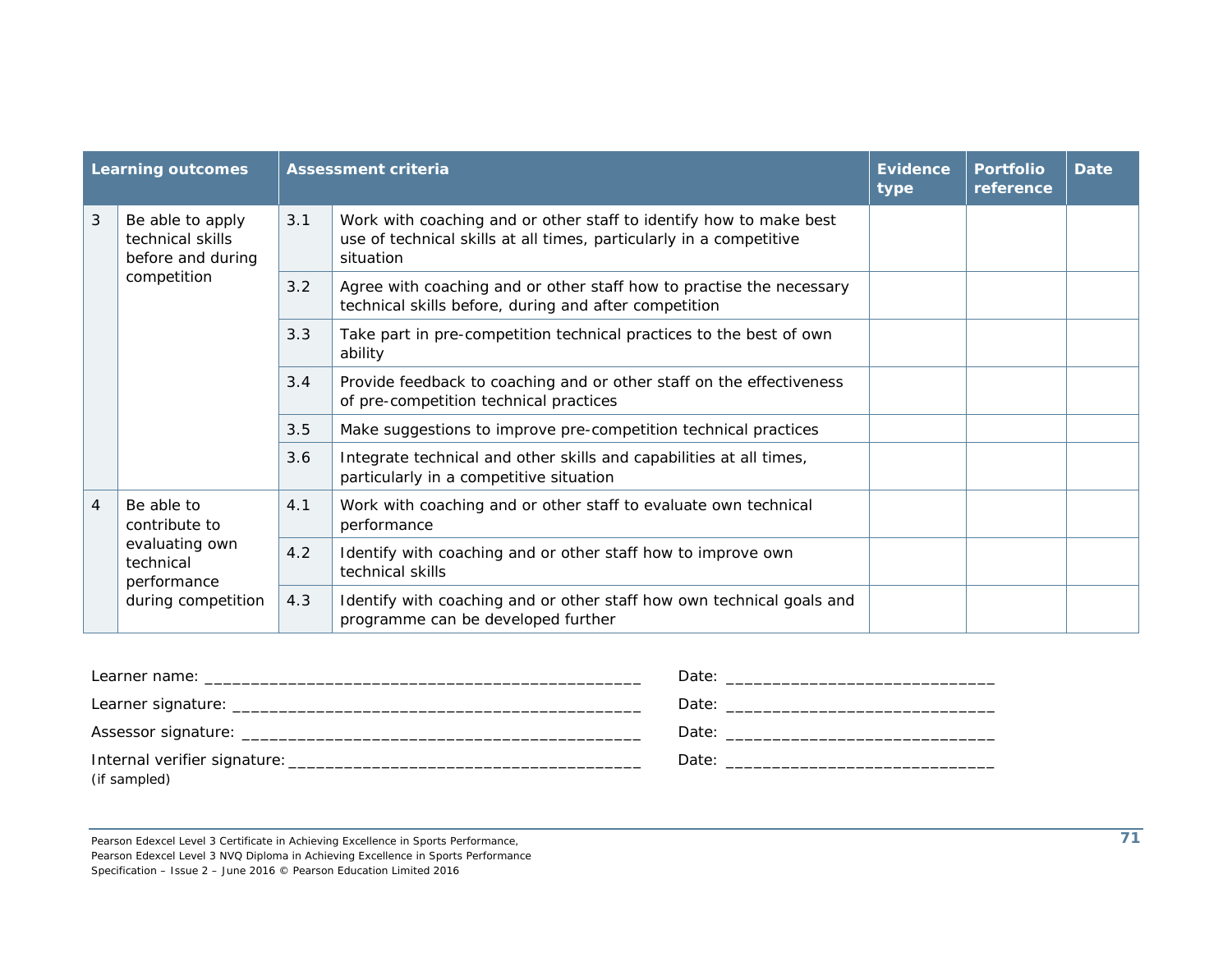## **Unit 14: Develop Own Physical Capability to Achieve Excellence in a Sport**

| Unit reference number: K/506/1460 |   |
|-----------------------------------|---|
| Level:                            | З |
| <b>Credit value:</b>              |   |
| <b>Guided learning hours: 30</b>  |   |

## **Unit aim**

This unit is for athletes who have the realistic potential to achieve excellence in their sport and are seeking to perform at the highest level as their main career goal. It covers the development of physical capability in the chosen sport and includes contributing to:

- identifying and agreeing a programme to improve physical capability
- implementing a programme to improve physical capability
- applying and evaluating physical capability in competition.

## **Unit assessment requirements/evidence requirements**

This unit is assessed in the workplace or in conditions resembling the workplace. Learners can enter the types of evidence they are presenting for assessment and the submission date against each assessment criterion. Alternatively, centre documentation should be used to record this.

#### **Learning outcomes 1, 2, and 3**

These must be assessed using evidence of the athlete's adherence to a real physical training and competition programme.

#### **Learning outcome 1**

The learner should cover at least four of the following aspects of a programme in their training and show knowledge and understanding of the rest:

- power
- strength
- endurance
- speed
- agility
- balance
- flexibility
- body composition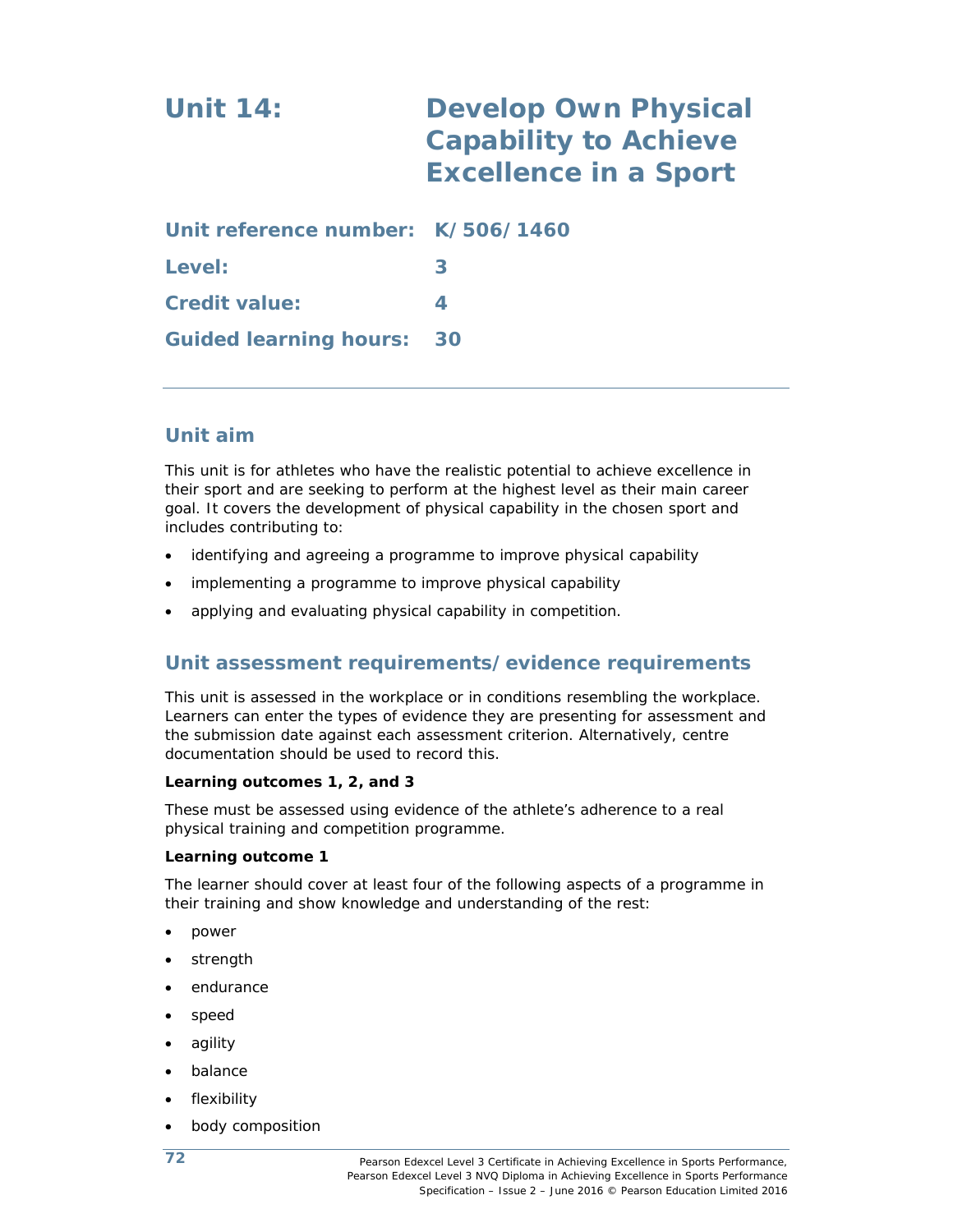- injury prevention
- recovery
- other appropriate requirements.

#### **Learning outcomes 1, 2 and 3**

The learner should cover the following types of goals:

- short-term
- medium-term
- long-term.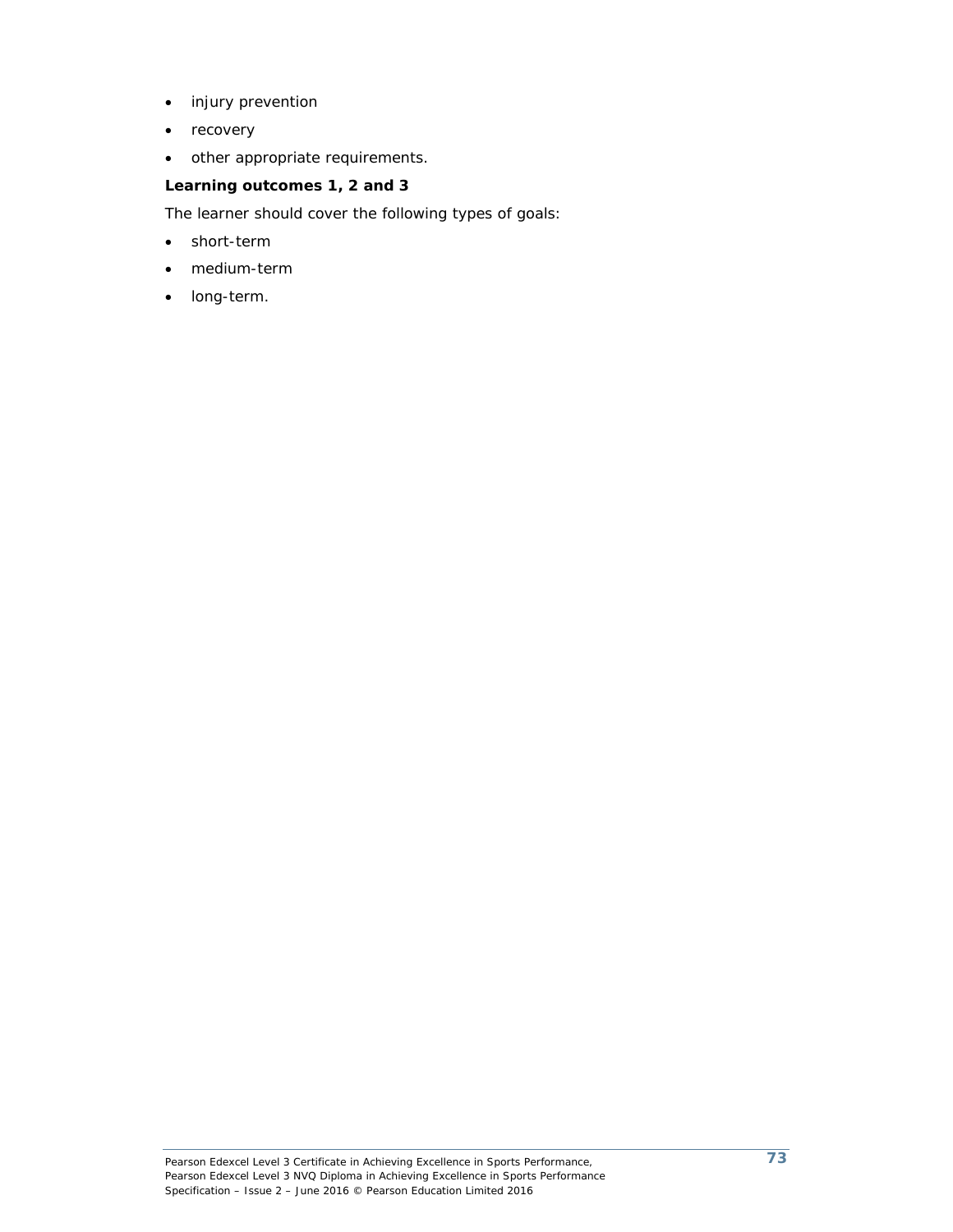|                | <b>Learning outcomes</b>                                                                          |     | <b>Assessment criteria</b>                                                                                                                  | <b>Evidence</b><br>type | <b>Portfolio</b><br>reference | <b>Date</b> |
|----------------|---------------------------------------------------------------------------------------------------|-----|---------------------------------------------------------------------------------------------------------------------------------------------|-------------------------|-------------------------------|-------------|
|                | Be able to<br>contribute to<br>developing a<br>programme to<br>improve own<br>physical capability | 1.1 | Work with coaching and/or other staff to identify the physical<br>demands for excellence in own role(s) in the sport                        |                         |                               |             |
|                |                                                                                                   | 1.2 | Work with coaching and/or other staff to analyse own level of physical<br>capability and potential for achieving excellence                 |                         |                               |             |
|                |                                                                                                   | 1.3 | Provide own views and opinions as part of an analysis of own physical<br>capability                                                         |                         |                               |             |
|                |                                                                                                   | 1.4 | Work with coaching and/or other staff to identify the main priorities<br>and goals for achieving the necessary level of physical capability |                         |                               |             |
|                |                                                                                                   | 1.5 | Work with coaching and/or other staff to plan a programme to<br>achieve physical goals                                                      |                         |                               |             |
| $\overline{2}$ | Be able to<br>implement a<br>programme to<br>improve own<br>physical capability                   | 2.1 | Take part in the planned physical conditioning programme as agreed<br>and to the best of own ability                                        |                         |                               |             |
|                |                                                                                                   | 2.2 | Follow the analyses, instructions and demonstrations provided by<br>coaching and or other staff                                             |                         |                               |             |
|                |                                                                                                   | 2.3 | Contribute to on-going assessments of own progress                                                                                          |                         |                               |             |
|                |                                                                                                   | 2.4 | Provide feedback to own coaching and/or other staff on how well the<br>physical conditioning development programme is meeting own needs     |                         |                               |             |
|                |                                                                                                   | 2.5 | Work with own coaching and/or other staff to improve the<br>development programme to achieve physical goals                                 |                         |                               |             |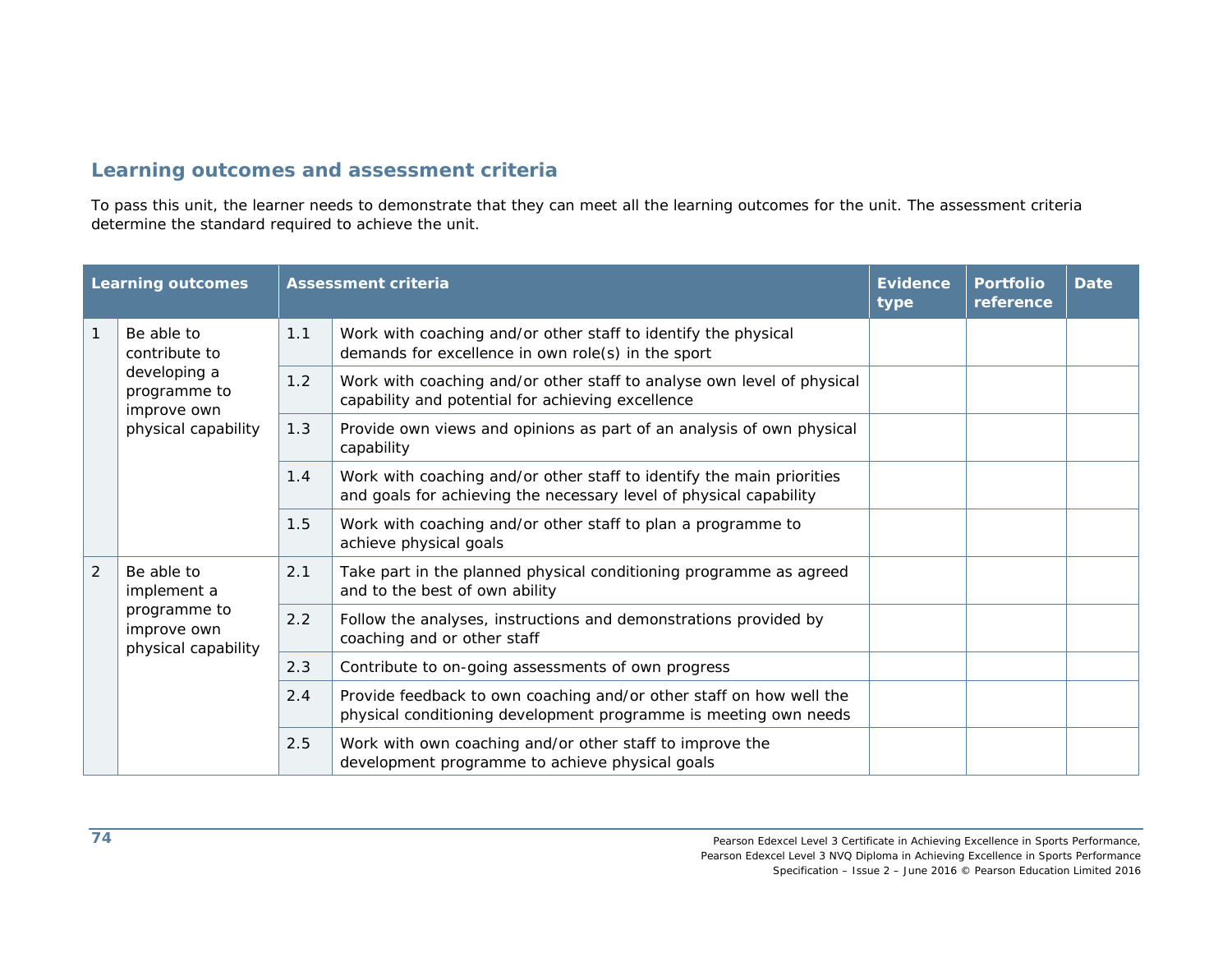| <b>Learning outcomes</b> |                                                                                    |     | <b>Assessment criteria</b>                                                                                                                                                                                                       | <b>Evidence</b><br>type | <b>Portfolio</b><br>reference | <b>Date</b> |
|--------------------------|------------------------------------------------------------------------------------|-----|----------------------------------------------------------------------------------------------------------------------------------------------------------------------------------------------------------------------------------|-------------------------|-------------------------------|-------------|
| 3                        | Be able to apply<br>own physical<br>capability before<br>and during<br>competition | 3.1 | Work with own coaching and/or other staff to identify how to make<br>best use of physical capability at all times, particularly in a<br>competitive situation                                                                    |                         |                               |             |
|                          |                                                                                    | 3.2 | Identify with own coaching and/or other staff how to improve physical<br>capability before, during and after competition                                                                                                         |                         |                               |             |
|                          |                                                                                    | 3.3 | Take part in pre-competition physical practices to the best of own<br>physical capability                                                                                                                                        |                         |                               |             |
|                          |                                                                                    | 3.4 | Provide feedback to own coaching and/or other staff on the<br>effectiveness of pre-competition physical practices                                                                                                                |                         |                               |             |
|                          |                                                                                    | 3.5 | Make suggestions for improvement in pre-competition practices                                                                                                                                                                    |                         |                               |             |
|                          |                                                                                    | 3.6 | Integrate own physical capability with other skills as necessary at all<br>times, particularly in a competitive situation Work with own coaching<br>and/or other staff to evaluate own performance and set new physical<br>goals |                         |                               |             |

| Learner name: will be a state of the state of the state of the state of the state of the state of the state of the state of the state of the state of the state of the state of the state of the state of the state of the sta |  |
|--------------------------------------------------------------------------------------------------------------------------------------------------------------------------------------------------------------------------------|--|
|                                                                                                                                                                                                                                |  |
|                                                                                                                                                                                                                                |  |
| (if sampled)                                                                                                                                                                                                                   |  |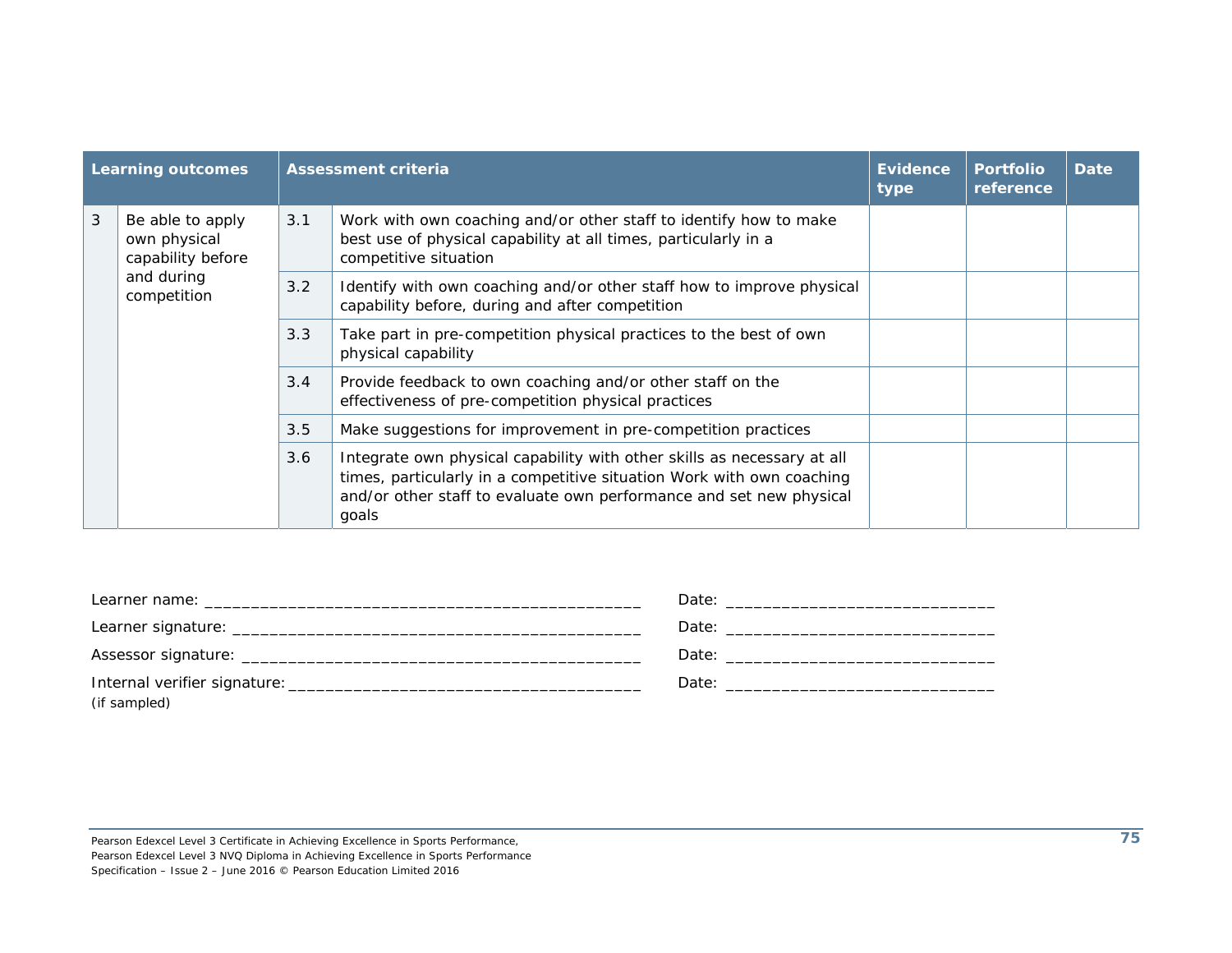| <b>Unit 15:</b>                   | <b>Develop Own</b><br><b>Nutritional Programme</b><br>to Achieve Excellence<br>in a Sport |
|-----------------------------------|-------------------------------------------------------------------------------------------|
| Unit reference number: T/506/1459 |                                                                                           |
| Level:                            | 3                                                                                         |
| <b>Credit value:</b>              | $\mathbf{P}$                                                                              |
| <b>Guided learning hours:</b>     | 15                                                                                        |

This unit is for athletes who have the realistic potential to achieve excellence in their sport and are seeking to perform at the highest level as their main career goal. It covers the development of physical capability in the chosen sport and includes contributing to:

- agreeing and implementing a nutritional programme
- Unit assessment requirements/evidence requirements

This unit is assessed in the workplace or in conditions resembling the workplace. Learners can enter the types of evidence they are presenting for assessment and the submission date against each assessment criterion. Alternatively, centre documentation should be used to record this information.

#### **Learning outcomes 1 and 2**

These must be assessed using evidence of the athlete's adherence to a real nutritional programme.

The learner should cover at least four of the following aspects of a nutritional programme in their training and show knowledge and understanding of the rest:

- food group
- hydration
- preparation
- quantity
- timing
- avoidance of substances that have negative impact
- approved supplements.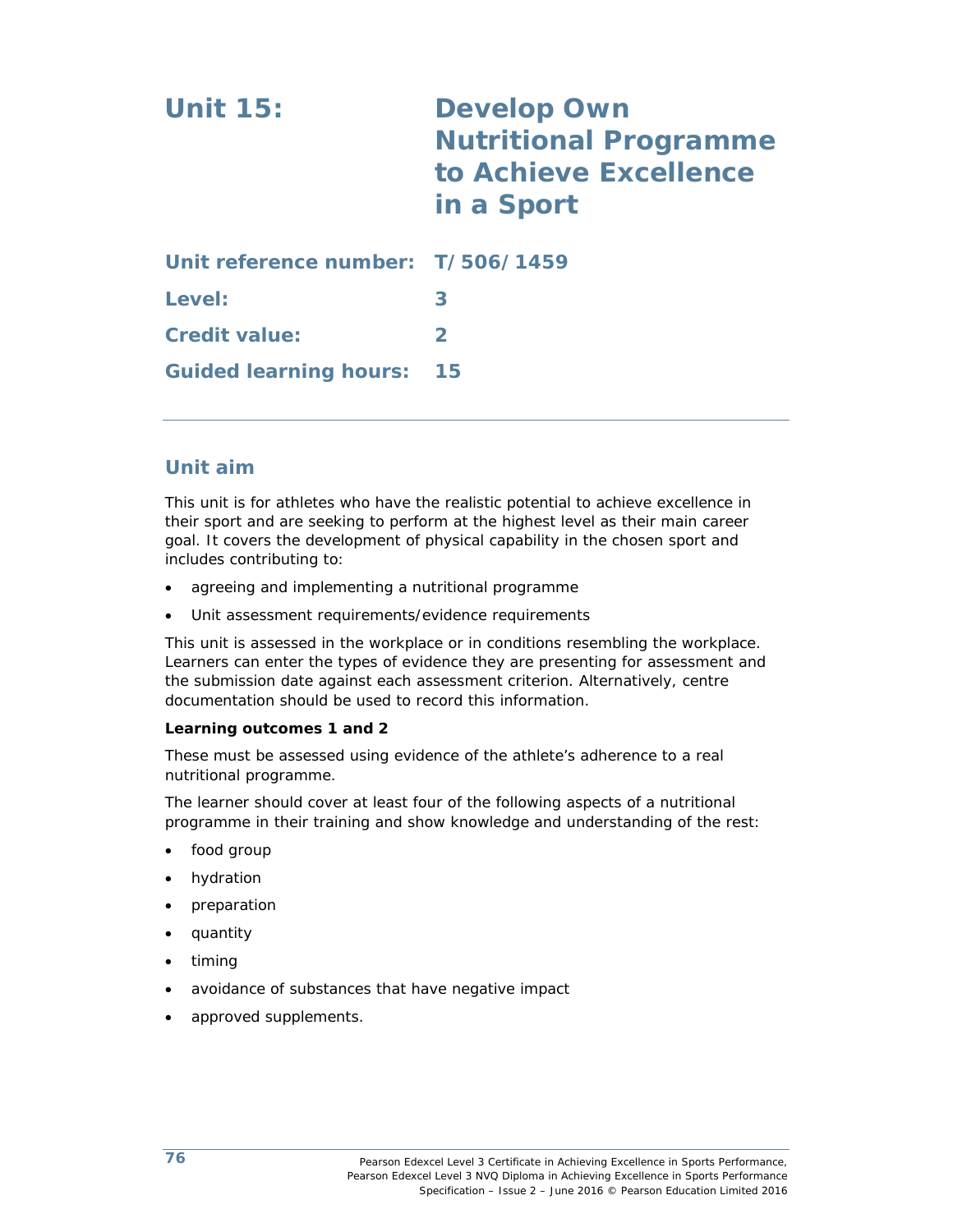To pass this unit, the learner needs to demonstrate that they can meet all the learning outcomes for the unit. The assessment criteria determine the standard required to achieve the unit

| <b>Learning outcomes</b> |                                                                                                   |     | <b>Assessment criteria</b>                                                                                                         | <b>Evidence</b><br>type | <b>Portfolio</b><br>reference | <b>Date</b> |
|--------------------------|---------------------------------------------------------------------------------------------------|-----|------------------------------------------------------------------------------------------------------------------------------------|-------------------------|-------------------------------|-------------|
|                          | Be able to<br>contribute to a                                                                     | 1.1 | Work with coaching and/or other staff to identify the energy demands<br>and specific nutritional needs of own role(s) in the sport |                         |                               |             |
|                          | nutritional<br>programme to<br>improve own<br>performance                                         | 1.2 | Provide coaching and/or other staff with information about own<br>lifestyle and likes and dislikes                                 |                         |                               |             |
|                          |                                                                                                   | 1.3 | Identify with coaching and/or other staff a nutritional strategy<br>appropriate to own role(s), self, and own likes and dislikes   |                         |                               |             |
| 2                        | Be able to<br>implement and<br>review a nutritional<br>programme to<br>improve own<br>performance | 2.1 | Follow the nutritional strategy as agreed before, during, and after,<br>training and competition                                   |                         |                               |             |
|                          |                                                                                                   | 2.2 | Provide coaching and/or other staff with the information they need to<br>monitor and evaluate the nutritional strategy             |                         |                               |             |
|                          |                                                                                                   | 2.3 | Work with coaching staff and other experts to develop and improve<br>the nutritional strategy                                      |                         |                               |             |

| (if sampled) |  |
|--------------|--|

Pearson Edexcel Level 3 Certificate in Achieving Excellence in Sports Performance,

Pearson Edexcel Level 3 NVQ Diploma in Achieving Excellence in Sports Performance

Specification – Issue 2 – June 2016 © Pearson Education Limited 2016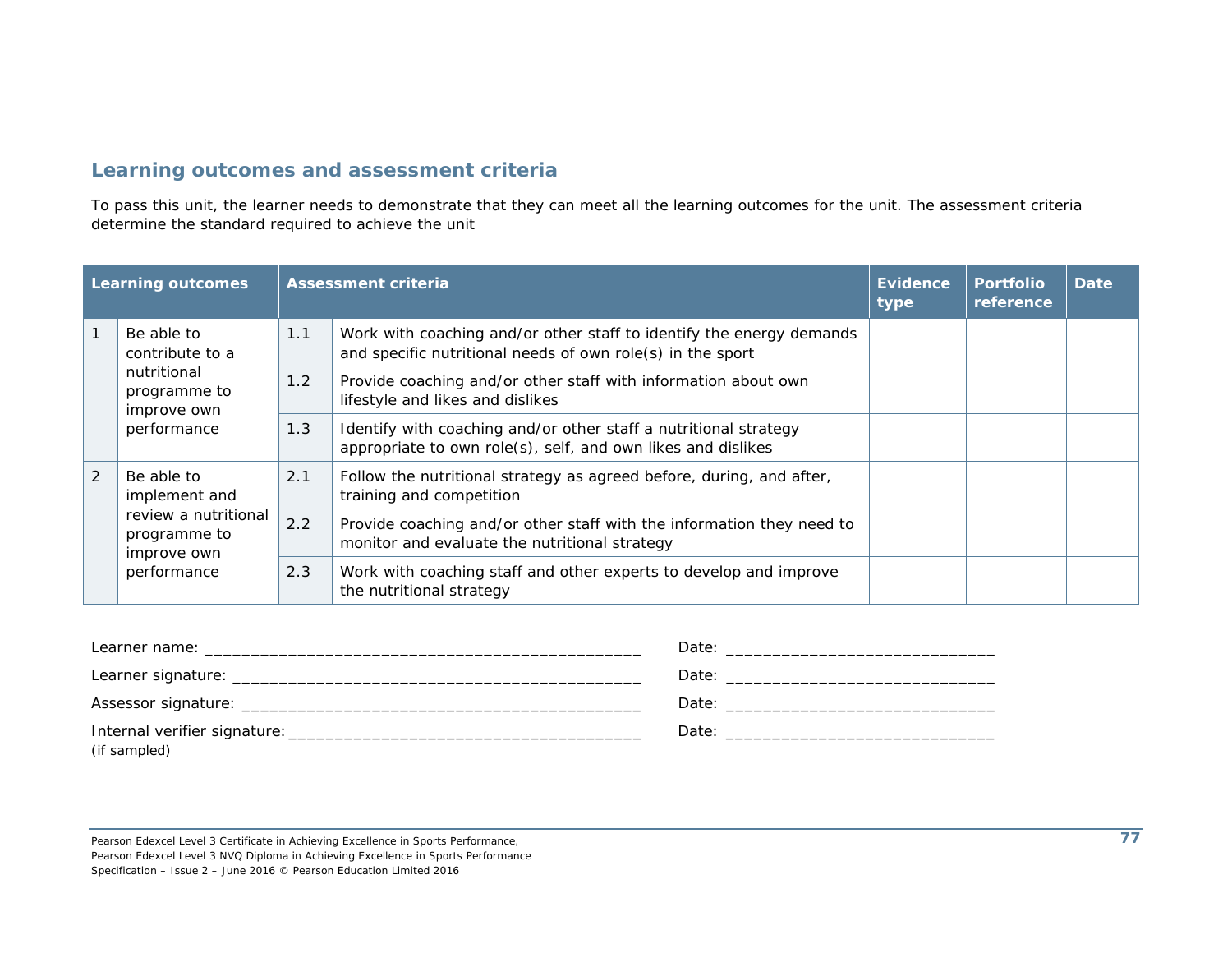| <b>Unit 16:</b>                   | <b>Develop Own</b><br><b>Psychological Skills to</b><br><b>Achieve Excellence in a</b><br><b>Sport</b> |
|-----------------------------------|--------------------------------------------------------------------------------------------------------|
| Unit reference number: M/506/1458 |                                                                                                        |
| Level:                            | 3                                                                                                      |
| <b>Credit value:</b>              | 4                                                                                                      |
| <b>Guided learning hours:</b>     | 30                                                                                                     |

This unit is for athletes who have the realistic potential to achieve excellence in their sport and are seeking to perform at the highest level as their main career goal. It covers the development of attitudes and mental skills in the chosen sport and includes contributing to:

- identifying and agreeing a programme to improve attitudes and mental skills
- implementing a programme to improve attitudes and mental skills
- applying and evaluating attitudes and psychological skills in competition

### **Unit assessment requirements/evidence requirements**

This unit is assessed in the workplace or in conditions resembling the workplace. Learners can enter the types of evidence they are presenting for assessment and the submission date against each assessment criterion. Alternatively, centre documentation should be used to record this information.

#### **Learning outcomes 1, 2 and 3**

These must be assessed using evidence of the athlete's adherence to a real sports psychology programme.

#### **Learning outcome 1**

The learner should cover the following goals:

- short-term
- medium-term
- long-term
- and three of the following mental and emotional demands and show knowledge and understanding of the rest:
- motivation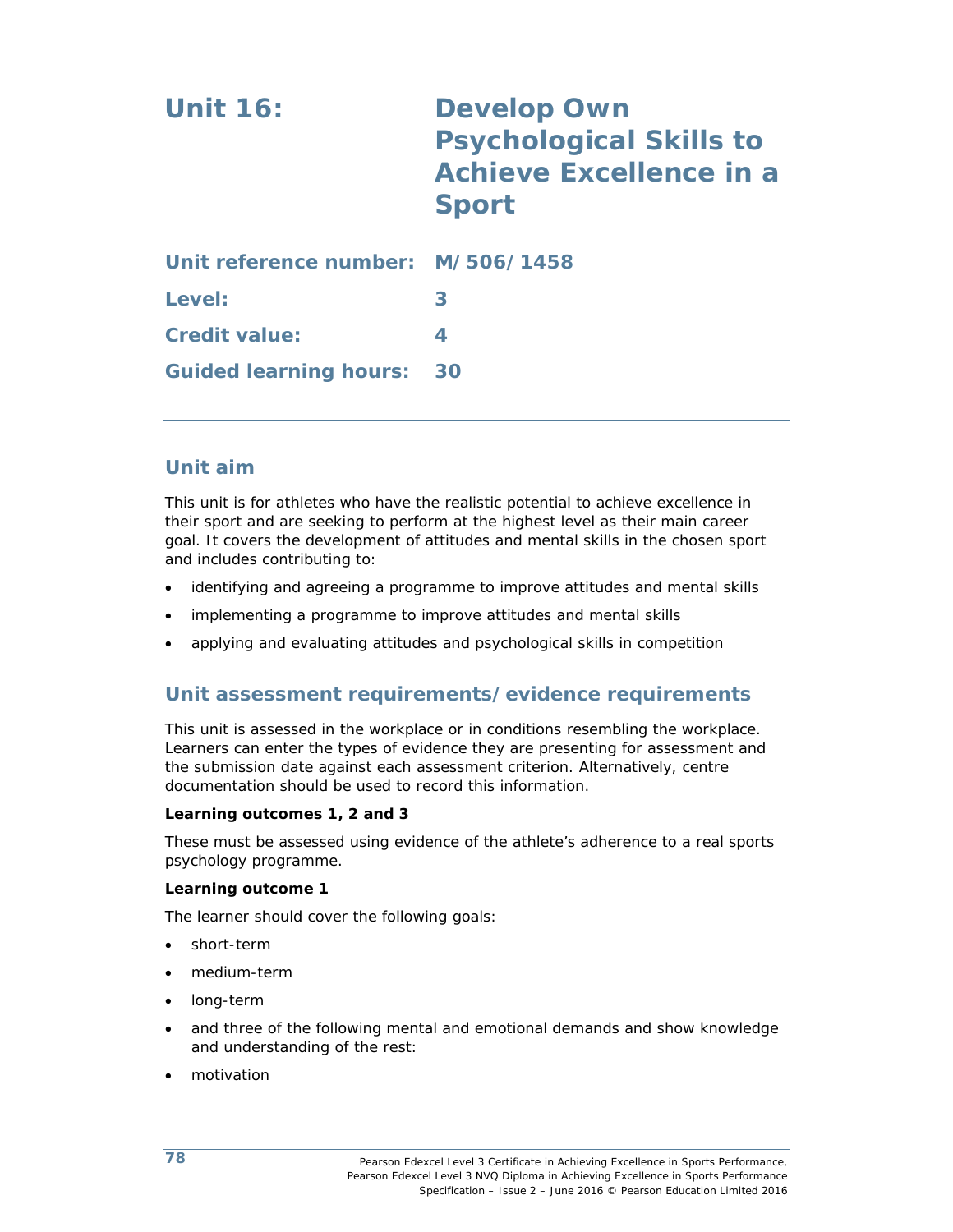- confidence
- attention and concentration
- anxiety
- dealing with success and failure
- control and self-regulation
- professional attitude
- team work skills
- other appropriate demands.

#### **Learning outcomes 2 and 3**

The learner must cover the following goals:

- short-term
- medium-term
- long-term.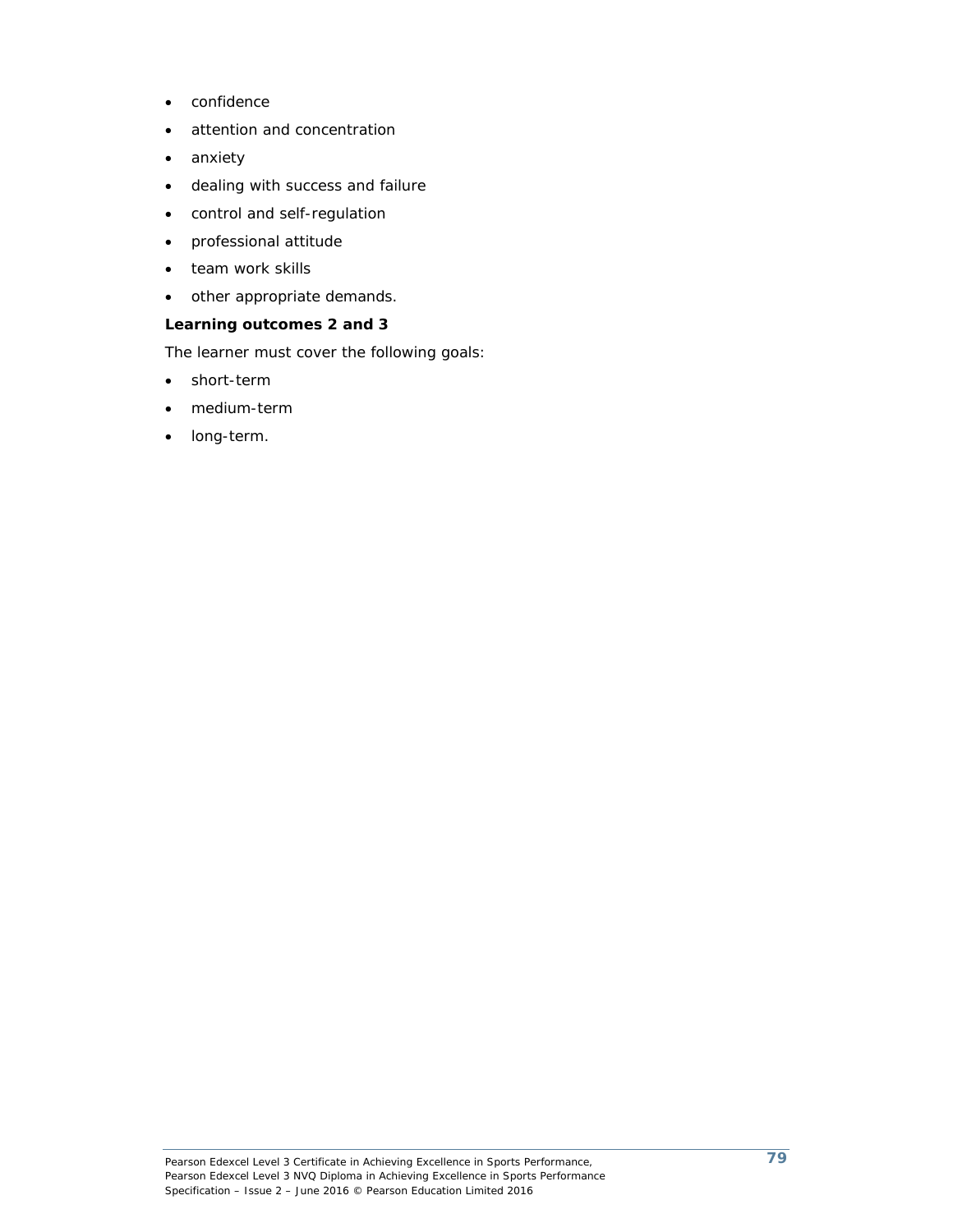| <b>Learning outcomes</b> |                                                                                  |     | <b>Assessment criteria</b>                                                                                                          | <b>Evidence</b><br>type | <b>Portfolio</b><br>reference | <b>Date</b> |
|--------------------------|----------------------------------------------------------------------------------|-----|-------------------------------------------------------------------------------------------------------------------------------------|-------------------------|-------------------------------|-------------|
|                          | Be able to<br>contribute to                                                      | 1.1 | Work with coaching and/or other staff to identify the psychological<br>and emotional demands for excellence in own role(s)          |                         |                               |             |
|                          | developing a<br>programme to<br>improve own<br>psychological skills              | 1.2 | Work with coaching and/or other staff to develop a personal profile of<br>psychological skills relating to performance in own sport |                         |                               |             |
|                          |                                                                                  | 1.3 | Provide own views and opinions as part of the analysis of own<br>psychological skills and attitudes                                 |                         |                               |             |
|                          |                                                                                  | 1.4 | Agree with coaching and/or other staff the main priorities for<br>achieving psychological excellence in own role                    |                         |                               |             |
|                          |                                                                                  | 1.5 | Work with coaching and/or other staff to plan a programme to<br>achieve goals for psychological skills and attitudes                |                         |                               |             |
| $\overline{2}$           | Be able to<br>implement a<br>programme to<br>improve own<br>psychological skills | 2.1 | Take part in the planned psychological skills development programme<br>as agreed and to the best of own ability                     |                         |                               |             |
|                          |                                                                                  | 2.2 | Contribute to on-going assessments of own progress                                                                                  |                         |                               |             |
|                          |                                                                                  | 2.3 | Provide feedback to coaching and/or other staff on how well the<br>psychological skills development programme is meeting own needs  |                         |                               |             |
|                          |                                                                                  | 2.4 | Work with coaching and/or other staff to modify the development<br>programme to achieve psychological goals                         |                         |                               |             |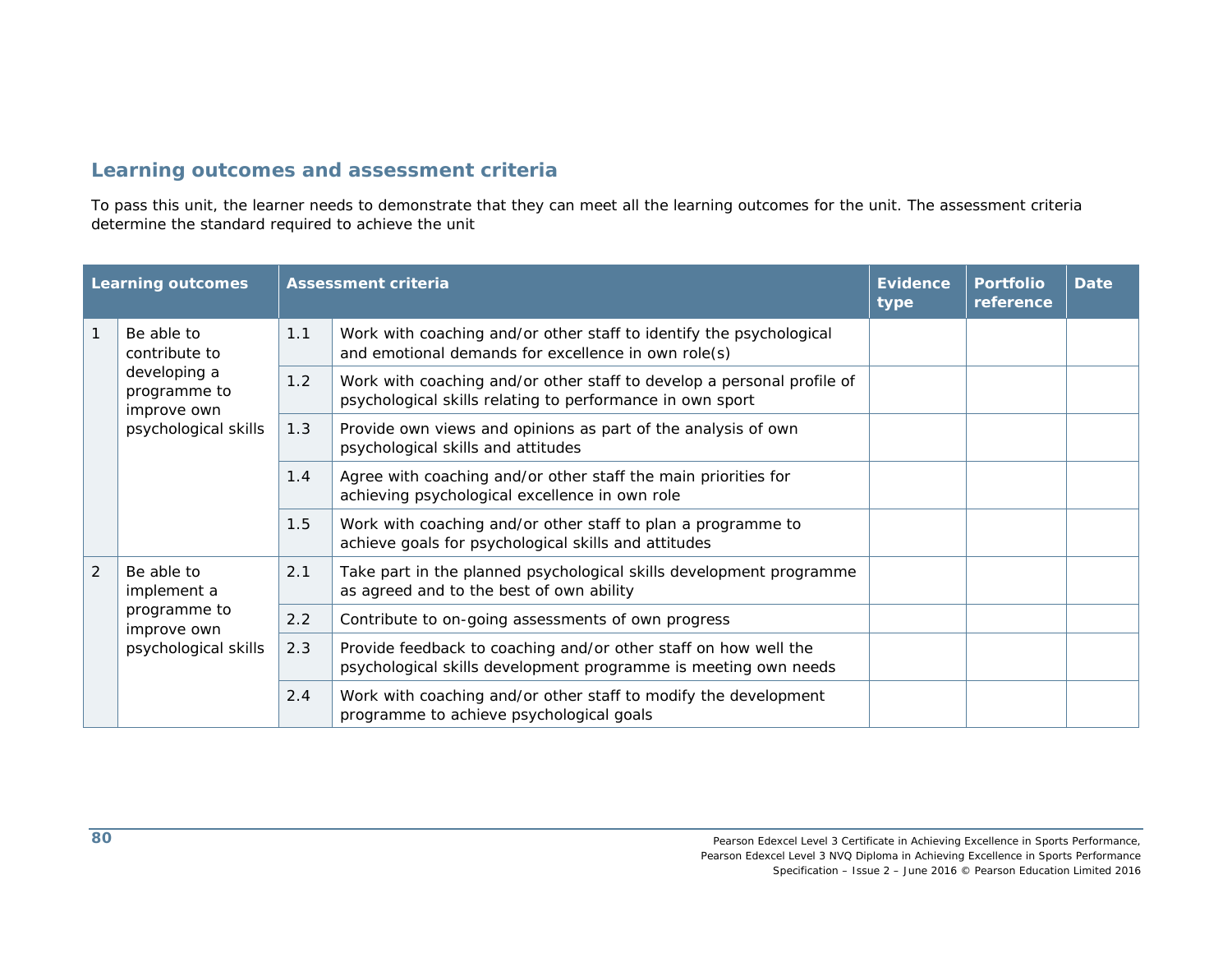|   | <b>Learning outcomes</b>                                   |     | <b>Assessment criteria</b>                                                                                                                                                   | <b>Evidence</b><br>type | <b>Portfolio</b><br>reference | <b>Date</b> |
|---|------------------------------------------------------------|-----|------------------------------------------------------------------------------------------------------------------------------------------------------------------------------|-------------------------|-------------------------------|-------------|
| 3 | Be able to apply<br>own psychological<br>skills before and | 3.1 | Work with own coaching and/or other staff to identify how to make<br>best use of psychological skills and attitudes at all times, particularly<br>in a competitive situation |                         |                               |             |
|   | during competition                                         | 3.2 | Identify with own coaching and/or other staff how to practise the<br>necessary psychological skills before, during, and after, competition                                   |                         |                               |             |
|   |                                                            | 3.3 | Take part in pre-competition practices for psychological skills and<br>attitudes to the best of own ability                                                                  |                         |                               |             |
|   |                                                            | 3.4 | Provide feedback to own coaching and /or other staff on the<br>effectiveness of pre-competition psychological skill practices                                                |                         |                               |             |
|   |                                                            | 3.5 | Make suggestions to improve pre-competition practices for own<br>psychological skills                                                                                        |                         |                               |             |
|   |                                                            | 3.6 | Apply own psychological skills and attitudes with your technical,<br>tactical and physical skills at all times, particularly in a competitive<br>situation                   |                         |                               |             |
|   |                                                            | 3.7 | Work with own coaching and/or other staff to evaluate own<br>psychological performance                                                                                       |                         |                               |             |
|   |                                                            | 3.8 | Identify and agree with own coaching and/or other staff how to<br>improve use of psychological skills and how to apply them                                                  |                         |                               |             |

| Learner name: will be a state of the state of the state of the state of the state of the state of the state of the state of the state of the state of the state of the state of the state of the state of the state of the sta |  |
|--------------------------------------------------------------------------------------------------------------------------------------------------------------------------------------------------------------------------------|--|
|                                                                                                                                                                                                                                |  |
|                                                                                                                                                                                                                                |  |
| (if sampled)                                                                                                                                                                                                                   |  |

Pearson Edexcel Level 3 Certificate in Achieving Excellence in Sports Performance, Pearson Edexcel Level 3 NVQ Diploma in Achieving Excellence in Sports Performance

Specification – Issue 2 – June 2016 © Pearson Education Limited 2016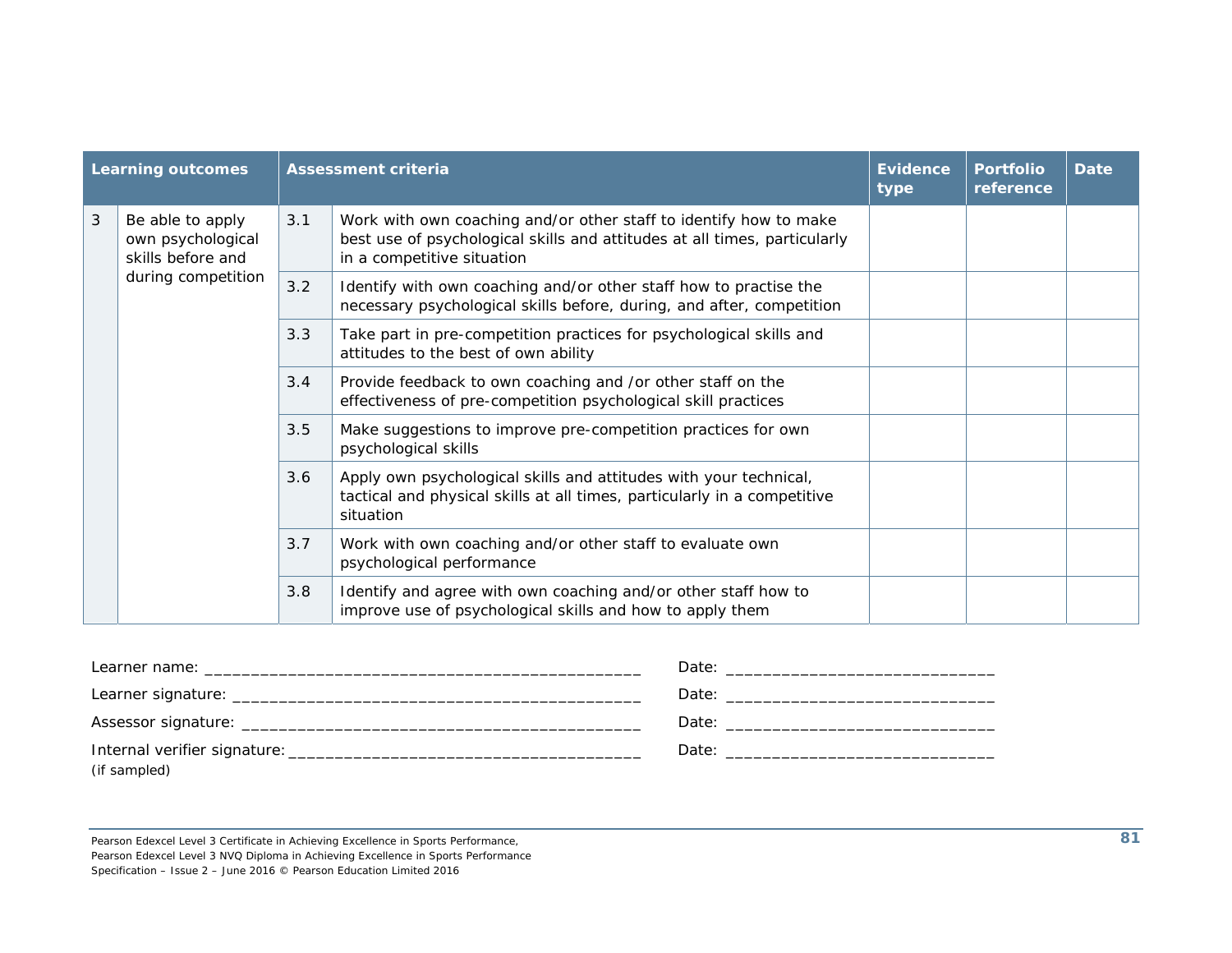| <b>Unit 17:</b>                   | <b>Manage Own Lifestyle</b><br>to Achieve Excellence<br>in a Sport |  |  |
|-----------------------------------|--------------------------------------------------------------------|--|--|
| Unit reference number: A/506/1463 |                                                                    |  |  |
| Level:                            | 3                                                                  |  |  |
| <b>Credit value:</b>              | $\mathbf{2}$                                                       |  |  |
| <b>Guided learning hours:</b>     | 15                                                                 |  |  |

This unit is for athletes who have the realistic potential to achieve excellence in their sport and are seeking to perform at the highest level as their main career goal. It covers the planning and management of an athlete's lifestyle so that they can maintain a professional career. It includes:

- planning and managing sporting commitments
- planning and managing time outside of sport.

## **Unit assessment requirements/evidence requirements**

This unit is assessed in the workplace or in conditions resembling the workplace. Learners can enter the types of evidence they are presenting for assessment and the submission date against each assessment criterion. Alternatively, centre documentation should be used to record this information.

#### **Learning outcomes 1 and 2**

These must be assessed using evidence of the athlete's ability to manage their lifestyle in the context of developing as an elite performer.

#### **Learning outcome 1**

The learner should cover the following sporting commitments:

- short-, medium-, long-term
- and three of the following resources and show knowledge and understanding of the rest:
- clothing/equipment, information, people, finance, travel arrangements.

They should also cover three of the following types of other people and show knowledge and understanding of the rest:

 coaching and/or other relevant staff, mentors, other athletes, school/college, parents.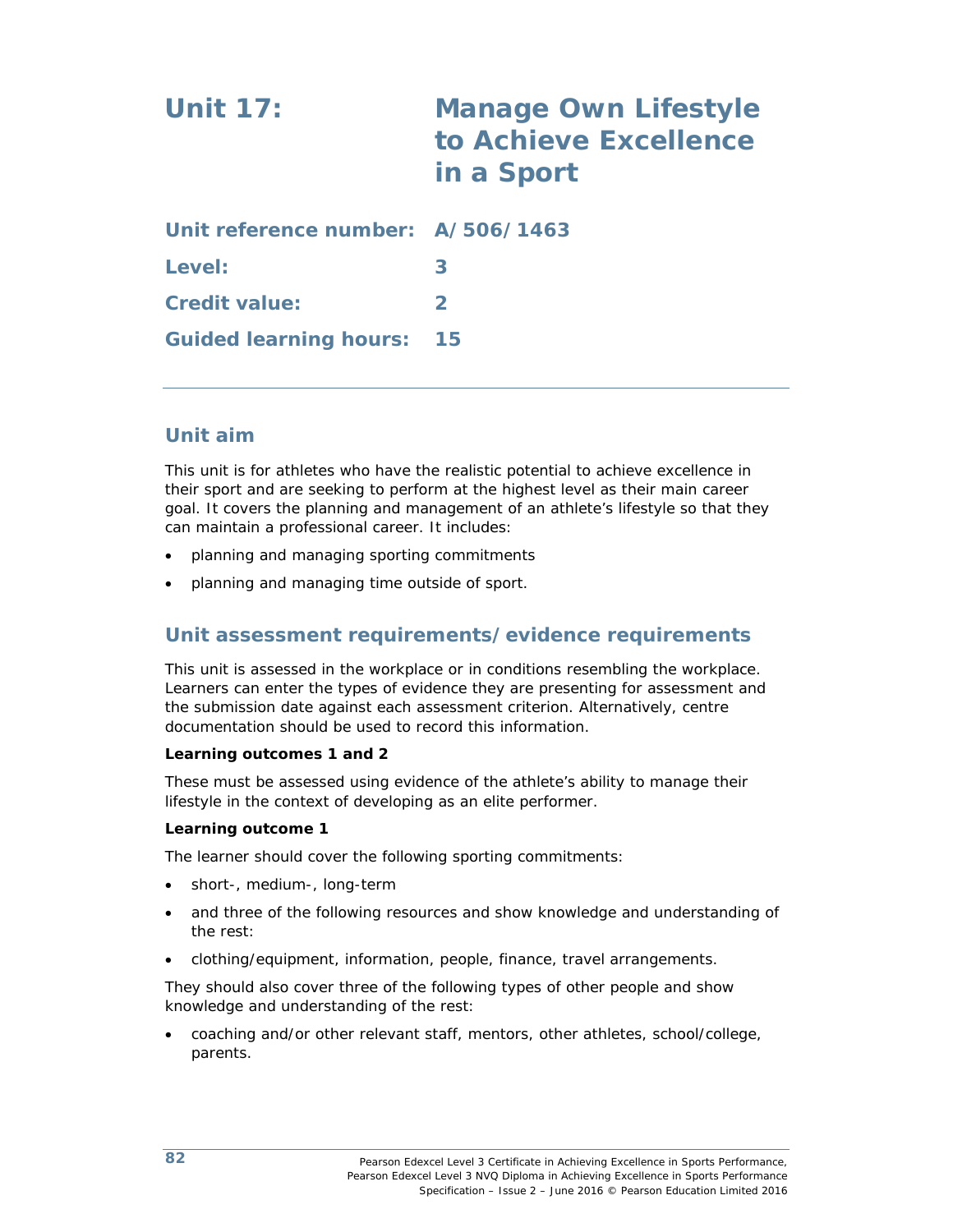#### **Learning outcome 2**

The learner must cover the following activities:

leisure, social, personal.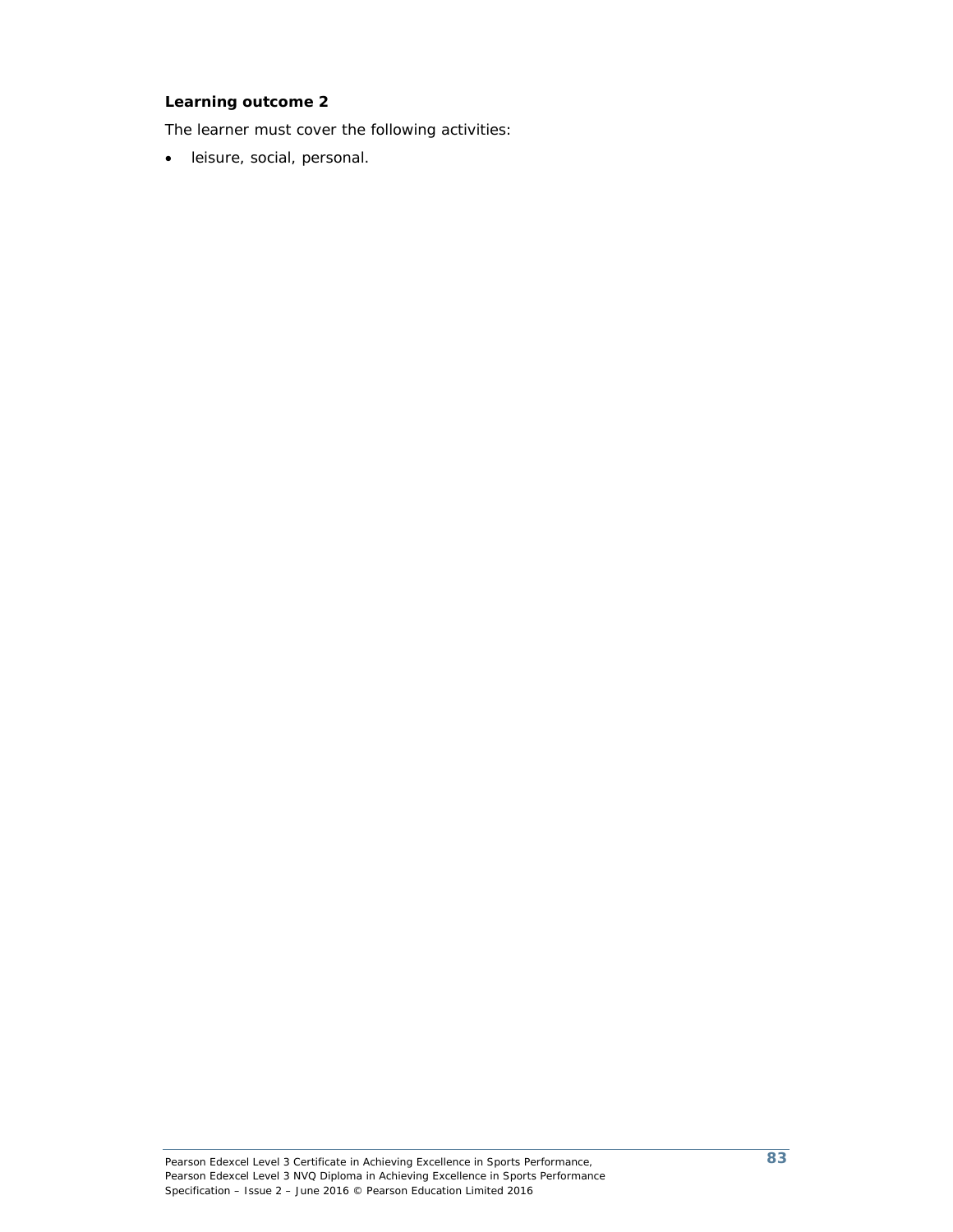| <b>Learning outcomes</b> |                                                        |     | <b>Assessment criteria</b>                                                                                                                      | Evidence<br>type | <b>Portfolio</b><br>reference | <b>Date</b> |
|--------------------------|--------------------------------------------------------|-----|-------------------------------------------------------------------------------------------------------------------------------------------------|------------------|-------------------------------|-------------|
|                          | Be able to plan and                                    | 1.1 | Work with others to plan, agree and record sporting commitments                                                                                 |                  |                               |             |
|                          | manage own<br>sporting<br>commitments                  | 1.2 | Plan and manage own time to achieve sporting commitments as<br>planned                                                                          |                  |                               |             |
|                          |                                                        | 1.3 | Make best use of the resources needed to achieve sporting<br>commitments                                                                        |                  |                               |             |
|                          |                                                        | 1.4 | Inform others who need to know about own plans                                                                                                  |                  |                               |             |
|                          |                                                        | 1.5 | Be flexible in adapting sporting commitments when circumstances<br>change                                                                       |                  |                               |             |
| $\overline{2}$           | Be able to plan and<br>manage time<br>outside of sport | 2.1 | Plan everyday life so that best use is made of available time and<br>opportunities                                                              |                  |                               |             |
|                          |                                                        | 2.2 | Take rest and relaxation as agreed other staff                                                                                                  |                  |                               |             |
|                          |                                                        | 2.3 | Manage the positive and negative influences of other people and<br>activities in own life and the effect these can have on progress in<br>sport |                  |                               |             |
|                          |                                                        | 2.4 | Manage time away from home effectively                                                                                                          |                  |                               |             |
|                          |                                                        | 2.5 | Make use of other people with relevant skills, knowledge and<br>experience when needed                                                          |                  |                               |             |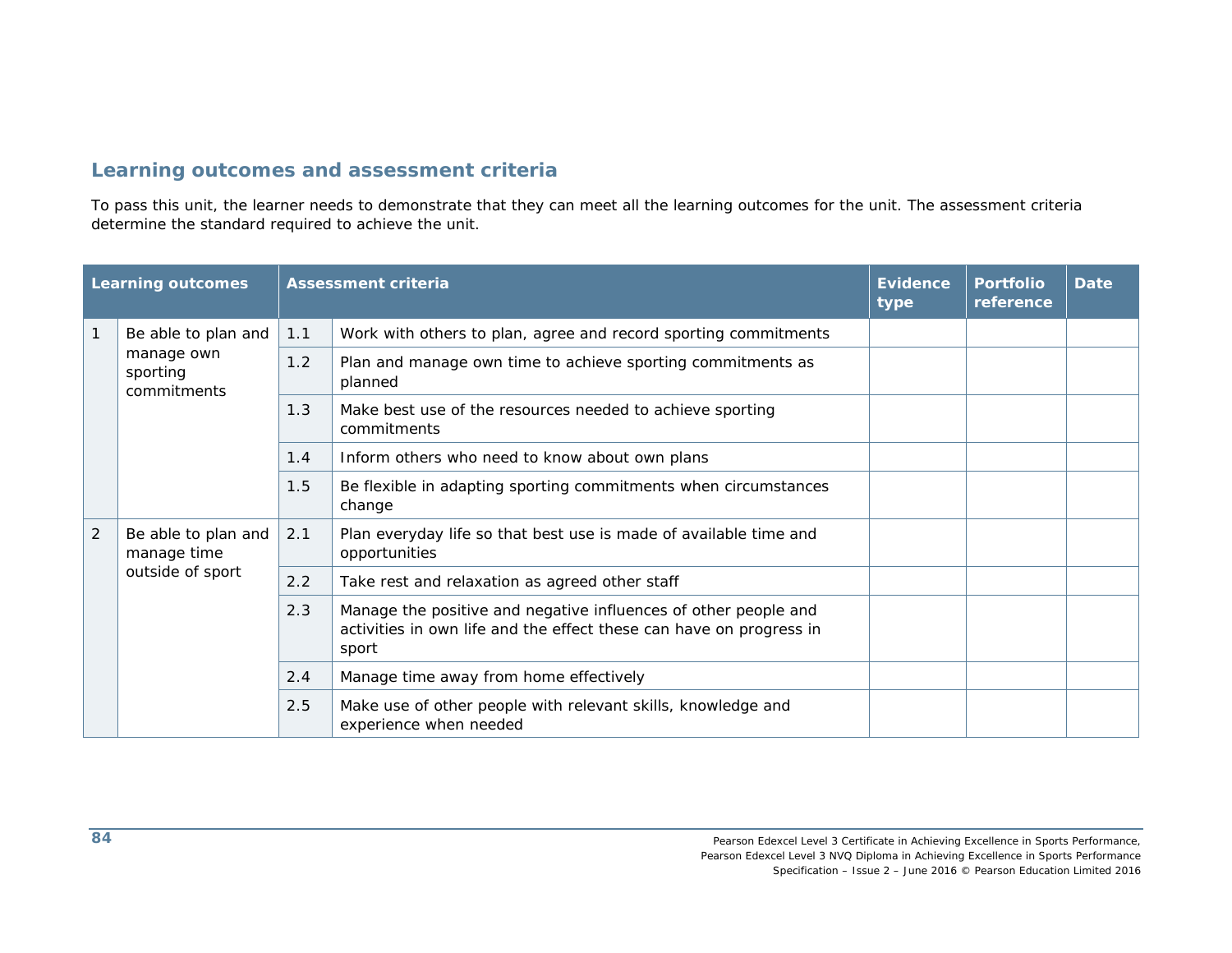| (if sampled) |  |
|--------------|--|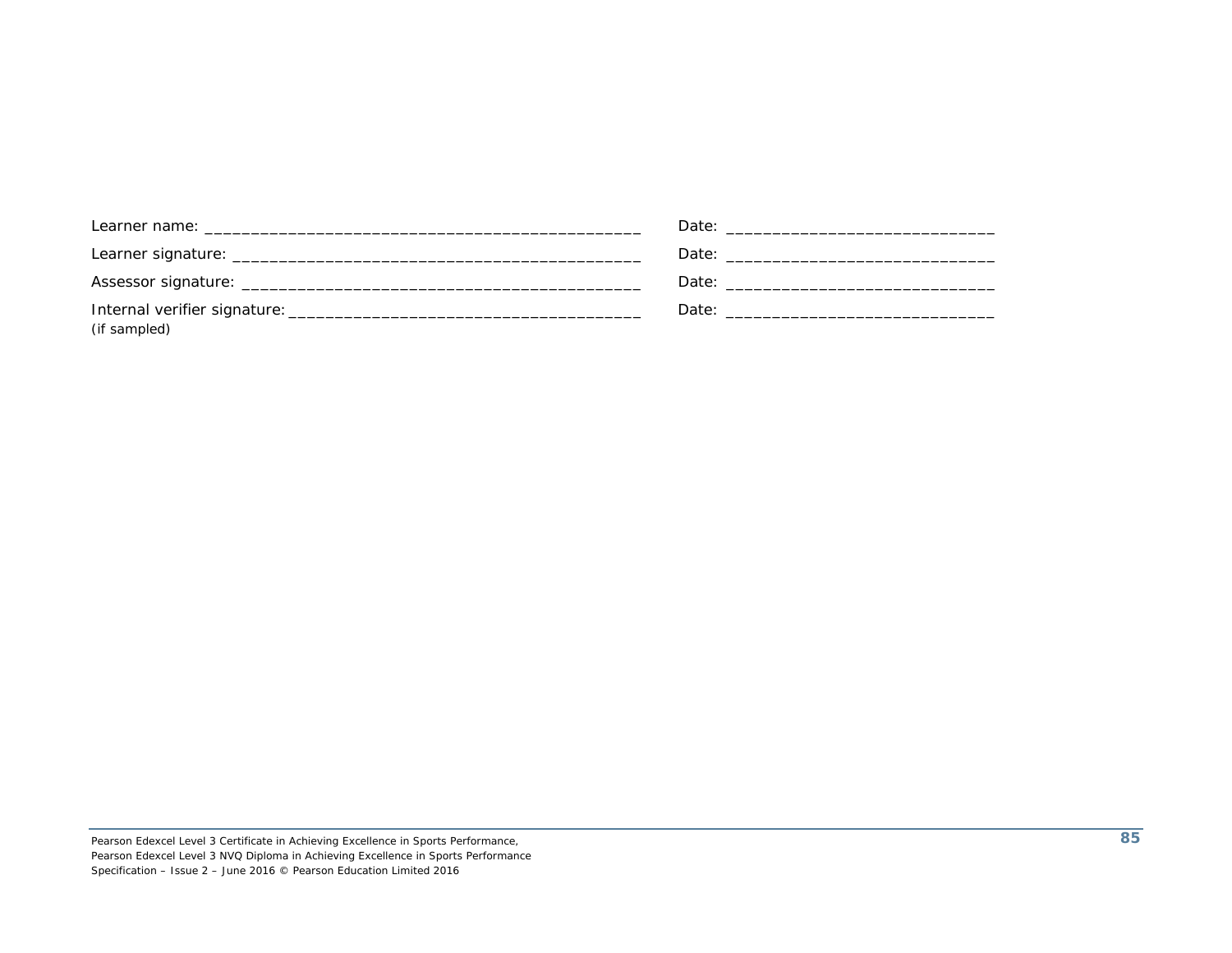| <b>Unit 18:</b>                   | <b>Communicate</b><br><b>Effectively with Other</b><br><b>People to Achieve</b><br><b>Excellence in a Sport</b> |  |  |
|-----------------------------------|-----------------------------------------------------------------------------------------------------------------|--|--|
| Unit reference number: D/506/1455 |                                                                                                                 |  |  |
| Level:                            | 3                                                                                                               |  |  |
| <b>Credit value:</b>              |                                                                                                                 |  |  |

This unit is for athletes who have the realistic potential to achieve excellence in their sport and are seeking to perform at the highest level as their main career goal. It covers communication and teamwork and includes:

- communicating effectively with other people
- working effectively with other people

**Guided learning hours: 20** 

presenting a positive public image of themselves, their organisation and sport.

## **Unit assessment requirements/evidence requirements**

This unit is assessed in the workplace or in conditions resembling the workplace. Learners can enter the types of evidence they are presenting for assessment and the submission date against each assessment criterion. Alternatively, centre documentation should be used to record this information.

#### **Learning outcomes 1, 2 and 3**

These must be assessed using evidence of the athlete's communication, teamwork and presentation skills in a real work context.

The learner should be covering two of the following types of goals and show knowledge and understanding of the other one:

- coaching
- other staff
- other athletes.
- officials
- media personnel
- general public.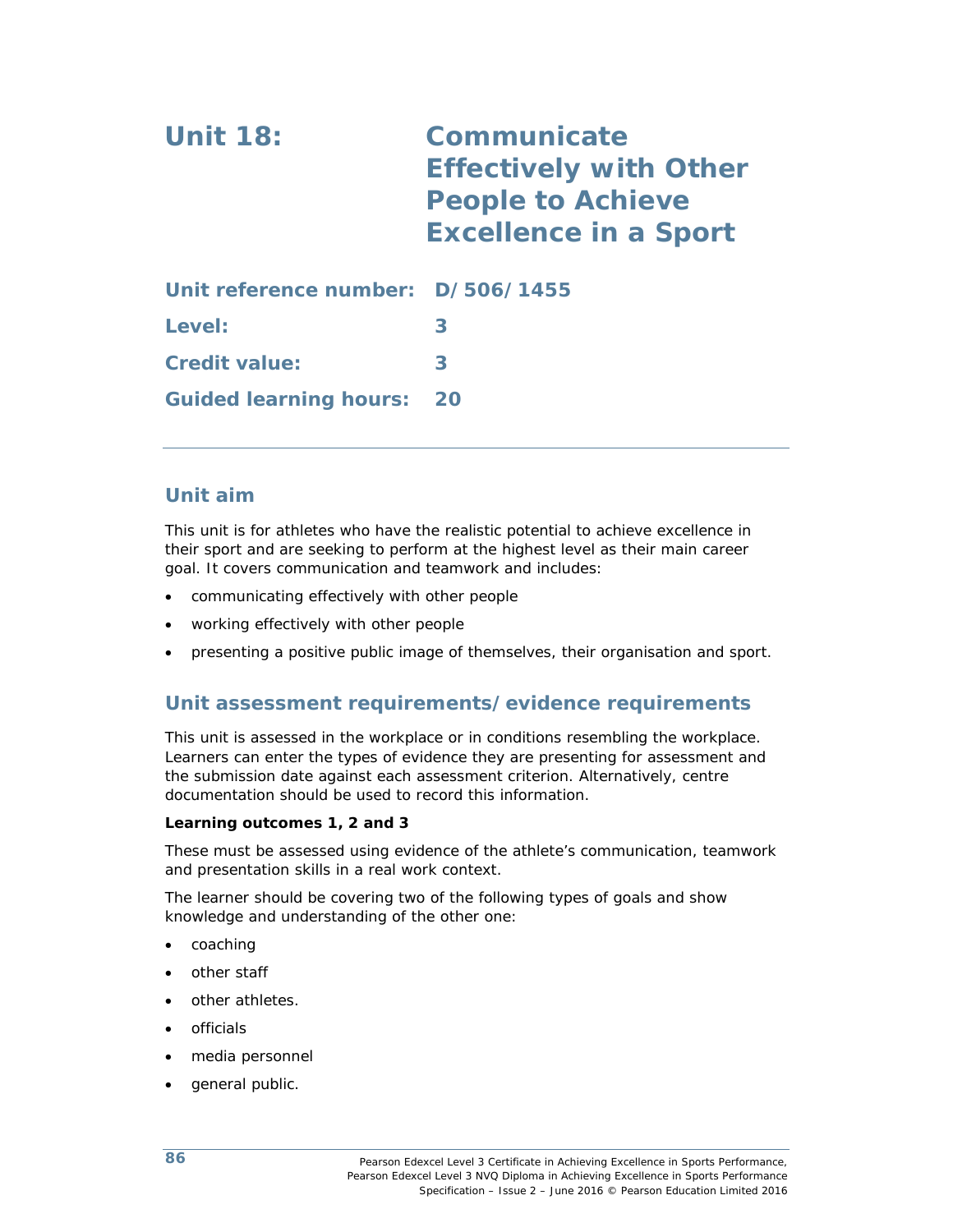| <b>Learning outcomes</b> |                                            |     | <b>Assessment criteria</b>                                                                               | <b>Evidence</b><br>type | <b>Portfolio</b><br>reference | <b>Date</b> |
|--------------------------|--------------------------------------------|-----|----------------------------------------------------------------------------------------------------------|-------------------------|-------------------------------|-------------|
|                          | Be able to<br>communicate                  | 1.1 | Actively listen to what other people are trying to communicate, asking<br>questions when necessary       |                         |                               |             |
|                          | effectively with<br>other people           | 1.2 | Provide other people the information they need when they need it                                         |                         |                               |             |
|                          |                                            | 1.3 | Make constructive contributions to discussions with other people                                         |                         |                               |             |
|                          |                                            | 1.4 | Extract the main information needed from a variety of sources                                            |                         |                               |             |
| 2                        | Be able to<br>implement own<br>career plan | 2.1 | Identify how to use the contributions of other people in own training,<br>competition and broader career |                         |                               |             |
|                          |                                            | 2.2 | Show respect for the roles and responsibilities of the people worked<br>with                             |                         |                               |             |
|                          |                                            | 2.3 | Deal constructively with any problems that might occur when working<br>with other people                 |                         |                               |             |
|                          |                                            | 2.4 | Deal effectively with other people's feedback and emotions                                               |                         |                               |             |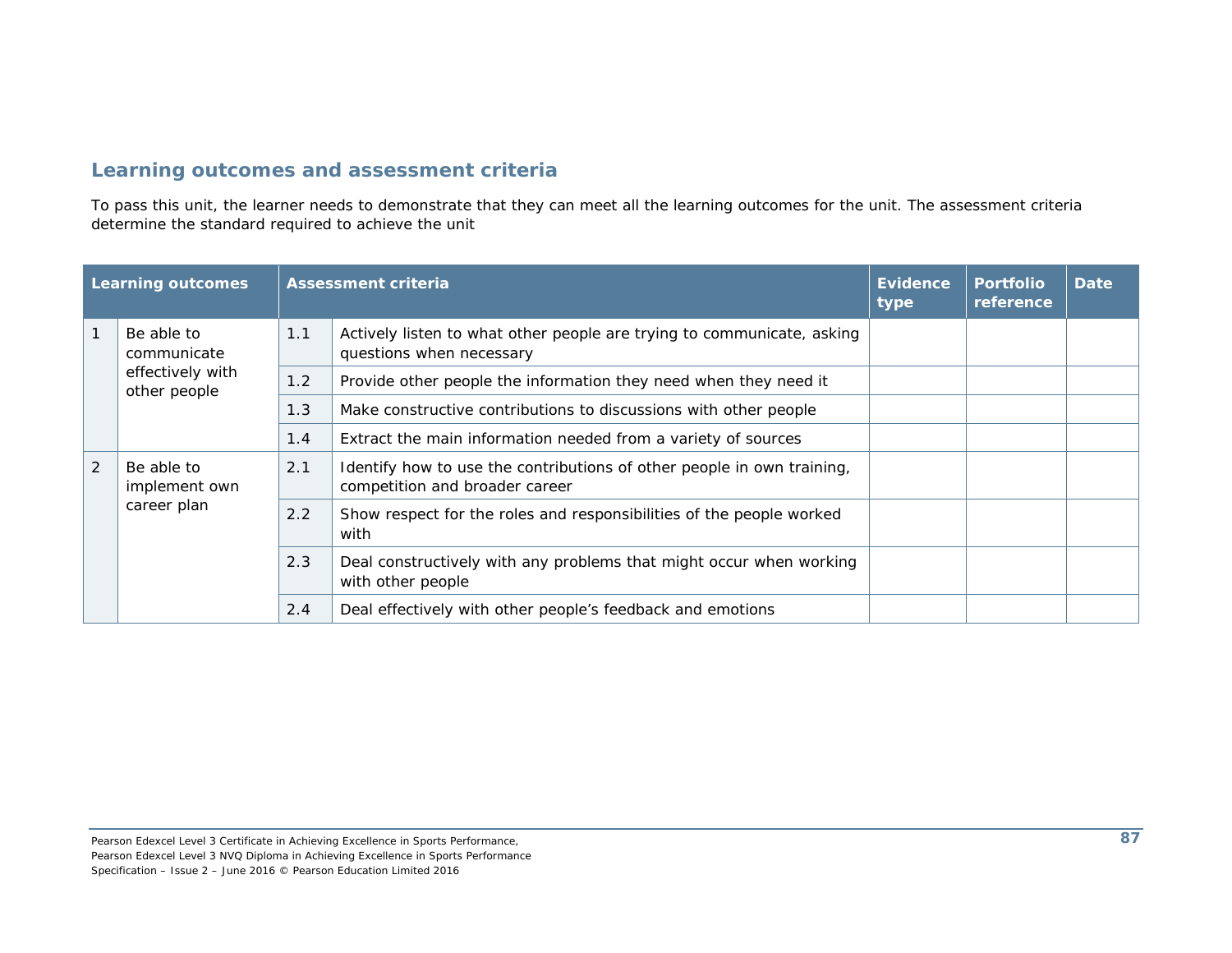| <b>Learning outcomes</b> |                                                                         |               | Assessment criteria                                                                                      | Evidence<br>type | <b>Portfolio</b><br>reference | Date |
|--------------------------|-------------------------------------------------------------------------|---------------|----------------------------------------------------------------------------------------------------------|------------------|-------------------------------|------|
| 3                        | Be able to present<br>a positive image of                               | 3.1           | Ensure own appearance, behaviour and what is said reflect the<br>standards of own organisation and sport |                  |                               |      |
|                          | self, own<br>organisation and<br>own sport during<br>public appearances | $3.2^{\circ}$ | Identify how can own behaviour impacts on personal reputation,<br>sporting image and career              |                  |                               |      |
|                          |                                                                         | 3.3           | Comply with event guidelines where appropriate                                                           |                  |                               |      |
|                          |                                                                         | 3.4           | Give people a positive impression of self, own organisation and sport<br>during media interviews         |                  |                               |      |
|                          |                                                                         | 3.5           | Reflect on own image using feedback from other people                                                    |                  |                               |      |

| (if sampled) |  |
|--------------|--|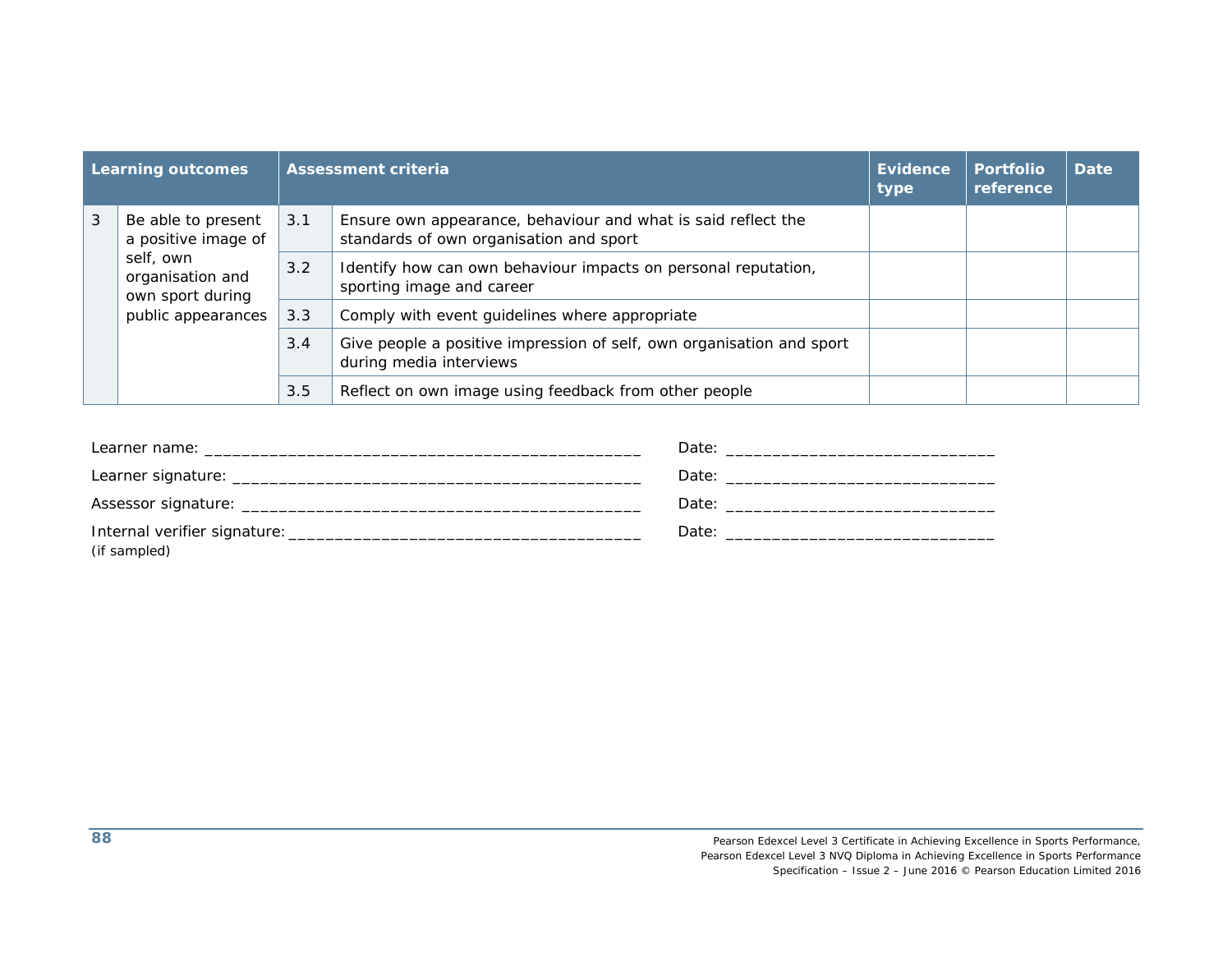# **Unit 19: Understanding the Fundamentals of Coaching Sport Unit reference number: J/601/2101 Level: 2 Credit value: 3**

## **Unit aim**

**Guided learning hours: 22** 

This unit assesses the coach's understanding of their role in planning, implementing, analysing and revising coaching sessions. It also identifies a range of methods of developing learning performance and the effective management of participant behaviour

## **Unit assessment requirements/evidence requirements**

This unit is assessed in the workplace or in conditions resembling the workplace. Learners can enter the types of evidence they are presenting for assessment and the submission date against each assessment criterion. Alternatively, centre documentation should be used to record this information.

This unit must be assessed in accordance with the following document, which can be downloaded from SkillsActive's website:

 *Evidence Requirements and Assessment Guidance for the Level 2 Award in the Principles of Coaching Sport*

www.skillsactive.com/common-unit-qualifications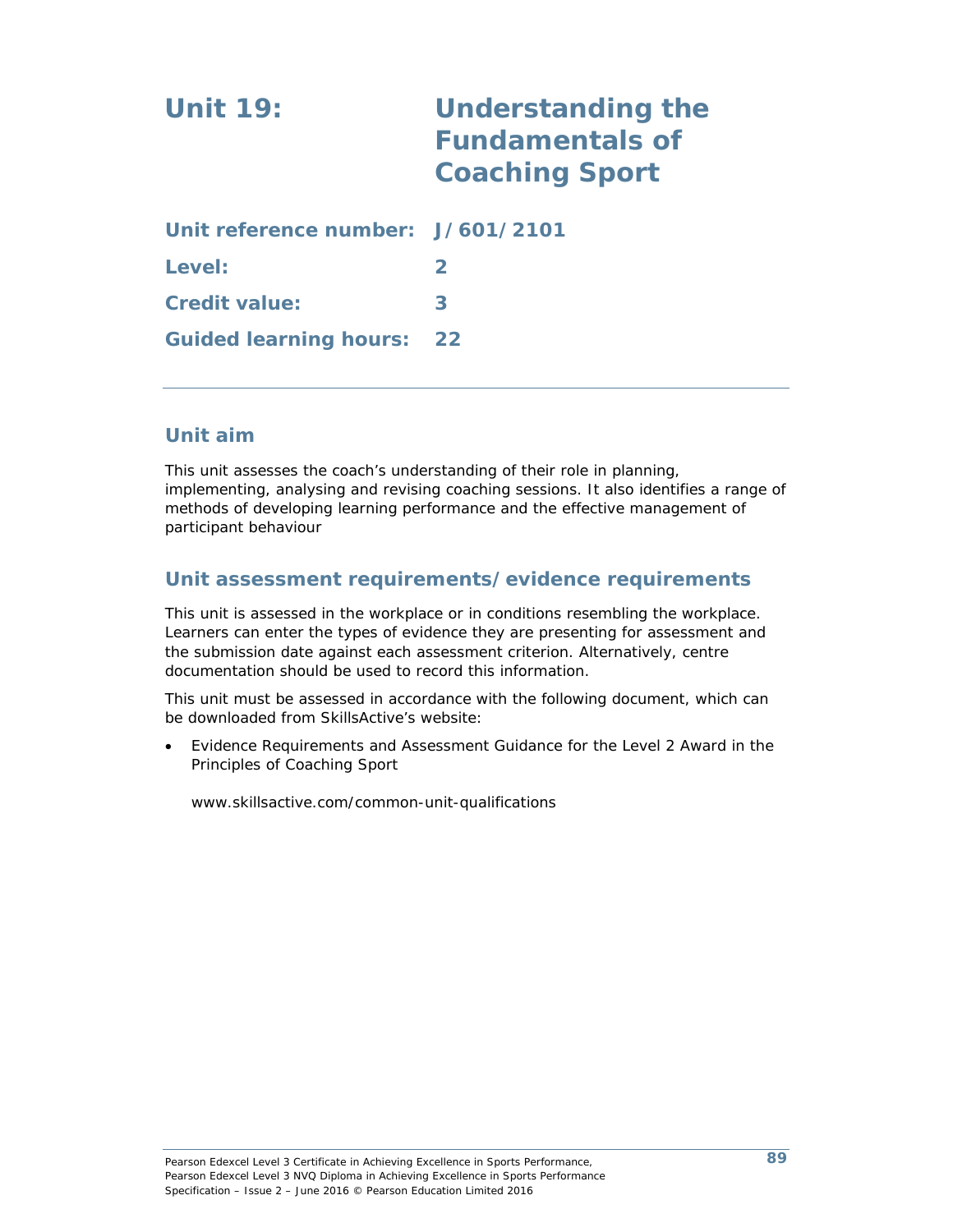|              | <b>Learning outcomes</b>          |     | <b>Assessment criteria</b>                                                                                                                                           | <b>Evidence</b><br>type | <b>Portfolio</b><br>reference | <b>Date</b> |
|--------------|-----------------------------------|-----|----------------------------------------------------------------------------------------------------------------------------------------------------------------------|-------------------------|-------------------------------|-------------|
| $\mathbf{1}$ | Understand the<br>role of a coach | 1.1 | Describe how to ensure that the participant is at the centre of the<br>coaching process                                                                              |                         |                               |             |
|              |                                   | 1.2 | Explain how to empower participant(s)' choice, discovery of solutions<br>and need to develop at their own pace                                                       |                         |                               |             |
|              |                                   | 1.3 | Describe how to develop and maintain positive relationships with and<br>between participant(s)                                                                       |                         |                               |             |
|              |                                   | 1.4 | Describe how to provide a coaching environment that motivates,<br>recognises and values diversity, controls risk, encourages challenge,<br>enjoyment and achievement |                         |                               |             |
|              |                                   | 1.5 | Identify method to develop participant(s)'confidence and self-esteem                                                                                                 |                         |                               |             |
|              |                                   | 1.6 | Describe how to identify opportunities for the coach to reflect and<br>develop their coaching practice                                                               |                         |                               |             |
|              |                                   | 1.7 | List the different support personnel that can contribute to coaching<br>sessions                                                                                     |                         |                               |             |
|              |                                   | 1.8 | Describe how support personnel can be used to contribute to coaching<br>sessions                                                                                     |                         |                               |             |
|              |                                   | 1.9 | Explain the importance of positively promoting the role of officials in<br>competition                                                                               |                         |                               |             |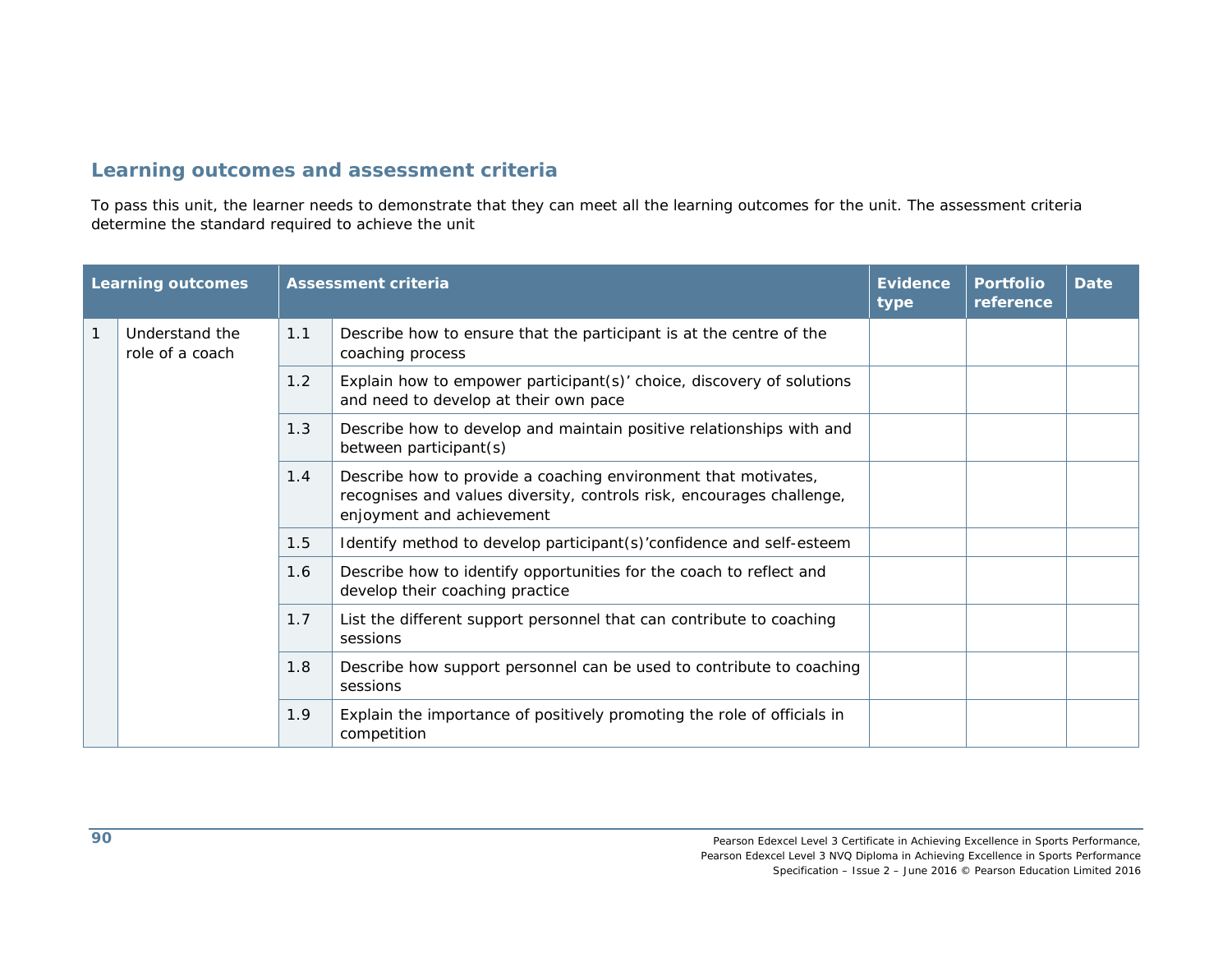| <b>Learning outcomes</b> |           | <b>Assessment criteria</b> |                                                                                                                                                                                     | <b>Evidence</b><br>type | <b>Portfolio</b><br>reference | <b>Date</b> |
|--------------------------|-----------|----------------------------|-------------------------------------------------------------------------------------------------------------------------------------------------------------------------------------|-------------------------|-------------------------------|-------------|
|                          | Continued | 1.10                       | Define what is acceptable in terms of a coach participant relationship                                                                                                              |                         |                               |             |
|                          |           | 1.11                       | Explain the consequences of not adhering to the principles of what is<br>acceptable in terms of a coach participant relationship                                                    |                         |                               |             |
|                          |           | 1.12                       | Identify the components of a Code of Practice for coaching which<br>allows high standards of personal conduct to be maintained and a<br>positive image of the sport to be projected |                         |                               |             |
|                          |           | 1.13                       | Outline the types of information that the coach should provide to<br>participant(s) after a coaching session                                                                        |                         |                               |             |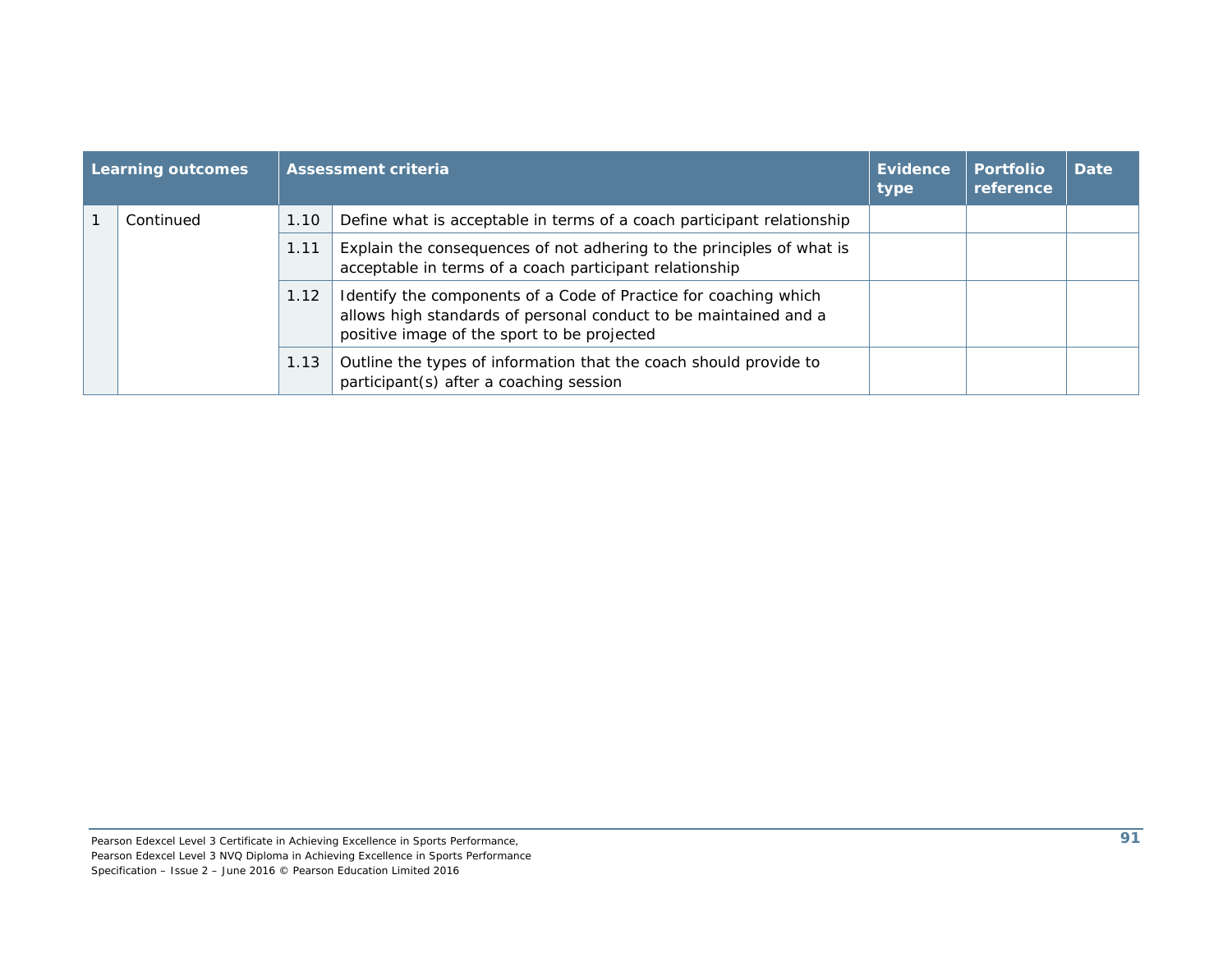|                | <b>Learning outcomes</b> |      | <b>Assessment criteria</b>                                                                                                           | <b>Evidence</b><br>type | <b>Portfolio</b><br>reference | <b>Date</b> |
|----------------|--------------------------|------|--------------------------------------------------------------------------------------------------------------------------------------|-------------------------|-------------------------------|-------------|
| $\overline{2}$ | Understand the           | 2.1  | Outline how to identify participant(s)' needs                                                                                        |                         |                               |             |
|                | coaching process         | 2.2  | List the sources of information that a coach can use when planning<br>and preparing coaching sessions                                |                         |                               |             |
|                |                          | 2.3  | Identify the types of information about participants which should be<br>treated confidentially                                       |                         |                               |             |
|                |                          | 2.4  | Describe the stages and components of the coaching process                                                                           |                         |                               |             |
|                |                          | 2.5  | Describe how to plan coaching sessions that meet participant(s)'<br>needs                                                            |                         |                               |             |
|                |                          | 2.6  | Explain how individual coaching sessions support the aims of the<br>wider coaching programme                                         |                         |                               |             |
|                |                          | 2.7  | Explain the process of setting SMART goals/objectives                                                                                |                         |                               |             |
|                |                          | 2.8  | Describe how to start and end a coaching session                                                                                     |                         |                               |             |
|                |                          | 2.9  | Explain how the physical and psychological capabilities of<br>participant(s) will influence the content and structure of the session |                         |                               |             |
|                |                          | 2.10 | Describe different types of demonstrations that encourage learning                                                                   |                         |                               |             |
|                |                          | 2.11 | Explain how to balance instruction, facilitation, and demonstration<br>within sessions                                               |                         |                               |             |
|                |                          | 2.12 | Describe how to use listening skills                                                                                                 |                         |                               |             |
|                |                          | 2.13 | Describe how to select language that is appropriate to participant(s)                                                                |                         |                               |             |
|                |                          | 2.14 | List how the coach can establish the views of participant(s) about the<br>coaching sessions                                          |                         |                               |             |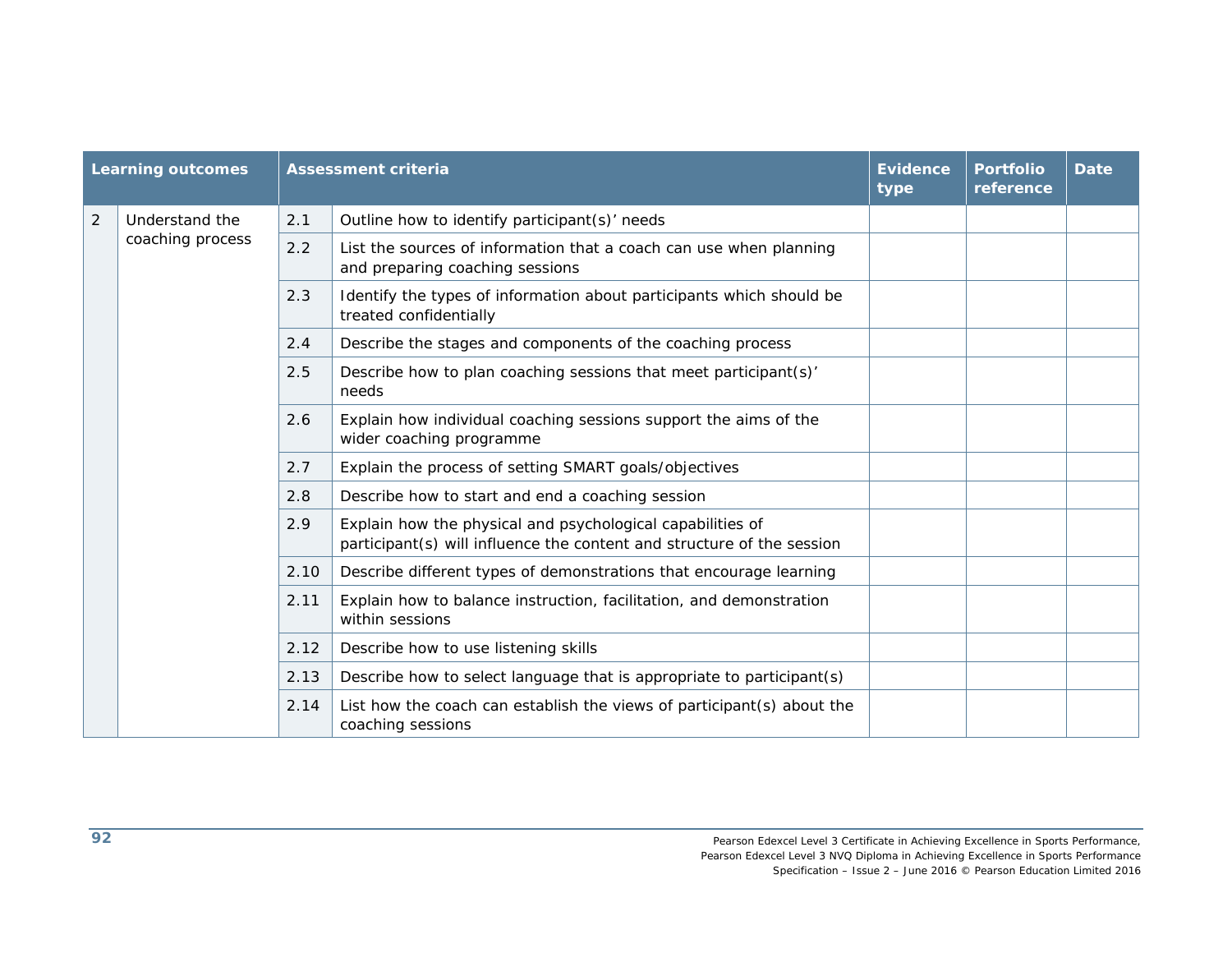| Learning outcomes |           |      | <b>Assessment criteria</b>                                                | Evidence<br>type | <b>Portfolio</b><br>reference | <b>Date</b> |
|-------------------|-----------|------|---------------------------------------------------------------------------|------------------|-------------------------------|-------------|
|                   | Continued | 2.15 | Identify situations when a coach may need to change or adapt a<br>session |                  |                               |             |
|                   |           | 2.16 | Identify situations when a coach may need to change or adapt a<br>session |                  |                               |             |
|                   |           | 2.17 | Identify how to cater for an individual's needs within group coaching     |                  |                               |             |
|                   |           | 2.18 | Describe how to organise group coaching sessions                          |                  |                               |             |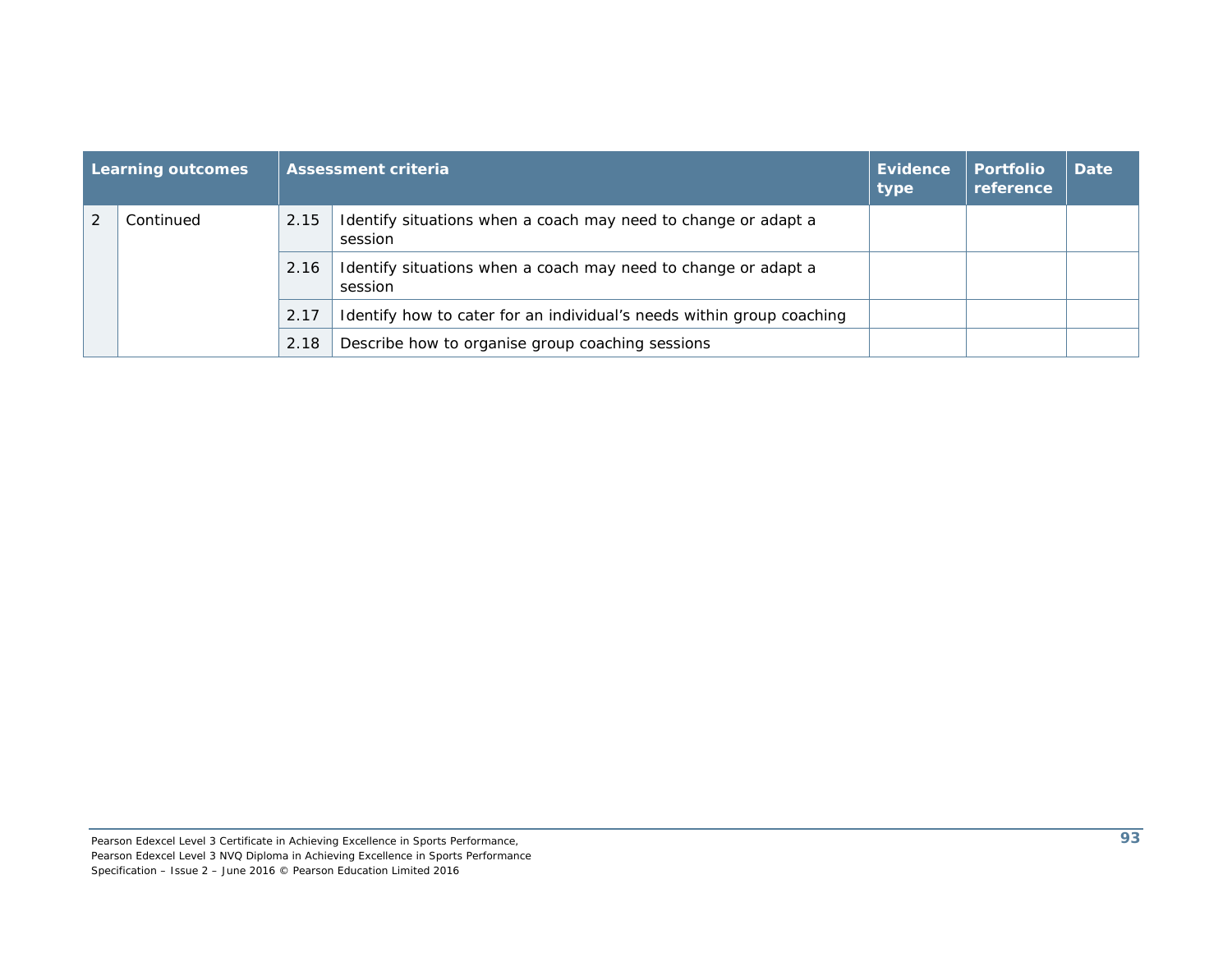| <b>Learning outcomes</b> |                                    |     | <b>Assessment criteria</b>                                                                           | Evidence<br>type | <b>Portfolio</b><br>reference | <b>Date</b> |
|--------------------------|------------------------------------|-----|------------------------------------------------------------------------------------------------------|------------------|-------------------------------|-------------|
| 3                        | Understand                         | 3.1 | Outline different learning styles and needs                                                          |                  |                               |             |
|                          | participant(s)'<br>learning styles | 3.2 | Explain how to consider participant(s)' learning styles and needs<br>when planning coaching sessions |                  |                               |             |
|                          |                                    | 3.3 | Describe the difference between the ways that adults and children<br>learn                           |                  |                               |             |
|                          |                                    | 3.4 | Define the principles of monitoring and evaluating learning                                          |                  |                               |             |
|                          |                                    | 3.5 | Describe how the coach can support participant(s) in taking<br>responsibility for their own learning |                  |                               |             |
|                          |                                    | 3.6 | Describe how to manage different learning styles and learning needs,<br>in group coaching            |                  |                               |             |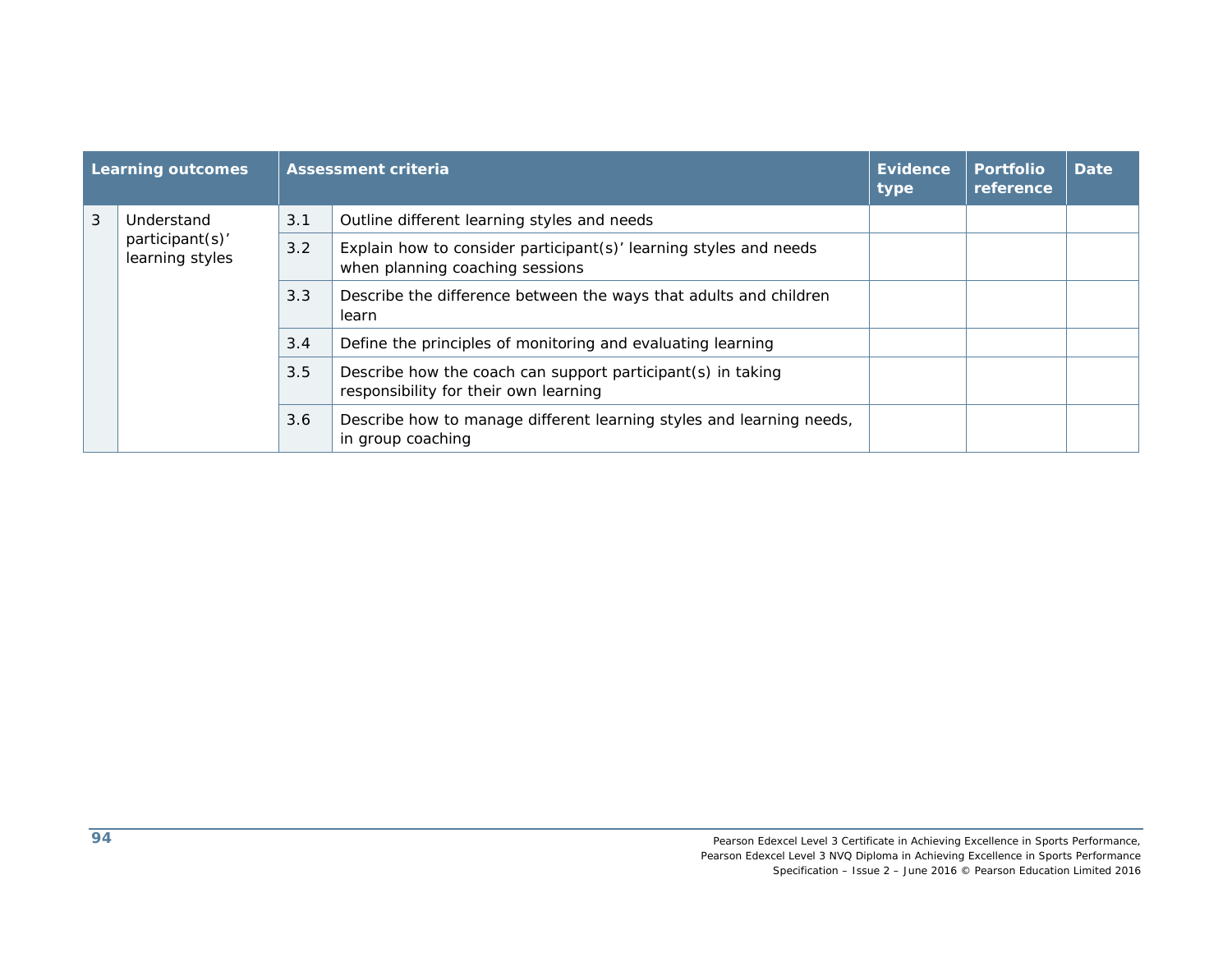| <b>Learning outcomes</b> |                                       |      | <b>Assessment criteria</b>                                                                            | <b>Evidence</b><br>type | <b>Portfolio</b><br>reference | <b>Date</b> |
|--------------------------|---------------------------------------|------|-------------------------------------------------------------------------------------------------------|-------------------------|-------------------------------|-------------|
| $\overline{4}$           | Understand<br>behaviour<br>management | 4.1  | Identify the principles of positive behaviour management                                              |                         |                               |             |
|                          |                                       | 4.2  | Describe how to develop a behaviour management strategy for<br>coaching sessions                      |                         |                               |             |
|                          |                                       | 4.3  | Outline ground rules for positive behaviour during coaching sessions                                  |                         |                               |             |
|                          |                                       | 4.4  | Outline the methods of communicating and implementing ground<br>rules                                 |                         |                               |             |
|                          |                                       | 4.5  | Explain the importance of fair and consistent behaviour management                                    |                         |                               |             |
|                          |                                       | 4.6  | Explain how to encourage and reward positive behaviour                                                |                         |                               |             |
|                          |                                       | 4.7  | Identify the types of behaviour by participant(s) and others that may<br>cause emotional distress     |                         |                               |             |
|                          |                                       | 4.8  | Explain how to respond as a coach to behaviour by participant(s) that<br>may cause emotional distress |                         |                               |             |
|                          |                                       | 4.9  | Describe how to respond to discriminatory behaviour                                                   |                         |                               |             |
|                          |                                       | 4.10 | Describe the procedures to be followed if a participant wants to<br>complain about discrimination     |                         |                               |             |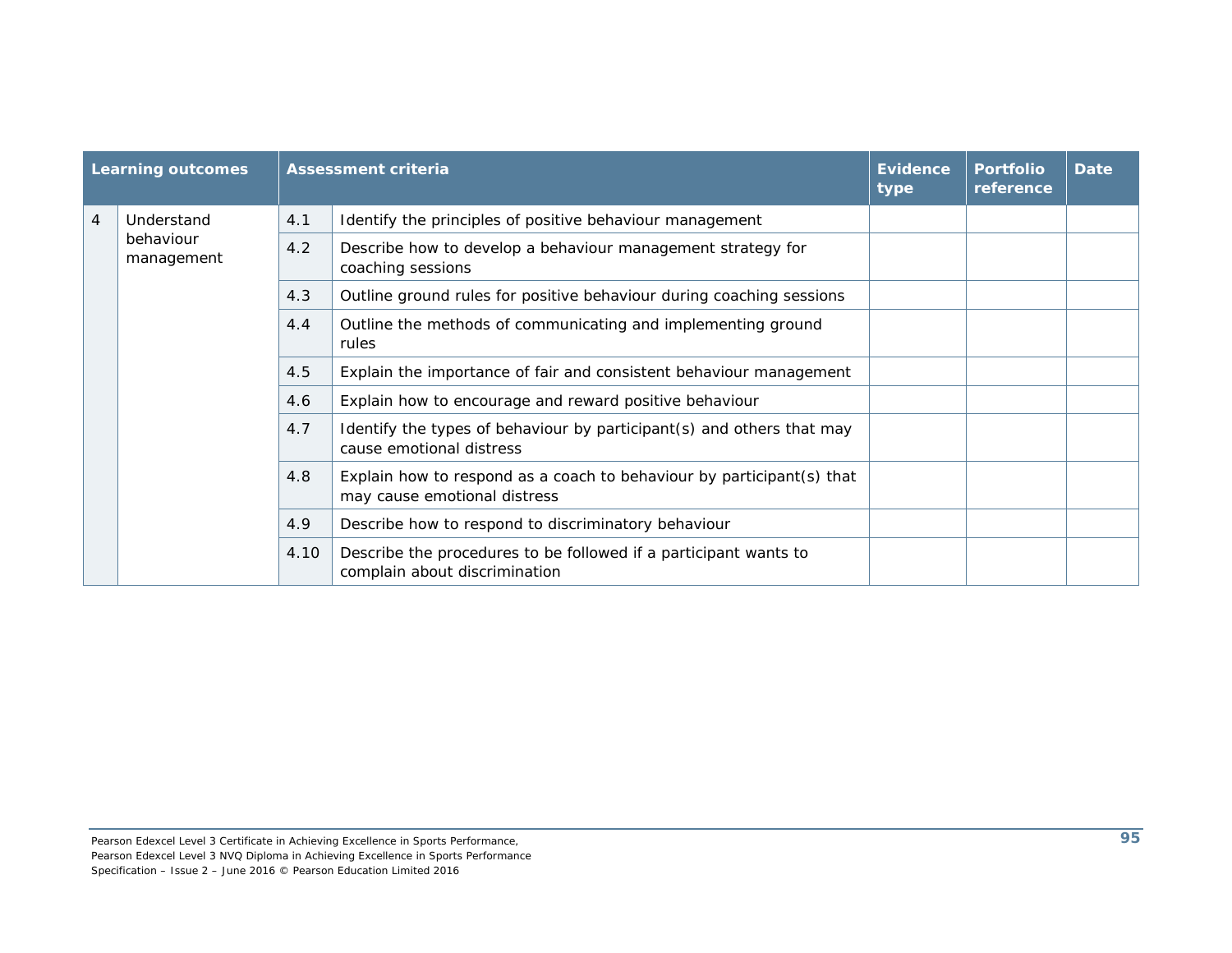|   | <b>Learning outcomes</b>          |       | <b>Assessment criteria</b>                                                                 | <b>Evidence</b><br>type | <b>Portfolio</b><br>reference | <b>Date</b> |
|---|-----------------------------------|-------|--------------------------------------------------------------------------------------------|-------------------------|-------------------------------|-------------|
| 5 | Understand how to<br>reflect on a | 5.1   | Identify valid sources of feedback from participant(s) and support<br>staff                |                         |                               |             |
|   | coaching session                  | $5.2$ | Explain how to do each of the following as part of self-reflection:                        |                         |                               |             |
|   |                                   |       | · make self-assessment of skill level                                                      |                         |                               |             |
|   |                                   |       | • identify action to be taken                                                              |                         |                               |             |
|   |                                   |       | • use different methods of self-reflection                                                 |                         |                               |             |
|   |                                   | 5.3   | Outline how to use evidence of own performance                                             |                         |                               |             |
|   |                                   | 5.4   | List factors that impact on the ability to identify own development<br>needs               |                         |                               |             |
|   |                                   | 5.5   | Identify methods for personal action planning and the prioritisation of<br>such planning   |                         |                               |             |
|   |                                   | 5.6   | Describe how to measure each of the following:                                             |                         |                               |             |
|   |                                   |       | • the quality of the coaching experience                                                   |                         |                               |             |
|   |                                   |       | • participant development                                                                  |                         |                               |             |
|   |                                   |       | • the quality assurance mechanisms used                                                    |                         |                               |             |
|   |                                   | 5.7   | Describe how to use information taken from evaluations to improve<br>the programme/session |                         |                               |             |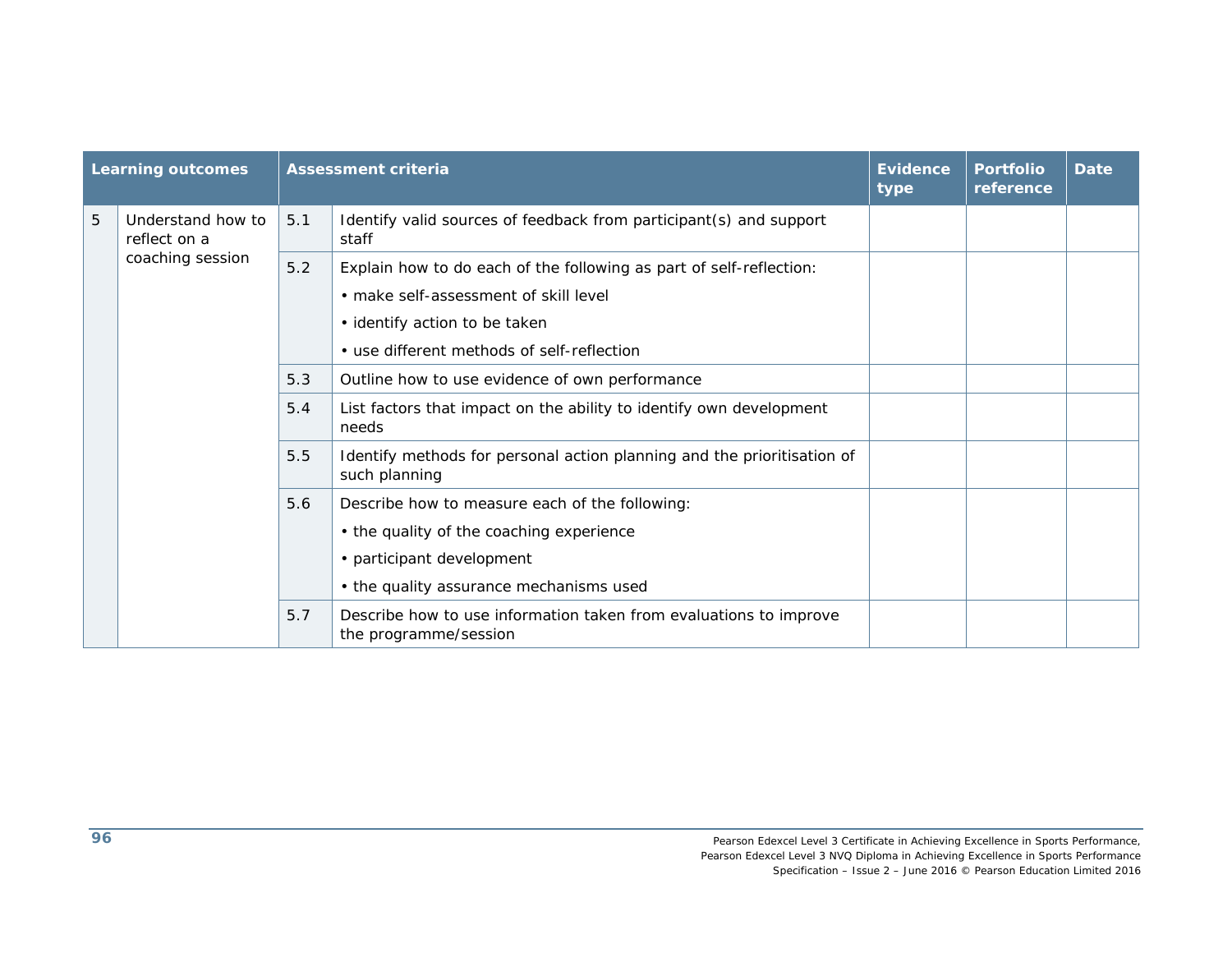|              | Date: the contract of the contract of the contract of the contract of the contract of the contract of the contract of the contract of the contract of the contract of the contract of the contract of the contract of the cont |
|--------------|--------------------------------------------------------------------------------------------------------------------------------------------------------------------------------------------------------------------------------|
| (if sampled) |                                                                                                                                                                                                                                |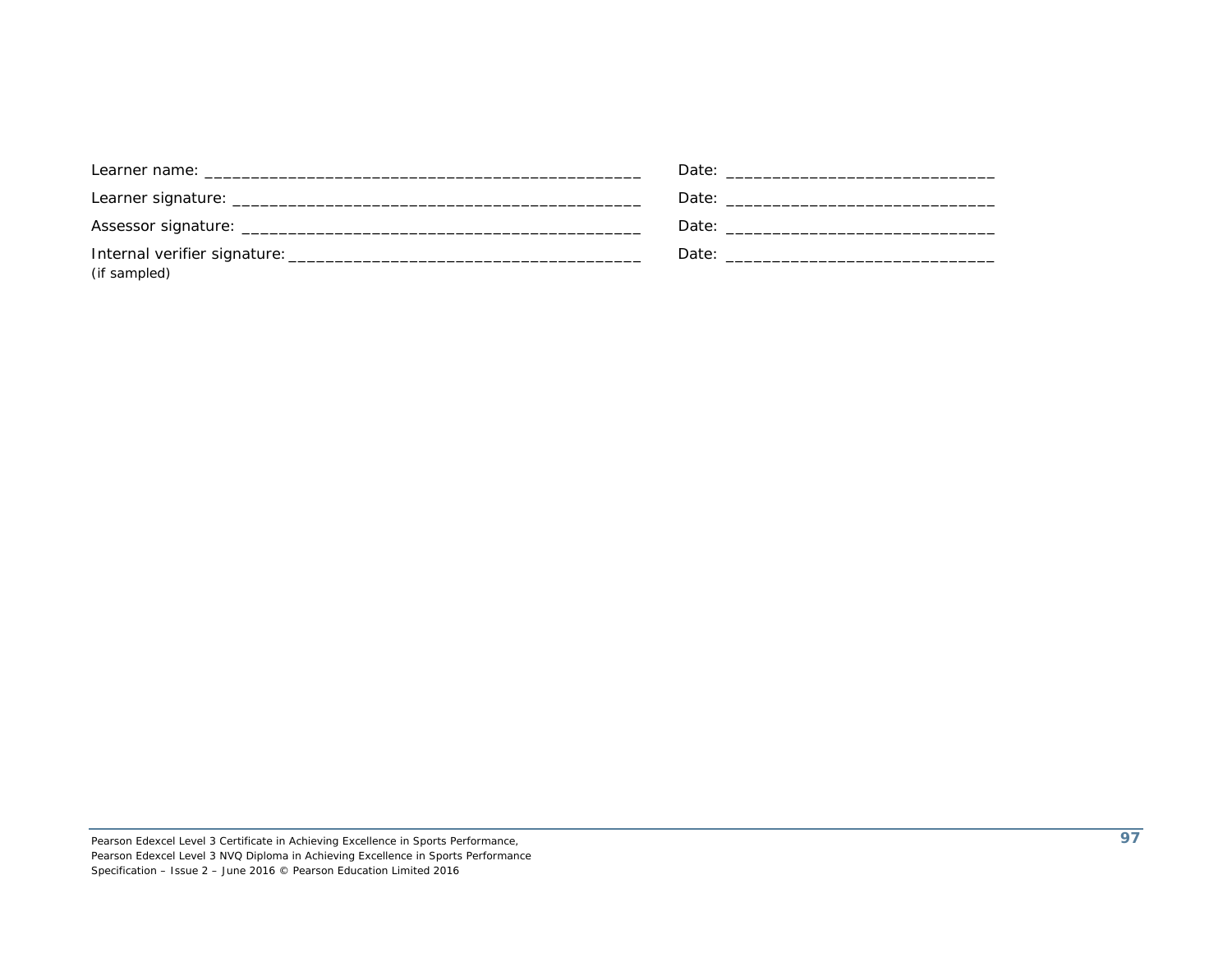| <b>Unit 20:</b>                   | <b>Understanding how to</b><br><b>Develop Participants</b><br>through Coaching Sport |  |  |
|-----------------------------------|--------------------------------------------------------------------------------------|--|--|
| Unit reference number: Y/601/2104 |                                                                                      |  |  |
| Level:                            | $\mathbf{2}$                                                                         |  |  |
| <b>Credit value:</b>              | $\mathbf{2}$                                                                         |  |  |
| <b>Guided learning hours:</b>     | $12 \ \mathsf{ }$                                                                    |  |  |

This unit assesses the coach's understanding of the principles of planning, delivering and evaluating coaching sessions which improve participant(s)' performance in sport.

## **Unit assessment requirements/evidence requirements**

This unit is assessed in the workplace or in conditions resembling the workplace. Learners can enter the types of evidence they are presenting for assessment and the submission date against each assessment criterion. Alternatively, centre documentation should be used to record this information.

This unit must be assessed in accordance with the following document, which can be downloaded from the SkillsActive website:

 *Evidence Requirements and Assessment Guidance for the Level 2 Award in the Principles of Coaching Sport*  www.skillsactive.com/common-unit-qualifications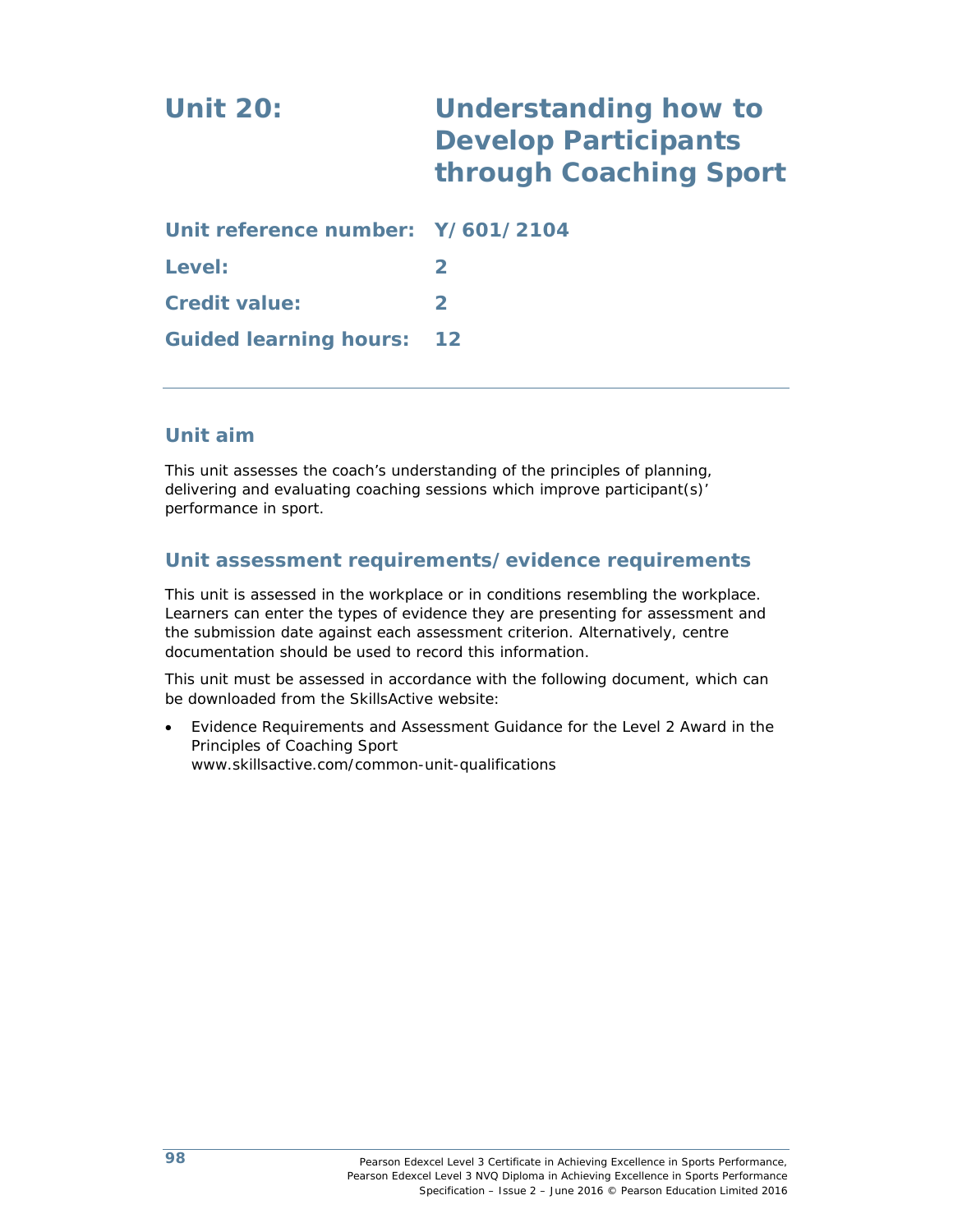| <b>Learning outcomes</b> |                                                |      | <b>Assessment criteria</b>                                                                                                                   | <b>Evidence</b><br>type | <b>Portfolio</b><br>reference | <b>Date</b> |
|--------------------------|------------------------------------------------|------|----------------------------------------------------------------------------------------------------------------------------------------------|-------------------------|-------------------------------|-------------|
| $\mathbf{1}$             | Understand the                                 | 1.1  | Identify the information required to plan coaching sessions                                                                                  |                         |                               |             |
|                          | principles of<br>planning coaching<br>sessions | 1.2  | Identify health and safety requirements that may impact on coaching<br>sessions                                                              |                         |                               |             |
|                          |                                                | 1.3  | Describe how to establish goals for coaching sessions based on<br>participant(s)' needs                                                      |                         |                               |             |
|                          |                                                | 1.4  | Identify sport-specific technical content to be included in coaching<br>session plans                                                        |                         |                               |             |
|                          |                                                | 1.5  | List a range of coaching styles                                                                                                              |                         |                               |             |
|                          |                                                | 1.6  | Explain the use of different coaching styles                                                                                                 |                         |                               |             |
|                          |                                                | 1.7  | Describe how fun and enjoyment in coaching sessions can impact on<br>learning                                                                |                         |                               |             |
|                          |                                                | 1.8  | Describe the components of planning progressive coaching sessions                                                                            |                         |                               |             |
|                          |                                                | 1.9  | Identify other appropriate people who can contribute to the delivery<br>of coaching sessions and describe their potential contributions      |                         |                               |             |
|                          |                                                | 1.10 | Describe how coaching sessions might be adapted as a result of<br>unforeseen changes to the coaching environment or participant(s)'<br>needs |                         |                               |             |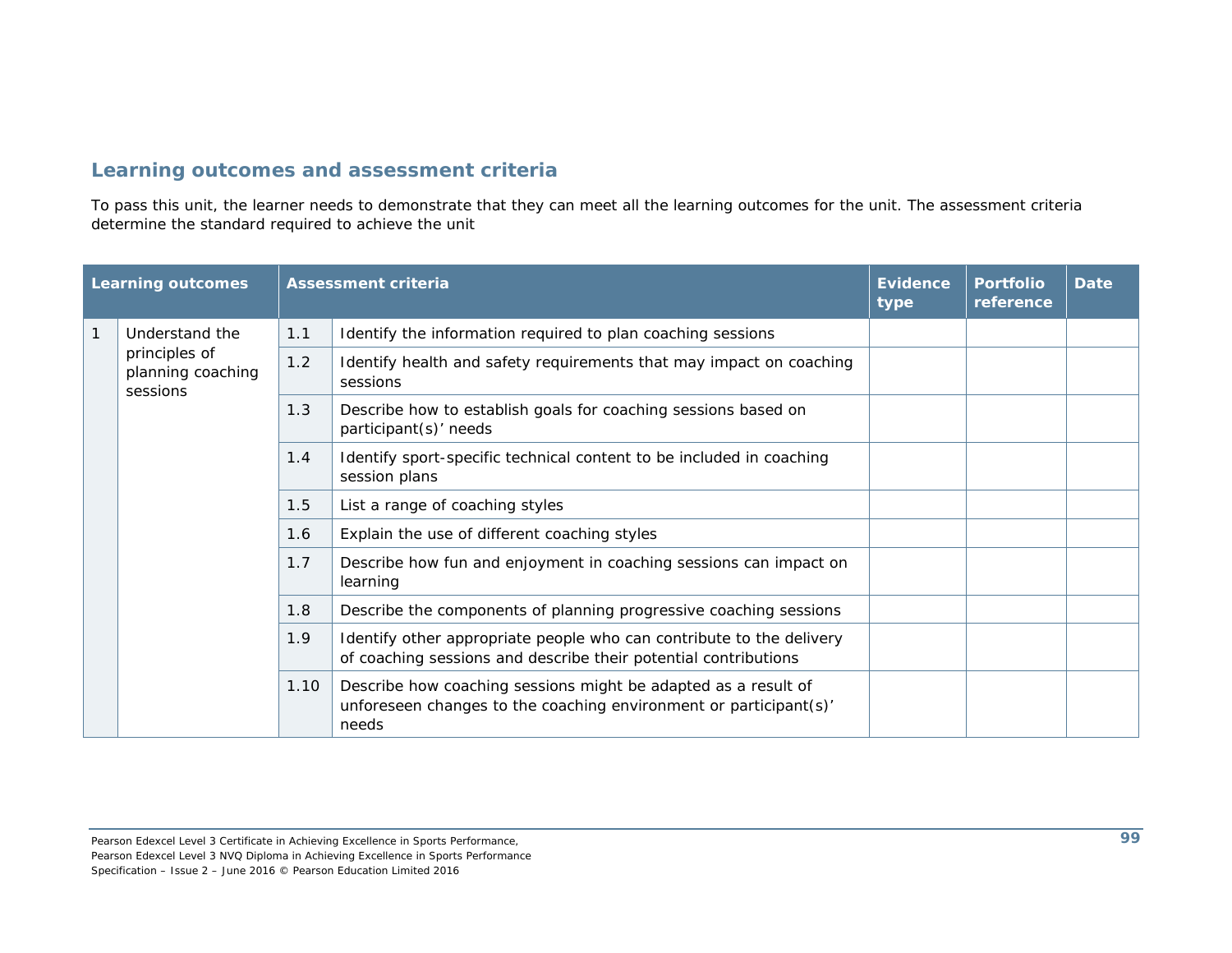|                | <b>Learning outcomes</b>           |     | <b>Assessment criteria</b>                                                                           | <b>Evidence</b><br>type | <b>Portfolio</b><br>reference | <b>Date</b> |
|----------------|------------------------------------|-----|------------------------------------------------------------------------------------------------------|-------------------------|-------------------------------|-------------|
| $\overline{2}$ | Understand the                     | 2.1 | Define:                                                                                              |                         |                               |             |
|                | principles of skill<br>development |     | • skill coordination                                                                                 |                         |                               |             |
|                | through coaching                   |     | • motor skill learning                                                                               |                         |                               |             |
|                | sessions                           |     | · skill acquisition                                                                                  |                         |                               |             |
|                |                                    |     | • skill retention                                                                                    |                         |                               |             |
|                |                                    |     | · skill transfer                                                                                     |                         |                               |             |
|                |                                    | 2.2 | Describe the basic methods of analysing participant(s)' performance                                  |                         |                               |             |
|                |                                    | 2.3 | Identify factors that affect the development of participant(s)' skills in<br>sport                   |                         |                               |             |
|                |                                    | 2.4 | Describe the organisational requirements for the delivery of coaching<br>sessions                    |                         |                               |             |
|                |                                    | 2.5 | Describe the different techniques available for developing<br>participant(s)' skill through coaching |                         |                               |             |
|                |                                    | 2.6 | Identify methods to support participant development                                                  |                         |                               |             |
|                |                                    | 2.7 | Identify sources of feedback which will support participant(s)'<br>development                       |                         |                               |             |
|                |                                    | 2.8 | Explain the importance of gaining feedback from participant(s)                                       |                         |                               |             |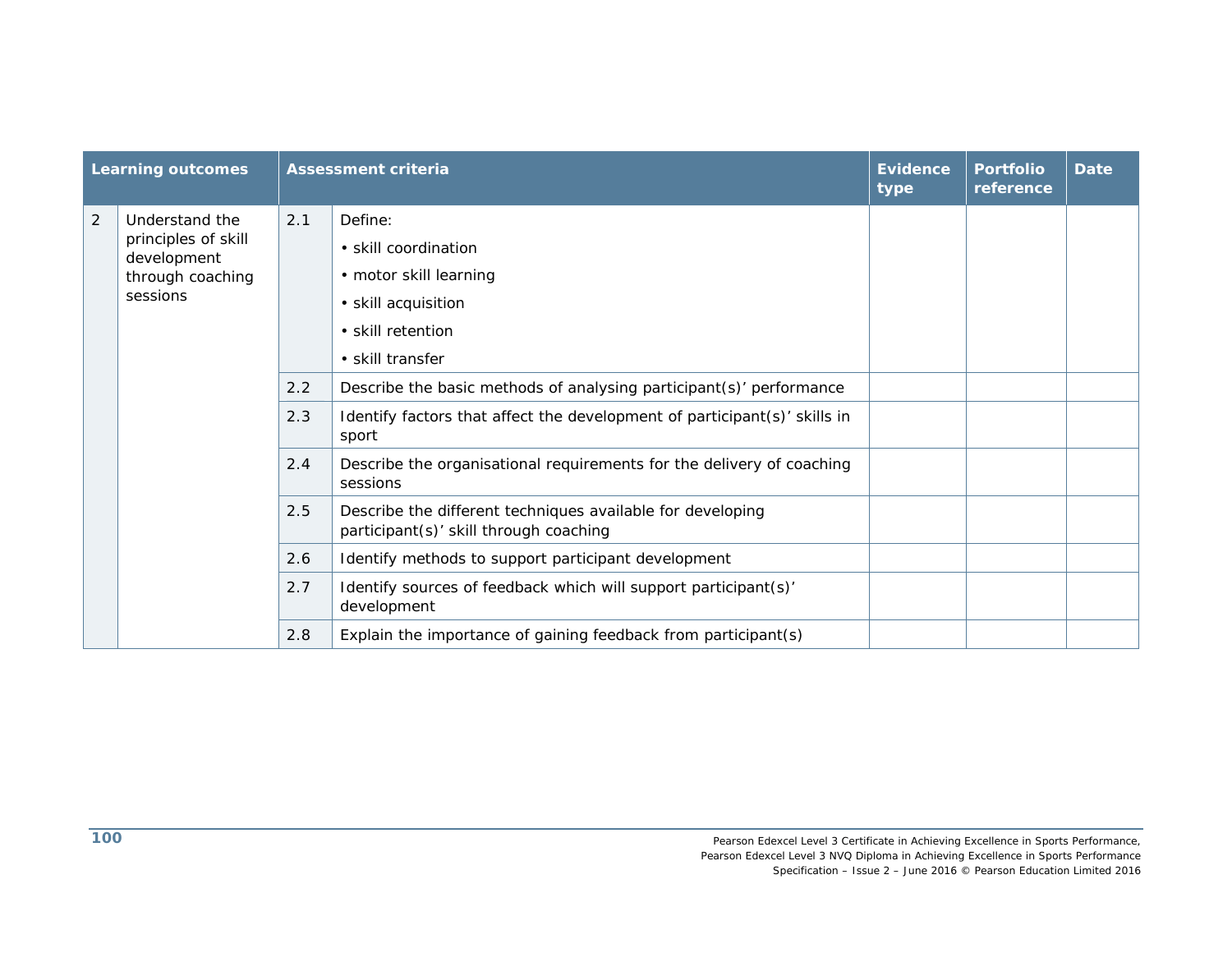| <b>Learning outcomes</b> |                                                              | <b>Assessment criteria</b> |                                                                                                                                                                                | <b>Evidence</b><br>type | <b>Portfolio</b><br>reference | <b>Date</b> |
|--------------------------|--------------------------------------------------------------|----------------------------|--------------------------------------------------------------------------------------------------------------------------------------------------------------------------------|-------------------------|-------------------------------|-------------|
| 3                        | Understand how                                               | 3.1                        | Describe the progressive stages of development through maturity                                                                                                                |                         |                               |             |
|                          | the stages of<br>participant(s)'<br>development              | 3.2                        | Identify how the participant(s)' stage of development affects the<br>content of coaching sessions                                                                              |                         |                               |             |
|                          | impact on their<br>coaching                                  | 3.3                        | Identify how participant(s)' stage of development impacts on the<br>coaching environment                                                                                       |                         |                               |             |
|                          |                                                              | 3.4                        | Identify what influence training and competition have throughout the<br>different stages of development                                                                        |                         |                               |             |
| $\overline{4}$           | Understand the<br>principles of<br>evaluation in<br>coaching | 4.1                        | Explain the principles of evaluating coaching sessions                                                                                                                         |                         |                               |             |
|                          |                                                              | 4.2                        | Identify a variety of evaluation methods that can be used to monitor<br>participant(s)' development and learning                                                               |                         |                               |             |
|                          |                                                              | 4.3                        | Identify types of information that can be gathered to monitor<br>participant(s)' development and learning                                                                      |                         |                               |             |
|                          |                                                              | 4.4                        | Identify appropriate other people who can contribute to the evaluation<br>of coaching sessions                                                                                 |                         |                               |             |
|                          |                                                              | 4.5                        | Describe how and when to gather information on current coaching<br>practice from participant(s) and others                                                                     |                         |                               |             |
|                          |                                                              | 4.6                        | Explain how the feedback from participant(s) and others should<br>impact on future coaching practice                                                                           |                         |                               |             |
|                          |                                                              | 4.7                        | Describe how to develop and record a personal action plan to improve<br>own coaching practice, including highlighting opportunities for<br>continuous professional development |                         |                               |             |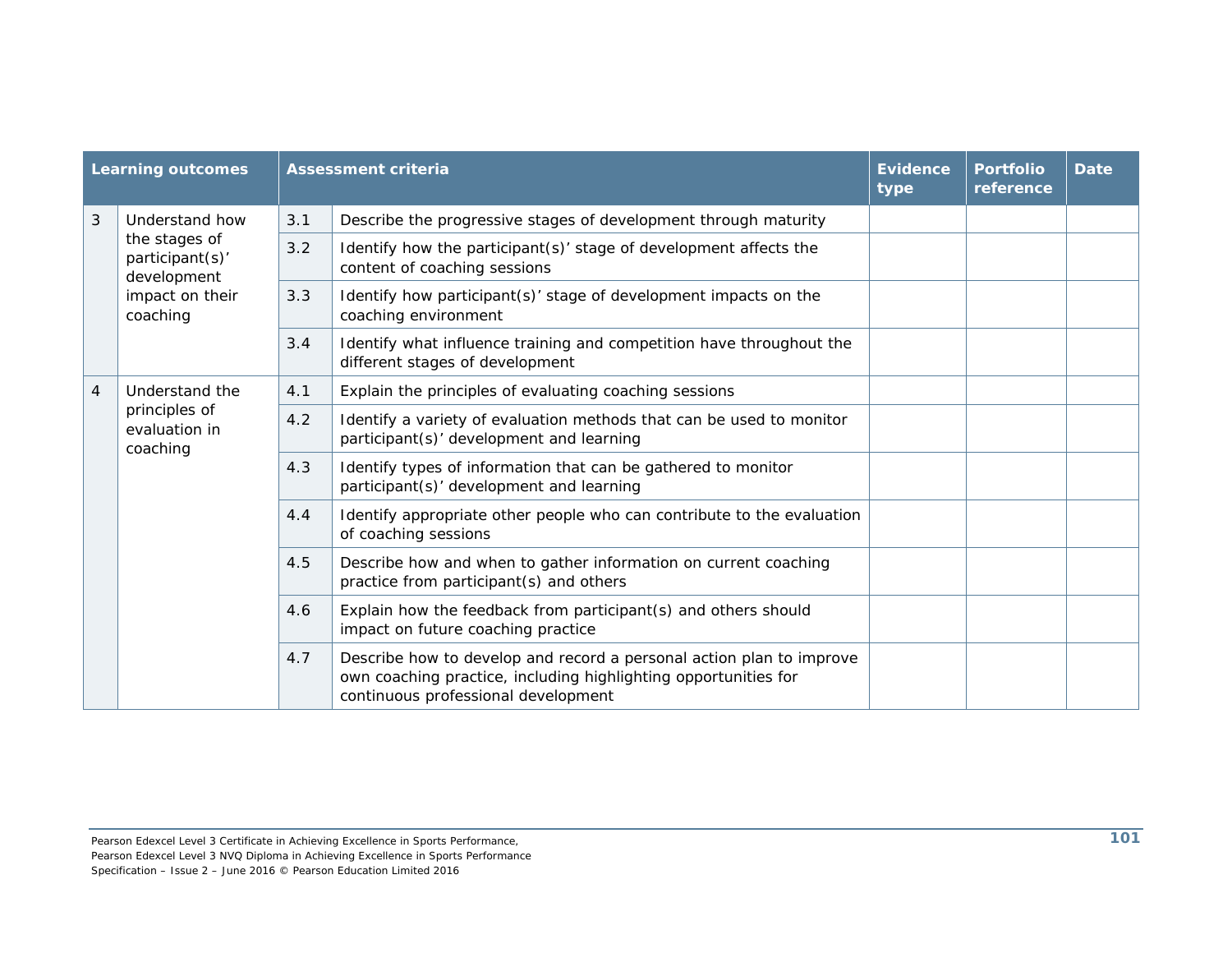| Learner name: will be a state of the state of the state of the state of the state of the state of the state of the state of the state of the state of the state of the state of the state of the state of the state of the sta |  |
|--------------------------------------------------------------------------------------------------------------------------------------------------------------------------------------------------------------------------------|--|
|                                                                                                                                                                                                                                |  |
|                                                                                                                                                                                                                                |  |
|                                                                                                                                                                                                                                |  |
| (if sampled)                                                                                                                                                                                                                   |  |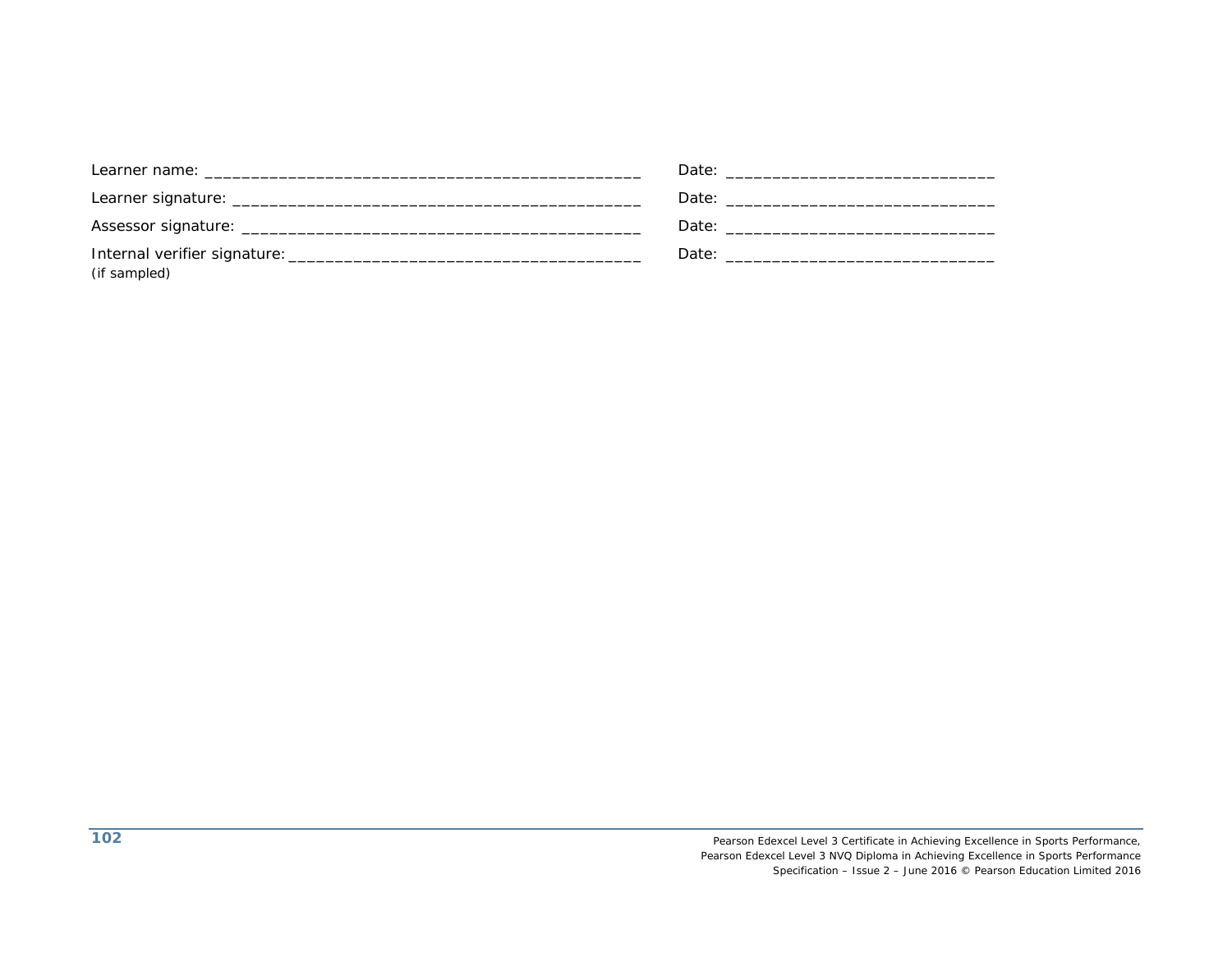| <b>Unit 21:</b>                   | <b>Supporting</b><br><b>Participants' lifestyle</b><br><b>Through Coaching</b><br><b>Sport</b> |
|-----------------------------------|------------------------------------------------------------------------------------------------|
| Unit reference number: H/601/2106 |                                                                                                |
| Level:                            | $\mathbf{2}$                                                                                   |
| <b>Credit value:</b>              | $\mathbf{2}$                                                                                   |
| <b>Guided learning hours:</b>     | 16                                                                                             |

# **Unit aim**

This unit assesses the coach's understanding of the lifestyle factors of nutrition, physical conditioning, mental preparation and awareness of drugs, which underpin performance in sport

# **Unit assessment requirements/evidence requirements**

This unit is assessed in the workplace or in conditions resembling the workplace. Learners can enter the types of evidence they are presenting for assessment and the submission date against each assessment criterion. Alternatively, centre documentation should be used to record this information.

This unit must be assessed in accordance with the following document, which can be downloaded from the SkillsActive website:

Evidence Requirements and Assessment Guidance for the Level 2 Award in the Principles of Coaching Sport. www.skillsactive.com/common-unit-qualifications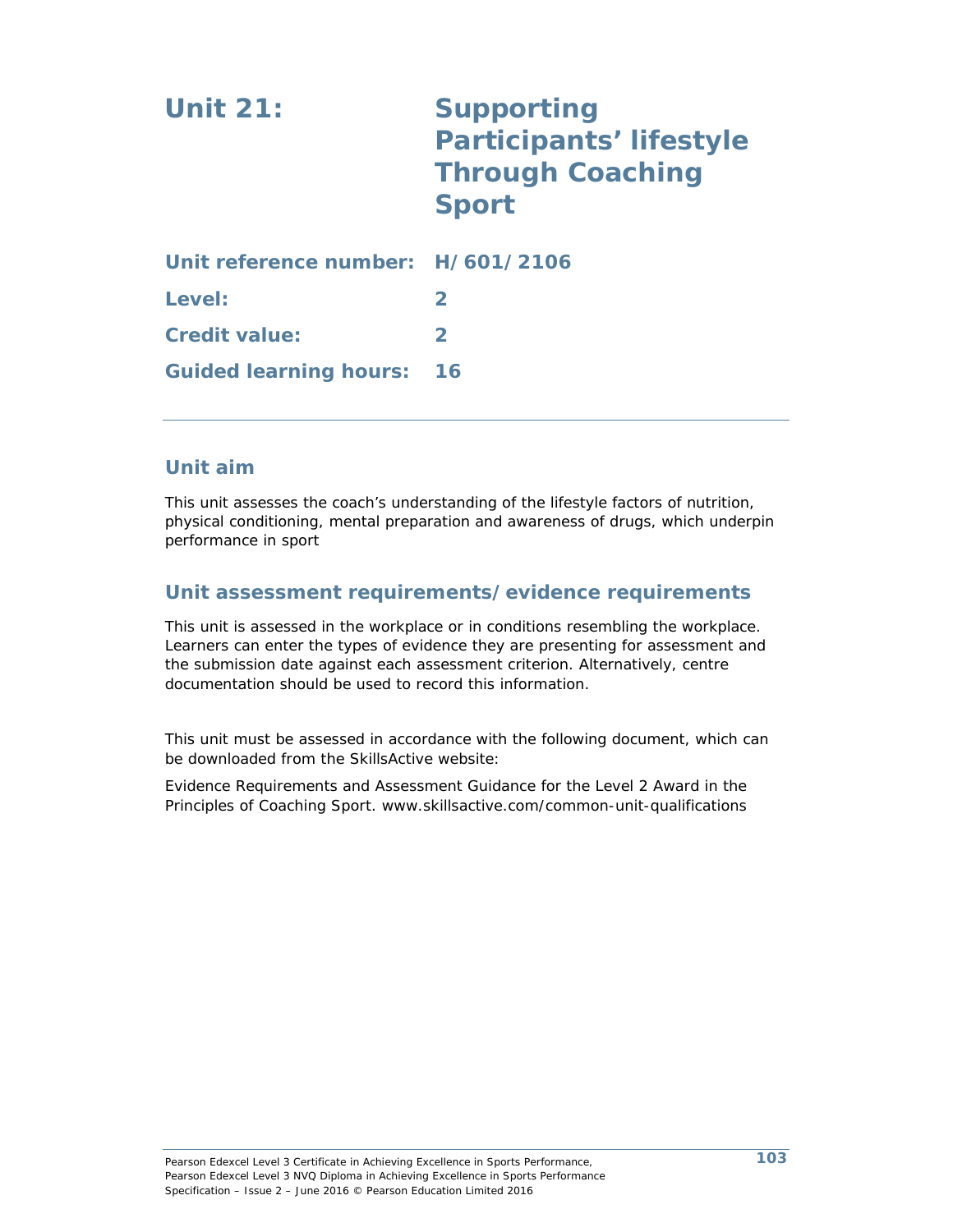# **Learning outcomes and assessment criteria**

To pass this unit, the learner needs to demonstrate that they can meet all the learning outcomes for the unit. The assessment criteria determine the standard required to achieve the unit.

| <b>Learning outcomes</b> |                                                                    |     | Assessment criteria                                                                                                     | Evidence<br>type | <b>Portfolio</b><br>reference | <b>Date</b> |
|--------------------------|--------------------------------------------------------------------|-----|-------------------------------------------------------------------------------------------------------------------------|------------------|-------------------------------|-------------|
|                          | Understand basic                                                   | 1.1 | Identify the five different food/nutritional groups                                                                     |                  |                               |             |
|                          | nutrition and<br>hydration<br>principles for<br>sports performance | 1.2 | Describe the principles of good nutrition as it relates to sports<br>performance                                        |                  |                               |             |
|                          |                                                                    | 1.3 | Describe the principles of hydration                                                                                    |                  |                               |             |
|                          |                                                                    | 1.4 | Identify the signs and symptoms of dehydration                                                                          |                  |                               |             |
|                          |                                                                    | 1.5 | Describe the principles of weight management as appropriate to<br>specific sports                                       |                  |                               |             |
|                          |                                                                    | 1.6 | Explain how best to achieve optimum nutrition and hydration levels<br>before, during and after training and competition |                  |                               |             |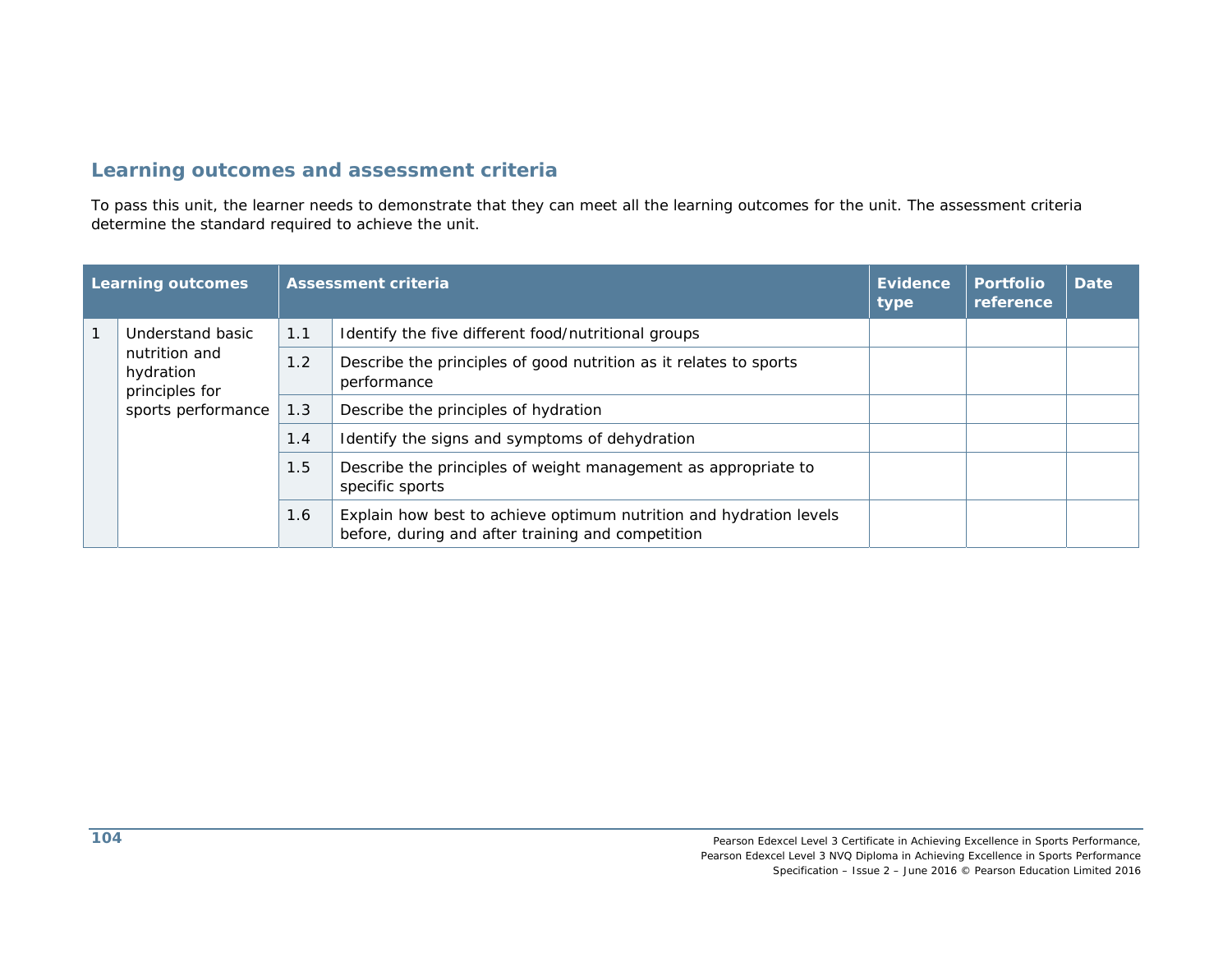| <b>Learning outcomes</b> |                                                     |     | <b>Assessment criteria</b>                                                          | Evidence<br>type | <b>Portfolio</b><br>reference | <b>Date</b> |
|--------------------------|-----------------------------------------------------|-----|-------------------------------------------------------------------------------------|------------------|-------------------------------|-------------|
| 2                        | Understand<br>physical<br>conditioning for<br>sport | 2.1 | Identify the components of physical and skill-related fitness                       |                  |                               |             |
|                          |                                                     | 2.2 | Describe the physical capabilities required for a sport                             |                  |                               |             |
|                          |                                                     | 2.3 | Describe the principles of injury prevention in training                            |                  |                               |             |
|                          |                                                     | 2.4 | Describe how to support participant(s) in the management of injury                  |                  |                               |             |
|                          |                                                     | 2.5 | Identify methods of training different physical components in<br>participant(s)     |                  |                               |             |
|                          |                                                     | 2.6 | Identify the basic anatomy and biomechanical demands of a sport<br>related activity |                  |                               |             |
|                          |                                                     | 2.7 | Identify specific physical testing protocols for a sport related activity           |                  |                               |             |
|                          |                                                     | 2.8 | Identify methods to enhance participant recovery time from session<br>to session    |                  |                               |             |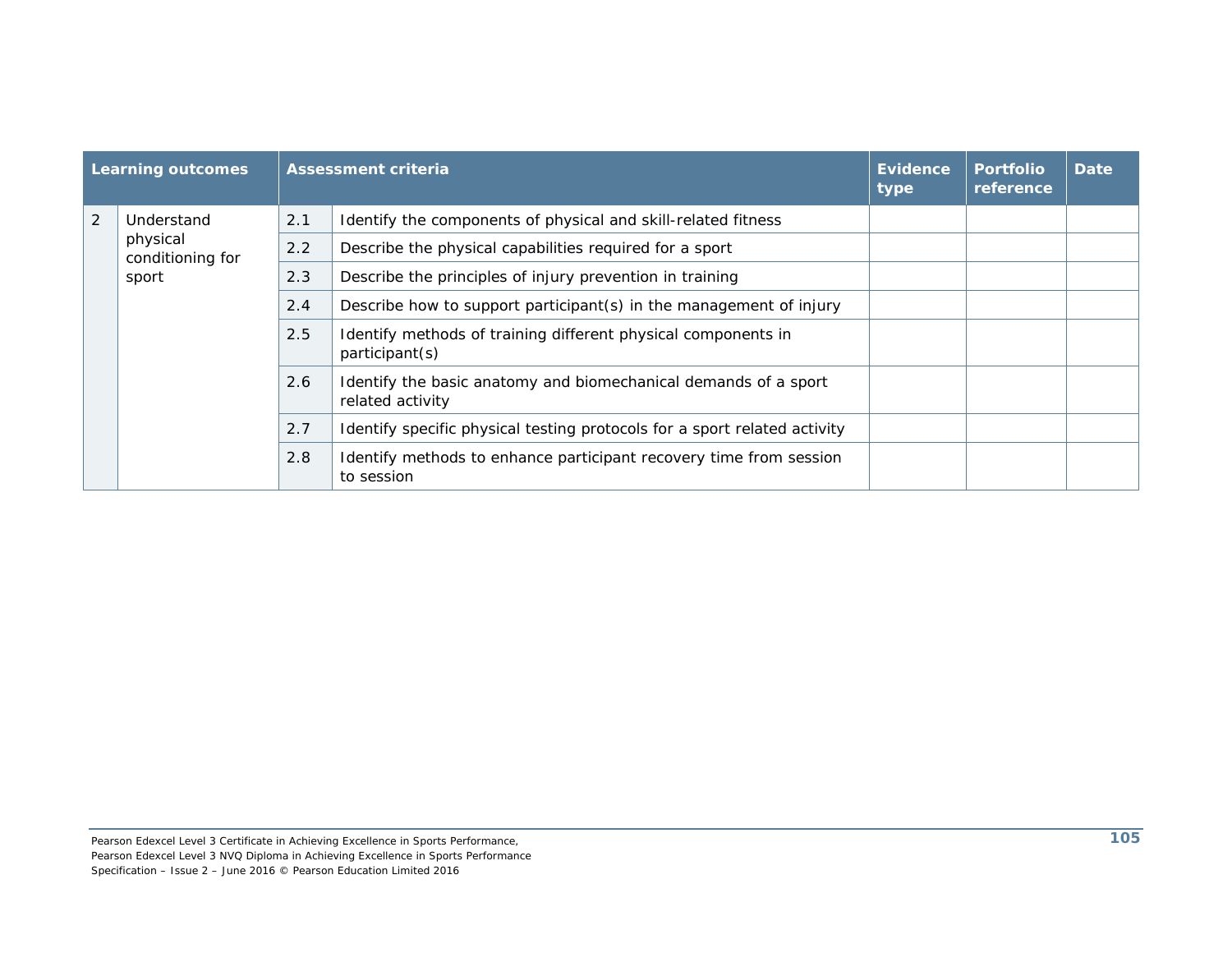| <b>Learning outcomes</b> |                                           |     | <b>Assessment criteria</b>                                                                                                       | <b>Evidence</b><br>type | <b>Portfolio</b><br>reference | <b>Date</b> |
|--------------------------|-------------------------------------------|-----|----------------------------------------------------------------------------------------------------------------------------------|-------------------------|-------------------------------|-------------|
| 3                        | Understand                                | 3.1 | Identify the mental capabilities required for a sport related activity                                                           |                         |                               |             |
|                          | principles of mental<br>preparation in    | 3.2 | Identify key methods for improving participant(s):                                                                               |                         |                               |             |
|                          | sport                                     |     | $\cdot$ confidence                                                                                                               |                         |                               |             |
|                          |                                           |     | • concentration                                                                                                                  |                         |                               |             |
|                          |                                           |     | • motivation                                                                                                                     |                         |                               |             |
|                          |                                           |     | • emotional control                                                                                                              |                         |                               |             |
|                          |                                           |     | • cohesion                                                                                                                       |                         |                               |             |
|                          |                                           | 3.3 | Describe the principles of participant(s)' development at the different<br>stages of cognitive, emotional and social development |                         |                               |             |
|                          |                                           | 3.4 | Outline how a coach can profile participant(s)' mental skills                                                                    |                         |                               |             |
|                          |                                           | 3.5 | Describe the basic coach intervention techniques for developing<br>mental skills for training and competition                    |                         |                               |             |
| $\overline{4}$           | Understand how to                         | 4.1 | Outline the ethical issues surrounding drug taking in sport                                                                      |                         |                               |             |
|                          | support participant<br>awareness of drugs | 4.2 | Identify sources of information on drugs in sport                                                                                |                         |                               |             |
|                          | in sport                                  | 4.3 | Outline the consequences for participant(s) in taking supplementation<br>or prescription medicines                               |                         |                               |             |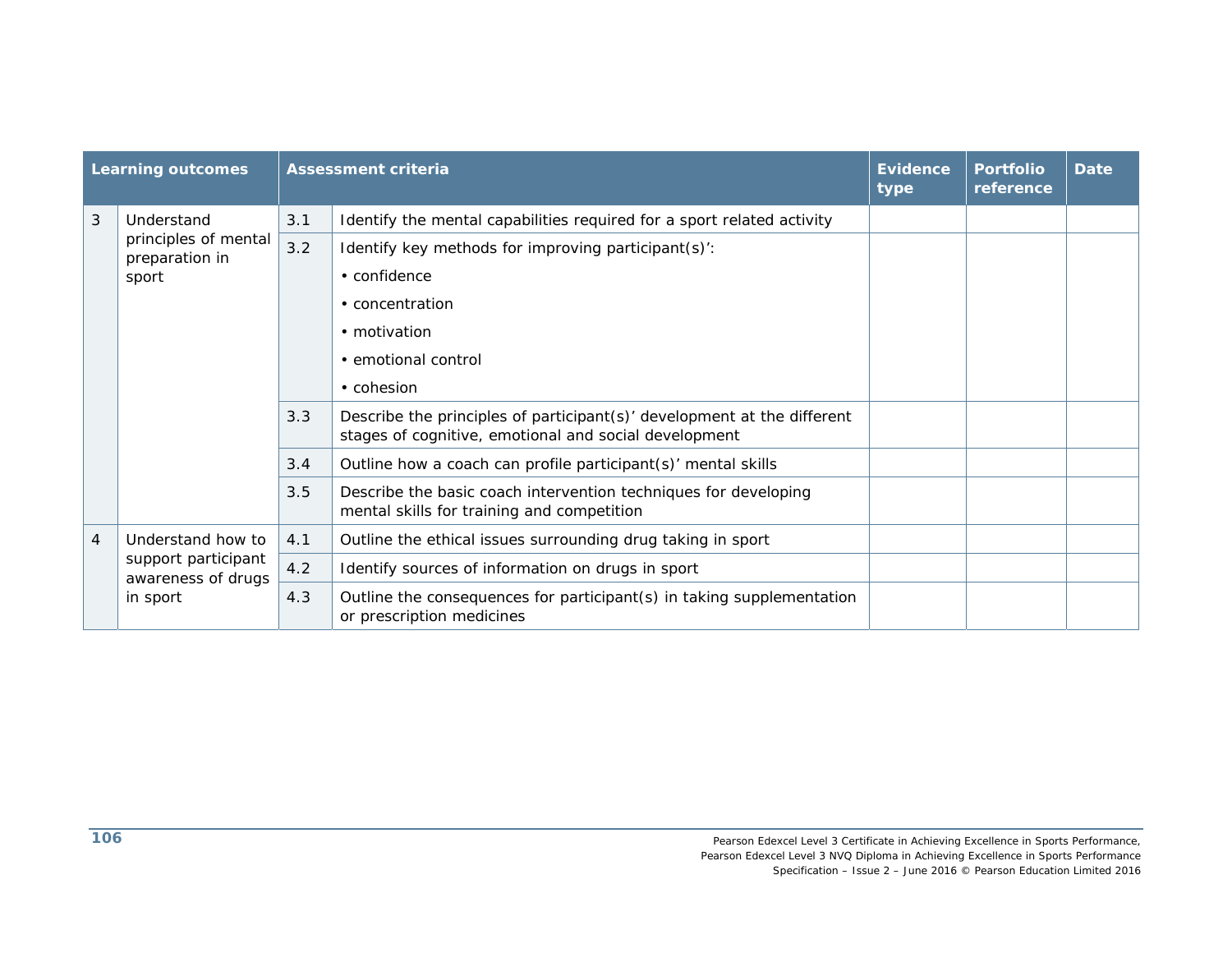|              | Date: the contract of the contract of the contract of the contract of the contract of the contract of the contract of the contract of the contract of the contract of the contract of the contract of the contract of the cont |
|--------------|--------------------------------------------------------------------------------------------------------------------------------------------------------------------------------------------------------------------------------|
| (if sampled) |                                                                                                                                                                                                                                |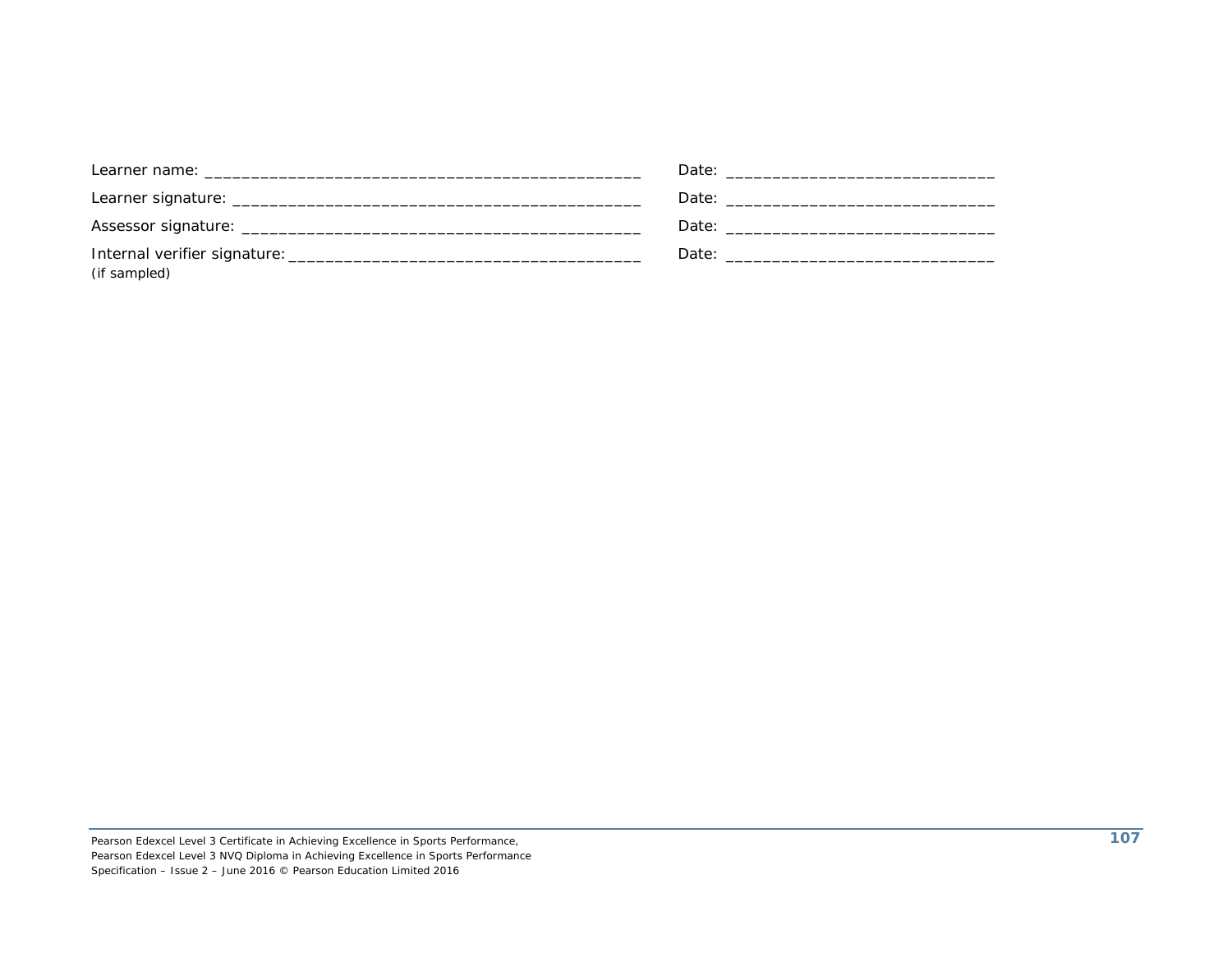| Unit 22                           | <b>Understanding the</b><br><b>Principles of Safe and</b><br><b>Equitable Coaching</b><br><b>Practice</b> |
|-----------------------------------|-----------------------------------------------------------------------------------------------------------|
| Unit reference number: M/601/2108 |                                                                                                           |
| Level:                            | $\mathbf{2}$                                                                                              |
| <b>Credit value:</b>              | $\mathbf{2}$                                                                                              |
| <b>Guided learning hours:</b>     | 13                                                                                                        |

# **Unit aim**

This unit assesses the coach's understanding of how to ensure that their coaching is safe and equitable Unit assessment requirements/evidence requirements

# **Unit assessment requirements/evidence requirements**

This unit must be assessed in accordance with the following document, which can be downloaded from SkillsActive's website:

Evidence Requirements and Assessment Guidance for the Level 2 Award in the Principles of Coaching Sport www.skillsactive.com/common-unit-qualifications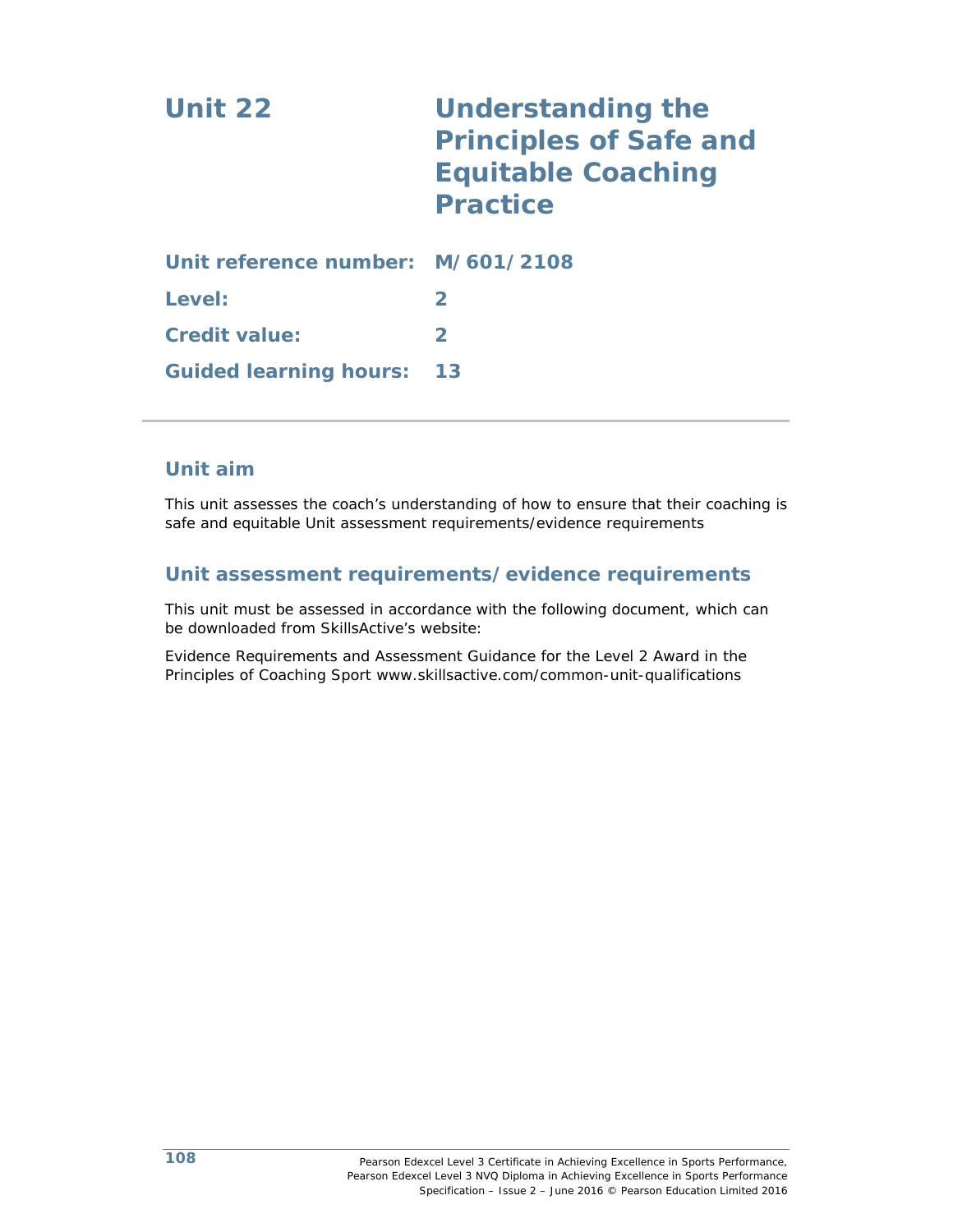# **Learning outcomes and assessment criteria**

To pass this unit, the learner needs to demonstrate that they can meet all the learning outcomes for the unit. The assessment criteria determine the standard required to achieve the unit

|              | <b>Learning outcomes</b>                                                                               |     | <b>Assessment criteria</b>                                                                                                        | <b>Evidence</b><br>type | <b>Portfolio</b><br>reference | <b>Date</b> |
|--------------|--------------------------------------------------------------------------------------------------------|-----|-----------------------------------------------------------------------------------------------------------------------------------|-------------------------|-------------------------------|-------------|
| $\mathbf{1}$ | Understand how to<br>ensure<br>participant(s)'<br>safety during<br>sport-specific<br>coaching sessions | 1.1 | Describe the health and safety requirements that are relevant to<br>planned sport-specific activities and competition             |                         |                               |             |
|              |                                                                                                        | 1.2 | Describe how to structure coaching sessions to minimise the risk of<br>injury to participant(s)                                   |                         |                               |             |
|              |                                                                                                        | 1.3 | Explain how to plan for contingencies to coaching sessions as a result<br>of external influences                                  |                         |                               |             |
|              |                                                                                                        | 1.4 | Explain how to implement contingencies to coaching sessions as a<br>result of external influences                                 |                         |                               |             |
|              |                                                                                                        | 1.5 | Describe the principles for checking the safe functionality of<br>equipment used during sport-specific activities and competition |                         |                               |             |
|              |                                                                                                        | 1.6 | Outline the main rules/regulations of the sport/activity appropriate to<br>the level of the participant(s)                        |                         |                               |             |
|              |                                                                                                        | 1.7 | Explain how to interpret and communicate the rules/regulations of the<br>sport/activity to participant(s)                         |                         |                               |             |
|              |                                                                                                        | 1.8 | Describe the coach's duty of care responsibilities for participant(s),<br>including children                                      |                         |                               |             |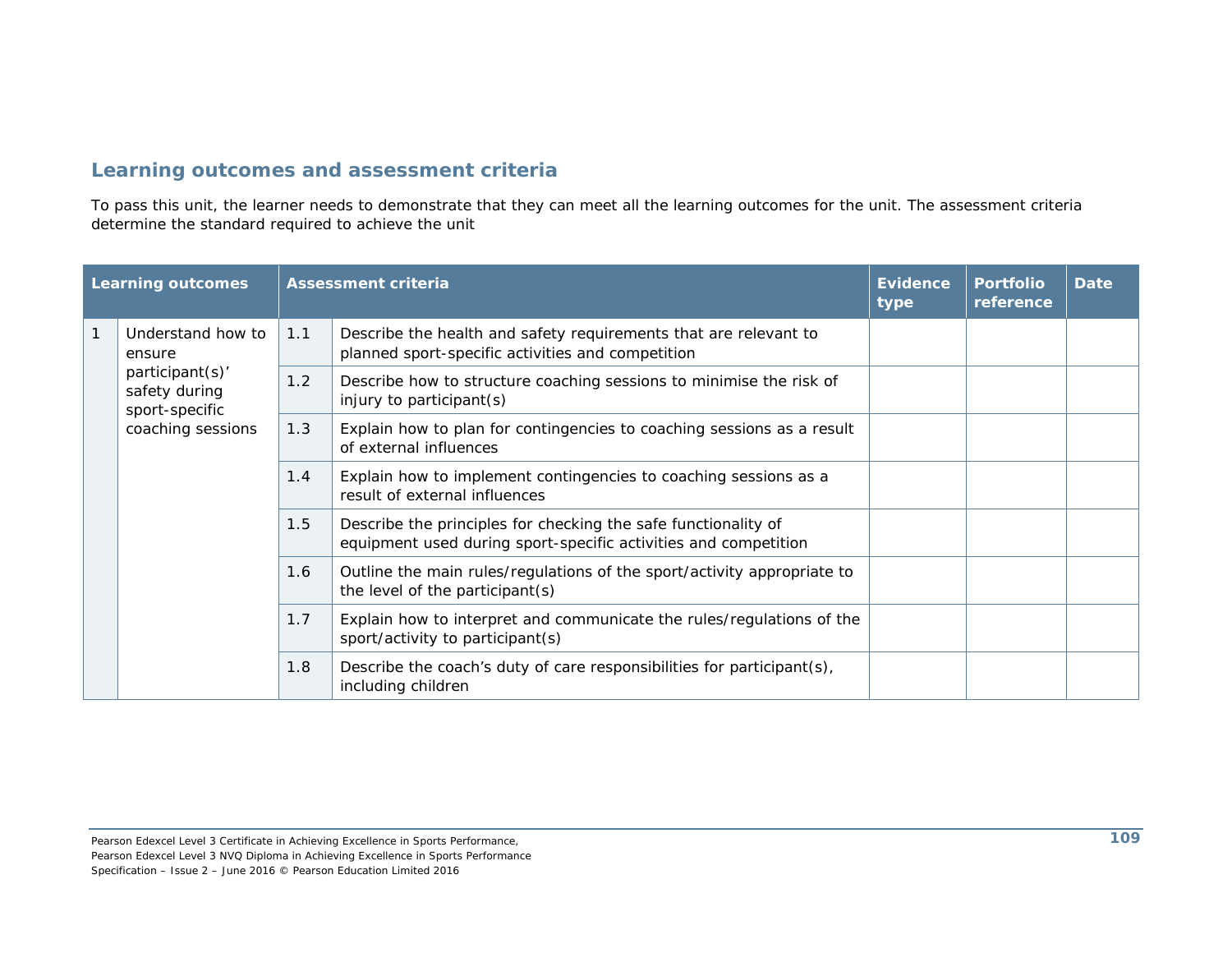| <b>Learning outcomes</b> |      | <b>Assessment criteria</b>                                                                                                                          | Evidence<br>type | <b>Portfolio</b><br>reference | Date |
|--------------------------|------|-----------------------------------------------------------------------------------------------------------------------------------------------------|------------------|-------------------------------|------|
| Continued                | 1.9  | Outline the coach's responsibilities for ensuring that the coaching<br>environment is maintained appropriately                                      |                  |                               |      |
|                          | 1.10 | Describe the following requirements for ensuring the protection of<br>children from abuse:<br>• legal requirements<br>• sport-specific requirements |                  |                               |      |
|                          | 1.11 | Describe the insurance requirements on a coach operating in a<br>coaching environment                                                               |                  |                               |      |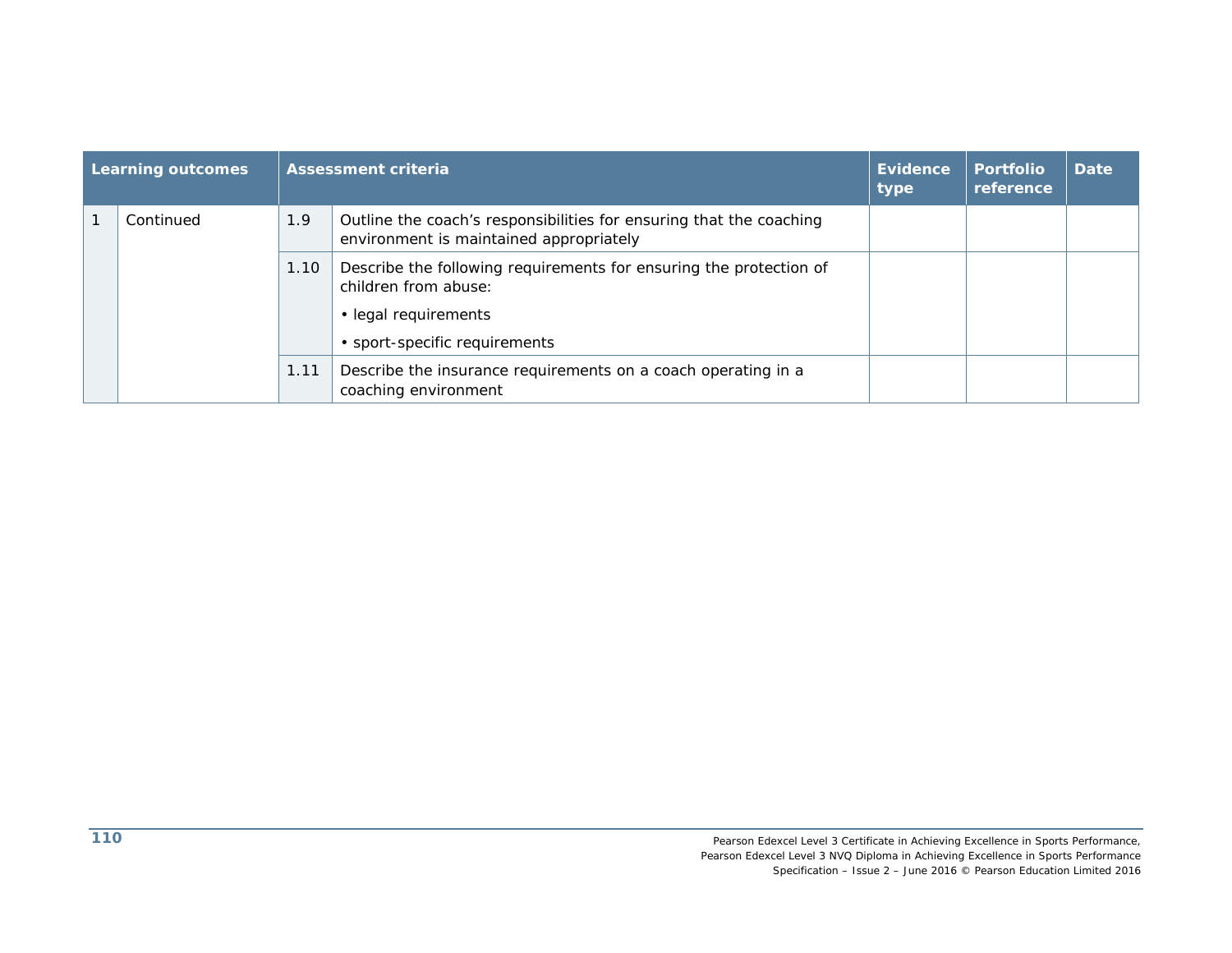| <b>Learning outcomes</b> |                                        |      | <b>Assessment criteria</b>                                                                                                                             | <b>Evidence</b><br>type | <b>Portfolio</b><br>reference | <b>Date</b> |
|--------------------------|----------------------------------------|------|--------------------------------------------------------------------------------------------------------------------------------------------------------|-------------------------|-------------------------------|-------------|
| $\overline{2}$           | Understand how to                      | 2.1  | Describe the following requirements impacting on equitable coaching:                                                                                   |                         |                               |             |
|                          | ensure equitable<br>coaching of sport- |      | legal requirements<br>$\bullet$                                                                                                                        |                         |                               |             |
|                          | specific activities                    |      | sport-specific requirements<br>$\bullet$                                                                                                               |                         |                               |             |
|                          |                                        | 2.2  | Explain the purpose of sport-specific Codes of Practice for coaching                                                                                   |                         |                               |             |
|                          |                                        | 2.3  | Explain how sport-specific Codes of Practice for coaching impact on<br>coaching behaviour                                                              |                         |                               |             |
|                          |                                        | 2.4  | Describe methods to minimise barriers to participant development                                                                                       |                         |                               |             |
|                          |                                        | 2.5  | Explain what information is required in order to provide appropriate<br>and safe opportunities for disabled participant(s) and specific<br>populations |                         |                               |             |
|                          |                                        | 2.6  | Describe the nature of impairments and how their implications may<br>affect aspects of the coaching process                                            |                         |                               |             |
|                          |                                        | 2.7  | Describe how to identify coaching styles/delivery methods appropriate<br>to variations in participant, task and environment                            |                         |                               |             |
|                          |                                        | 2.8  | Describe how and when to involve support staff to ensure<br>participant(s)' needs are provided for within the coaching activity                        |                         |                               |             |
|                          |                                        | 2.9  | Describe how to adapt and progress activities and sessions                                                                                             |                         |                               |             |
|                          |                                        | 2.10 | Describe how to prepare athletes for competition                                                                                                       |                         |                               |             |
|                          |                                        | 2.11 | Identify types of performance enhancing drugs and illegal substances                                                                                   |                         |                               |             |
|                          |                                        | 2.12 | Explain how a coach can discourage the use of performance<br>enhancing drugs and any illegal substances                                                |                         |                               |             |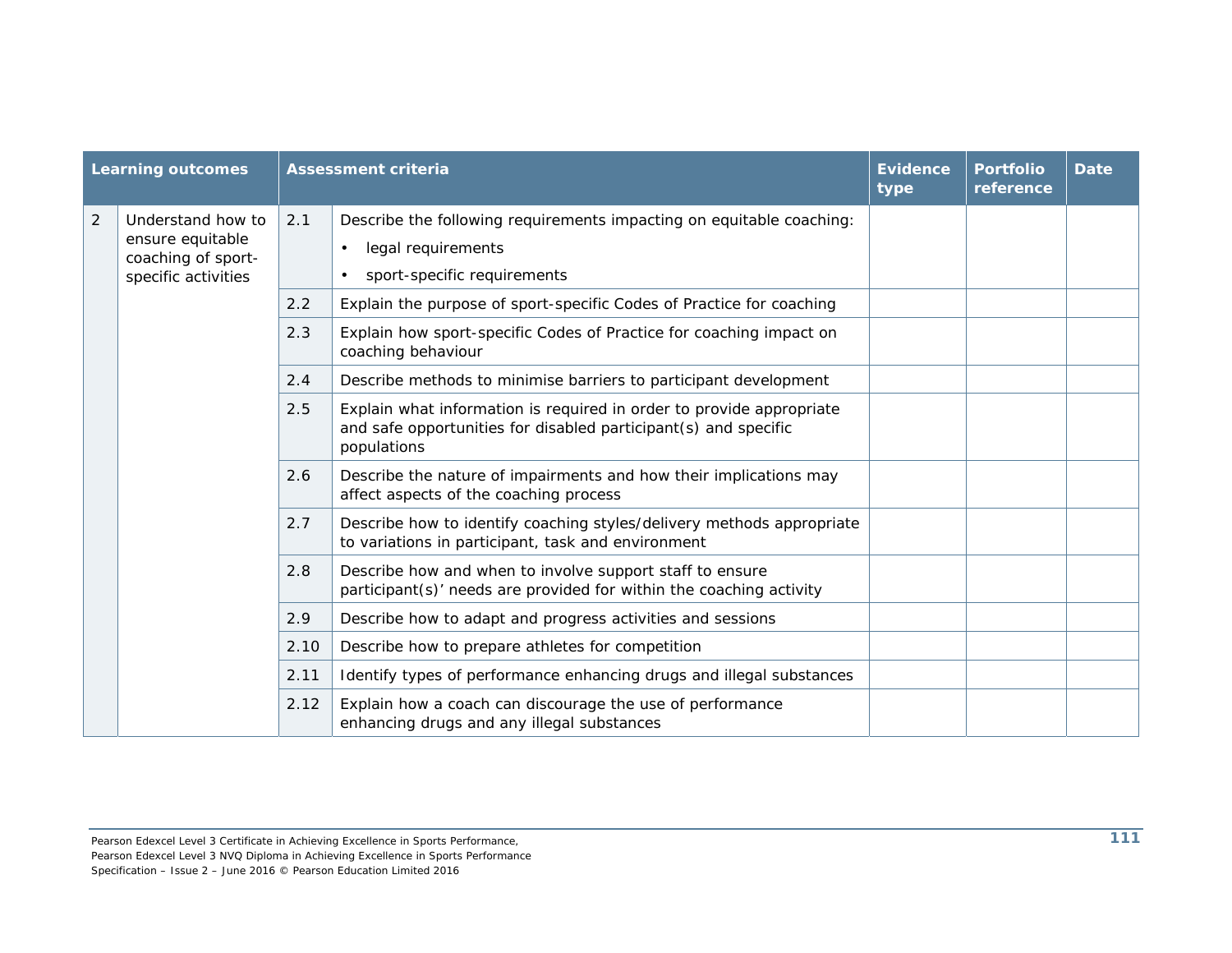| Learner name: will be a state of the state of the state of the state of the state of the state of the state of the state of the state of the state of the state of the state of the state of the state of the state of the sta |  |
|--------------------------------------------------------------------------------------------------------------------------------------------------------------------------------------------------------------------------------|--|
|                                                                                                                                                                                                                                |  |
|                                                                                                                                                                                                                                |  |
|                                                                                                                                                                                                                                |  |
| (if sampled)                                                                                                                                                                                                                   |  |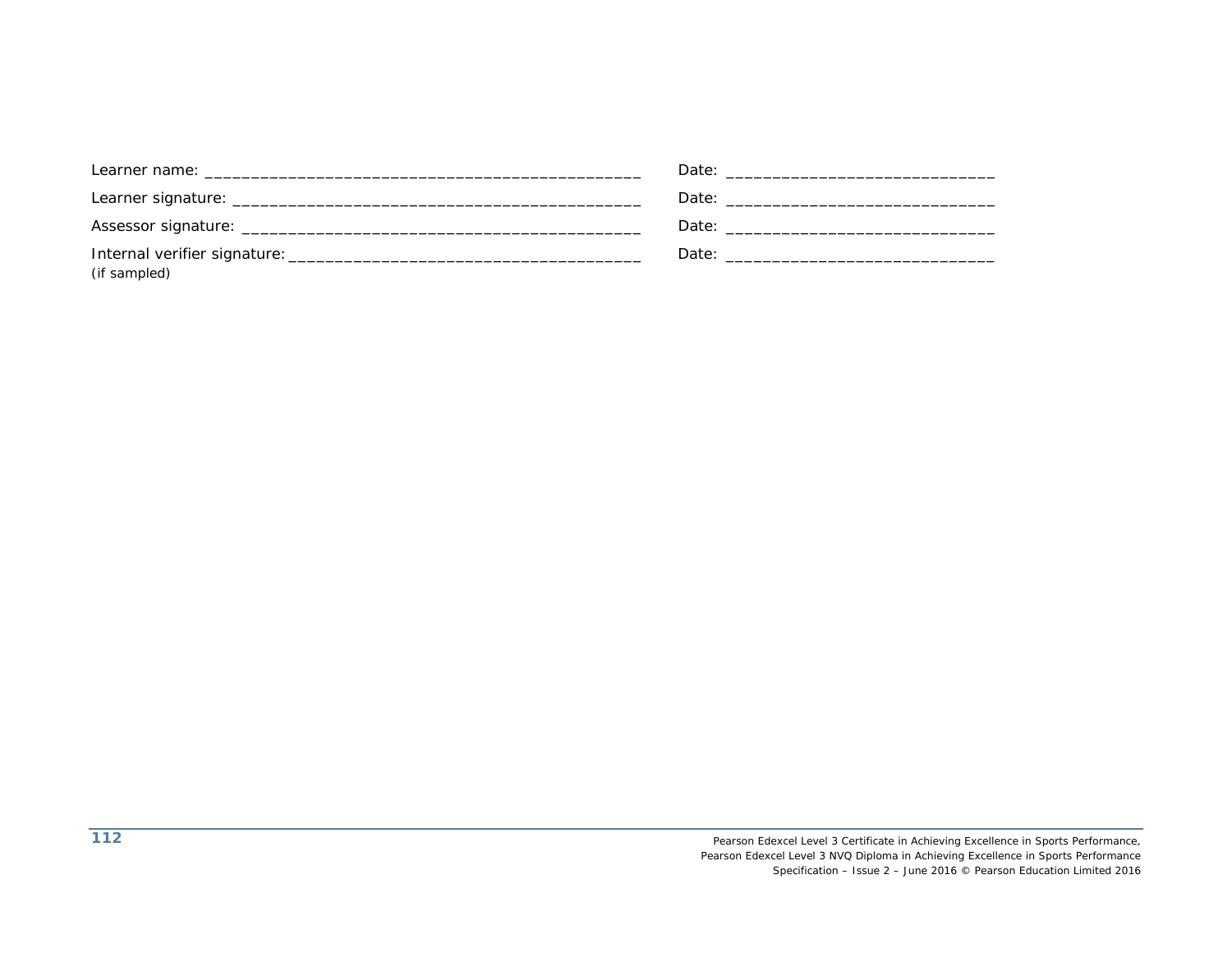# **12 Further information and useful publications**

To get in touch with us visit our 'Contact us' pages:

- Edexcel: www.edexcel.com/contactus
- BTEC: www.btec.co.uk/contactus
- Pearson Work Based Learning: www.edexcel.com/about-wbl/Pages/Contact-us
- books, software and online resources for UK schools and colleges: www.pearsonschoolsandfecolleges.co.uk/contactus

### Key publications

- *Adjustments for candidates with disabilities and learning difficulties Access and Arrangements and Reasonable Adjustments, General and Vocational qualifications* (Joint Council for Qualifications (JCQ))
- *Equality Policy* (Pearson)
- *Recognition of Prior Learning Policy and Process* (Pearson)
- *UK Information Manual* (Pearson)
- *UK Quality Vocational Assurance Handbook* (Pearson).

All of these publications are available on our website.

Further information and publications on the delivery and quality assurance of NVQ/Competence-based qualifications are available on our website.

Our publications catalogue lists all the material available to support our qualifications. To access the catalogue and order publications, please go to www.edexcel.com/resources/publications/Pages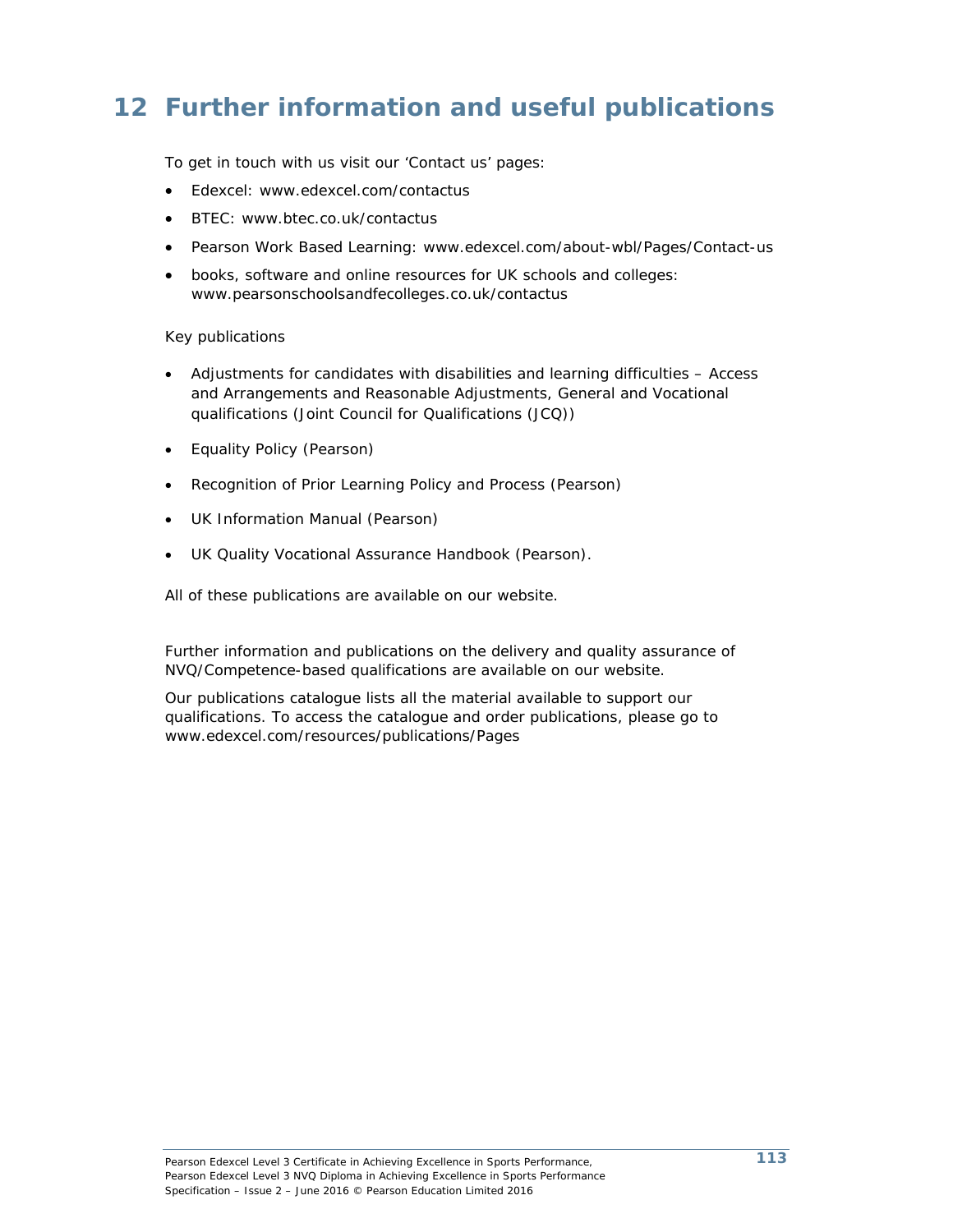# **13 Professional development and training**

Pearson supports UK and international customers with training related to our qualifications. This support is available through a choice of training options and sector events, or through customised training at your centre.

The support we offer focuses on a range of issues, including:

- planning for the delivery of a new programme
- planning for assessment
- building your team and teamwork skills
- developing learner-centred learning and teaching approaches
- building Functional Skills into your programme
- building in effective and efficient quality assurance systems.

For more information on training options and upcoming events, please visit our website www.edexcel.com/Our-support/training-events/Pages. You can request customised training by completing the enquiry form on our website and we will contact you to discuss your training needs.

# **Support services**

**Face-to-face support**: our team of Regional Quality Managers, based around the country, are responsible for providing quality assurance support and guidance to anyone managing and delivering NVQs/Competence-based qualifications. The Regional Quality Managers can support you at all stages of the standard verification process as well as in finding resolutions of actions and recommendations as required. A UK map showing the Regional Quality Managers' contact details can be found at www.btec.co.uk/support.

**Online support**: find the answers to your questions by browsing over 100 FAQs on our website or by submitting a query using our Work Based Learning Ask the Expert Service. You can search the database of commonly asked questions relating to all aspects of our qualifications in the work-based learning market. If you are unable to find the information you need, send us your query and our qualification or administrative experts will get back to you. The Ask the Expert service is available at www.pearsonwbl.edexcel.com/Our-support.

# **Online forum**

Pearson Work Based Learning Communities is an online forum where employers, further education colleges and workplace training providers can seek advice and clarification about any aspect of our qualifications and services, and share knowledge and information with others. The forums are sector specific and cover Business Administration, Customer Service, Health and Social Care, Hospitality and Catering and Retail. The online forum is available at www.pearsonwbl.edexcel.com/Our-support.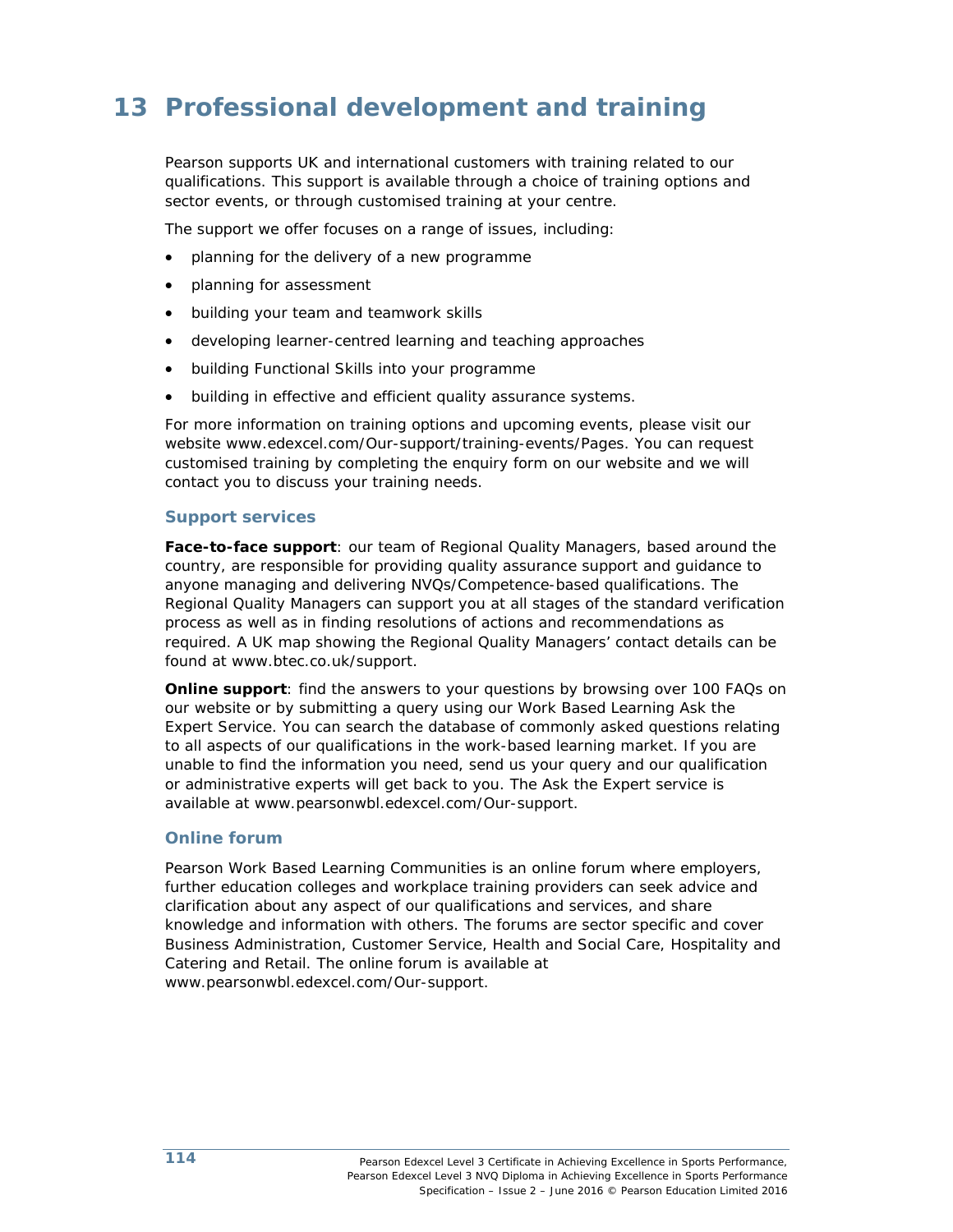# **14 Contact us**

We have a dedicated Account Support team, based throughout the UK, to give you more personalised support and advice. To contact your Account Specialist you can use any of the following methods:

**Email**: wblcustomerservices@pearson.com **Telephone**: 0844 576 0045

If you are new to Pearson and would like to become an approved centre, please contact us at:

**Email**: wbl@pearson.com **Telephone**: 0844 576 0045

# **Complaints and feedback**

We are working hard to provide you with excellent service. However, if any element of our service falls below your expectations, we want to understand why, so that we can prevent it from happening again. We will do all that we can to put things right.

If you would like to register a complaint with us, please email wblcomplaints@pearson.com.

We will formally acknowledge your complaint within two working days of receipt and provide a full response within seven working days.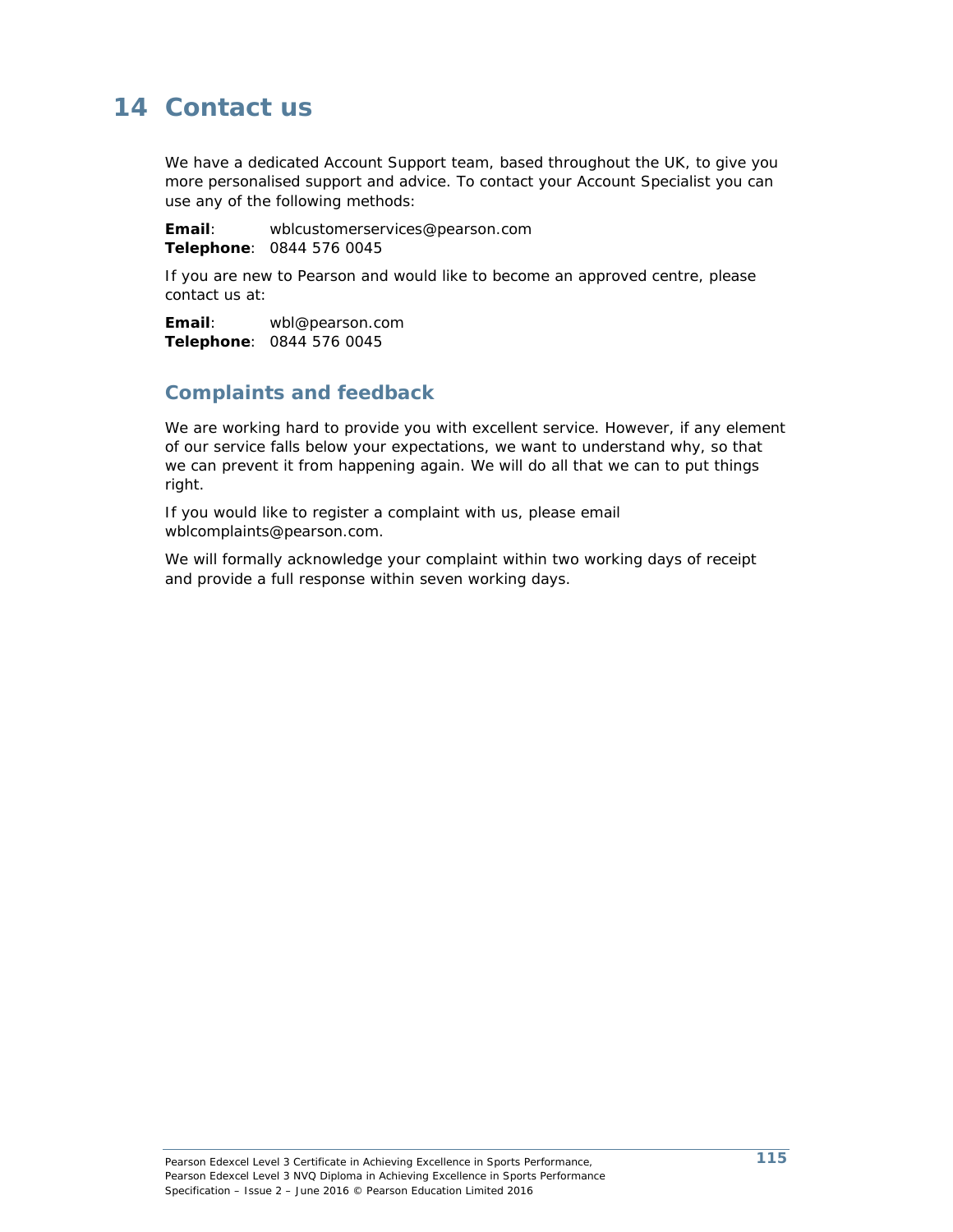# **Level 3 Certificate in Achieving Excellence in Sports Performance (QCF)**

SkillsActive, the Sector Skills Council (SSC) for Active Leisure, Learning and Well-Being, is approved by the Office of Qualifications and Examinations Regulation (Ofqual) as a unit and rule of combination submitter for the Qualifications and Credit Framework (QCF). In line with its Sector Qualifications Strategy (SQS), SkillsActive has developed nine units and a Rule of Combination (RoC) for awarding organisations (AO) who wish to award the Level 3 Certificate in Achieving Excellence in Sports Performance (QCF) qualification.

To ensure awareness of the assessment requirements for this qualification SkillsActive has developed this assessment strategy. Therefore, all AO's wishing to award this qualification must adhere to the assessment and evidence requirements as detailed within this document.

### **Qualification Development**

The Level 3 Certificate in Achieving Excellence in Sports Performance (QCF) qualification was developed based on SkillsActive's 2012 National Occupational Standards (NOS) for Achieving Excellence in Sports Performance.

### **Purpose of the qualification**

The Level 3 Certificate in Achieving Excellence in Sports Performance (QCF) qualification provides young elite athletes with the skills required for successful performance in an elite sports training environment, specifically the training environment of their chosen sport.

This qualification can meet the needs of those elite young athletes who have the potential to achieve excellence in their sport and are seeking, as their main career goal, to perform at the highest level, such as full time funded, professional or semiprofessional athlete.

# **Credit value of the qualification**

26 credits

# **Guided learning hours (GLH) for the qualification**

180 GLH (minimum)

# **Ofqual purpose code for the qualification**

C2 – Prepare for employment in a specific occupational area.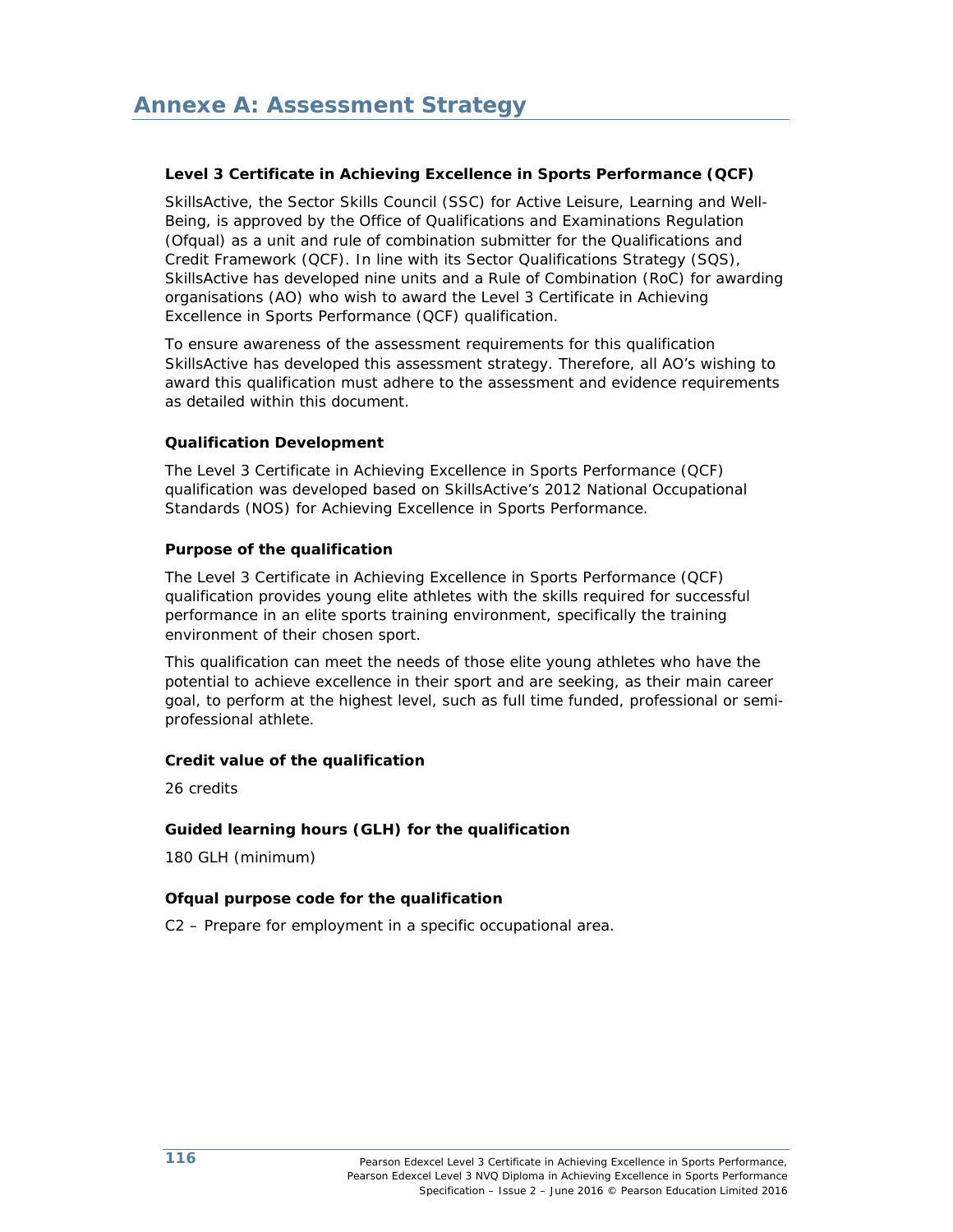# **Entry requirements for the qualification**

Learners joining this qualification are required to be, as a minimum, 16 years of age. They must also be enrolled on an Apprenticeship in Achieving Sport Excellence (AASE) Programme.

Athletes can only gain access to AASE if they are:

- identified by their National Governing Body (NGB) of sport and are receiving support from lottery funded world class programmes,
- involved in the talented athlete scholarship scheme (TASS),
- contracted, full time, apprentices at professional sports clubs,
- involved in an 'academy environment' with a professional sports club.

Enquiries regarding eligibility and entry to the AASE programme should be referred to the NGB of sport concerned.

# **Criteria for delivering the qualification**

All AO's must demonstrate they have a centre approval system in place which ensures Centres:

- provide learners with opportunities to develop their skills and knowledge using leisure facilities and equipment which broadly reflects current industry good practice
- make available support systems and materials that will enable learners to achieve the qualification
- use occupationally competent tutors, assessors and internal verifiers
- assess, deliver and quality assure the qualification following the requirements of this document, including any additional information attached to any unit, and
- have a partnership in place with a NGB engaged in the AASE programme to deliver this qualification

The AO must also have a robust framework in place for external quality assurance.

# **Criteria for assessing the qualification**

To successfully achieve a unit, learners must:

- Achieve **all** the specified learning outcomes
- Satisfy **all** the assessment criteria by providing sufficient and valid evidence for each criterion
- Show the evidence produced is their own/authentic.

To achieve the qualification:

 Learners must complete all assessment tasks and satisfy the requirements of **all relevant units**.

Information relating to the assessment of specific units can be found within the unit specifications located at the end of this document.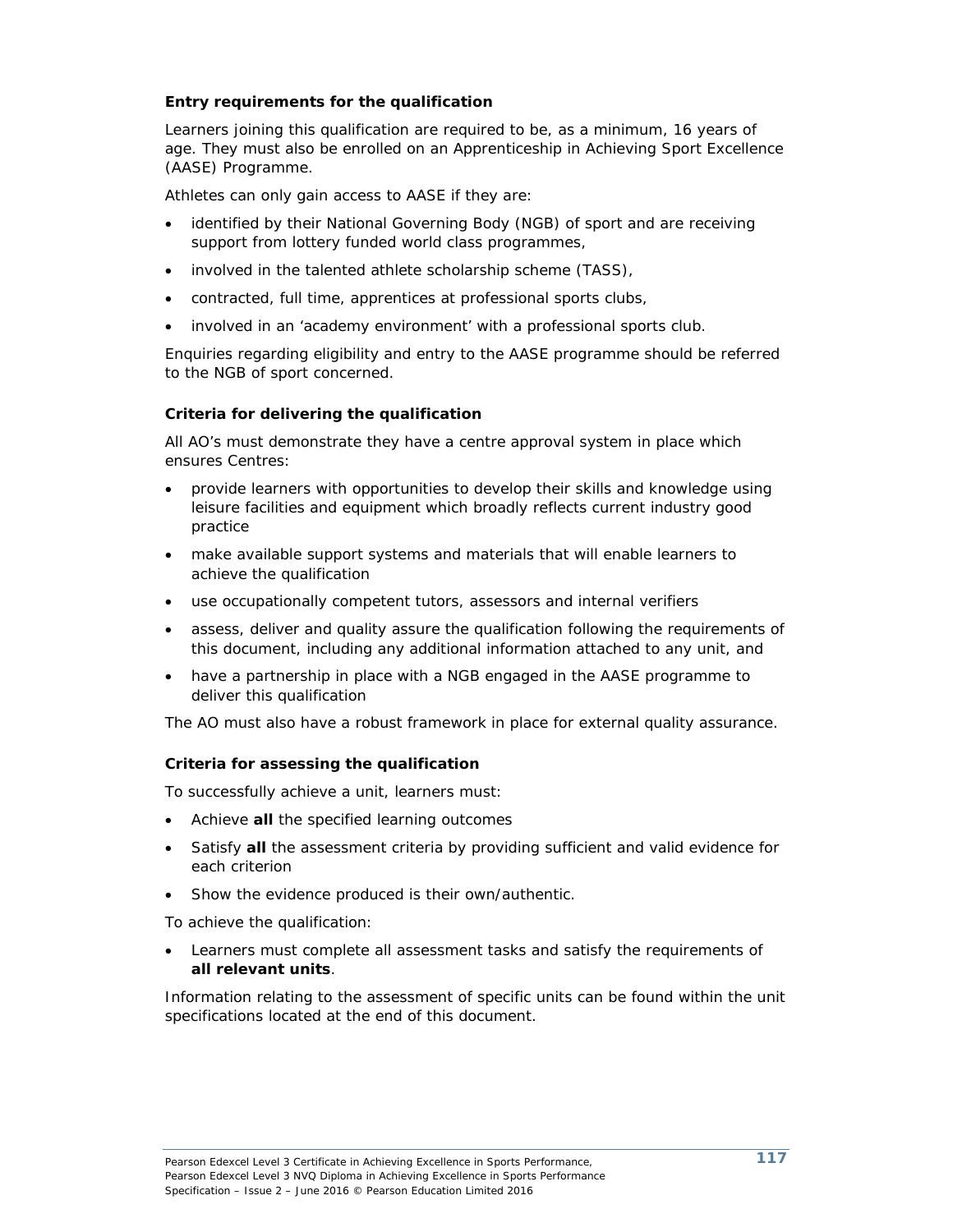## **Observed and assessed practice**

There is a requirement for learners to engage in observed and assessed practice in the workplace for this qualification. 'Workplace' in this context means a real environment in which the learner is training for and/or competing at the elite level in their sport.

Learners must be observed to a competent standard in the workplace and assessed by an appropriately qualified assessor on a minimum of **two** separate occasions (recommended timeframe of one month between observations) for the following units:

- Develop own tactical skills to achieve excellence in a sport (M/506/1461)
- Develop own technical skills to achieve excellence in a sport (T/506/1462)
- Develop own physical capability to achieve excellence in a sport (K/506/1460)
- Develop own psychological skills to achieve excellence in a sport (M/506/1458)

Within these units the learner must work in partnership with the most appropriate coaching staff for own sport to evidence:

- the development of an annual or periodised personal training programme for own sport inclusive of:
	- o short, medium and long term goals
	- o training sessions
	- o competitive events
	- o skill assessments
- the review of progression against agreed goals, personal performance and collated results in own sports training sessions, competitive events, and skills assessments, and, identify opportunities for further development

The learner must also evidence:

 participation in own sports, training sessions, competitive events, and skills assessments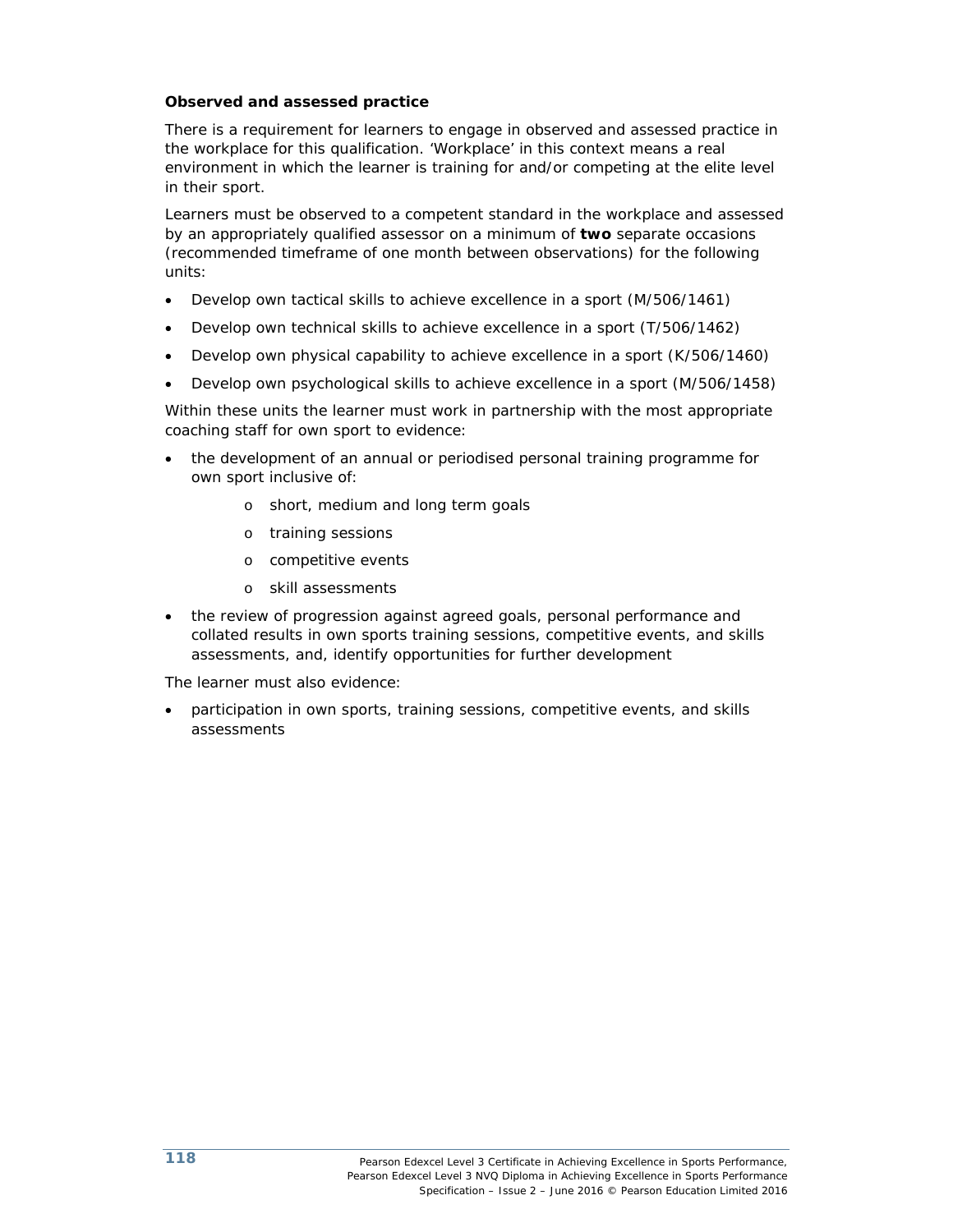# **Develop own nutritional programme to achieve excellence in a sport (T/506/1459)**

Within this unit the learner must work in partnership with own sports nutritional staff to evidence:

- the development of a personal nutritional programme that takes account of personal lifestyle, likes, dislikes and role in own sport and includes:
	- o energy demands and nutritional needs
	- o nutritional requirements for competitive events pre, during and post participation
	- o short, medium and long term goals
- the review of adherence to the nutritional programme and impact upon personal performance in own sport
- the identification of any changes that need to be made to improve personal performance in own sport

### **Manage own lifestyle to achieve excellence in a sport (A/506/1463)**

Within this unit the learner must work in partnership with the appropriate coaching staff in own sport to evidence:

 the development of a personal lifestyle planner that takes account of own sports training sessions, competitive events, rest days, personal and educational commitments and any other factors that influence day to day activities.

# **Develop own career in a sport (K/506/1457)**

Within this unit the learner must work in partnership with the appropriate coaching staff in own sport and career advisors to evidence:

- the development of a personal career plan that includes:
	- o career pathways and opportunities, inclusive of a post competitive path
	- o organisations and people who may be consulted for advice or be involved in implementing the plan
	- o goals that are specific, measurable, achievable and realistic taking into account time requirements
	- o financial goals
	- o opportunities for personal and/or professional development

#### **The learner must also evidence:**

 the ongoing review of the personal career plan to maintain the accuracy of the information included and take account of personal developments and achievements and any changes in personal circumstances.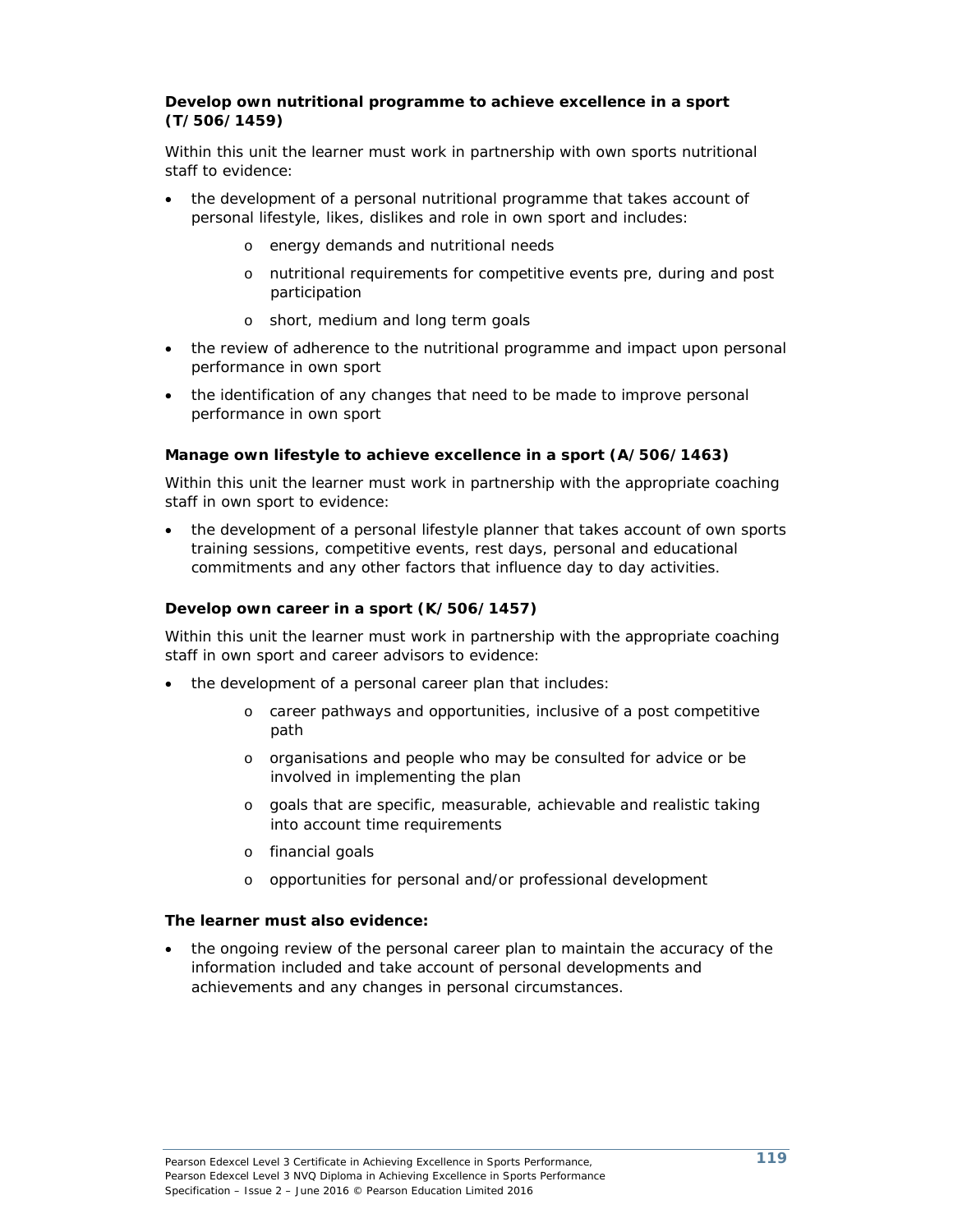#### **Communicate effectively with other people to achieve excellence in a sport (D/506/1455)**

Within this unit the learner must be able to evidence:

- the ability to effectively communicate and engage with a range of people to positively promote self, own organisation and sport.
- the review of feedback received from other people regarding self to inform opportunities for training, competition and career development

#### **Work in a healthy and safe way at training and competition venues (H/506/1456)**

Within this unit the learner must evidence:

- knowledge and awareness of relevant and current information regarding health and safety policies and procedures for own sports training and competition venues to include:
	- o equipment and facilities
	- o security breaches manual handling
	- o personal appearance
	- o personal hygiene
	- o own behaviour
- the ability to respond calmly and effectively in an emergency situation

#### **Assessment Methods**

It is advisable all learners joining the qualification should undergo an initial assessment of skills in English, Mathematics and ICT and should have a personal development plan to inform opportunities to develop their skills as required. SkillsActive supports opportunities to develop these skills through a development programme that ensure the personal skills developed by learners support them as needed.

SkillsActive recommends a holistic approach should be adopted for assessment. The assessment methods selected must be valid, reliable, fair, free from bias, fit for purpose and appropriate to the context, taking into account the needs of each cohort and individual learner.

The learning outcomes detailed within the units require the learner to 'Understand' or 'Be able to'.

#### **'Be able to'**

In the case of the 'Be able to' learning outcomes, observation by the assessor will be the most valid approach. Evidence for observations can be generated through:

- work environment
- naturally occurring evidence observed
- simulations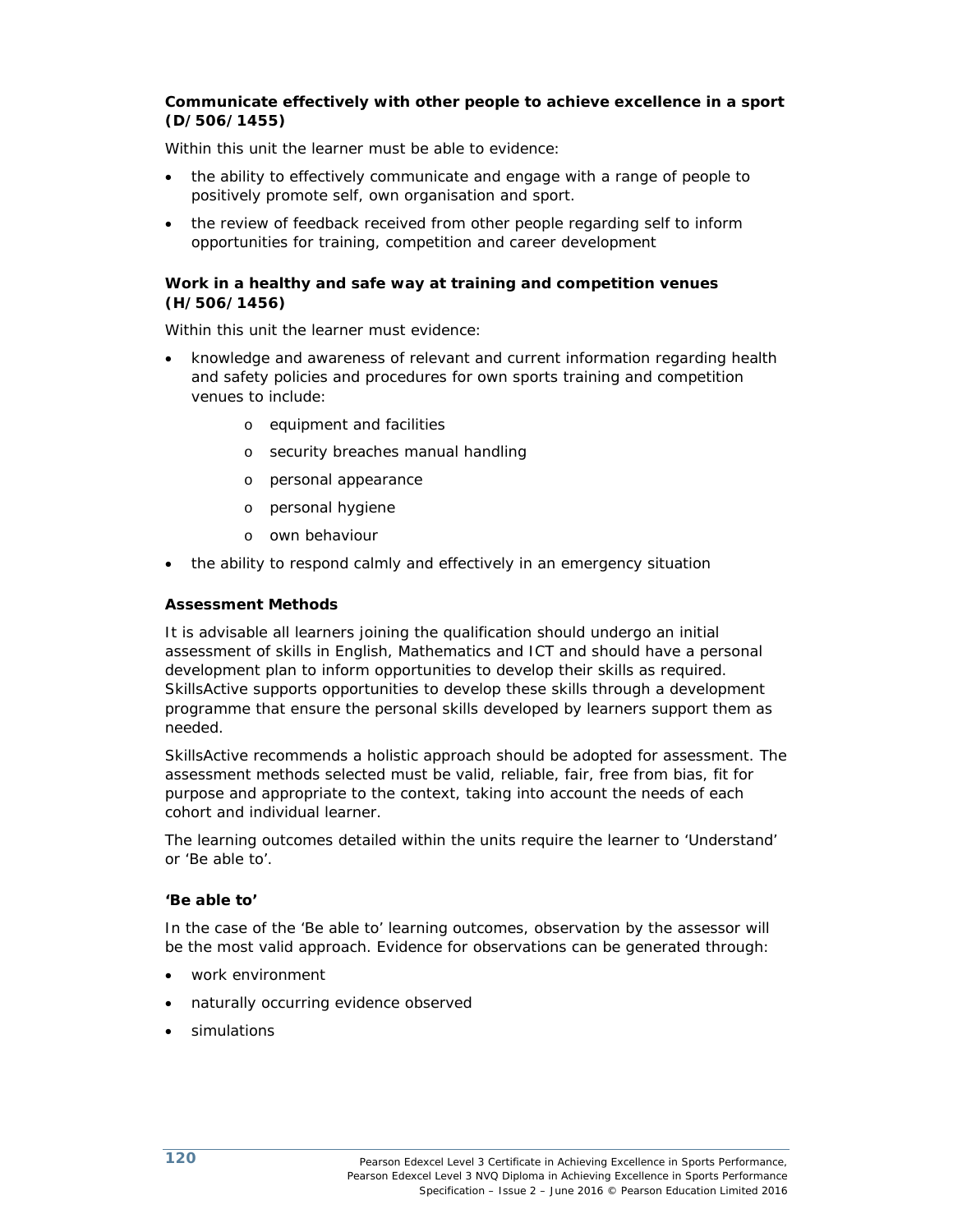#### **'Understand'**

In the case of the 'Understand' learning outcomes, the following assessment methods are valid but are not limited to:

- Professional discussion
- Portfolio of evidence
- Reflective diary on own practice in an appropriate working environment
- Written assignments
- Projects/case studies
- Coursework
- Task based controlled assessment

### **Choosing a valid method**

As a mode free qualification, the method of assessment and style of delivery can and should be varied to offer a personalised approach for each learner. Therefore assessment can take place throughout the learning programme and it can vary from individual to individual and course to course. The assessor should be trained and equipped to produce an effective assessment plan to maximise the achievement and support progression of their learners.

It is not acceptable to use evidence that the learner knows something to infer that they will be able to do it. Neither is it acceptable to use evidence of the learner being able to do something to infer knowledge. This approach was sometimes used in the past with the assessment of National Vocational Qualifications (NVQ). It is important to note that each QCF assessment criterion begins with a verb such as 'describe', 'identify' or 'explain'. Therefore, there must be explicit evidence from discussions with the learner, assignments, projects or case studies that they can

'describe', 'identify' or 'explain' as required. This cannot be reliably inferred from watching a learner do/demonstrate a related activity.

Assessment tasks and activities chosen should enable learners to produce, valid, sufficient and reliable evidence that relates directly to the specified criteria. Any assessment tasks and activities created must go through internal quality assurance prior to being used.

#### **Sufficiency of evidence**

To achieve a learning outcome the learner must show evidence that they have met all of the assessment criteria attached to that learning outcome. However, this does not mean that different pieces of evidence must be used for each assessment criterion. It is possible one piece of evidence generated by the learner may meet the requirements of several assessment criteria and perhaps across more than one learning outcome or unit. Similarly, an observation of a learner may generate evidence for other assessment criteria, learning outcomes or units.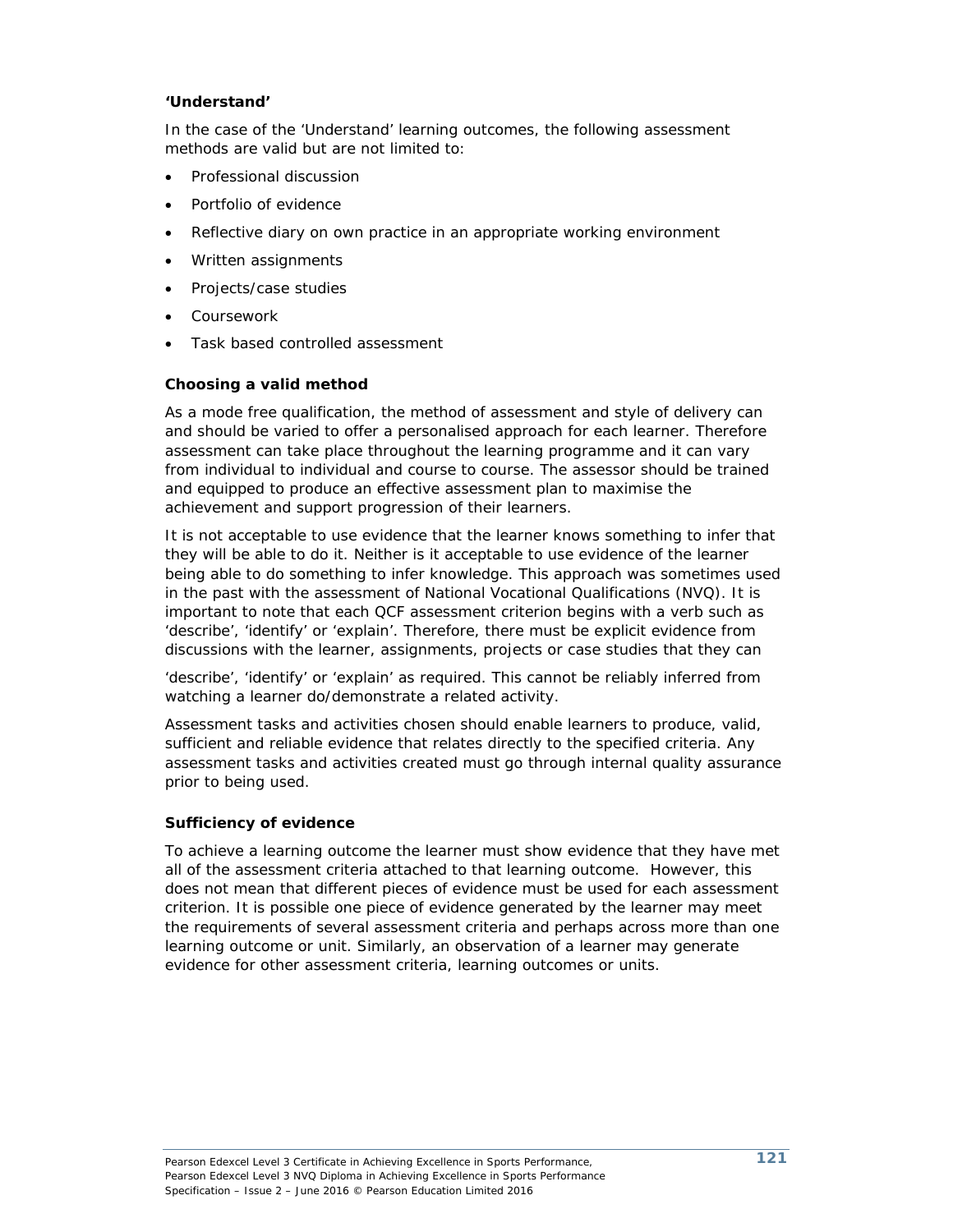# **Authenticity of evidence**

Evidence used to assess learning outcomes and assessment criteria must be generated by the learner without help from others. For example, workbooks in which the learner has simply copied information as supplied by a tutor cannot be used as evidence of their knowledge; neither can written assignments that have been plagiarised.

# **Currency of evidence**

Evidence produced by the learner must be relevant at the time of assessment and reflect current workplace processes and equipment. For example, evidence generated in a period of out of date legislation cannot be used as evidence of their current knowledge Validity of evidence

Assessment tasks must be able to effectively measure the learner's attainment at the required level of achievement. Evidence produced by learners must focus on the appropriate knowledge and skills relevant to the assessment criteria.

# **Reliability of evidence**

Assessment tasks should be consistent across all learners, over time and at the required level.

Therefore meaning assessors acting independently, using the same criteria and assessment tasks would come to the same judgement about a given piece of work. It is important to ensure explicitness in setting expectations is applied to ensure reliability.

# **Quality assurance and workforce requirements**

# **Quality assurance**

# **Internal verification**

A Centre delivering the Level 3 Certificate in Achieving Excellence in Sports Performance (QCF) qualification must have an effective internal verification strategy and processes in place in place to ensure quality assurance and workforce requirements AO requirements and standards are met and to ensure learners are assessed fairly and consistently.

# **External verification**

The AO awarding the Level 3 Certificate in Achieving Excellence in Sports Performance (QCF) qualification must have a robust system of external quality assurance in place, which has clear and effective arrangements to ensure the quality and standardisation of its delivery, assessment and other associated requirements across Centres.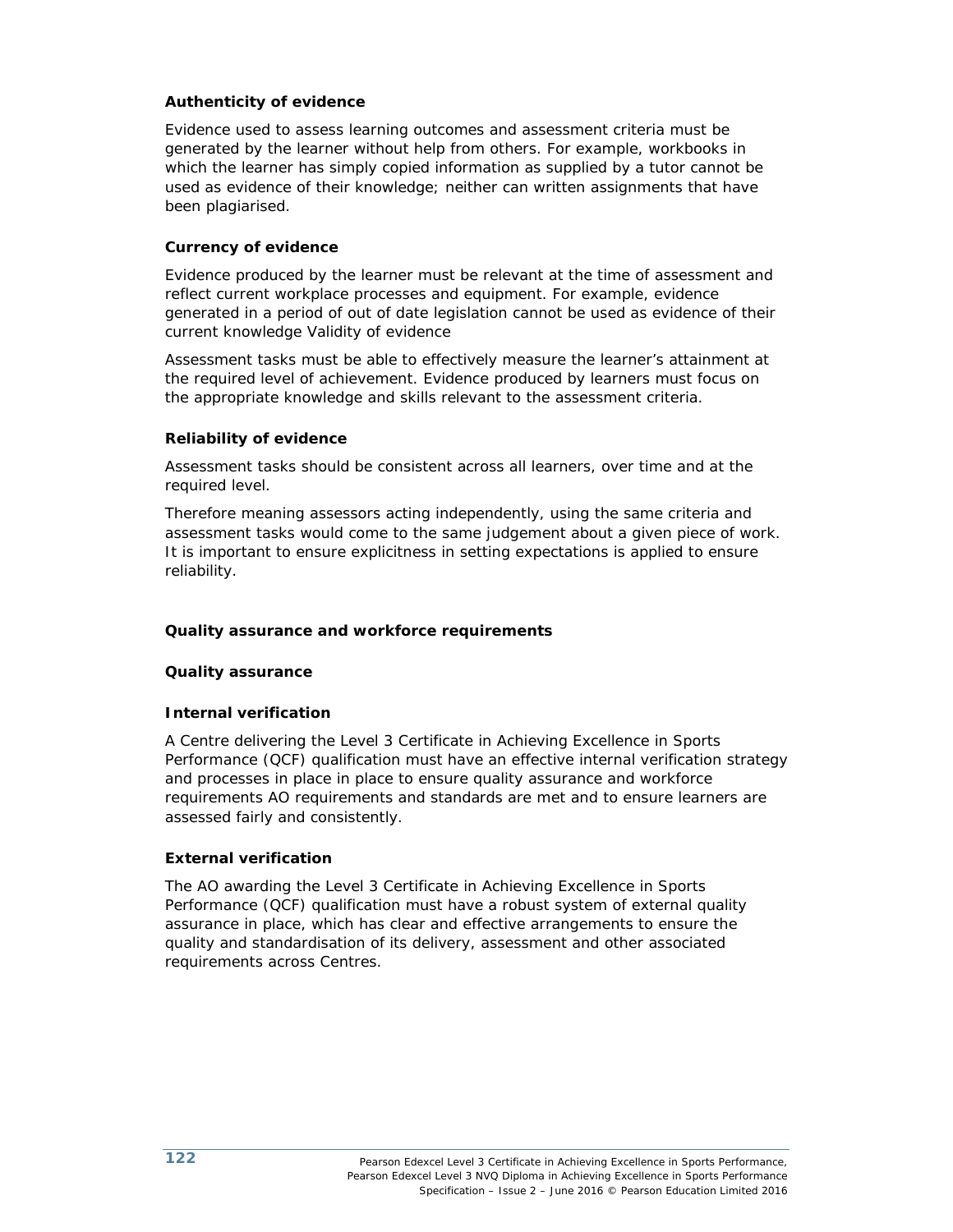# **Requirements for tutors**

All those who deliver this qualification must:

- Hold one of the following qualifications:
	- o Level 3/4 Award in Preparing to Teach in the Lifelong Learning Sector (QCF); or
	- o Level 3 Award in Education and Training (QCF); or
	- o Level 3/4 Certificate in Teaching in the Lifelong Learning Sector (QCF); or
	- o Level 4 Certificate in Education and Training (QCF); or
	- o Level 5 Diploma in Teaching in the Lifelong Learning Sector (QCF); or
	- o Any equivalent teaching qualification in FE/post compulsory education.
- Have up to date working knowledge and experience of best practice in tutoring;
- Have experience of delivering to learners;
- Be occupationally competent in the area of elite sport
- Have up to date working knowledge and experience of best practice and developments in the elite sport industry;
- Have experience of performing at an elite level (national and international) or coaching the required sport at elite level (talent ID, national and international)
- Show current evidence of continuing professional development in tutoring/training

#### **Requirements for assessors**

All those who assess this qualification must:

- Hold one of the following qualifications:
	- o Level 3 Certificate in Assessing Vocational Achievement (QCF); or
	- o Level 3 Award in Assessing Competence in the Workplace (QCF); or
	- o A1 Assess Candidate Performance Using a Range Of Methods
	- o D32 Assess Candidate Performance and D33 Assess Candidate Using Differing Sources of Evidence
- Have up to date working knowledge of best practice in assessment and quality assurance;
- Have experience of assessing learners;
- Have up to date working knowledge of best practice and developments in the elite sport industry;
- Have experience of performing at an elite level (national and international) or coaching the required sport at elite level (talent ID, national and international)
- Show current evidence of continuing professional development in assessment and quality assurance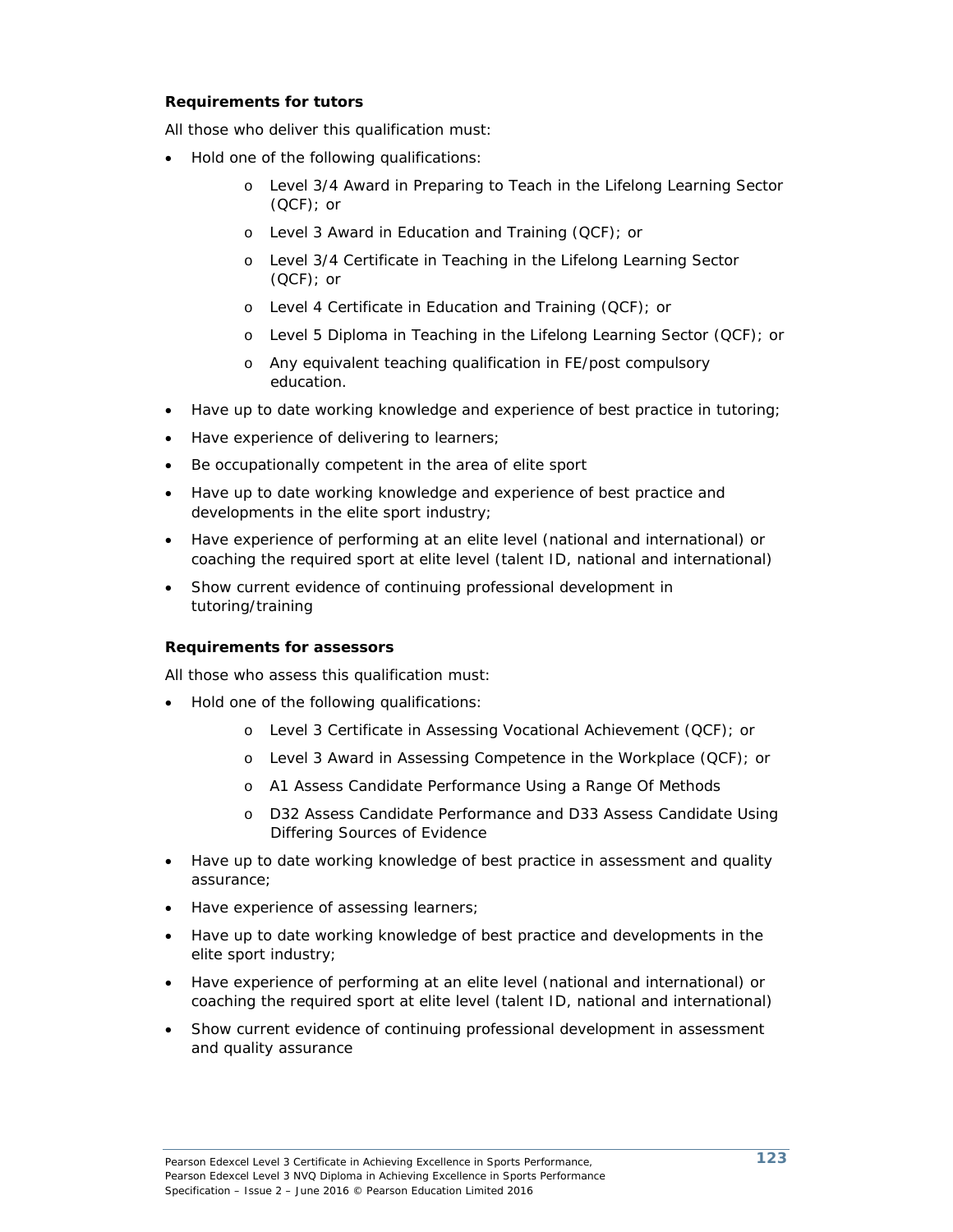# **Requirements for internal quality assurance**

All those who are involved with the internal quality assurance of this qualification must:

- Hold one of the following assessor qualifications:
	- o Level 3 Certificate in Assessing Vocational Achievement (QCF); or
	- o A1 Assess Candidate Performance Using a Range Of Methods
	- o D32 Assess Candidate Performance and D33 Assess Candidate Using Differing Sources of Evidence
- Hold one of the following internal quality assurance qualifications:
	- o Level 4 Award in the Internal Quality Assurance of Assessment Processes and Practice (QCF) or
	- o V1 Conduct Internal Quality Assurance of the Assessment Process; or
	- o D34 Internally Verify the Assessment Process;
- Have up to date working knowledge and experience of best practice in assessment and quality assurance;
- Show evidence of continuing professional development in assessment and quality assurance

# **Requirements for external quality assurance**

All those who are involved with the external quality assurance of this qualification must:

- Hold one of the following qualifications:
	- o Level 4 Award in the External Quality Assurance of Assessment Processes and Practice (QCF), or
	- o Level 4 Certificate in Leading the External Quality Assurance of Assessment Processes and Practice (QCF); or
	- o V2 Conduct External Quality Assurance of the Assessment Process; or
	- o D35 Externally Verify the Assessment Process,
- Have up to date working knowledge and experience of best practice in quality assurance;
- Show current evidence of continuing professional development in assessment and quality assurance

Anyone wishing to tutor or assess the Level 3 Certificate in Achieving Excellence in Sports Performance (QCF) qualification MUST meet all of the required criteria. Unqualified tutors and assessors are not permitted to deliver or assess this qualification. Should an unqualified tutor be used they must have their delivery observed by a qualified tutor. Should an unqualified assessor be used they must have their assessment decisions countersigned by a qualified assessor.

Anyone wishing to internally or externally verify the Level 3 Certificate in Achieving Excellence in Sports Performance (QCF) who do not hold the required qualifications, can do so as long as they achieve the qualification concerned within a 12 month period. Unqualified internal verifiers must have their decisions countersigned by a suitably qualified individual.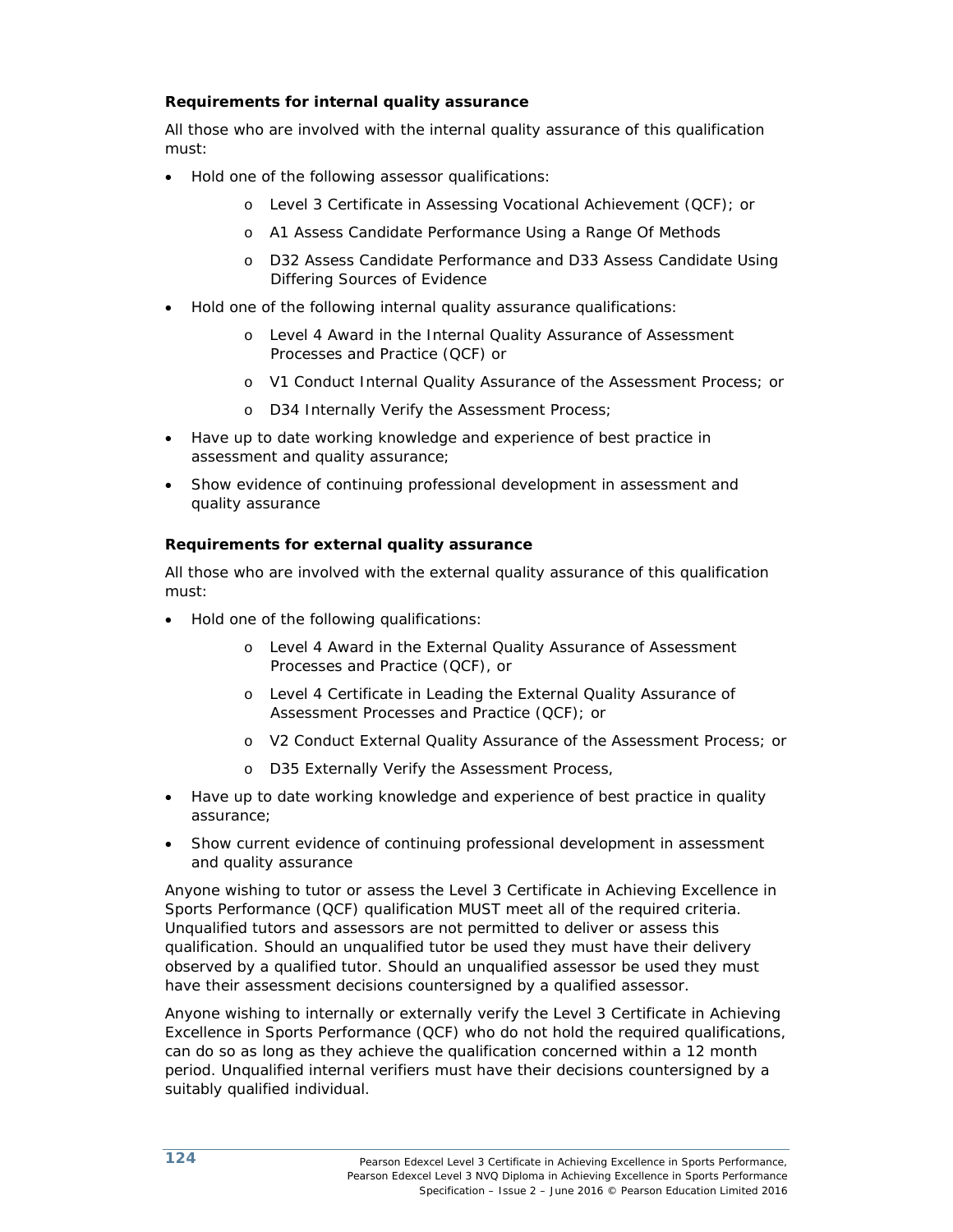It is good practice for all assessors to be independent of the learning process i.e. they should not have been involved in the tutoring of the learner

# **Level 3 NVQ Diploma in Achieving Excellence in Sports Performance (QCF)**

The Level 3 NVQ Diploma in Achieving Excellence in Sports Performance (QCF) provides young elite athletes with the understanding and skills of elite sports training environments, specifically the training environment of their chosen sport.

This qualification can meet the needs of those elite young athletes who have the potential to achieve excellence in their sport and are seeking, as their main career goal, to perform at the highest level, such as full time funded, professional or semiprofessional athlete.

### **Credit value of the qualification**

64 credits

# **Guided learning hours (GLH) for the qualification**

463 GLH (minimum)

# **Ofqual purpose code for the qualification**

D1 – Confirm competence in an occupational role to the standards required

### **Entry requirements for the qualification**

Learners joining this qualification are required to be 16 years of age. They must also be enrolled on an Apprenticeship in Achieving Sport Excellence (AASE) Programme.

Athletes can only gain access to AASE if they are:

- Identified by their National Governing Body (NGB) of sport and are receiving support from lottery funded world class programmes,
- involved in the Talented Athlete Scholarship Scheme (TASS),
- contracted, full time, apprentices at professional sports clubs,
- involved in an 'academy environment' with a professional sports club.

Enquiries regarding eligibility and entry to the AASE programme should be referred to the NGB of sport concerned.

#### **Criteria for delivering the qualification**

All AO's must demonstrate they have a centre approval system in place which ensures Centres:

- provide learners with opportunities to develop their skills and knowledge using leisure facilities and equipment which broadly reflects current industry good practice
- make available support systems and materials that will enable learners to achieve the qualification
- use occupationally competent tutors, assessors and internal verifiers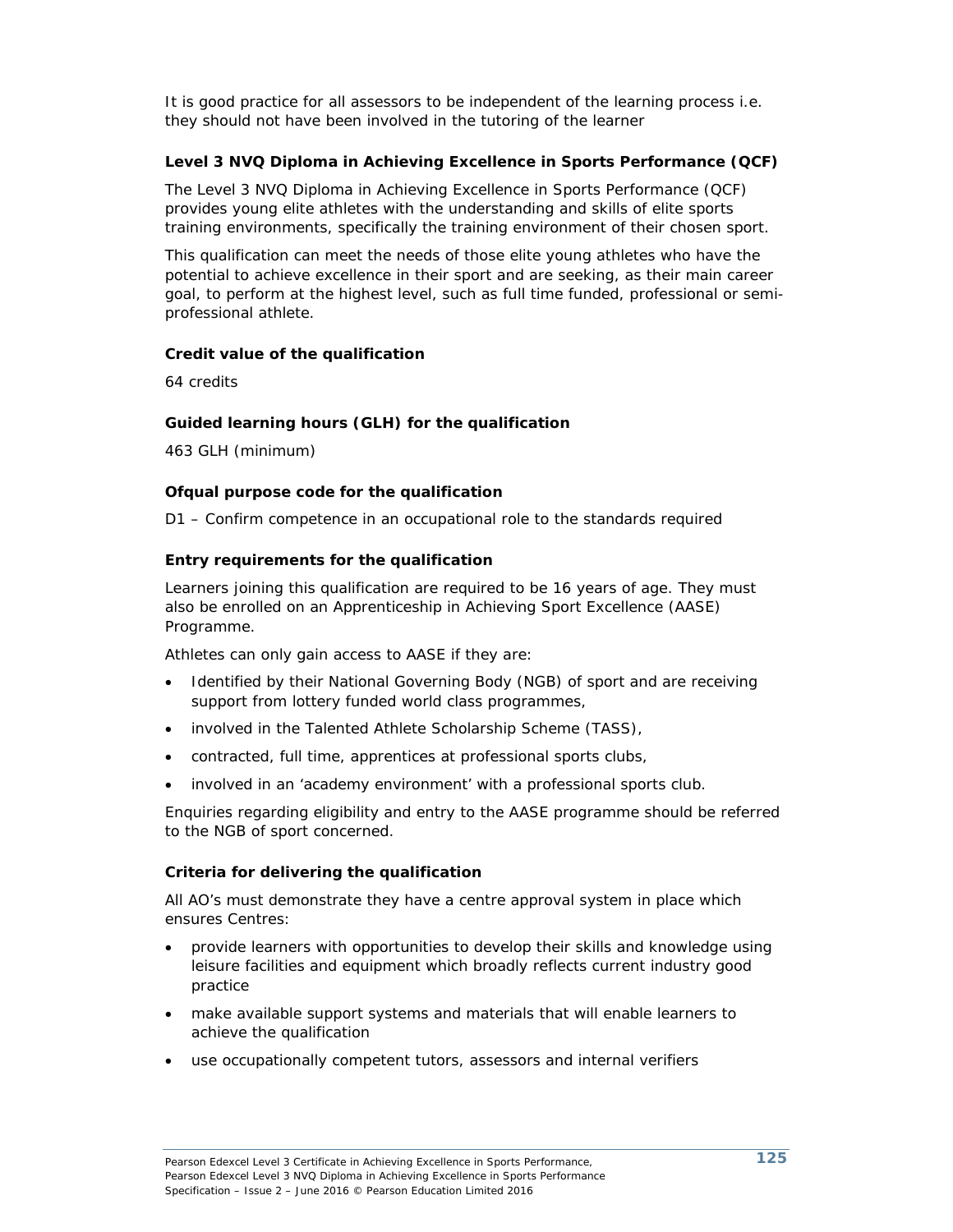- assess, deliver and quality assure the qualification following the requirements of this document, including any additional information attached to any unit, and
- have a partnership in place with a NGB engaged in the AASE programme to deliver this qualification

The AO must also have a robust framework in place for external quality assurance.

### **Criteria for assessing the qualification**

To successfully achieve a unit, learners must:

- Achieve **all** the specified learning outcomes
- Satisfy **all** the assessment criteria by providing sufficient and valid evidence for each criterion
- Show the evidence produced is their own/authentic.

To achieve the qualification:

 Learners must complete all assessment tasks and satisfy the requirements of **all relevant units**.

Information relating to the assessment of specific units can be found within the unit specifications located at the end of this document.

### **Observed and assessed practice**

There is a requirement for learners to engage in observed and assessed practice in the workplace for this qualification. 'Workplace' in this context means a real environment in which the learner is training for and/or competing at the elite level in their sport.

Learners must be observed to a competent standard in the workplace and assessed by an appropriately qualified assessor on a minimum of **two** separate occasions (recommended timeframe of one month between observations) for the following units:

- Develop own tactical skills to achieve excellence in a sport (M/506/1461)
- Develop own technical skills to achieve excellence in a sport (T/506/1462)
- Develop own physical capability to achieve excellence in a sport (K/506/1460)
- Develop own psychological skills to achieve excellence in a sport (M/506/1458)

Within these units the learner must work in partnership with the most appropriate coaching staff for own sport to evidence:

- the development of an annual or periodised personal training programme for own sport inclusive of:
	- o short, medium and long term goals
	- o training sessions
	- o competitive events
	- o skill assessments
- the review of progression against agreed goals, personal performance and collated results in own sports training sessions, competitive events, and skills assessments, and, identify opportunities for further development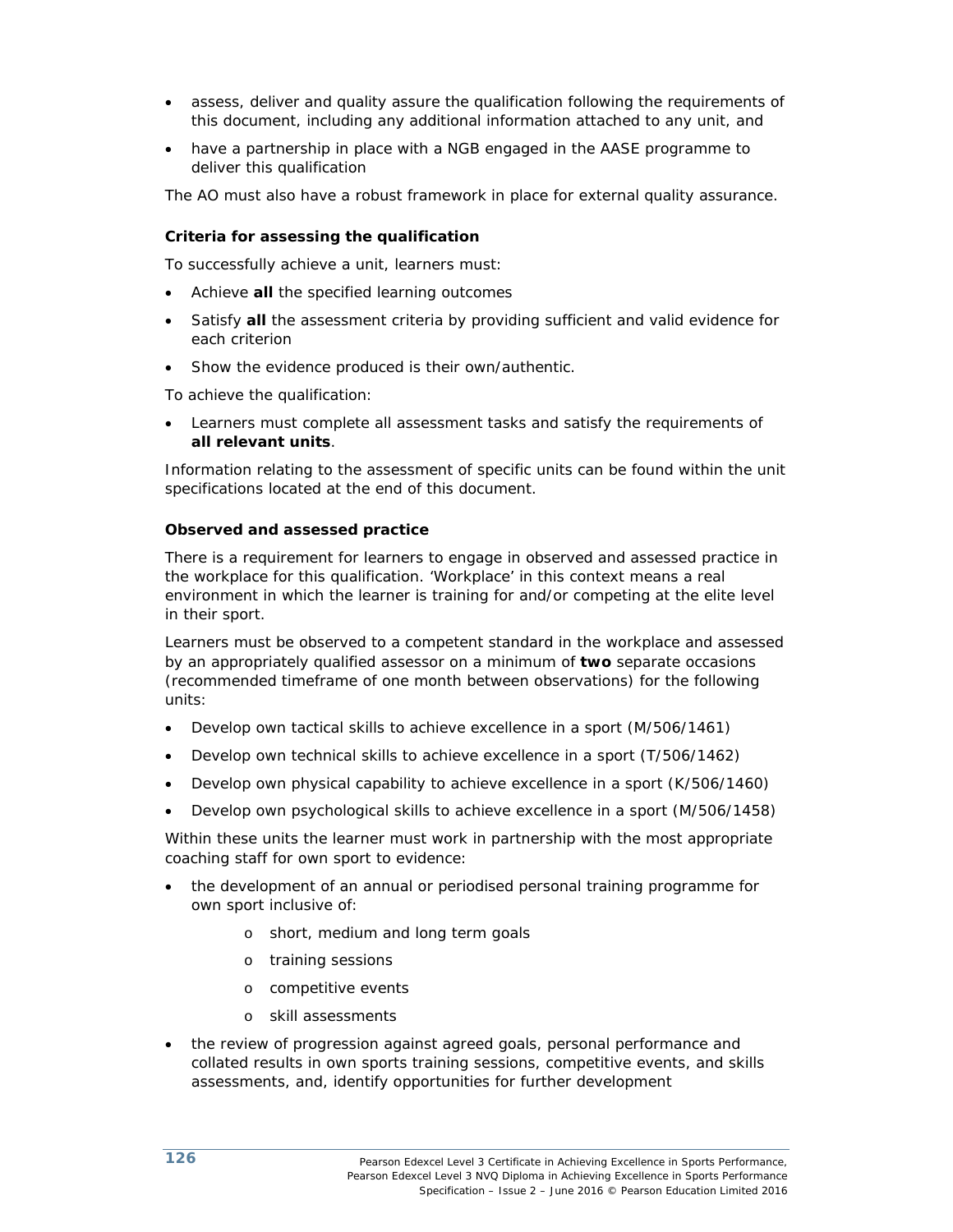The learner must also evidence:

 participation in own sports, training sessions, competitive events, and skills assessments

# **Develop own nutritional programme to achieve excellence in a sport (T/506/1459)**

Within this unit the learner must work in partnership with own sports nutritional staff to evidence:

- the development of a personal nutritional programme that takes account of personal lifestyle, likes, dislikes and role in own sport and includes:
	- o energy demands and nutritional needs
	- o nutritional requirements for competitive events pre, during and post participation
	- o short, medium and long term goals
- the review of adherence to the nutritional programme and impact upon personal performance in own sport
- the identification of any changes that need to be made to improve personal performance in own sport

# **Manage own lifestyle to achieve excellence in a sport (A/506/1463)**

Within this unit the learner must work in partnership with the appropriate coaching staff in own sport to evidence:

 the development of a personal lifestyle planner that takes account of own sports training sessions, competitive events, rest days, personal and educational commitments and any other factors that influence day to day activities.

# **Develop own career in a sport (K/506/1457)**

Within this unit the learner must work in partnership with the appropriate coaching staff in own sport and career advisors to evidence:

- the development of a personal career plan that includes:
	- o career pathways and opportunities, inclusive of a post competitive path
	- o organisations and people who may be consulted for advice or be involved in implementing the plan
	- o goals that are specific, measurable, achievable and realistic taking into account time requirements
	- o financial goals
	- o opportunities for personal and/or professional development

#### **The learner must also evidence:**

 the ongoing review of the personal career plan to maintain the accuracy of the information included and take account of personal developments and achievements and any changes in personal circumstances.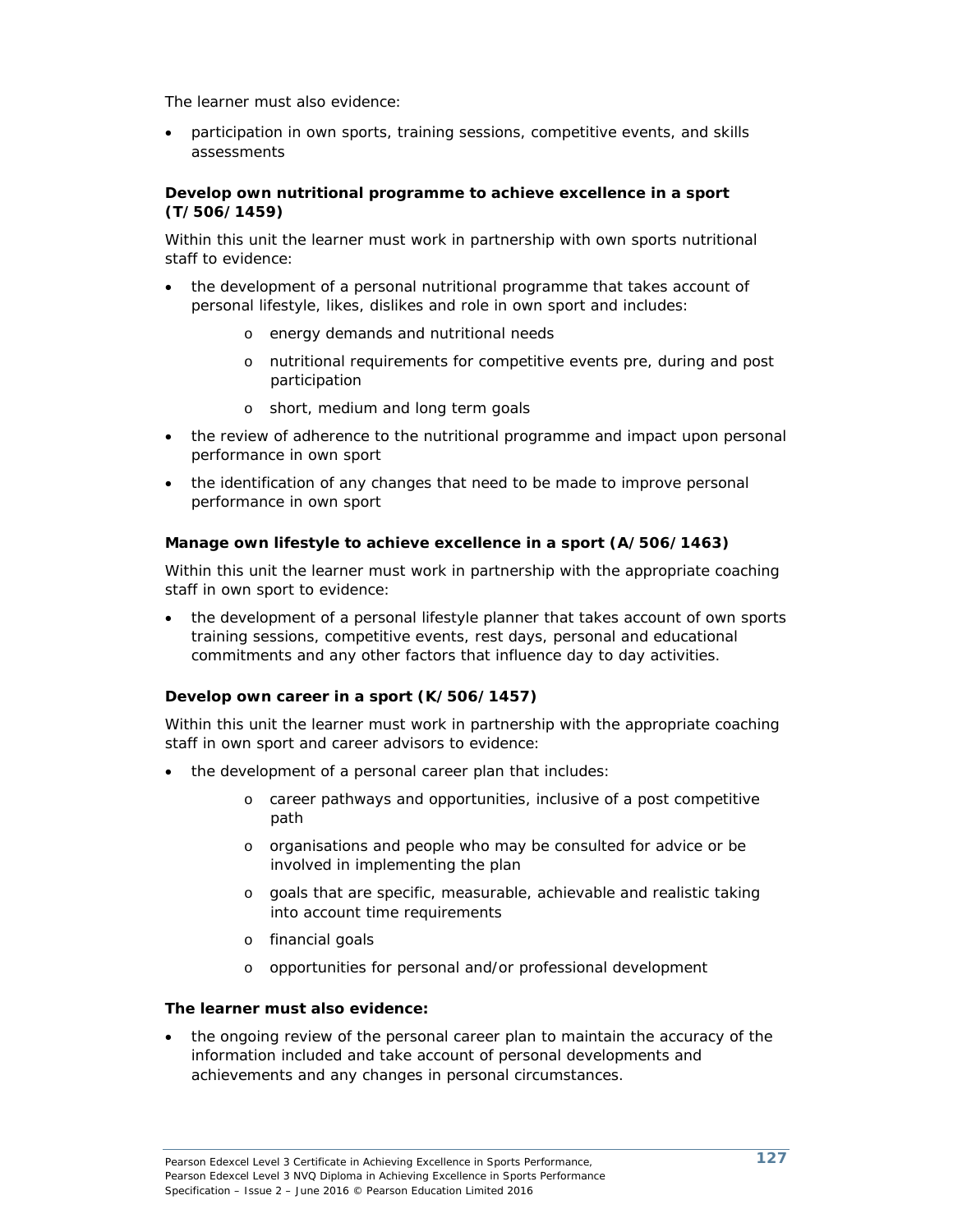#### **Communicate effectively with other people to achieve excellence in a sport (D/506/1455)**

Within this unit the learner must be able to evidence:

- the ability to effectively communicate and engage with a range of people to positively promote self, own organisation and sport.
- the review of feedback received from other people regarding self to inform opportunities for training, competition and career development

#### **Work in a healthy and safe way at training and competition venues (H/506/1456)**

Within this unit the learner must evidence:

- knowledge and awareness of relevant and current information regarding health and safety policies and procedures for own sports training and competition venues to include:
	- o equipment and facilities
	- o security breaches manual handling
	- o personal appearance
	- o personal hygiene
	- o own behaviour
- the ability to respond calmly and effectively in an emergency situation

#### **Assessment Methods**

It is advisable all learners joining the qualification should undergo an initial assessment of skills in English, Mathematics and ICT and should have a personal development plan to inform opportunities to develop their skills as required. SkillsActive supports opportunities to develop these skills through a development programme that ensure the personal skills developed by learners support them as needed.

SkillsActive recommends a holistic approach should be adopted for assessment. The assessment methods selected must be valid, reliable, fair, free from bias, fit for purpose and appropriate to the context, taking into account the needs of each cohort and individual learner.

The learning outcomes detailed within the units require the learner to 'Understand' or 'Be able to'.

#### **'Be able to'**

In the case of the 'Be able to' learning outcomes, observation by the assessor will be the most valid approach. Evidence for observations can be generated through:

- work environment
- naturally occurring evidence observed
- simulations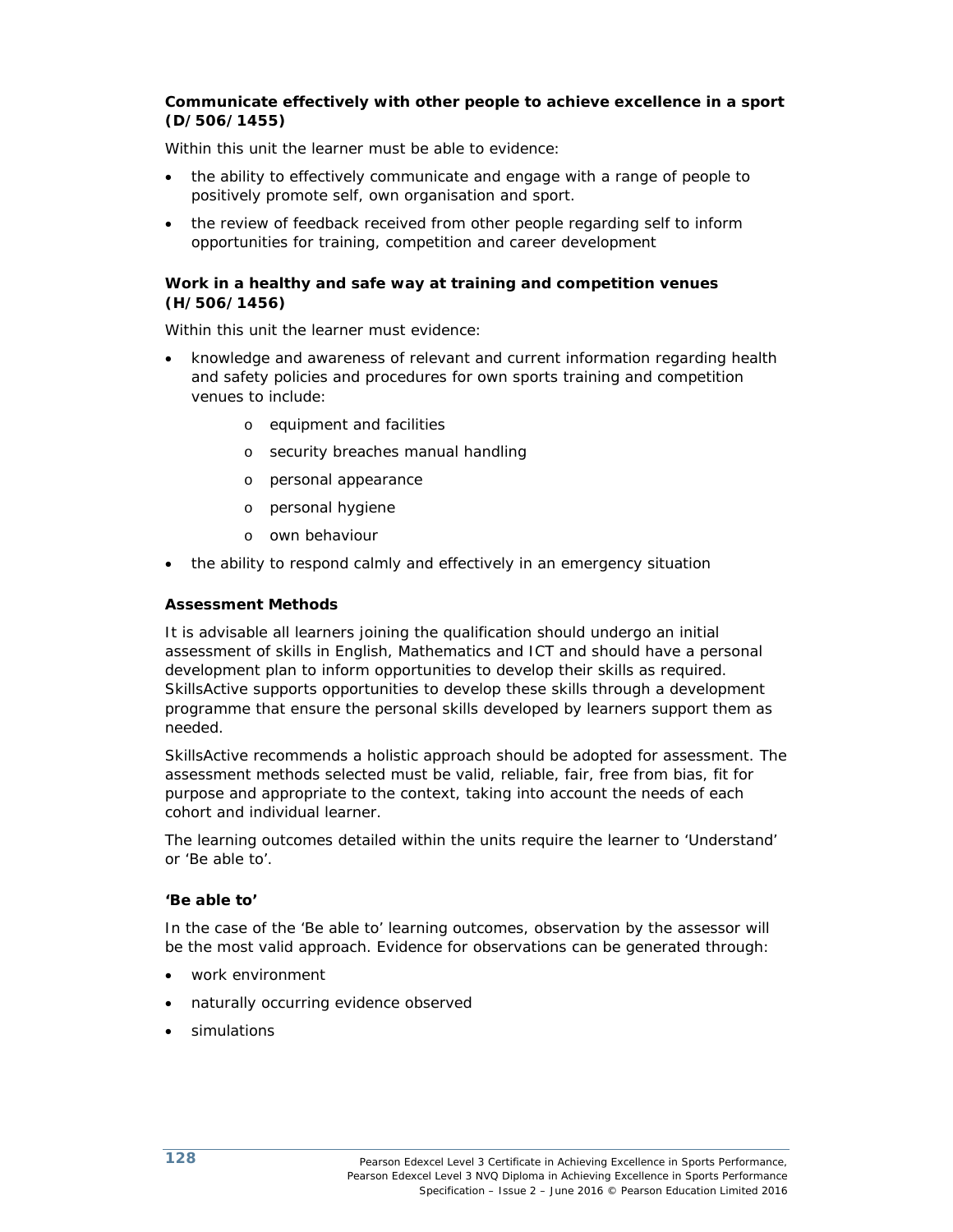## **'Understand'**

In the case of the 'Understand' learning outcomes, the following assessment methods are valid but are not limited to:

- Professional discussion
- Portfolio of evidence
- Reflective diary on own practice in an appropriate working environment
- Written assignments
- Projects/case studies
- Coursework
- Task based controlled assessment

### **Choosing a valid method**

As a mode free qualification, the method of assessment and style of delivery can and should be varied to offer a personalised approach for each learner. Therefore assessment can take place throughout the learning programme and it can vary from individual to individual and course to course. The assessor should be trained and equipped to produce an effective assessment plan to maximise the achievement and support progression of their learners.

It is not acceptable to use evidence that the learner knows something to infer that they will be able to do it. Neither is it acceptable to use evidence of the learner being able to do something to infer knowledge. This approach was sometimes used in the past with the assessment of National Vocational Qualifications (NVQ). It is important to note that each QCF assessment criterion begins with a verb such as 'describe', 'identify' or 'explain'. Therefore, there must be explicit evidence from discussions with the learner, assignments, projects or case studies that they can 'describe', 'identify' or 'explain' as required. This cannot be reliably inferred from watching a learner do/demonstrate a related activity.

Assessment tasks and activities chosen should enable learners to produce, valid, sufficient and reliable evidence that relates directly to the specified criteria. Any assessment tasks and activities created must go through internal quality assurance prior to being used.

#### **Sufficiency of evidence**

To achieve a learning outcome the learner must show evidence that they have met all of the assessment criteria attached to that learning outcome. However, this does not mean that different pieces of evidence must be used for each assessment criterion. It is possible one piece of evidence generated by the learner may meet the requirements of several assessment criteria and perhaps across more than one learning outcome or unit. Similarly, an observation of a learner may generate evidence for other assessment criteria, learning outcomes or units.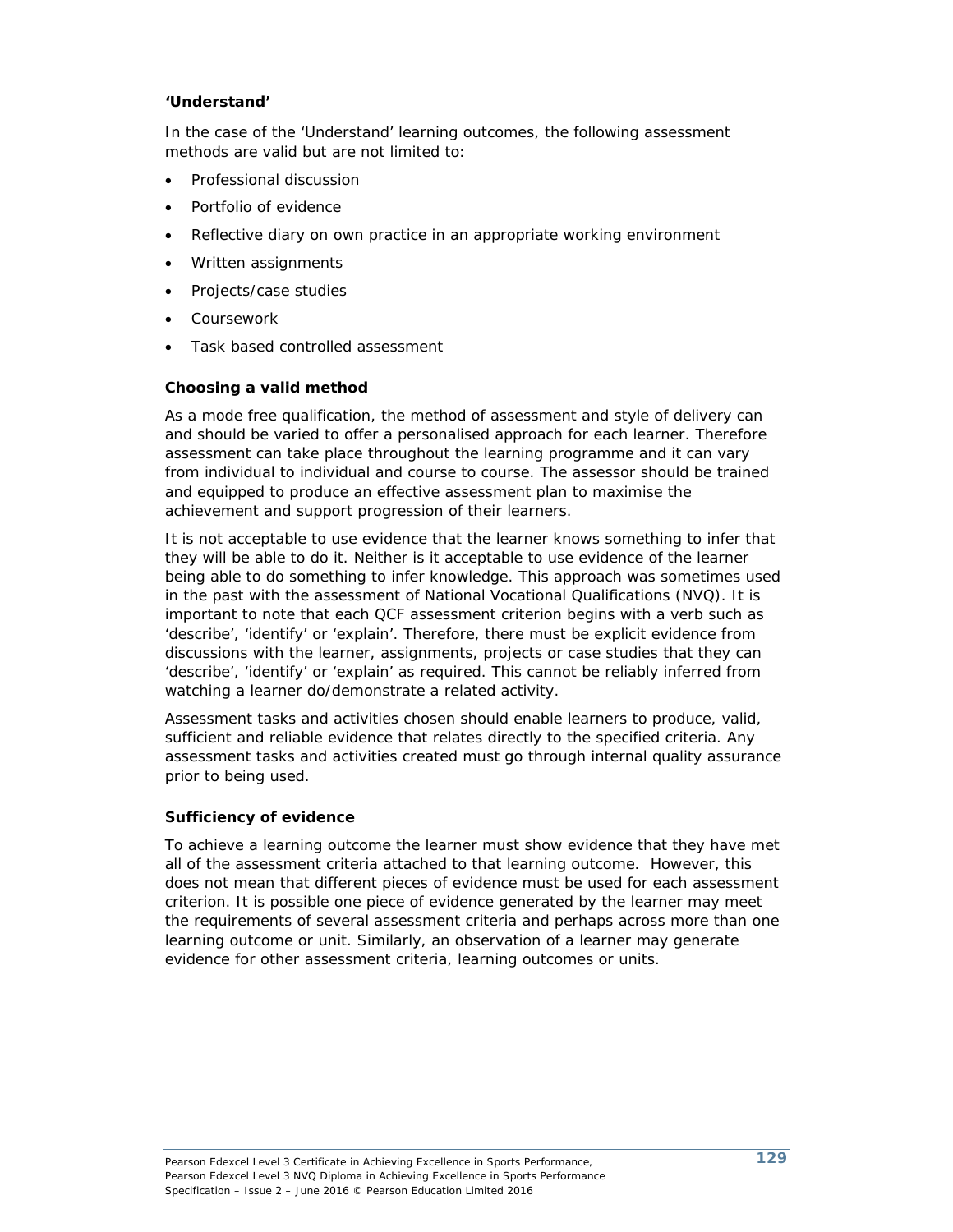# **Authenticity of evidence**

Evidence used to assess learning outcomes and assessment criteria must be generated by the learner without help from others. For example, workbooks in which the learner has simply copied information as supplied by a tutor cannot be used as evidence of their knowledge; neither can written assignments that have been plagiarised.

# **Currency of evidence**

Evidence produced by the learner must be relevant at the time of assessment and reflect current workplace processes and equipment. For example, evidence generated in a period of out of date legislation cannot be used as evidence of their current knowledge.

### **Validity of evidence**

Assessment tasks must be able to effectively measure the learner's attainment at the required level of achievement. Evidence produced by learners must focus on the appropriate knowledge and skills relevant to the assessment criteria.

### **Reliability of evidence**

Assessment tasks should be consistent across all learners, over time and at the required level.

Therefore meaning assessors acting independently, using the same criteria and assessment tasks would come to the same judgement about a given piece of work. It is important to ensure explicitness in setting expectations is applied to ensure reliability.

# **Quality assurance and workforce requirements**

#### **Quality assurance**

#### **Internal verification**

A Centre delivering the Level 3 NVQ Diploma in Achieving Excellence in Sports Performance (QCF) qualification must have an effective internal verification strategy and processes in place in place to ensure quality assurance and workforce requirements AO requirements and standards are met and to ensure learners are assessed fairly and consistently.

# **External verification**

The AO awarding the Level 3 NVQ Diploma in Achieving Excellence in Sports Performance (QCF) qualification must have a robust system of external quality assurance in place, which has clear and effective arrangements to ensure the quality and standardisation of its delivery, assessment and other associated requirements across Centres.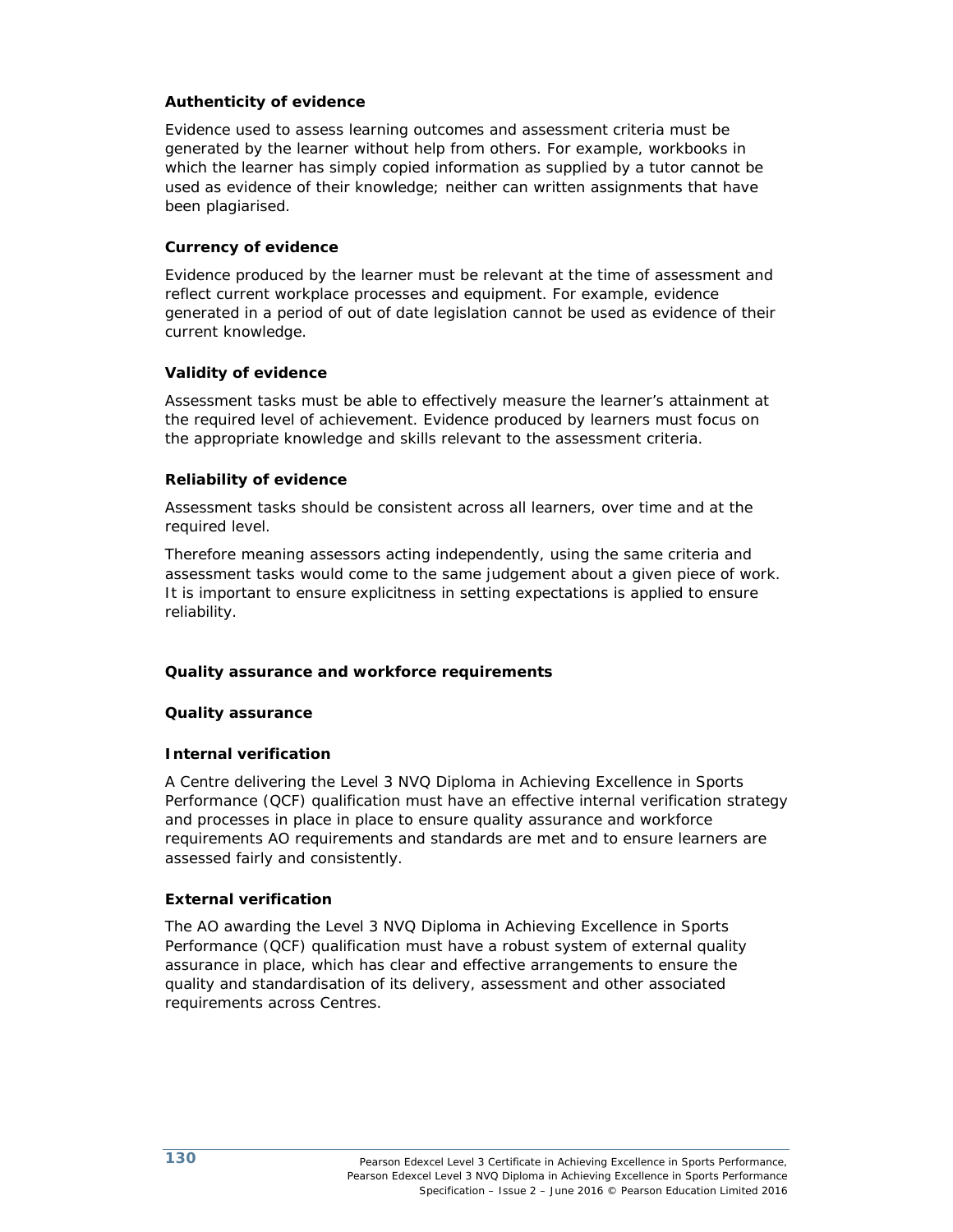# **Requirements for tutors**

All those who deliver this qualification must:

- Hold one of the following qualifications:
	- o Level 3/4 Award in Preparing to Teach in the Lifelong Learning Sector (QCF); or
	- o Level 3 Award in Education and Training (QCF); or
	- o Level 3/4 Certificate in Teaching in the Lifelong Learning Sector (QCF); or
	- o Level 4 Certificate in Education and Training (QCF); or
	- o Level 5 Diploma in Teaching in the Lifelong Learning Sector (QCF); or
	- o Any equivalent teaching qualification in FE/post compulsory education.
- Have up to date working knowledge and experience of best practice in tutoring;
- Have experience of delivering to learners;
- Be occupationally competent in the area of elite sport
- Have up to date working knowledge and experience of best practice and developments in the elite sport industry;
- Have experience of performing at an elite level (national and international) or coaching the required sport at elite level (talent ID, national and international)
- Show current evidence of continuing professional development in tutoring/training

#### **Requirements for assessors**

All those who assess this qualification must:

- Hold one of the following qualifications:
	- o Level 3 Certificate in Assessing Vocational Achievement (QCF); or
	- o Level 3 Award in Assessing Competence in the Workplace (QCF); or
	- o A1 Assess Candidate Performance Using a Range Of Methods
	- o D32 Assess Candidate Performance and D33 Assess Candidate Using Differing Sources of Evidence
- Have up to date working knowledge of best practice in assessment and quality assurance;
- Have experience of assessing learners;
- Have up to date working knowledge of best practice and developments in the elite sport industry;
- Have experience of performing at an elite level (national and international) or coaching the required sport at elite level (talent ID, national and international)
- Show current evidence of continuing professional development in assessment and quality assurance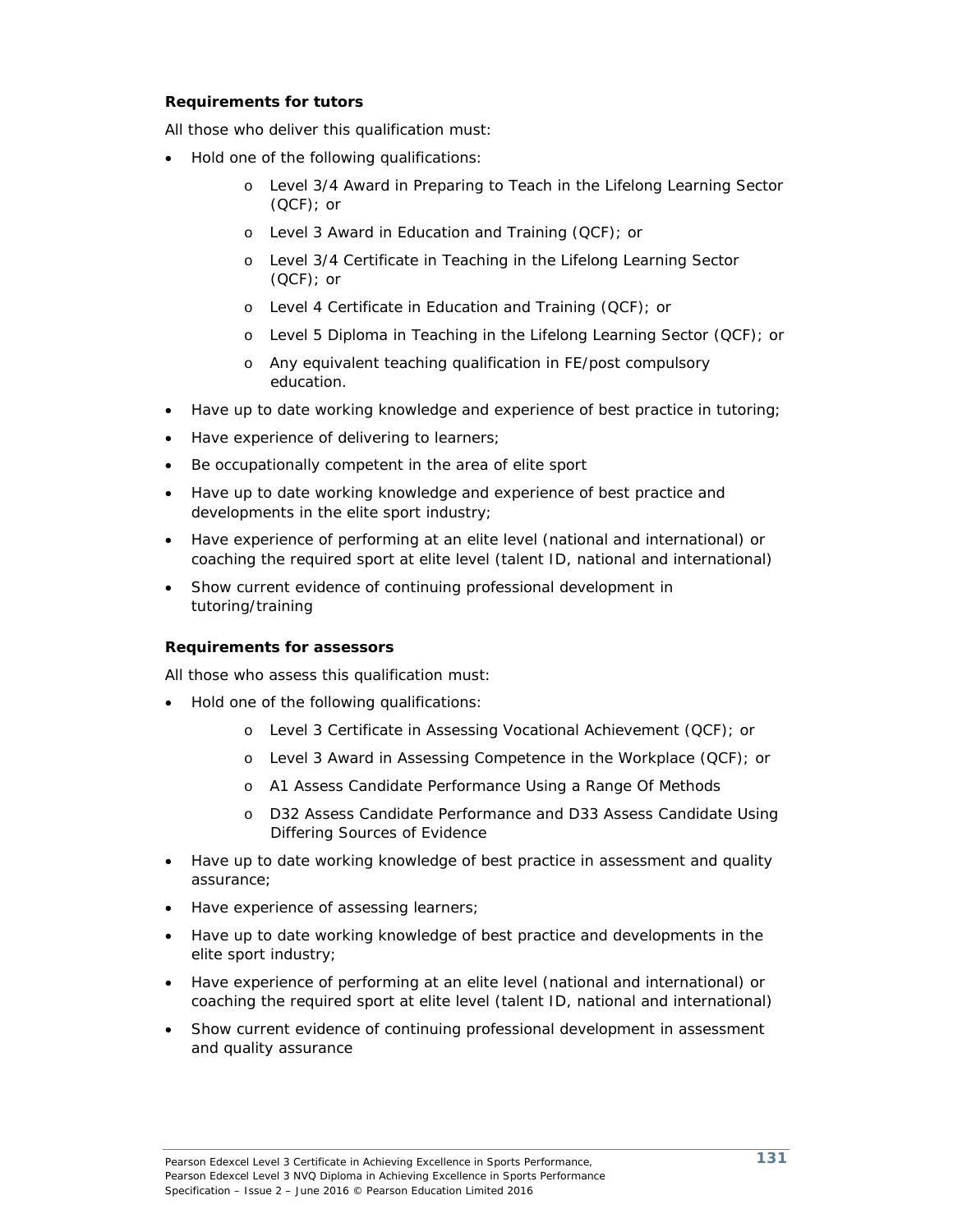# **Requirements for internal quality assurance**

All those who are involved with the internal quality assurance of this qualification must:

- Hold one of the following assessor qualifications:
	- o Level 3 Certificate in Assessing Vocational Achievement (QCF); or
	- o A1 Assess Candidate Performance Using a Range Of Methods
	- o D32 Assess Candidate Performance and D33 Assess Candidate Using Differing Sources of Evidence
- Hold one of the following internal quality assurance qualifications:
	- o Level 4 Award in the Internal Quality Assurance of Assessment Processes and Practice (QCF) or
	- o V1 Conduct Internal Quality Assurance of the Assessment Process; or
	- o D34 Internally Verify the Assessment Process;
- Have up to date working knowledge and experience of best practice in assessment and quality assurance;
- Show evidence of continuing professional development in assessment and quality assurance

For the delivery, assessment and internal verification of the following four units, the workforce must hold or be working towards a Level 2 sport-specific coaching qualification or above:

- Understanding the fundamentals of coaching sport (J/601/2101)
- Understanding how to develop participants through coaching sport (Y/601/2104)
- Supporting participants' lifestyle through coaching sport (H/601/2106)
- Understanding the principles of safe and equitable coaching practice (M/601/2108)

# **Requirements for external quality assurance**

All those who are involved with the external quality assurance of this qualification must:

- Hold one of the following qualifications:
	- o Level 4 Award in the External Quality Assurance of Assessment Processes and Practice (QCF), or
	- o Level 4 Certificate in Leading the External Quality Assurance of Assessment Processes and Practice (QCF); or
	- o V2 Conduct External Quality Assurance of the Assessment Process; or
	- o D35 Externally Verify the Assessment Process,
- Have up to date working knowledge and experience of best practice in quality assurance;
- Show current evidence of continuing professional development in assessment and quality assurance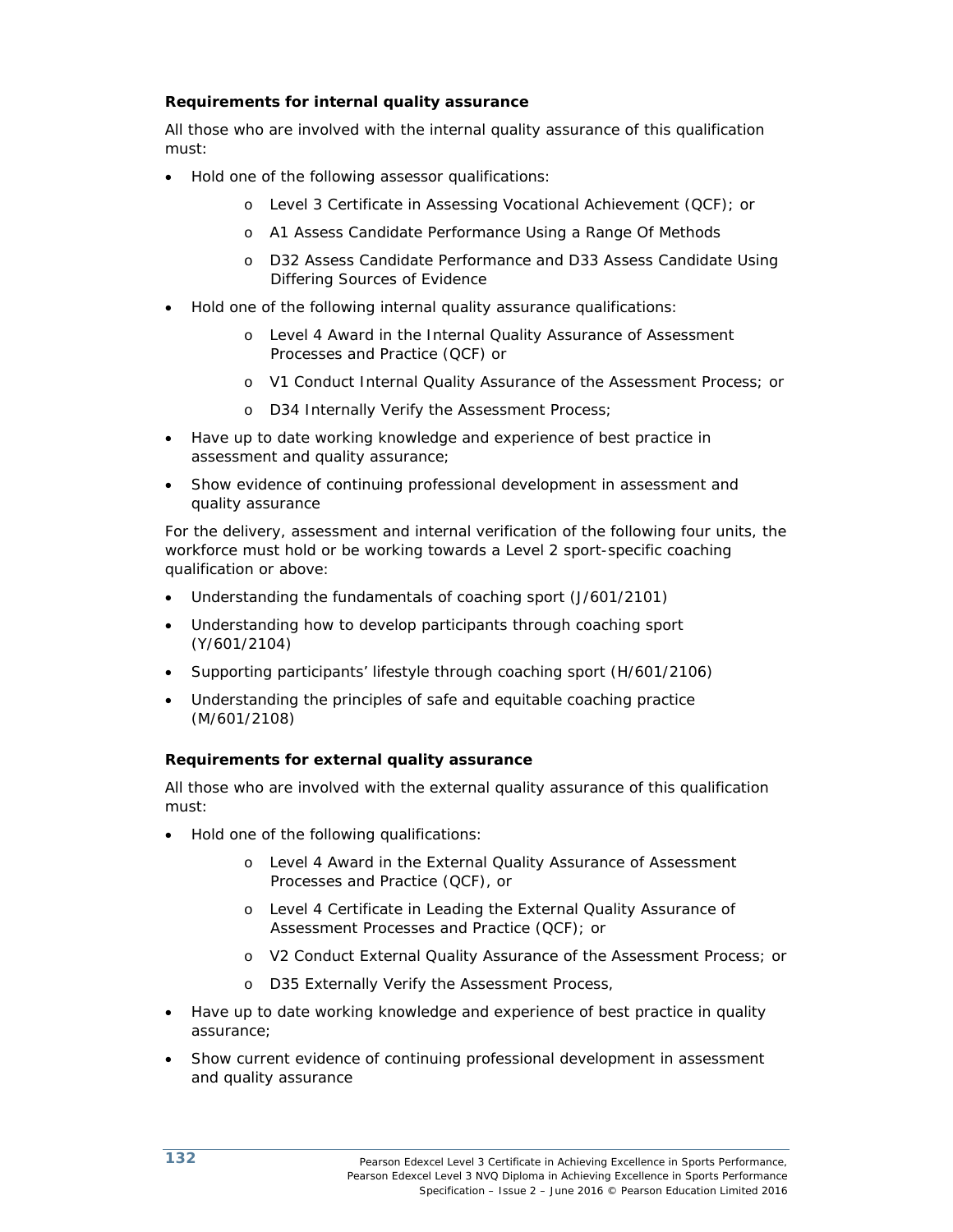Anyone wishing to tutor or assess the Level 3 NVQ Diploma in Achieving Excellence in Sports Performance (QCF) qualification MUST meet all of the required criteria. Unqualified tutors and assessors are not permitted to deliver or assess this qualification. Should an unqualified tutor be used they must have their delivery observed by a qualified tutor. Should an unqualified assessor be used they must have their assessment decisions countersigned by a qualified assessor.

Anyone wishing to internally or externally verify the Level 3 NVQ Diploma in Achieving Excellence in Sports Performance (QCF) who do not hold the required qualifications, can do so as long as they achieve the qualification concerned within a 12 month period. Unqualified internal verifiers must have their decisions countersigned by a suitably qualified individual.

It is good practice for all assessors to be independent of the learning process i.e. they should not have been involved in the tutoring of the learner.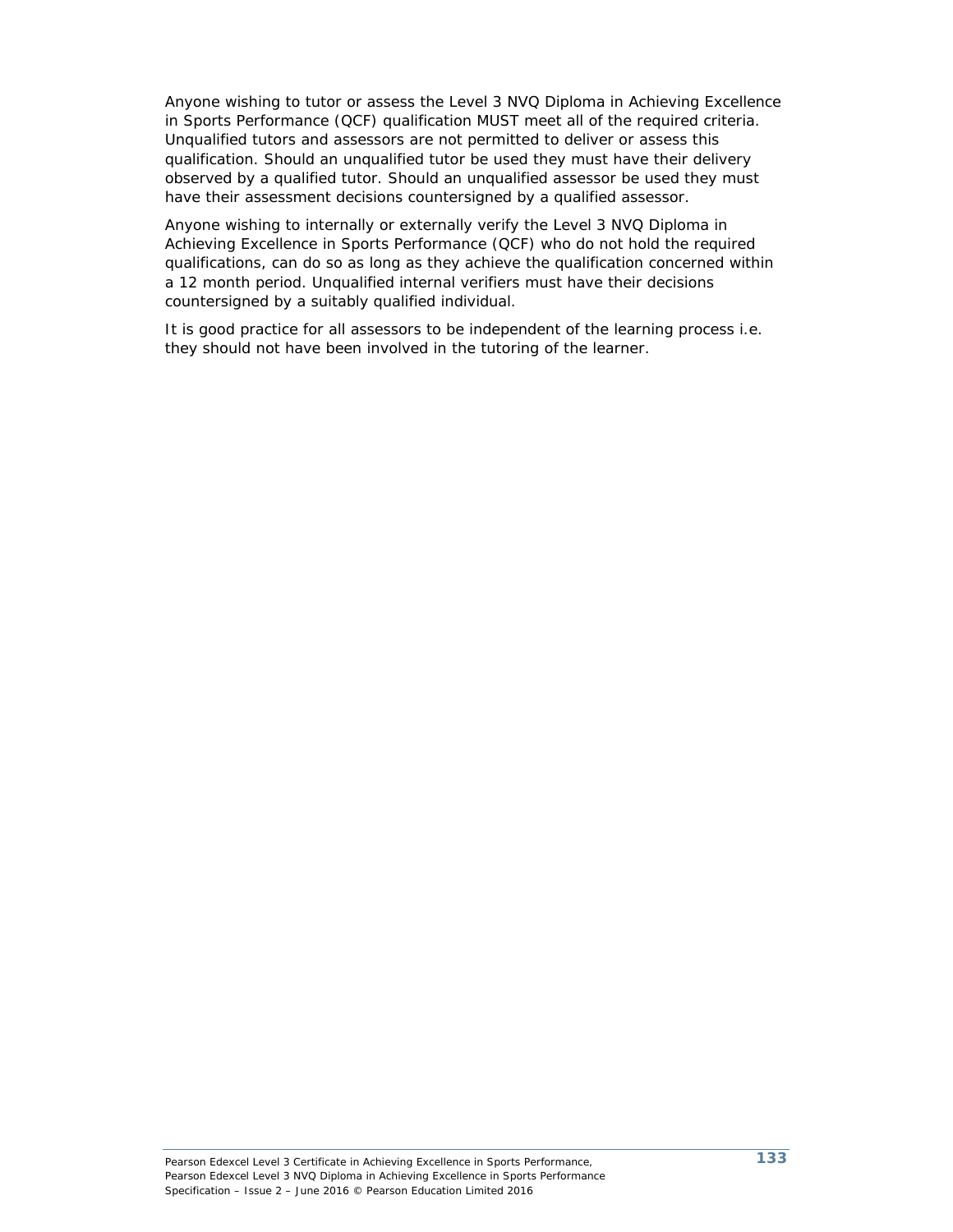# **Annexe B: Personal, Learning and Thinking Skills (PLTS) mapping**

|                              | <b>Units</b>                                                                             | 1              | $\overline{2}$ | 3         | $\overline{4}$ | $\overline{5}$ | $\overline{6}$ | $\overline{7}$ | 8              | 9  | 10 | 11             | $12$      | 13        | 14        | 15             | 16        | 17        | 18        | 19             | 20             | 21             | 22 |
|------------------------------|------------------------------------------------------------------------------------------|----------------|----------------|-----------|----------------|----------------|----------------|----------------|----------------|----|----|----------------|-----------|-----------|-----------|----------------|-----------|-----------|-----------|----------------|----------------|----------------|----|
|                              | <b>PLTS</b>                                                                              | L <sub>2</sub> | L2             | L3        | L3             | L <sub>5</sub> | L3             | L3             | L <sub>3</sub> | L3 | L3 | L <sub>3</sub> | L3        | L3        | L3        | L <sub>3</sub> | L3        | L3        | L3        | L <sub>2</sub> | L <sub>2</sub> | L <sub>2</sub> | L2 |
| <b>Independent Enquirers</b> |                                                                                          |                |                |           |                |                |                |                |                |    |    |                |           |           |           |                |           |           |           |                |                |                |    |
|                              | identify questions to answer and problems to resolve                                     |                |                | $\bullet$ |                |                |                |                |                |    |    |                |           |           |           |                |           |           | $\bullet$ |                |                |                |    |
| $\overline{2}$               | plan and carry out research, appreciating the consequences<br>of decisions               |                |                |           |                |                |                |                |                |    |    |                | $\bullet$ | ×         | $\bullet$ |                | ٠         |           |           |                |                |                |    |
| 3                            | explore issues, events or problems from different<br>perspectives                        |                |                |           |                |                |                |                |                |    |    |                |           |           |           |                |           |           |           |                |                |                |    |
| $\overline{4}$               | analyse and evaluate information, judging its relevance and<br>value                     |                |                |           |                |                |                |                |                |    |    |                |           |           |           |                |           | $\bullet$ |           |                |                |                |    |
| 5                            | consider the influence of circumstances, beliefs and feelings<br>on decisions and events |                |                |           |                |                |                |                |                |    |    |                |           |           |           |                |           |           |           |                |                |                |    |
| 6                            | support conclusions, using reasoned arguments and evidence                               |                |                |           |                |                |                |                |                |    |    |                |           |           |           |                |           | $\bullet$ |           |                |                |                |    |
| <b>Creative Thinkers</b>     |                                                                                          |                |                |           |                |                |                |                |                |    |    |                |           |           |           |                |           |           |           |                |                |                |    |
|                              | generate ideas and explore possibilities                                                 |                |                | $\bullet$ |                |                |                |                |                |    |    |                | $\bullet$ | $\bullet$ | $\bullet$ |                | $\bullet$ | $\bullet$ |           |                |                |                |    |
|                              | ask questions to extend their thinking                                                   |                |                | $\bullet$ |                |                |                |                |                |    |    |                |           |           |           |                |           |           | $\bullet$ |                |                |                |    |
|                              | connect their own and others' ideas and experiences in<br>inventive ways                 |                |                |           |                |                |                |                |                |    |    |                | $\bullet$ | ٠         | $\bullet$ |                | ٠         | $\bullet$ |           |                |                |                |    |
| 4                            | question their own and others' assumptions                                               |                |                | $\bullet$ |                |                |                |                |                |    |    |                |           |           |           |                |           |           |           |                |                |                |    |
| 5                            | try out alternatives or new solutions and follow ideas through                           |                |                |           |                |                |                |                |                |    |    |                |           |           |           |                | $\bullet$ | ٠         |           |                |                |                |    |
| 6                            | adapt ideas as circumstances change                                                      |                |                |           |                |                |                |                |                |    |    |                | $\bullet$ |           |           |                |           | $\bullet$ |           |                |                |                |    |
|                              | <b>Reflective Learners</b>                                                               |                |                |           |                |                |                |                |                |    |    |                |           |           |           |                |           |           |           |                |                |                |    |
|                              | assess themselves and others, identifying opportunities and<br>achievements              |                |                |           |                |                |                |                |                |    |    |                | $\bullet$ | $\bullet$ | $\bullet$ |                | $\bullet$ |           |           |                |                |                |    |
| $\overline{2}$               | set goals with success criteria for their development and<br>work                        |                |                |           |                |                |                |                |                |    |    |                | $\bullet$ | $\bullet$ | $\bullet$ |                |           |           | $\bullet$ |                |                |                |    |
| 3                            | review progress, acting on the outcomes                                                  |                |                |           |                |                |                |                |                |    |    |                | $\bullet$ |           |           |                | $\bullet$ |           |           |                |                |                |    |
| $\overline{A}$               | invite feedback and deal positively with praise, setbacks and<br>criticism               |                |                |           |                |                |                |                |                |    |    |                |           |           |           |                |           | $\bullet$ |           |                |                |                |    |
|                              | evaluate experiences and learning to inform future progress                              |                |                |           |                |                |                |                |                |    |    |                |           |           |           |                | ٠         | $\bullet$ |           |                |                |                |    |
| 6                            | communicate their learning in relevant ways for different<br>audiences                   |                |                |           |                |                |                |                |                |    |    |                |           |           |           |                |           | $\bullet$ |           |                |                |                |    |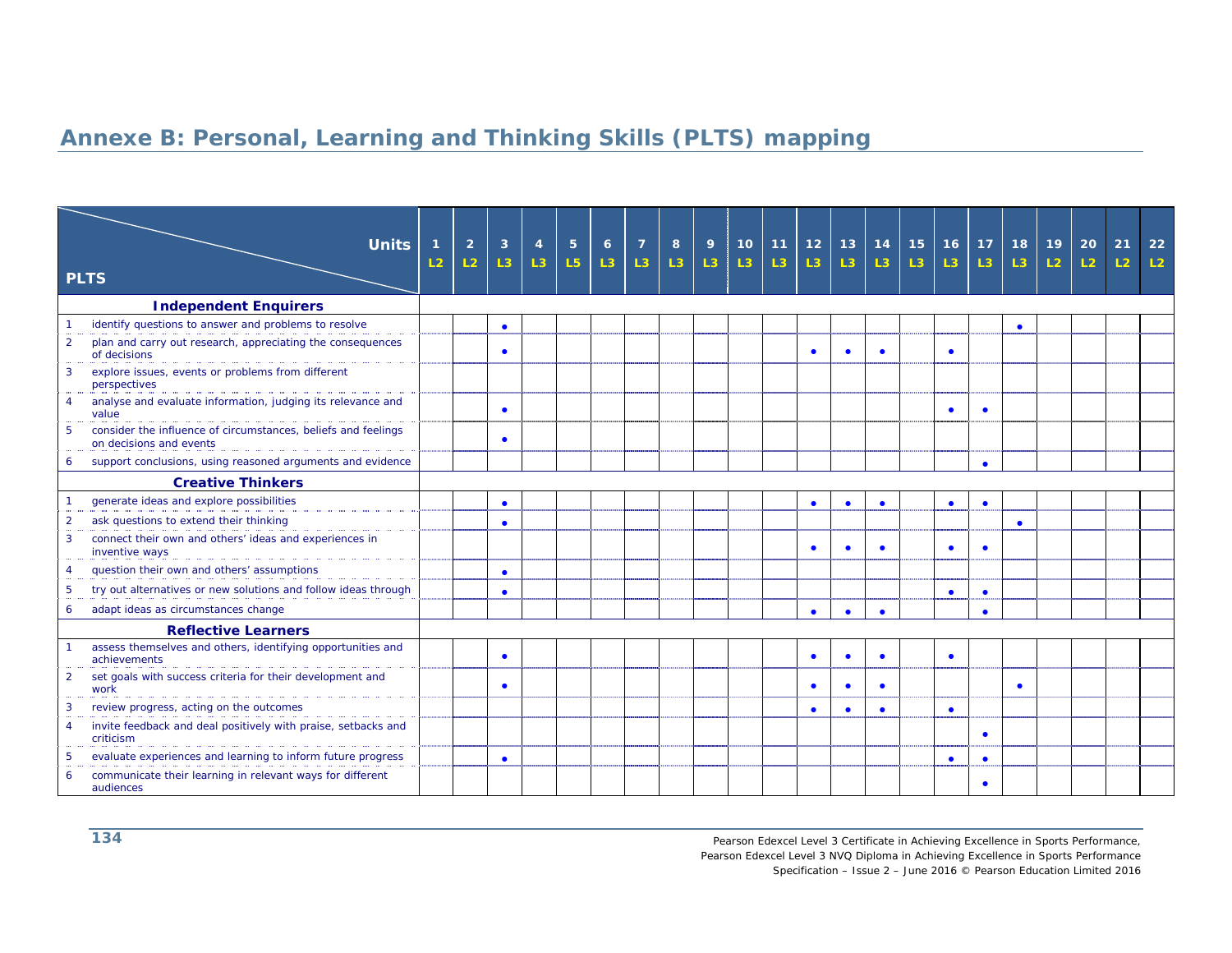|                | <b>Units</b>                                                                                    | 1  | $\overline{2}$ | 3         | $\overline{4}$ | $5\phantom{.}$ | $\mathbf{6}$ | $\overline{7}$ | 8              | 9  | 10 <sup>°</sup> | 11             | 12             | 13        | 14        | 15             | 16        | 17        | 18             | 19 | 20             | 21             | 22             |
|----------------|-------------------------------------------------------------------------------------------------|----|----------------|-----------|----------------|----------------|--------------|----------------|----------------|----|-----------------|----------------|----------------|-----------|-----------|----------------|-----------|-----------|----------------|----|----------------|----------------|----------------|
|                |                                                                                                 | L2 | L2             | L3        | L3             | L <sub>5</sub> | L3           | L <sub>3</sub> | L <sub>3</sub> | L3 | L3              | L <sub>3</sub> | L <sub>3</sub> | L3        | L3        | L <sub>3</sub> | L3        | L3        | L <sub>3</sub> | L2 | L <sub>2</sub> | L <sub>2</sub> | L <sub>2</sub> |
|                | <b>PLTS</b>                                                                                     |    |                |           |                |                |              |                |                |    |                 |                |                |           |           |                |           |           |                |    |                |                |                |
|                | <b>Team Workers</b>                                                                             |    |                |           |                |                |              |                |                |    |                 |                |                |           |           |                |           |           |                |    |                |                |                |
|                | collaborate with others to work towards common goals                                            |    |                | $\bullet$ |                |                |              |                |                |    |                 |                | $\bullet$      | $\bullet$ | $\bullet$ |                | $\bullet$ | $\bullet$ |                |    |                |                |                |
| $\overline{2}$ | reach agreements, managing discussions to achieve results                                       |    |                | $\bullet$ |                |                |              |                |                |    |                 |                |                |           |           |                | $\bullet$ | $\bullet$ |                |    |                |                |                |
| 3              | adapt behaviour to suit different roles and situations,<br>including leadership roles           |    |                |           |                |                |              |                |                |    |                 |                |                |           |           |                |           | $\bullet$ |                |    |                |                |                |
| 4              | show fairness and consideration to others                                                       |    |                |           |                |                |              |                |                |    |                 |                |                |           |           |                |           | $\bullet$ | $\bullet$      |    |                |                |                |
| 5              | take responsibility, showing confidence in themselves and<br>their contribution                 |    |                | $\bullet$ |                |                |              |                |                |    |                 |                |                |           |           |                |           |           |                |    |                |                |                |
| 6              | provide constructive support and feedback to others                                             |    |                |           |                |                |              |                |                |    |                 |                |                |           |           |                |           |           | $\bullet$      |    |                |                |                |
|                | <b>Self-Managers</b>                                                                            |    |                |           |                |                |              |                |                |    |                 |                |                |           |           |                |           |           |                |    |                |                |                |
|                | seek out challenges or new responsibilities and show<br>flexibility when priorities change      |    |                | $\bullet$ |                |                |              |                |                |    |                 |                |                |           |           |                |           | $\bullet$ | $\bullet$      |    |                |                |                |
| $\overline{2}$ | work towards goals, showing initiative, commitment and<br>perseverance                          |    |                | $\bullet$ | $\bullet$      |                |              |                |                |    |                 |                | $\bullet$      |           |           |                |           | $\bullet$ |                |    |                |                |                |
| 3              | organise time and resources, prioritising actions                                               |    |                | $\bullet$ | $\bullet$      |                |              |                |                |    |                 |                | $\bullet$      |           | $\bullet$ |                | $\bullet$ | $\bullet$ |                |    |                |                |                |
| $\overline{4}$ | anticipate, take and manage risks                                                               |    |                | $\bullet$ | $\bullet$      |                |              |                |                |    |                 |                |                |           |           |                |           |           |                |    |                |                |                |
| 5              | deal with competing pressures, including personal and work-<br>related demands                  |    |                |           |                |                |              |                |                |    |                 |                |                |           |           |                | ٠         | ٠         |                |    |                |                |                |
| 6              | respond positively to change, seeking advice and support<br>when needed                         |    |                | $\bullet$ |                |                |              |                |                |    |                 |                |                |           |           |                |           | $\bullet$ |                |    |                |                |                |
|                | manage their emotions, and build and maintain relationships                                     |    |                | $\bullet$ | $\bullet$      |                |              |                |                |    |                 |                |                |           |           |                | $\bullet$ | $\bullet$ | $\bullet$      |    |                |                |                |
|                | <b>Effective Participators</b>                                                                  |    |                |           |                |                |              |                |                |    |                 |                |                |           |           |                |           |           |                |    |                |                |                |
|                | discuss issues of concern, seeking resolution where needed                                      |    |                |           | $\bullet$      |                |              |                |                |    |                 |                | $\bullet$      | $\bullet$ | $\bullet$ |                |           | $\bullet$ |                |    |                |                |                |
| $\overline{2}$ | present a persuasive case for action                                                            |    |                |           | $\bullet$      |                |              |                |                |    |                 |                |                |           |           |                |           |           |                |    |                |                |                |
| $\mathbf{3}$   | propose practical ways forward, breaking these down into<br>manageable steps                    |    |                |           |                |                |              |                |                |    |                 |                | $\bullet$      |           |           |                |           | ٠         |                |    |                |                |                |
| $\overline{4}$ | identify improvements that would benefit others as well as<br>themselves                        |    |                |           |                |                |              |                |                |    |                 |                |                |           |           |                |           |           | $\bullet$      |    |                |                |                |
| 5 <sup>5</sup> | try to influence others, negotiating and balancing diverse<br>views to reach workable solutions |    |                |           |                |                |              |                |                |    |                 |                |                |           |           |                |           |           |                |    |                |                |                |
| 6              | act as an advocate for views and beliefs that may differ from<br>their own                      |    |                |           |                |                |              |                |                |    |                 |                |                |           |           |                |           |           |                |    |                |                |                |

Pearson Edexcel Level 3 Certificate in Achieving Excellence in Sports Performance,

Pearson Edexcel Level 3 NVQ Diploma in Achieving Excellence in Sports Performance

Specification – Issue 2 – June 2016 © Pearson Education Limited 2016